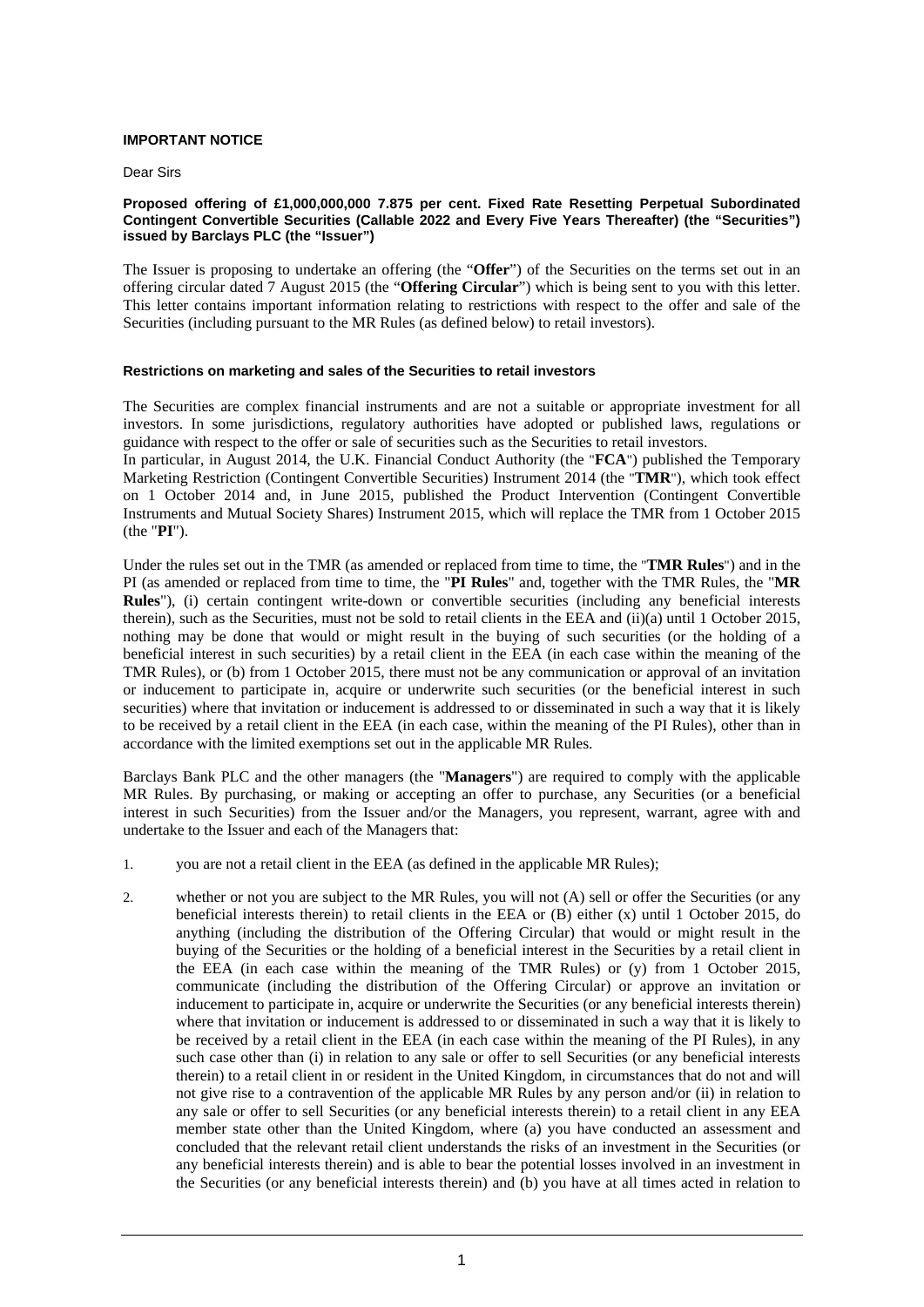such sale or offer in compliance with the Markets in Financial Instruments Directive (2004/39/EC) ("**MiFID**") to the extent it applies to you or, to the extent MiFID does not apply to you, in a manner which would be in compliance with MiFID if it were to apply to you; and

3. you will at all times comply with all applicable laws, regulations and regulatory guidance (whether inside or outside the EEA) relating to the promotion, offering, distribution and/or sale of the Securities (or any beneficial interests therein), including (without limitation) any such laws, regulations and regulatory guidance relating to determining the appropriateness and/or suitability of an investment in the Securities (or any beneficial interests therein) by investors in any relevant jurisdiction.

Where you are acting as agent on behalf of a disclosed or undisclosed client when purchasing, or making or accepting an offer to purchase, any Securities (or any beneficial interests therein) from the Issuer and/or the Managers, the foregoing representations, warranties, agreements and undertakings will be given by and be binding upon both you as agent and your underlying client.

You acknowledge that each of the Issuer and the Managers will rely upon the truth and accuracy of the representations, warranties, agreements and undertakings set forth herein and are entitled to rely upon this letter and are irrevocably authorised to produce this letter or a copy hereof to any interested party in any administrative or legal proceeding or official inquiry with respect to the matters covered hereby. This letter is additional to, and shall not replace, the obligations set out in any pre-existing general engagement terms entered into between you and any one of the Managers relating to the matters set out herein.

Capitalised but undefined terms used in this letter shall have the meaning given to them in the Offering Circular.

This document is not an offer to sell or an invitation to buy any Securities.

Your offer or agreement to buy any Securities will constitute your acceptance of the terms of this letter and your confirmation that the representations and warranties made by you pursuant to this letter are accurate.

This letter and any non-contractual obligations arising out of or in connection with it are governed by English law. The courts of England have exclusive jurisdiction to settle any dispute arising out of or in connection with this letter (including a dispute relating to the existence or validity of this letter or any noncontractual obligations arising out of or in connection with this letter) or the consequences of its nullity.

Should you require any further information, please do contact us.

Yours faithfully

#### **BARCLAYS BANK PLC and the other Managers**

cc: Barclays PLC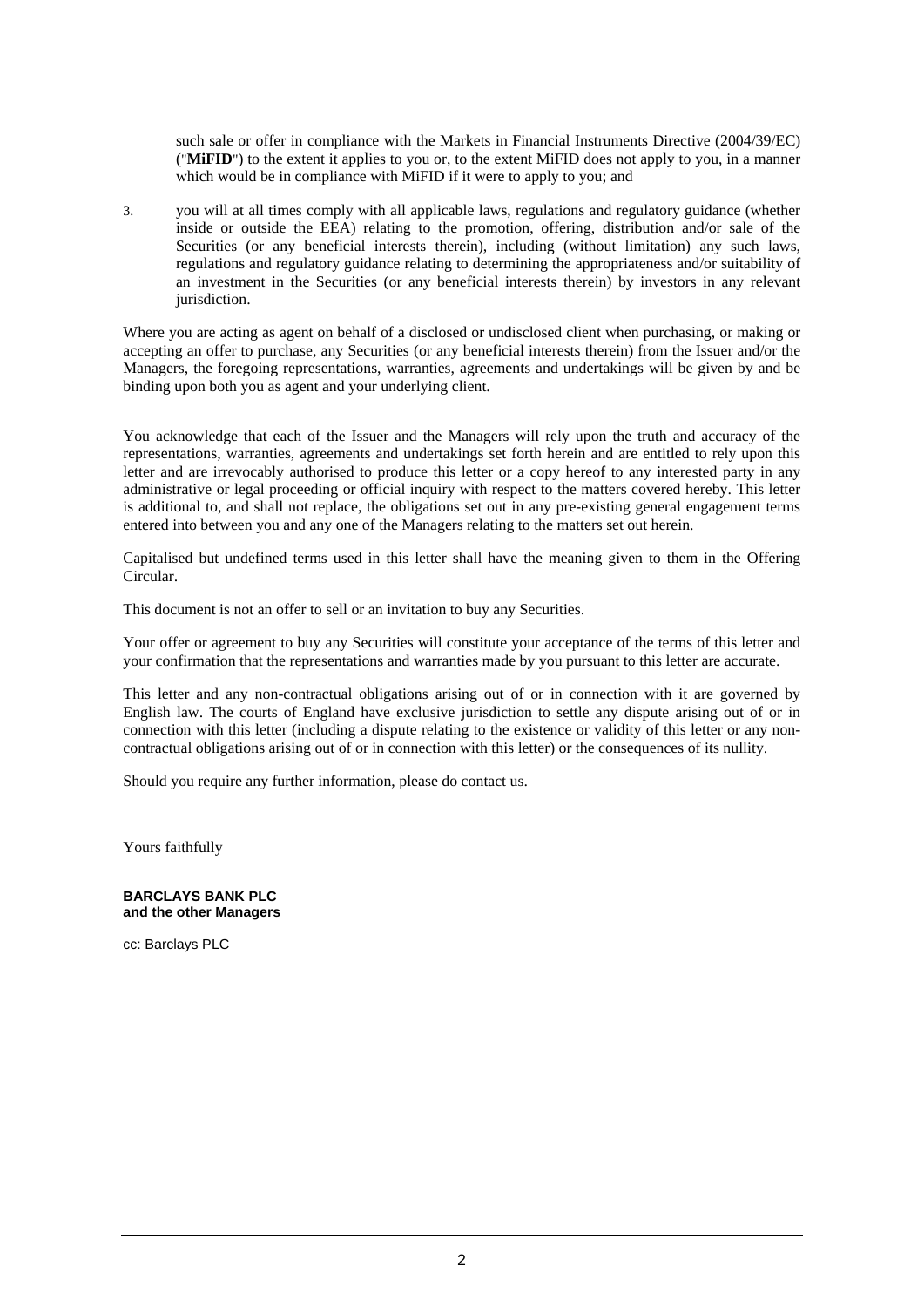## **THIS OFFERING CIRCULAR IS AVAILABLE ONLY TO PERSONS WHO ARE NOT U.S. PERSONS AND WHO ARE LOCATED OUTSIDE OF THE UNITED STATES.**

IMPORTANT: You must read the following before continuing. The following applies to the offering circular following this page (the "**Offering Circular**") and you are therefore advised to read this page carefully before reading, accessing or making any other use of the Offering Circular. In accessing the Offering Circular, you agree to be bound by the following terms and conditions, including any modifications to them any time you receive any information from Barclays PLC (the "**Issuer**") or Barclays Bank PLC (the "**Bookrunner**"), Banca IMI S.p.A., Banco Bilbao Vizcaya Argentaria, S.A., Banco Santander, S.A., BNP PARIBAS, Morgan Stanley & Co. International plc, SMBC Nikko Capital Markets Limited, Standard Chartered Bank, UBS Limited and Wells Fargo Securities International Limited (together, the "**Joint Lead Managers**") and ABN AMRO Bank N.V., Lloyds Bank plc, Pohjola Bank plc, Scotiabank Europe plc and The Toronto-Dominion Bank (together, the "**Co-Lead Managers**" and, together with the Bookrunner and the Joint Lead Managers, the "**Managers**") as a result of such access.

NOTHING IN THIS ELECTRONIC TRANSMISSION CONSTITUTES AN OFFER OF SECURITIES FOR SALE IN THE UNITED STATES OR ANY OTHER JURISDICTION WHERE IT IS UNLAWFUL TO DO SO. THE SECURITIES HAVE NOT BEEN, AND WILL NOT BE, REGISTERED UNDER THE UNITED STATES SECURITIES ACT OF 1933, AS AMENDED (THE "**SECURITIES ACT**"), OR THE SECURITIES LAWS OF ANY STATE OF THE UNITED STATES OR OTHER JURISDICTION, AND THE SECURITIES MAY NOT BE OFFERED OR SOLD, DIRECTLY OR INDIRECTLY, WITHIN THE UNITED STATES EXCEPT PURSUANT TO AN EXEMPTION FROM, OR IN A TRANSACTION NOT SUBJECT TO, THE REGISTRATION REQUIREMENTS OF THE SECURITIES ACT AND APPLICABLE STATE OR LOCAL SECURITIES LAWS.

THE OFFERING CIRCULAR MAY NOT BE FORWARDED OR DISTRIBUTED TO ANY OTHER PERSON AND MAY NOT BE REPRODUCED IN ANY MANNER WHATSOEVER AND, IN PARTICULAR, MAY NOT BE FORWARDED TO ANY U.S. ADDRESS. ANY FORWARDING, DISTRIBUTION OR REPRODUCTION OF THE OFFERING CIRCULAR IN WHOLE OR IN PART IS UNAUTHORISED. FAILURE TO COMPLY WITH THIS DIRECTIVE MAY RESULT IN A VIOLATION OF THE SECURITIES ACT OR THE APPLICABLE LAWS OF OTHER JURISDICTIONS. IF YOU HAVE GAINED ACCESS TO THIS TRANSMISSION CONTRARY TO ANY OF THE FOREGOING RESTRICTIONS, YOU ARE NOT AUTHORISED AND WILL NOT BE ABLE TO PURCHASE ANY OF THE SECURITIES DESCRIBED IN THE OFFERING CIRCULAR.

The securities referred to in the Offering Circular are not intended to be sold and should not be sold to retail clients in the European Economic Area, as defined in the rules set out in the Temporary Marketing Restriction (Contingent Convertible Securities) Instrument 2014 or the Product Intervention (Contingent Convertible Instruments and Mutual Society Shares) Instrument 2015 (together, the "**MR Rules**"), as amended or replaced from time to time, other than in circumstances that do not and will not give rise to a contravention of those rules by any person. Prospective investors are referred to the section headed "*Restrictions on marketing and sales to retail investors*" on pages 1-2 of the Offering Circular for further information.

**Confirmation of your representation**: In order to be eligible to view the Offering Circular or make an investment decision with respect to the securities being offered, prospective investors must be located outside the United States. The Offering Circular is being sent to you at your request, and by accessing the Offering Circular you shall be deemed to have represented to the Issuer and the Managers that (1) you and any customers you represent are purchasing the securities being offered in an offshore transaction (within the meaning of Regulation S under the Securities Act) and the electronic mail address that you have provided and to which this e-mail has been delivered is not located in the United States, its territories and possessions, any State of the United States or the District of Columbia and (2) you consent to delivery of the Offering Circular by electronic transmission.

You are reminded that the Offering Circular has been delivered to you on the basis that you are a person into whose possession the Offering Circular may be lawfully delivered in accordance with the laws of the jurisdiction in which you are located and you may not, nor are you authorised to, deliver the Offering Circular to any other person.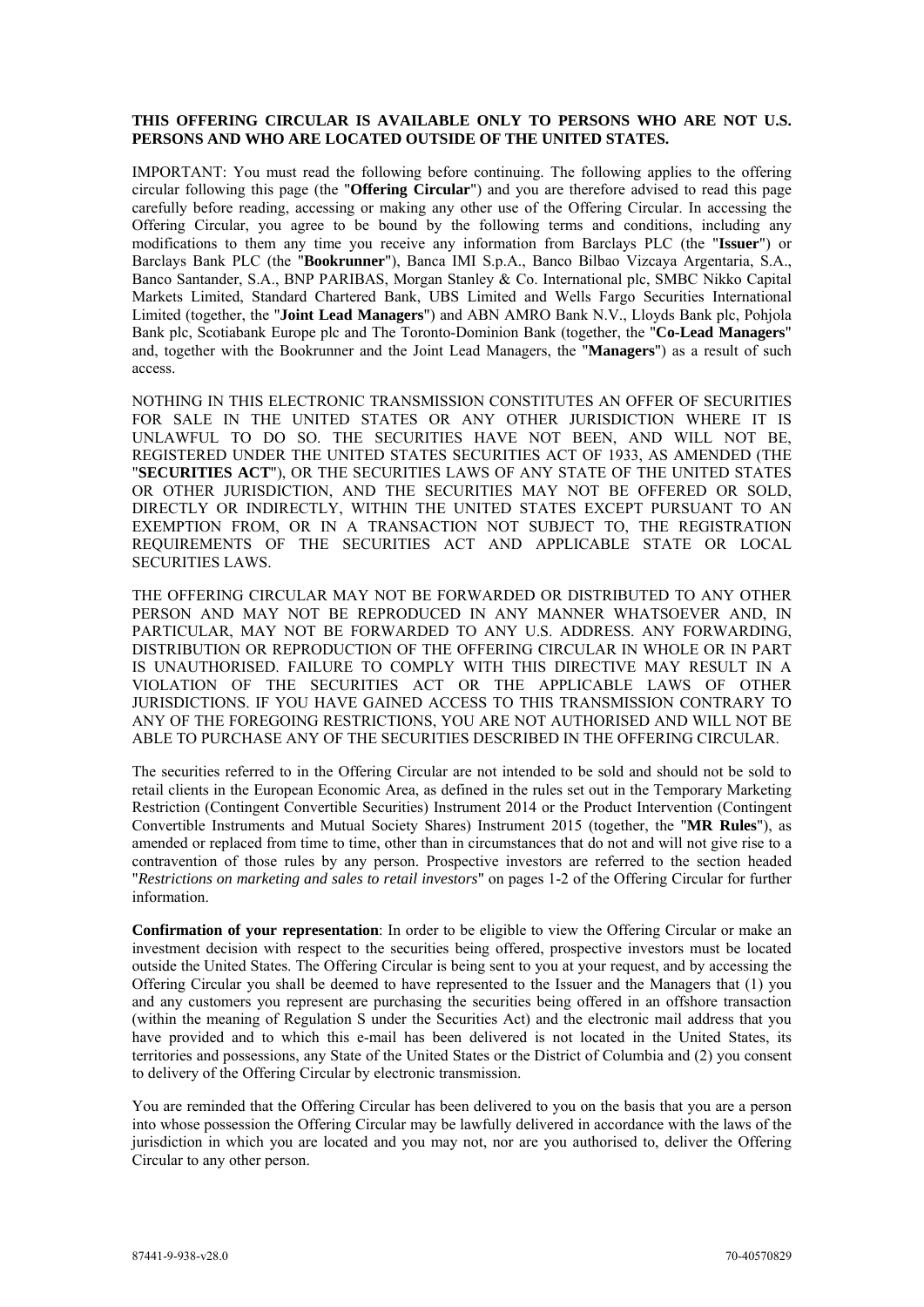The materials relating to this offering do not constitute, and may not be used in connection with, an offer or solicitation in any place where offers or solicitations are not permitted by law. If a jurisdiction requires that the offering be made by a licensed broker or dealer, and a Manager or any affiliate of a Manager is a licensed broker or dealer in the relevant jurisdiction, the offering shall be deemed to be made by such Manager or such affiliate on behalf of the Issuer in such jurisdiction.

The Offering Circular does not constitute an offer of the securities to the public in the United Kingdom. The Offering Circular is only being distributed to and is only directed at (i) persons who are outside the United Kingdom; (ii) investment professionals falling within Article 19(5) of the Financial Services and Markets Act 2000 (Financial Promotion) Order 2005 (the "**Order**"); (iii) high net worth entities falling within Article 49(2)(a) to (d) of the Order; or (iv) other persons to whom it may lawfully be communicated (all such persons in (i), (ii), (iii) and (iv) above together being referred to as "**relevant persons**"). The securities are only available to, and any invitation, offer or agreement to subscribe, purchase or otherwise acquire such securities will be engaged in only with, relevant persons. Any person who is not a relevant person should not act or rely on the Offering Circular or any of its contents. The Offering Circular has been sent to you in electronic form. You are reminded that documents transmitted via this medium may be altered or changed during the process of electronic transmission and consequently none of the Issuer and the Managers, any person who controls them or any director, officer, employee or agent of them or affiliate of any such person accepts any liability or responsibility whatsoever in respect of any difference between the Offering Circular distributed to you in electronic format and the hard copy version available to you on request from the Managers.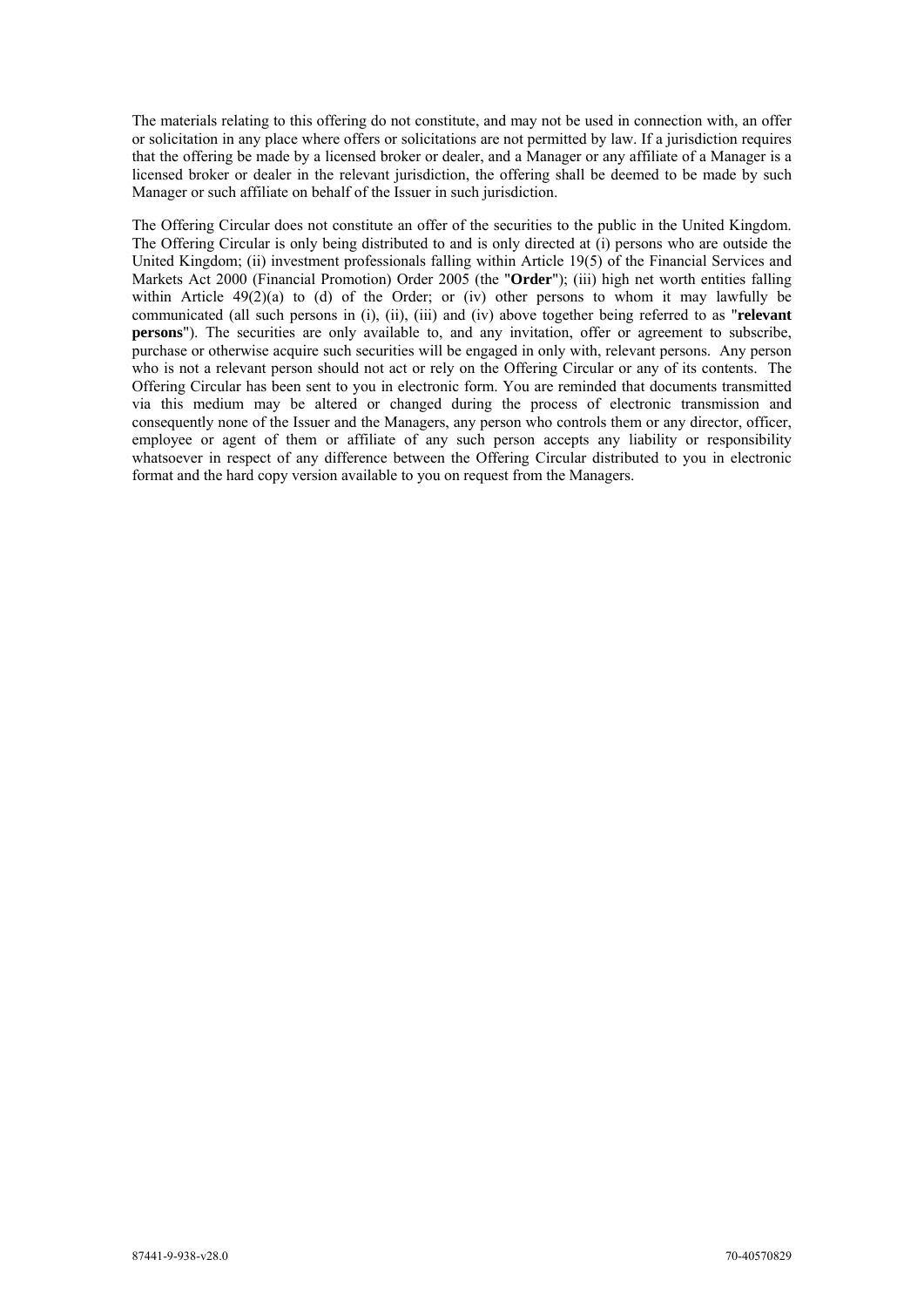#### **OFFERING CIRCULAR DATED 7 AUGUST 2015**



# **BARCLAYS PLC**

*(incorporated with limited liability in England and Wales)* 

#### **£1,000,000,000 7.875 per cent. Fixed Rate Resetting Perpetual Subordinated Contingent Convertible Securities (Callable 2022 and Every Five Years Thereafter)**

Barclays PLC (the "**Issuer**") is issuing £1,000,000,000 aggregate principal amount of 7.875 per cent. Fixed Rate Resetting Perpetual Subordinated Contingent Convertible Securities (Callable 2022 and Every Five Years Thereafter) (the "**Securities**") at an issue price of 99.990 per cent.

From (and including) the date of issuance to (but excluding) 15 September 2022 (such date and each fifth anniversary date thereafter being a "**Reset Date**"), the interest rate on the Securities will be 7.875 per cent. per annum. From (and including) each Reset Date to (but excluding) the next following Reset Date, the applicable per annum interest rate will be equal to the sum of the applicable Mid-Market Swap Rate (as defined herein) on the relevant Reset Determination Date (as defined herein) and 6.099 per cent. **The interest rate following any Reset Date may be less than the initial interest rate and/or the interest rate that applies immediately prior to such Reset Date**. Subject to the conditions set out herein, interest, if any, will be payable quarterly in arrear on 15 March, 15 June, 15 September and 15 December of each year (each, an "**Interest Payment Date**"), commencing on 15 December 2015. A payment made on 15 December 2015, if any, would be in respect of the period from (and including) 11 August 2015 to (but excluding) 15 December 2015 (and thus a long first interest period).

**Interest on the Securities will be due and payable only at the sole discretion of the Issuer, and the Issuer shall have sole and absolute discretion at all times and for any reason to cancel (in whole or in part) any interest payment that would otherwise be payable on any Interest Payment Date. In certain circumstances, the Issuer shall be restricted from making an interest payment (in whole or in part) on the Securities on an Interest Payment Date and the interest payable in respect of any such Interest Payment Date shall be deemed cancelled (in whole or in part) and therefore not due and payable. Interest will only be due and payable on an Interest Payment Date to the extent it is not cancelled or deemed cancelled in accordance with the terms of the Securities.** 

**The Securities are perpetual and have no fixed maturity or fixed redemption date. As a result of the fact that the Securities are perpetual securities and that interest on the Securities will be due and payable only at the Issuer's sole discretion and that the Issuer may cancel (in whole or in part) any interest payment at any time, the Issuer is not required to make any payment of the principal amount of the Securities at any time prior to its winding-up or administration and Holders (as defined herein) may not receive interest on any Interest Payment Date.** 

The rights and claims of the Holders will be subordinated to the claims of Senior Creditors (as defined herein).

Subject to certain conditions, the Issuer may, at its option, redeem the Securities, in whole but not in part, on any Reset Date (or at any time in the event of a change in certain U.K. regulatory capital requirements or upon the occurrence of certain tax events as described herein) at 100 per cent. of their principal amount, together with any accrued but unpaid interest (which excludes any interest cancelled or deemed cancelled as described herein) to (but excluding) the date fixed for redemption.

**If a Capital Adequacy Trigger Event (as defined herein) occurs, then an Automatic Conversion (as defined herein) will occur on the Conversion Date (as defined herein), at which point all of the Issuer's obligations under the Securities (other than certain Issuer obligations in connection with the Conversion Shares Offer (as defined herein), if any, which are referred to herein as the CSO Obligations) shall be irrevocably and automatically released in consideration of the Issuer's issuance of the Conversion Shares (as defined herein) to the Conversion Shares Depository (as defined herein) (or other relevant recipient as set out herein), and under no circumstances shall such released obligations be reinstated. The Conversion Shares shall initially be registered in the name of the Conversion Shares Depository (which shall hold the Conversion Shares on behalf of the Holders or the relevant recipient in accordance with the terms of Securities). The Issuer may elect, in its sole and absolute discretion, that a Conversion Shares Offer be made by the Conversion Shares Depository to all or some of the then existing shareholders of the Issuer. The realisable value of any Conversion Shares received by a Holder following an Automatic Conversion may be significantly less than the Conversion Price (as defined herein) of £1.65 initially, and Holders could lose all or part of their investment in the Securities as a result of the Automatic Conversion.** 

Following an Automatic Conversion, the Securities shall remain in existence until the applicable Cancellation Date (as defined herein) for the sole purpose of evidencing (a) the Holder's right to receive Conversion Shares or Conversion Shares Offer Consideration (as defined herein), as applicable, from the Conversion Shares Depository and (b) the Issuer's CSO Obligations, if any.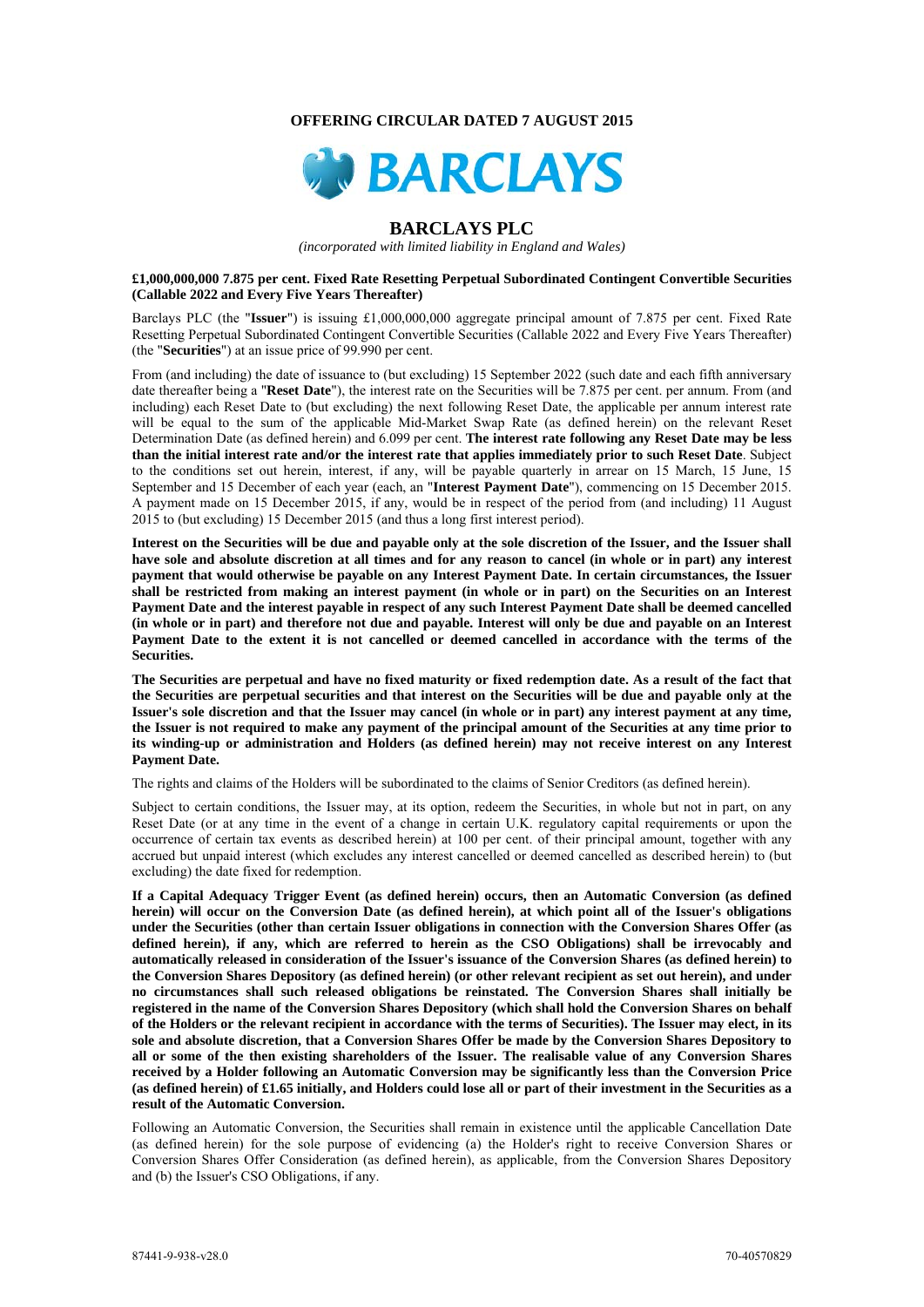Application has been made for the Securities to be provisionally admitted to trading on the main standard of the SIX Swiss Exchange AG ("**SIX Swiss Exchange**") from 11 August 2015. Application will be made to the SIX Swiss Exchange for listing of the Securities. The Securities are a new issue of securities and have no established trading market. There can be no assurance that an active trading market in the Securities will develop, and any trading market that does develop may not be liquid.

The Securities are not intended to be sold and should not be sold to retail clients in the EEA, as defined in the rules set out in the Temporary Marketing Restriction (Contingent Convertible Securities) Instrument 2014 or the Product Intervention (Contingent Convertible Instruments and Mutual Society Shares) Instrument 2015, as amended or replaced from time to time, other than in circumstances that do not and will not give rise to a contravention of those rules by any person. Prospective investors are referred to the section headed "*Restrictions on marketing and sales to retail investors*" on page 1 of this Offering Circular for further information.

This Offering Circular does not constitute a prospectus for the purposes of Directive 2003/71/EC, as amended and, in accordance with such Directive, no prospectus is required in connection with the issuance of the Securities.

The Securities have not been, and will not be, registered under the United States Securities Act of 1933 (the "**Securities Act**") and are subject to United States tax law requirements. The Securities are being offered outside the United States by the Managers (as defined in "*Subscription and Sale*") in accordance with Regulation S under the Securities Act ("**Regulation S**"), and may not be offered, sold or delivered within the United States or to, or for the account or benefit of, U.S. persons except pursuant to an exemption from, or in a transaction not subject to, the registration requirements of the Securities Act.

The Securities will be in registered form in denominations of  $£200,000$  and integral multiples of  $£1,000$  in excess thereof. The Securities will be represented by a global certificate deposited with a common depositary for Clearstream Banking, *société anonyme*, Luxembourg ("**Clearstream**, **Luxembourg**") and/or Euroclear Bank SA/NV ("**Euroclear**" and, together with Clearstream, Luxembourg, the "**Clearing Systems**") and registered in the name of such depositary or its nominee. Beneficial interests in the Securities will be held through Clearstream, Luxembourg and/or Euroclear and their respective direct and indirect participants, and such direct and indirect participants will record beneficial interests on their books. The Issuer will not issue individual certificates in respect of the Securities except in limited circumstances set out in "*Forms of the Securities*" below. Settlement of the Securities will occur through the Clearing Systems against payment for value on 11 August 2015.

The Securities are expected on issue to be rated B+ by Standard & Poor's Credit Market Services Europe Limited ("**Standard & Poor's**"), BB+ by Fitch Ratings Ltd. ("**Fitch**") and Ba2 by Moody's Investors Service Ltd. ("**Moody's**"). Each of Standard & Poor's, Fitch and Moody's is established in the European Union and registered under Regulation (EC) No 1060/2009, as amended. A security rating is not a recommendation to buy, sell or hold **Securities and may be subject to suspension, reduction or withdrawal at any time by the assigning rating agency.** 

*Investing in the Securities involves significant risks***.** For more information, see the section entitled "*Risk Factors*", and the information included and incorporated by reference in this Offering Circular for a discussion of the factors investors should carefully consider before deciding to invest in the Securities.

**Investors should reach their own investment decision about the Securities only after consultation with their own financial and legal advisers about risks associated with an investment in the Securities and the suitability of investing in the Securities in light of the particular characteristics and terms of the Securities, which are complex in structure and operation, and in light of each investor's particular financial circumstances.** 

*Sole Structuring Adviser and Sole Bookrunner*

## **Barclays**  *Joint Lead Managers*

**Banca IMI Banco Bilbao Vizcaya Argentaria, S.A. BNP PARIBAS Morgan Stanley Santander Global Banking & Markets SMBC Nikko Standard Chartered Bank UBS Investment Bank Wells Fargo Securities**  *Co-Lead Managers*

**ABN AMRO Lloyds Bank Pohjola Bank plc Scotiabank TD Securities**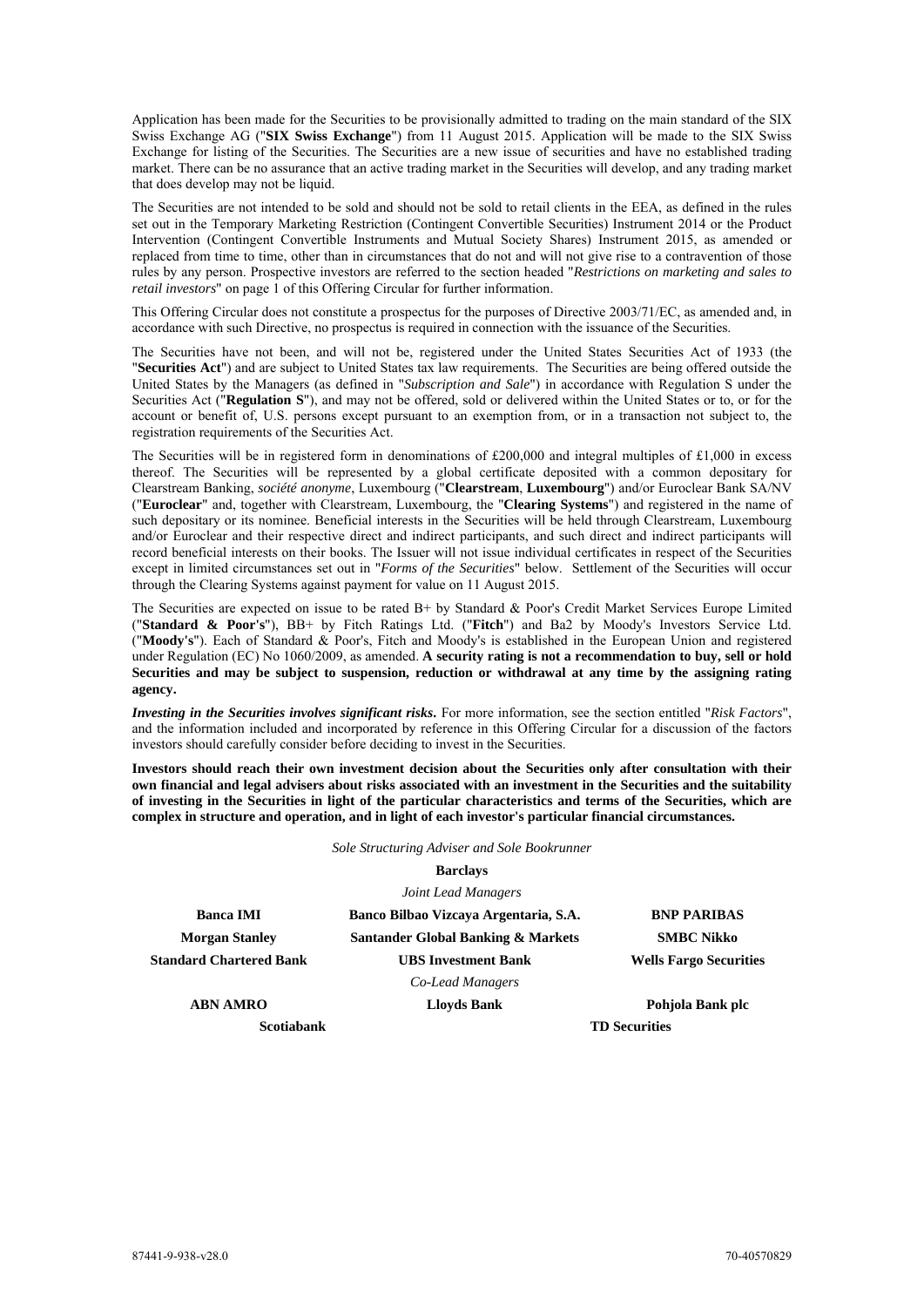# **CONTENTS**

# Page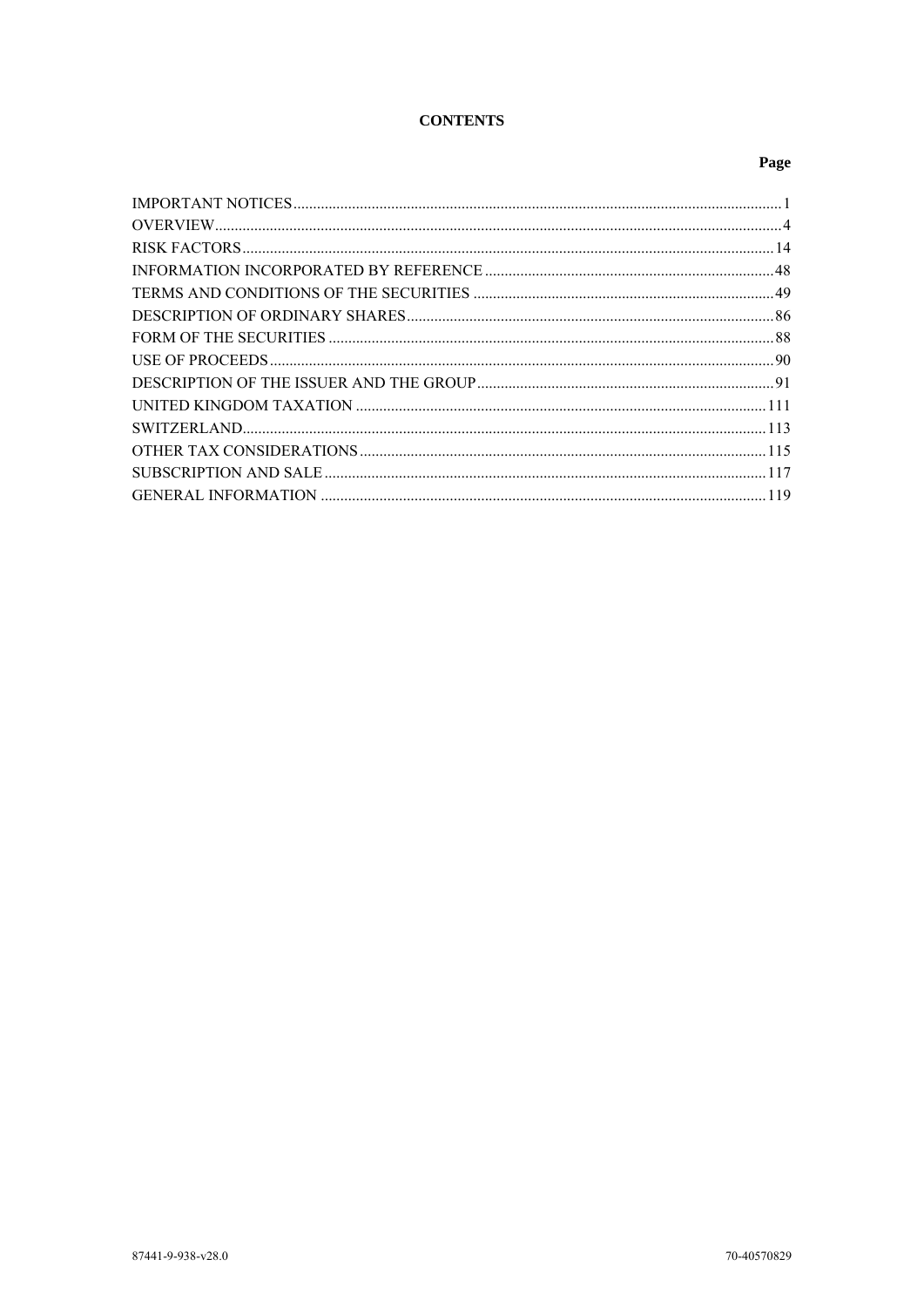# **IMPORTANT NOTICES**

The Issuer accepts responsibility for the information contained in this Offering Circular and declares that, having taken all reasonable care to ensure that such is the case, the information contained in this Offering Circular, to the best of the Issuer's knowledge, is in accordance with the facts and contains no omission likely to affect its import.

This Offering Circular must be read and construed with any information incorporated by reference herein (see "*Information Incorporated by Reference*" below).

The Issuer has confirmed to the Managers (as defined in "*Subscription and Sale*" below) that this Offering Circular contains all information which is (in the context of the issue, offering and sale of the Securities) material with regard to the Issuer and its subsidiaries, such information is true and accurate in all material respects and is not misleading in any material respect and does not omit to state any other fact required to be stated herein or the omission of which would make any information contained herein misleading in any material respect and all reasonable enquiries have been made to ascertain such facts and to verify the accuracy of all such information.

The Issuer has not authorised the making or provision of any representation or information regarding the Issuer, the Group or the Securities other than as contained in this Offering Circular or as approved for such purpose by the Issuer. Any such representation or information should not be relied upon as having been authorised by the Issuer or the Managers.

Neither the Managers nor any of their respective affiliates have authorised the whole or any part of this Offering Circular and none of them makes any representation or warranty or accepts any responsibility as to the accuracy or completeness of the information contained in this Offering Circular. Neither the delivery of this Offering Circular nor the offering, sale or delivery of any Security shall in any circumstances create any implication that there has been no adverse change, or any event reasonably likely to involve any adverse change, in the Issuer's or Group's condition (financial or otherwise) since the date of this Offering Circular.

This Offering Circular does not constitute an offer of, or an invitation to subscribe for or purchase, any Securities.

The distribution of this Offering Circular and the offering, sale and delivery of Securities in certain jurisdictions may be restricted by law. Persons into whose possession this Offering Circular comes are required by the Issuer and by the Managers to inform themselves about and to observe any such restrictions. For a description of certain restrictions on offers, sales and deliveries of Securities and on distribution of this Offering Circular and other offering material relating to the Securities, see "*Subscription and Sale*".

#### **Restrictions on marketing and sales to retail investors**

The Securities are complex financial instruments and are not a suitable or appropriate investment for all investors. In some jurisdictions, regulatory authorities have adopted or published laws, regulations or guidance with respect to the offer or sale of securities such as the Securities to retail investors.

In particular, in August 2014, the U.K. Financial Conduct Authority (the "**FCA**") published the Temporary Marketing Restriction (Contingent Convertible Securities) Instrument 2014 (the "**TMR**"), which took effect on 1 October 2014 and, in June 2015, published the Product Intervention (Contingent Convertible Instruments and Mutual Society Shares) Instrument 2015, which will replace the TMR from 1 October 2015 (the "**PI**").

Under the rules set out in the TMR (as amended or replaced from time to time, the "**TMR Rules**") and in the PI (as amended or replaced from time to time, the "**PI Rules**" and, together with the TMR Rules, the "**MR Rules**"), (i) certain contingent write-down or convertible securities (including any beneficial interests therein), such as the Securities, must not be sold to retail clients in the EEA and (ii)(a) until 1 October 2015, nothing may be done that would or might result in the buying of such securities (or the holding of a beneficial interest in such securities) by a retail client in the EEA (in each case within the meaning of the TMR Rules), or (b) from 1 October 2015, there must not be any communication or approval of an invitation or inducement to participate in, acquire or underwrite such securities (or the beneficial interest in such securities) where that invitation or inducement is addressed to or disseminated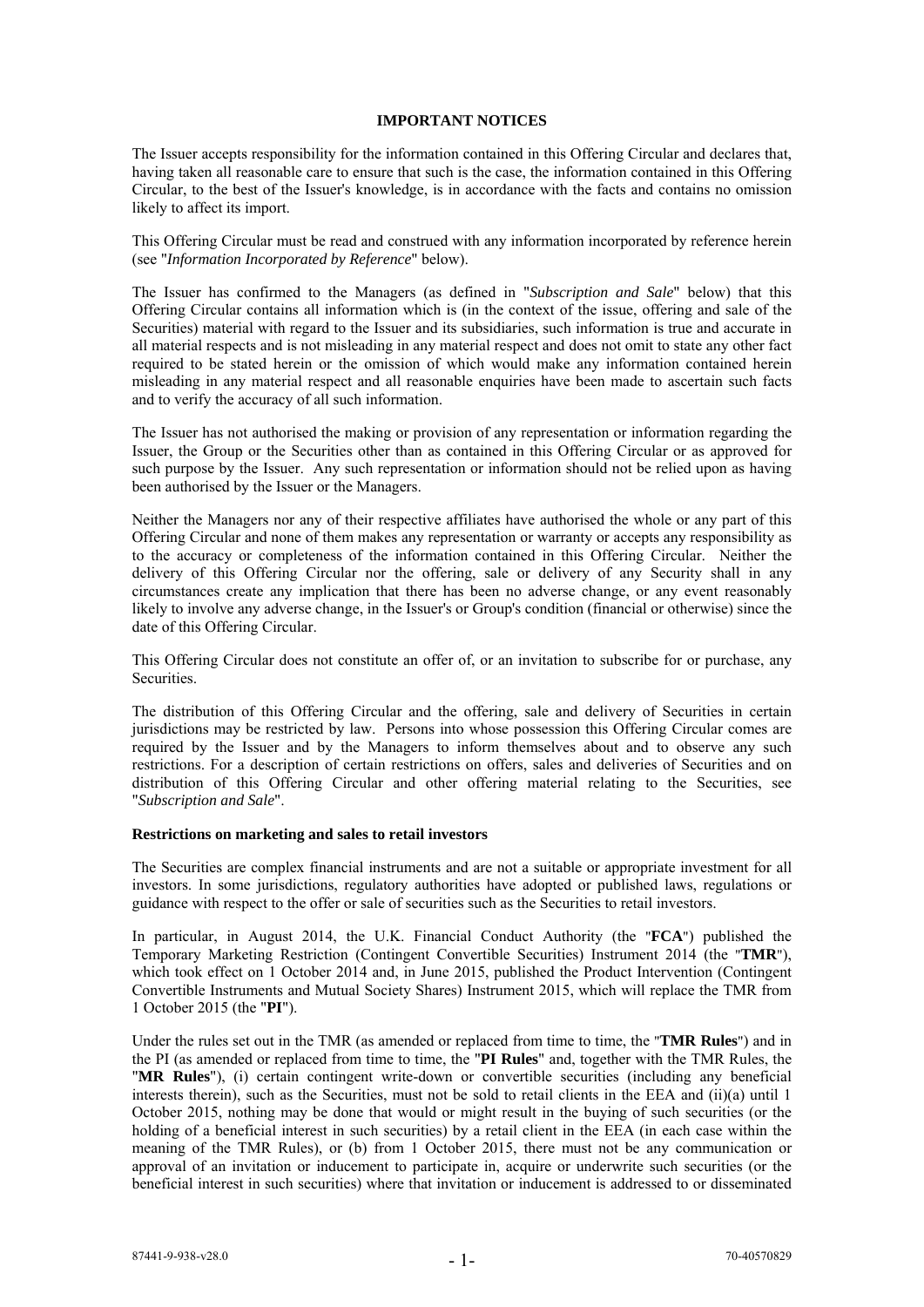in such a way that it is likely to be received by a retail client in the EEA (in each case, within the meaning of the PI Rules), other than in accordance with the limited exemptions set out in the applicable MR Rules.

The Managers are required to comply with the applicable MR Rules. By purchasing, or making or accepting an offer to purchase, any Securities (or a beneficial interest in such Securities) from the Issuer and/or the Managers, each prospective investor represents, warrants, agrees with and undertakes to the Issuer and each of the Managers that:

- 1. it is not a retail client in the EEA (as defined in the applicable MR Rules);
- 2. whether or not it is subject to the MR Rules, it will not (A) sell or offer the Securities (or any beneficial interests therein) to retail clients in the EEA or (B) either (x) until 1 October 2015, do anything (including the distribution of this Offering Circular) that would or might result in the buying of the Securities or the holding of a beneficial interest in the Securities by a retail client in the EEA (in each case within the meaning of the TMR Rules) or (y) from 1 October 2015, communicate (including the distribution of this Offering Circular) or approve an invitation or inducement to participate in, acquire or underwrite the Securities (or any beneficial interests therein) where that invitation or inducement is addressed to or disseminated in such a way that it is likely to be received by a retail client in the EEA (in each case within the meaning of the PI Rules), in any such case other than (i) in relation to any sale or offer to sell Securities (or any beneficial interests therein) to a retail client in or resident in the United Kingdom, in circumstances that do not and will not give rise to a contravention of the applicable MR Rules by any person and/or (ii) in relation to any sale or offer to sell Securities (or any beneficial interests therein) to a retail client in any EEA member state other than the United Kingdom, where (a) it has conducted an assessment and concluded that the relevant retail client understands the risks of an investment in the Securities (or any beneficial interests therein) and is able to bear the potential losses involved in an investment in the Securities (or any beneficial interests therein) and (b) it has at all times acted in relation to such sale or offer in compliance with the Markets in Financial Instruments Directive (2004/39/EC) ("**MiFID**") to the extent it applies to it or, to the extent MiFID does not apply to it, in a manner which would be in compliance with MiFID if it were to apply to it; and
- 3. it will at all times comply with all applicable laws, regulations and regulatory guidance (whether inside or outside the EEA) relating to the promotion, offering, distribution and/or sale of the Securities (or any beneficial interests therein), including (without limitation) any such laws, regulations and regulatory guidance relating to determining the appropriateness and/or suitability of an investment in the Securities (or any beneficial interests therein) by investors in any relevant jurisdiction.

Where acting as agent on behalf of a disclosed or undisclosed client when purchasing, or making or accepting an offer to purchase, any Securities (or any beneficial interests therein) from the Issuer and/or the Managers, the foregoing representations, warranties, agreements and undertakings will be given by and be binding upon both the agent and its underlying client.

The Securities are complex financial instruments and such instruments may be purchased by investors as a way to reduce risk or enhance yield with an understood, measured, appropriate addition of risk to their overall portfolios. Each potential investor in the Securities should determine the suitability of such investment in light of its own circumstances. In particular, each potential investor should:

- (i) have sufficient knowledge and experience to make a meaningful evaluation of the Securities, the merits and risks of investing in the Securities and the information contained or incorporated by reference in this Offering Circular;
- (ii) have access to, and knowledge of, appropriate analytical tools to evaluate, in the context of its particular financial situation, an investment in the Securities and the impact the Securities will have on its overall investment portfolio;
- (iii) understand thoroughly the terms of the Securities, such as the provisions governing an Automatic Conversion (including, in particular, the circumstances under which a Capital Adequacy Trigger Event may occur) and the situations in which interest payments may be cancelled or deemed cancelled; and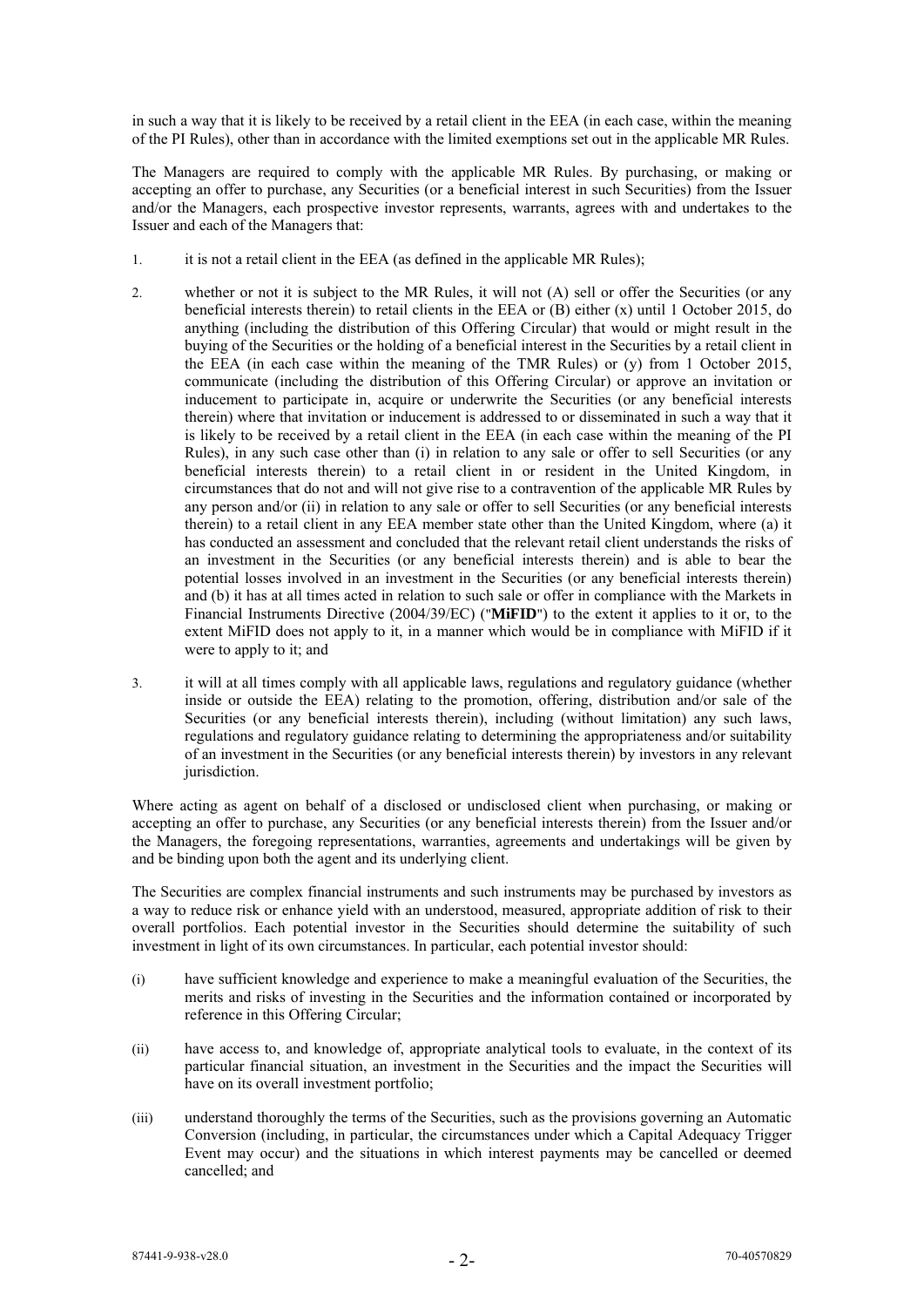(iv) be able to evaluate (either alone or with the help of a financial adviser) possible scenarios for economic, interest rate and other factors that may affect its investment and its ability to bear the applicable risks.

The investment activities of certain investors are subject to legal investment laws and regulations, or review or regulation by certain authorities. Each potential investor should consult its legal advisers to determine whether and to what extent: (i) Securities are legal investments for it; (ii) Securities can be used as collateral for various types of borrowing; and (iii) other restrictions apply to its purchase or pledge of any Securities. Financial institutions should consult their legal advisers or the appropriate regulators to determine the appropriate treatment of the Securities under any applicable risk-based capital or similar rules.

Prior to making an investment decision, potential investors should consider carefully, in light of their own financial circumstances and investment objectives, all the information contained in this Offering Circular or incorporated by reference herein.

In this Offering Circular, unless otherwise specified, references to a "**Member State**" are references to a Member State of the European Economic Area (the "**EEA**"), references to "**\$**" are to the lawful currency for the time being of the United States, references to "**£**", "**sterling**" and "**pounds sterling**" are to the lawful currency for the time being of the United Kingdom (the "**U.K.**"), references "**euro**" are to the currency introduced at the start of the third stage of European economic and monetary union, as defined in Article 2 of Council Regulation (EC) No. 974/98 of 3 May 1998 on the introduction of the euro and references to "**Clearstream, Luxembourg**", "**Euroclear**" or the "**Clearing Systems**" shall include any successor clearing systems. For purposes of this Offering Circular, the term "**Group**" shall mean Barclays PLC (or any successor entity) and its consolidated subsidiaries, unless the context indicates otherwise. References to the "**Bank**" shall mean Barclays Bank PLC. The term "**PRA**" shall mean the Prudential Regulation Authority of the U.K. or such other governmental authority in the U.K. (or if Barclays PLC becomes domiciled in a jurisdiction other than the U.K., such other jurisdiction) having primary responsibility for the prudential supervision of Barclays PLC.

**In connection with the issue of the Securities, Barclays Bank PLC (the** "**Stabilising Manager**"**) (or persons acting on behalf of the Stabilising Manager) may over allot Securities or effect transactions**  with a view to supporting the price of the Securities at a level higher than that which might **otherwise prevail. However, there is no assurance that the Stabilising Manager (or persons acting on behalf of the Stabilising Manager) will undertake stabilisation action. Any stabilisation action may begin on or after the date on which adequate public disclosure of the terms of the offer of the Securities is made and, if begun, may be ended at any time, but it must end no later than the earlier of 30 days after the issue date of the Securities and 60 days after the date of the allotment of the Securities. Any stabilisation action or over-allotment must be conducted by the Stabilising Manager (or persons acting on behalf of the Stabilising Manager) in accordance with all applicable laws and rules.**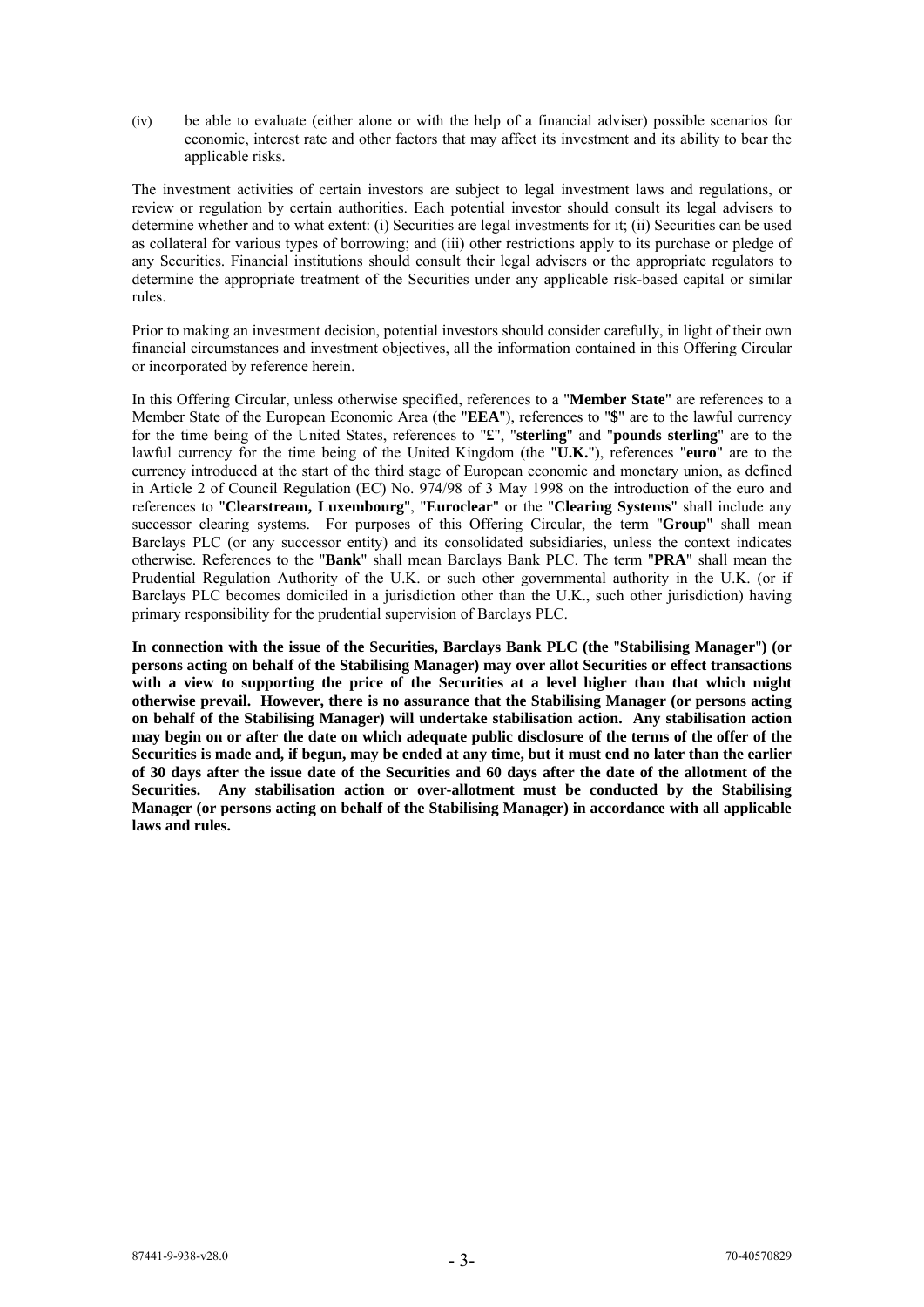# **OVERVIEW**

*This overview must be read as an introduction to this Offering Circular and any decision to invest in the Securities should be based on a consideration of the Offering Circular as a whole, including the documents incorporated by reference herein.*

*This overview refers to certain provisions of the Terms and Conditions of the Securities and is qualified by the more detailed information contained elsewhere in this Offering Circular. Words and expressions defined in the section entitled "Terms and Conditions of the Securities" have the same meanings in this overview.* 

*Investing in the Securities involves significant risk. For a discussion of certain risks that should be considered in connection with an investment in the Securities, see "Risk Factors" beginning on page 14 of this Offering Circular.* 

| <b>The Issuer</b>                  | <b>Barclays PLC</b>                                                                                                                                                                                                                                                                                                                                                                                                                                                                                                                                                                                                           |
|------------------------------------|-------------------------------------------------------------------------------------------------------------------------------------------------------------------------------------------------------------------------------------------------------------------------------------------------------------------------------------------------------------------------------------------------------------------------------------------------------------------------------------------------------------------------------------------------------------------------------------------------------------------------------|
|                                    | Barclays PLC is the ultimate holding company of the Group, the principal<br>activities of which are financial services. In particular, the Group is engaged<br>in personal banking, credit cards, corporate and investment banking, and<br>wealth and investment management with an extensive international presence<br>in Europe, the United States, Africa and Asia. The Group is structured<br>around four core businesses: Personal and Corporate Banking, Barclaycard,<br>Africa Banking and the Investment Bank. Barclays PLC beneficially owns<br>the whole of the issued ordinary share capital of Barclays Bank PLC. |
| <b>The Securities</b>              | $£1,000,000,000$ aggregate principal amount of 7.875 per cent. Fixed Rate<br>Resetting Perpetual Subordinated Contingent Convertible Securities<br>(Callable 2022 and Every Five Years Thereafter).                                                                                                                                                                                                                                                                                                                                                                                                                           |
| <b>Issue Date</b>                  | 11 August 2015.                                                                                                                                                                                                                                                                                                                                                                                                                                                                                                                                                                                                               |
| <b>Perpetual Securities</b>        | The Securities are perpetual securities and have no fixed maturity or fixed<br>redemption date.                                                                                                                                                                                                                                                                                                                                                                                                                                                                                                                               |
| <b>Issue Price</b>                 | 99.990 per cent.                                                                                                                                                                                                                                                                                                                                                                                                                                                                                                                                                                                                              |
| <b>Interest Rate</b>               | From (and including) the date of issuance to (but excluding) 15 September<br>2022, the interest rate on the Securities will be 7.875 per cent. per annum.<br>From (and including) each Reset Date to (but excluding) the next following<br>Reset Date, the applicable per annum interest rate will be equal to the sum of<br>the applicable Mid-Market Swap Rate (as defined herein) on the relevant<br>Reset Determination Date (as defined herein) and 6.099 per cent., adjusted<br>for quarterly coupons.                                                                                                                  |
| <b>Reset Date</b>                  | 15 September 2022 and each fifth anniversary date thereafter, commencing<br>15 September 2027.                                                                                                                                                                                                                                                                                                                                                                                                                                                                                                                                |
| <b>Reset Determination</b><br>Date | The second Payment Business Day immediately preceding each Reset Date.                                                                                                                                                                                                                                                                                                                                                                                                                                                                                                                                                        |
| <b>Interest Payment Dates</b>      | 15 March, 15 June, 15 September and 15 December of each year,<br>commencing on 15 December 2015. A payment made on 15 December<br>2015, if any, would be in respect of the period from (and including) 11<br>August 2015 to (but excluding) 15 December 2015 (and thus a long first<br>interest period).                                                                                                                                                                                                                                                                                                                      |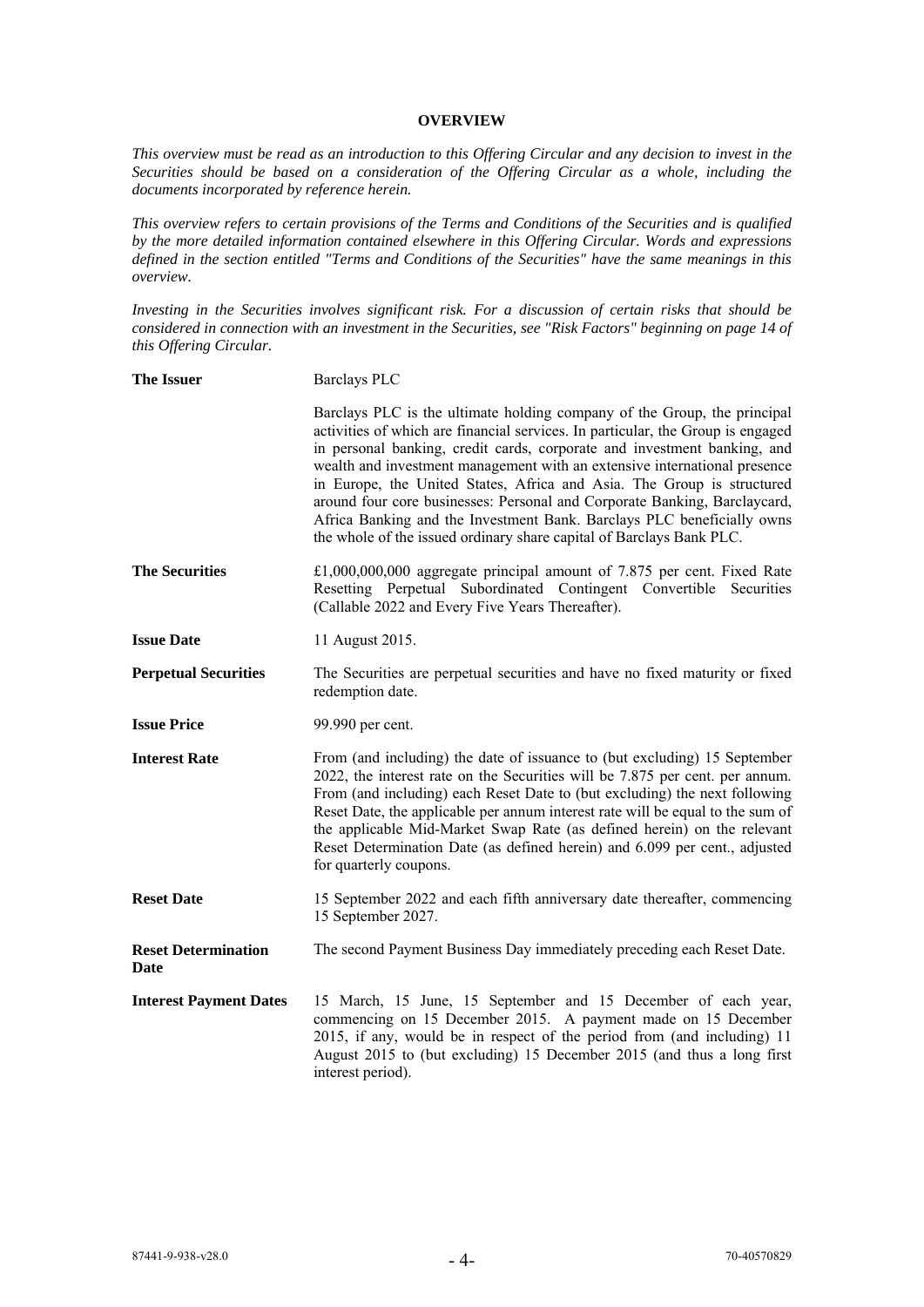| <b>Interest Payments</b><br><b>Discretionary</b> | Interest on the Securities is due and payable only at the sole discretion of the<br>Issuer, and the Issuer shall have sole and absolute discretion at all times and<br>for any reason to cancel (in whole or in part) any interest payment that<br>would otherwise be payable on any Interest Payment Date. If the Issuer does<br>not make an interest payment on the relevant Interest Payment Date (or if<br>the Issuer elects to make a payment of a portion, but not all, of such interest<br>payment), such non-payment shall evidence the Issuer's exercise of its<br>discretion to cancel such interest payment (or the portion of such interest<br>payment not paid) and accordingly such interest payment (or the portion<br>thereof not paid) shall not be due and payable.<br>See also "-Effect of Interest Cancellation" and "-Notice of Interest<br><i>Cancellation</i> " below. |
|--------------------------------------------------|-----------------------------------------------------------------------------------------------------------------------------------------------------------------------------------------------------------------------------------------------------------------------------------------------------------------------------------------------------------------------------------------------------------------------------------------------------------------------------------------------------------------------------------------------------------------------------------------------------------------------------------------------------------------------------------------------------------------------------------------------------------------------------------------------------------------------------------------------------------------------------------------------|
| <b>Restriction on Interest</b>                   | Subject to the extent permitted in the following paragraph in respect of                                                                                                                                                                                                                                                                                                                                                                                                                                                                                                                                                                                                                                                                                                                                                                                                                      |
| <b>Payments</b>                                  | partial interest payments, the Issuer shall not make an interest payment on                                                                                                                                                                                                                                                                                                                                                                                                                                                                                                                                                                                                                                                                                                                                                                                                                   |

the Securities on any Interest Payment Date (and such interest payment shall therefore be deemed to have been cancelled and thus shall not be due and payable on such Interest Payment Date) if:

- (a) the Issuer has an amount of Distributable Items on such Interest Payment Date that is less than the sum of (i) all distributions or interest payments made or declared by the Issuer since the end of the last financial year and prior to such Interest Payment Date on or in respect of any Parity Securities, the Securities and any Junior Securities and (ii) all distributions or interest payments payable by the Issuer (and not cancelled or deemed cancelled) on such Interest Payment Date  $(x)$  on the Securities and  $(y)$  on or in respect of any Parity Securities, in the case of each of (i) and (ii), excluding any payments already accounted for in determining the Distributable Items; or
- (b) the Solvency Condition (as defined under "—*Status*" below) is not satisfied in respect of such interest payment.

The Issuer may, in its sole discretion, elect to make a partial interest payment on the Securities on any Interest Payment Date, only to the extent that such partial interest payment may be made without breaching the restrictions in paragraphs (a) and (b) above.

"**Distributable Items**" shall have the meaning assigned to such term in CRD IV as interpreted and applied in accordance with the Capital Regulations then applicable to the Issuer, but amended so that for so long as there is any reference therein to "before distributions to holders of own funds instruments" it shall be read as a reference to "before distributions to holders of Parity Securities, the Securities or any Junior Securities." Under CRD IV, as at the date hereof, "distributable items" means the amount of the profits at the end of the latest financial year plus any profits brought forward and reserves available for that purpose before distributions to holders of own funds instruments less any losses brought forward, profits which are nondistributable pursuant to provisions in legislation or the institution's by-laws and sums placed to non-distributable reserves in accordance with applicable national law or the statutes of the institution, those losses and reserves being determined on the basis of the individual accounts of the institution and not on the basis of the consolidated accounts.

"**Junior Securities**" means any ordinary shares, securities or other obligations (including any guarantee, credit support or similar undertaking) of the Issuer ranking, or expressed to rank, junior to the Securities in a winding-up or administration of the Issuer.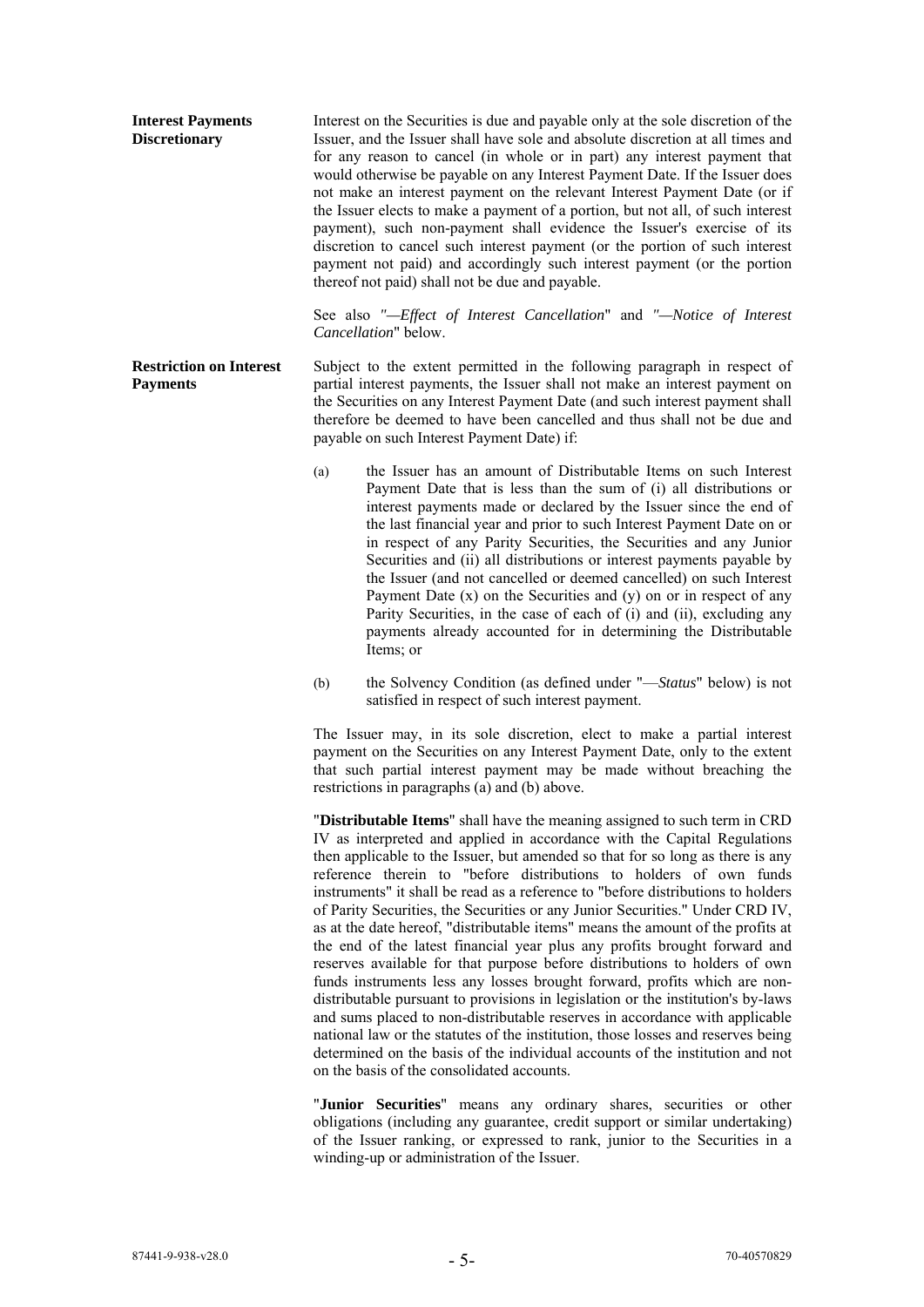"**Parity Securities**" means any preference shares, securities or other obligations (including any guarantee, credit support or similar undertaking) of the Issuer ranking, or expressed to rank, *pari passu* with the Securities in a winding-up or administration of the Issuer.

See also "—*Effect of Interest Cancellation" and* "—*Notice of Interest Cancellation*" below.

**Effect of Interest Cancellation**  Interest will only be due and payable on an Interest Payment Date to the extent it is not cancelled or deemed cancelled in accordance with the provisions described under "—*Interest Payments Discretionary*" and "— *Restriction on Interest Payments*" above. Any interest cancelled or deemed cancelled (in each case, in whole or in part) in the circumstances described above shall not be due and shall not accumulate or be payable at any time thereafter, and Holders shall have no rights thereto or to receive any additional interest or compensation as a result of such cancellation or deemed cancellation. The Issuer may use such cancelled payments without restriction to meet its obligations as they fall due.

**Notice of Interest Cancellation**  The Issuer shall provide notice of any cancellation or deemed cancellation of interest (in whole or in part) to the Holders and to the Trustee and the Principal Paying Agent as soon as possible. If practicable, the Issuer shall endeavour to provide such notice at least five business days prior to the relevant Interest Payment Date. Failure to provide such notice will not have any impact on the effectiveness of, or otherwise invalidate, any such cancellation or deemed cancellation of interest, or give Holders any rights as a result of such failure.

**Status The Securities constitute direct, unsecured and subordinated obligations of** the Issuer, ranking *pari passu* without any preference among themselves. The rights and claims of the Holders in respect of or arising from the Securities (including any damages (if payable)) are subordinated to the claims of Senior Creditors.

If:

- (a) an order is made, or an effective resolution is passed, for the winding-up of the Issuer (except in any such case for a solvent winding-up solely for the purpose of a merger, reconstruction or amalgamation); or
- (b) following the appointment of an administrator of the Issuer, the administrator gives notice that it intends to declare and distribute a dividend,

then, (1) if such events specified in (a) or (b) above occur before the date on which a Capital Adequacy Trigger Event occurs, there shall be payable by the Issuer in respect of each Security (in lieu of any other payment by the Issuer) such amount, if any, as would have been payable to a Holder if, on the day prior to the commencement of the winding-up or such administration and thereafter, such Holder were the holder of the most senior class of preference shares in the capital of the Issuer, having an equal right to a return of assets in the winding-up or such administration to, and so ranking *pari passu* with, the holders of such class of preference shares (if any) from time to time issued by the Issuer that has a preferential right to a return of assets in the winding-up or such administration, and so ranking ahead of the holders of all other classes of issued shares for the time being in the capital of the Issuer, but ranking junior to the claims of Senior Creditors, and on the assumption that the amount that such Holder was entitled to receive in respect of such preference shares, on a return of assets in such winding-up or such administration, was an amount equal to the principal amount of the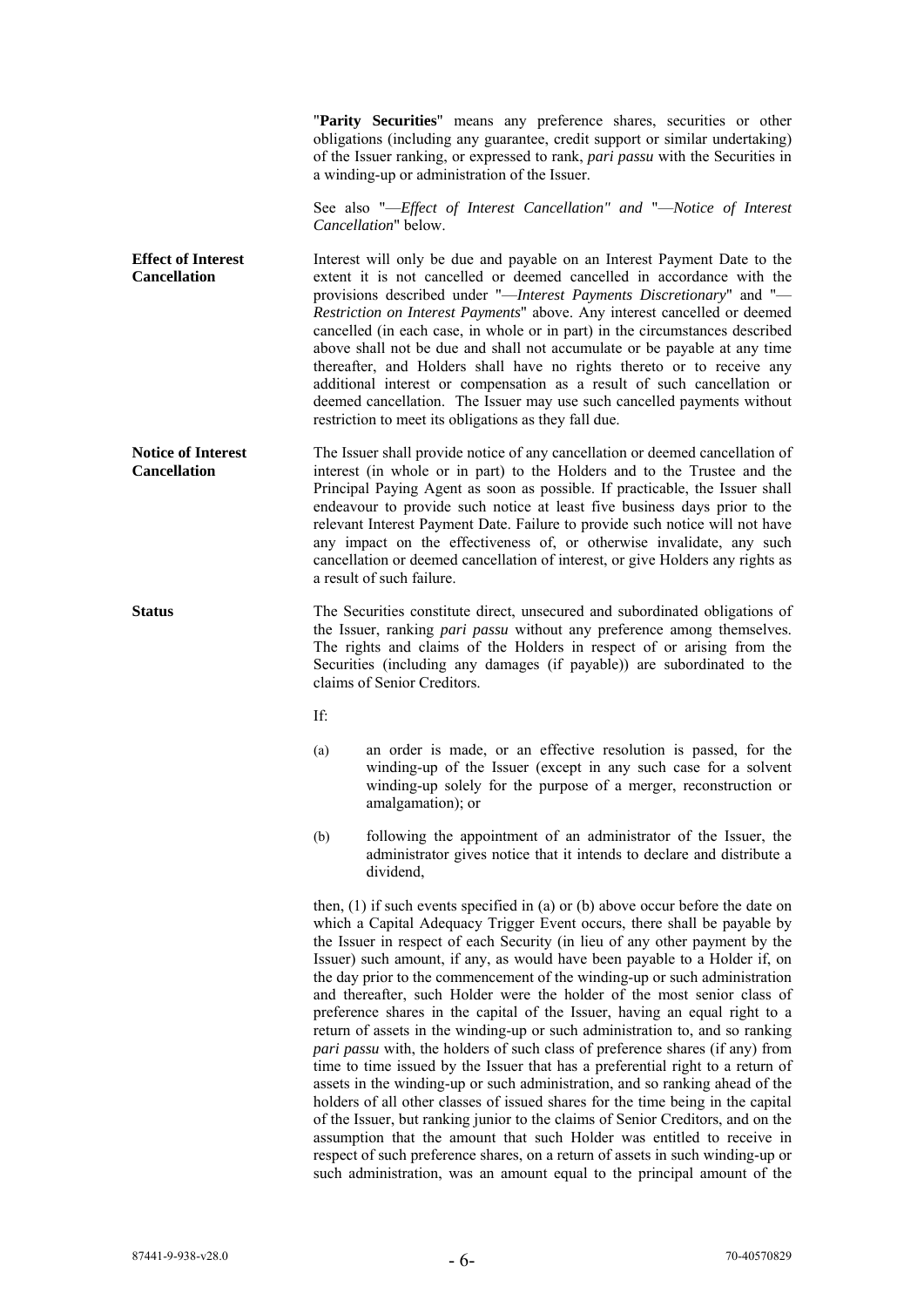relevant Security together with any damages (if payable) and (2) if such events specified in (a) or (b) above occur on or after the date on which a Capital Adequacy Trigger Event occurs but before the Conversion Date, then for the purposes of determining the claim of a Holder in such windingup or such administration, the Conversion Date in respect of an Automatic Conversion shall be deemed to have occurred immediately before the occurrence of such events specified in (a) or (b) above.

Furthermore, other than in the event of a winding-up or administration of the Issuer referred to above, payments in respect of or arising from the Securities are conditional upon the Issuer being solvent at the time of payment by the Issuer and in that no sum in respect of or arising from the Securities may fall due and be paid except to the extent that the Issuer could make such payment and still be solvent immediately thereafter (such condition referred to herein as the "**Solvency Condition**"). The Issuer shall be considered to be solvent at a particular point in time if (i) it is able to pay its debts owed to Senior Creditors as they fall due and (ii) the Balance Sheet Condition has been met.

A certificate as to whether or not the Issuer is solvent at any particular point in time by two Authorised Signatories shall be treated by the Issuer, the Trustee, the Holders and all other interested parties as correct and sufficient evidence thereof.

"**Senior Creditors**" means creditors of the Issuer (i) who are unsubordinated creditors; (ii) whose claims are, or are expressed to be, subordinated (whether only in the event of the winding-up or administration of the Issuer or otherwise) to the claims of unsubordinated creditors of the Issuer but not further or otherwise; or (iii) whose claims are, or are expressed to be, junior to the claims of other creditors of the Issuer, whether subordinated or unsubordinated, other than those whose claims rank, or are expressed to rank, *pari passu* with, or junior to, the claims of the Holders.

The "**Balance Sheet Condition**" shall be satisfied in relation to the Issuer if the value of its assets is at least equal to the value of its liabilities (taking into account its contingent and prospective liabilities), according to the criteria that would be applied by the High Court of Justice of England and Wales (or the relevant authority of such other jurisdiction in which the Issuer may be organised) in determining whether the Issuer is "unable to pay its debts" under section 123(2) of the U.K. Insolvency Act 1986 or any amendment or re-enactment thereof (or in accordance with the corresponding provisions of the applicable laws of such other jurisdiction in which the Issuer may be organised).

In addition, see "*Risk Factors—The Issuer is a holding company, which means that its right to participate in the assets of any of its subsidiaries upon the liquidation of such subsidiaries may be subject to prior claims of some of such subsidiary's creditors and preference shareholders*."

**No Set-off** Subject to applicable law, no Holder may exercise, claim or plead any right of set-off, compensation or retention in respect of any amount owed to it by the Issuer arising under, or in connection with, the Securities and each Holder shall, by virtue of its holding of any Securities, be deemed to have waived all such rights of set-off, compensation or retention.

**Optional Redemption** The Issuer may, at its option, redeem the Securities, in whole but not in part, on any Reset Date at 100 per cent. of their principal amount, together with any accrued but unpaid interest (which excludes any interest cancelled or deemed cancelled as described under "—*Interest Payments Discretionary*" or "—*Restriction on Interest Payments*" above) to (but excluding) the date fixed for redemption. Any optional redemption will be subject, among other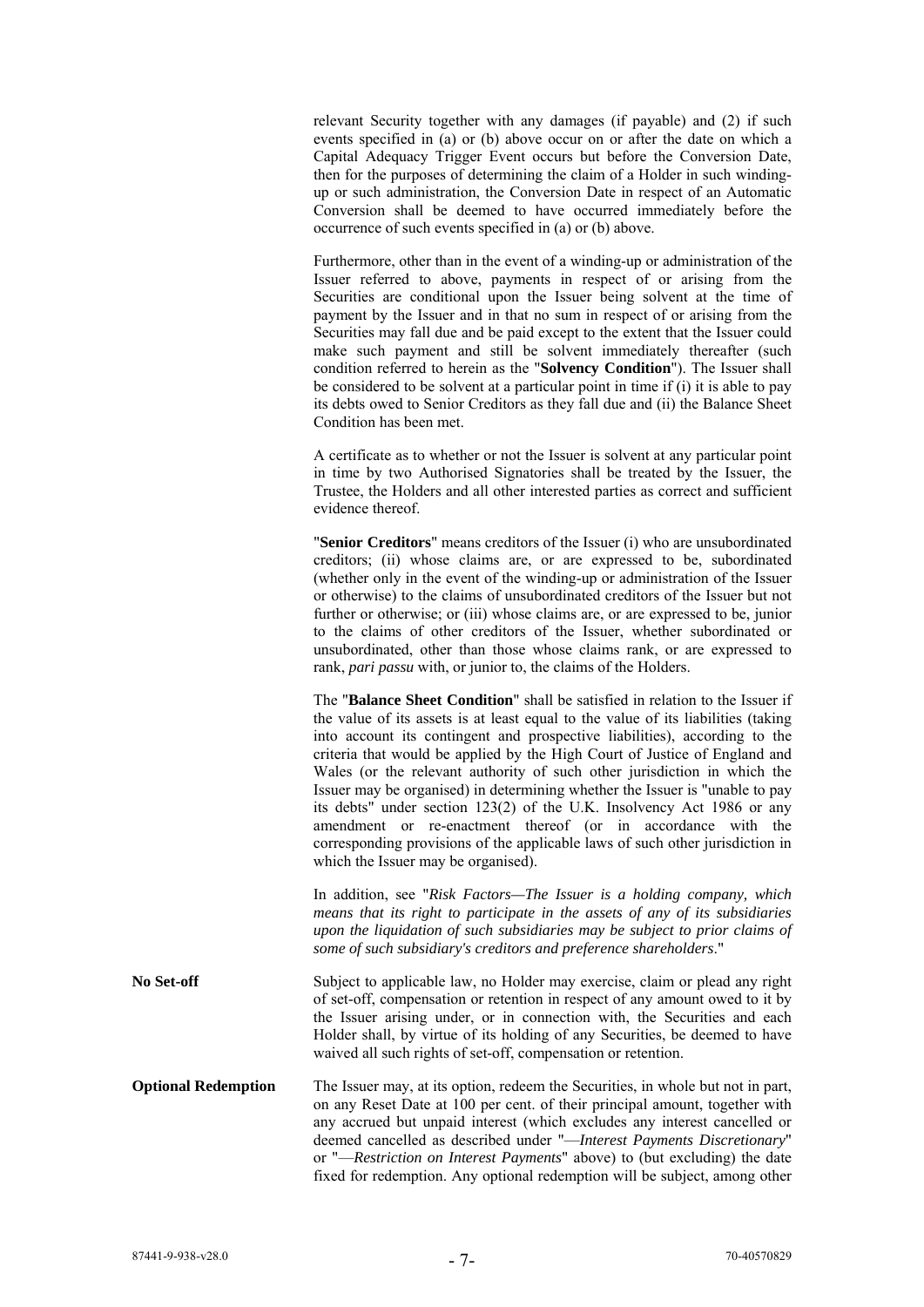things, to the provisions described under "—*Notice of Redemption*" and "— *Condition to Redemption*" below.

**Regulatory Event Redemption**  If there is a change in the regulatory classification of the Securities that occurs on or after the Issue Date and that does, or would be likely to, result in the whole or any part of the outstanding aggregate principal amount of the Securities at any time being excluded from, or ceasing to count towards, the Group's Tier 1 Capital (a "**Regulatory Event**"), the Issuer may, at its option, at any time redeem the Securities, in whole but not in part, at a redemption price equal to 100 per cent. of their principal amount, together with any accrued but unpaid interest (which excludes any interest cancelled or deemed cancelled under "—*Interest Payments Discretionary*" or "— *Restriction on Interest Payments*" above) to (but excluding) the date fixed for redemption. Any redemption upon the occurrence of a Regulatory Event will be subject, among other things, to the provisions described under "-*Notice of Redemption*" and "—*Condition to Redemption*" below.

> "**Tier 1 Capital**" means Tier 1 capital for the purposes of the Capital Regulations (as defined herein).

- **Tax Redemption** The Issuer may, at any time, at its option, redeem the Securities, in whole but not in part, if the Issuer determines that as a result of a change in, or amendment to, the laws or regulations of a Taxing Jurisdiction, including any treaty to which the relevant Taxing Jurisdiction is a party, or a change in an official application of those laws or regulations on or after the issue date of the Securities, including a decision of any court or tribunal which becomes effective on or after the issue date of the Securities (and, in the case of a Successor Entity, which becomes effective on or after the date of that entity's assumption of the Issuer's obligations):
	- (a) the Issuer will or would be required to pay Holders Additional Amounts (as defined herein);
	- (b) the Issuer would not be entitled to claim a deduction in respect of any payments in computing its taxation liabilities or the amount of the deduction would be materially reduced;
	- (c) the Issuer would not, as a result of the Securities being in issue, be able to have losses or deductions set against the profits or gains, or profits or gains offset by the losses or deductions, of companies with which the Issuer is or would otherwise be so grouped for applicable United Kingdom tax purposes (whether under the group relief system current as at the date of issue of the Securities or any similar system or systems having like effect as may from time to time exist); or
	- (d) the Issuer would, in the future, have to bring into account a taxable credit if the principal amount of the Securities was written down or the Securities were converted into Conversion Shares,

(each such change in tax law or regulation or the official application thereof, a "**Tax Event**"), at a price equal to 100 per cent. of their principal amount, together with any accrued but unpaid interest (which excludes any interest cancelled or deemed cancelled as described under "—*Interest Payments Discretionary*" or "—*Restriction on Interest Payments*" above) to (but excluding) the date fixed for redemption *provided that* in the case of each Tax Event, the consequences of the Tax Event cannot be avoided by the Issuer taking reasonable measures available to it.

Any redemption as a result of a Tax Event will also be subject, among other things, to the provisions described under "—*Notice of Redemption*" and "—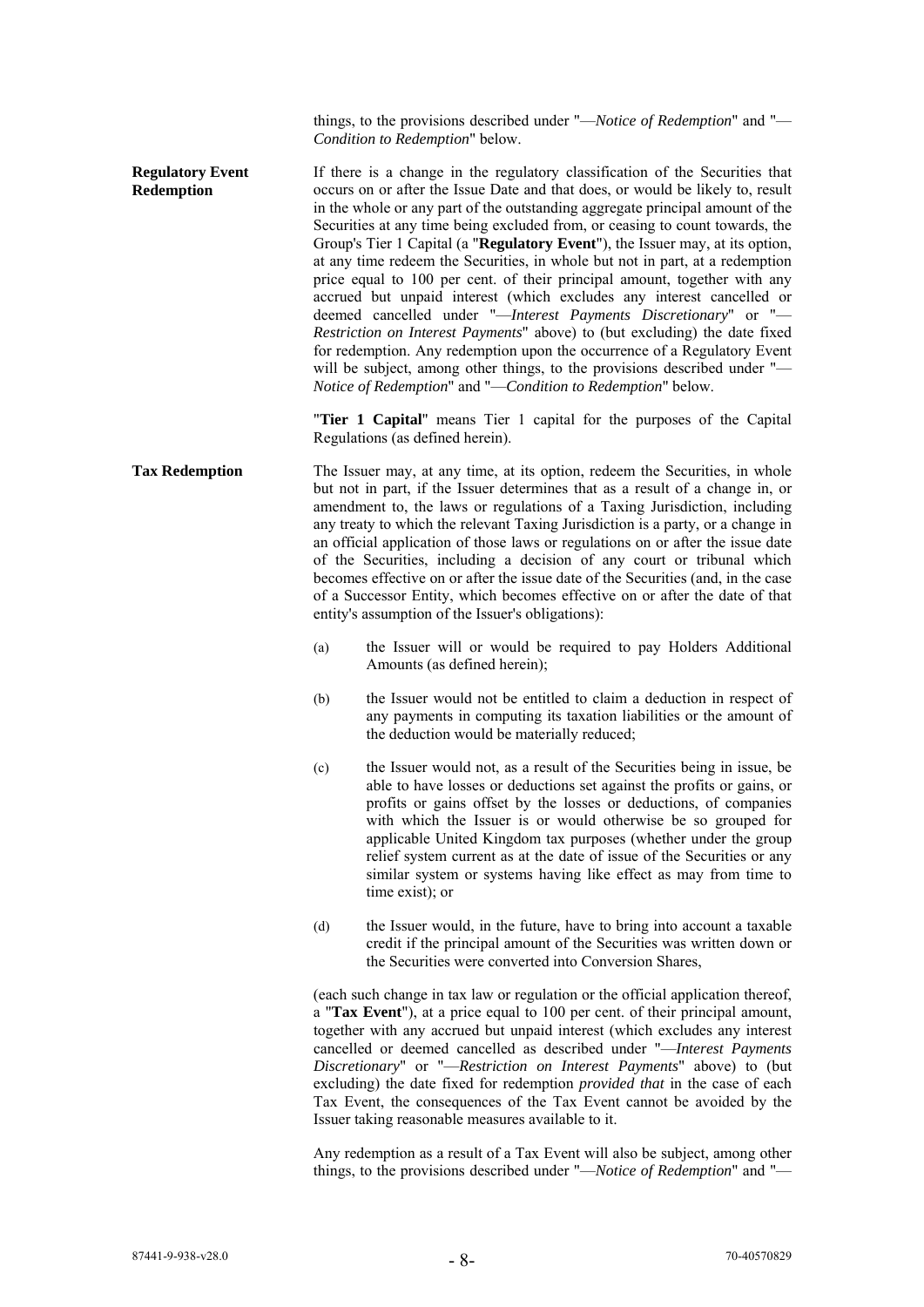*Condition to Redemption*" below.

**Notice of Redemption** Any redemption of the Securities shall be subject to the Issuer providing not less than 30 days' nor more than 60 days' prior notice to the Holders and to the Trustee and the Principal Paying Agent (such notice being irrevocable except in the limited circumstances described in the following paragraph) specifying the Issuer's election to redeem the Securities and the date fixed for such redemption. The Issuer shall not be entitled to deliver a notice of redemption after an Automatic Conversion Notice has been delivered.

> If the Issuer has elected to redeem the Securities but the Solvency Condition is not satisfied in respect of the relevant redemption payment on the applicable redemption date, the relevant redemption notice shall be automatically rescinded and shall be of no force and effect and no payment of the redemption amount will be due and payable. In addition, if the Issuer has elected to redeem the Securities but prior to the payment of the redemption amount with respect to such redemption a Capital Adequacy Trigger Event occurs, the relevant redemption notice shall be automatically rescinded and shall be of no force and effect, no payment of the redemption amount will be due and payable and an Automatic Conversion shall occur as described under "—*Automatic Conversion Upon Capital Adequacy Trigger Event*" below.

**Condition to Redemption**  Notwithstanding any other provision, the Issuer may redeem the Securities (and give notice thereof to the Holders) only if the Issuer has obtained the PRA's prior consent (if such consent is then required by the Capital Regulations) for the redemption of the Securities.

**Condition to Repurchase**  The Issuer or any member of the Group may purchase or otherwise acquire any of the outstanding Securities at any price in the open market or otherwise in accordance with the Capital Regulations applicable to the Group in force at the relevant time, and subject to the prior consent of the PRA (if such consent is then required by the Capital Regulations) and to applicable law and regulation.

**Capital Adequacy Trigger Event**  A "**Capital Adequacy Trigger Event**" shall occur if the Issuer determines at any time that the fully loaded CET1 Ratio (as defined herein) is less than 7.00 per cent.

**Conversion Price** The Conversion Price of the Securities is fixed at £1.65 per Conversion Share, subject to certain anti-dilution adjustments (the "**Conversion Price**").

**Automatic Conversion Upon Capital Adequacy Trigger Event**  If a Capital Adequacy Trigger Event occurs, then an Automatic Conversion will occur on the Conversion Date, at which point all of the Issuer's obligations under the Securities (other than the CSO Obligations, if any) shall be irrevocably and automatically released in consideration of the Issuer's issuance of the Conversion Shares to the Conversion Shares Depository (or to the relevant recipient in accordance with the terms of the Securities) on the Conversion Date at the Conversion Price, and under no circumstances shall such released obligations be reinstated. The Automatic Conversion shall occur without delay upon the occurrence of a Capital Adequacy Trigger Event.

> The Conversion Shares shall initially be registered in the name of the Conversion Shares Depository (which shall hold the Conversion Shares on behalf of the Holders) or the relevant recipient in accordance with the terms of the Securities and each Holder shall be deemed to have irrevocably directed the Issuer to issue the Conversion Shares corresponding to the conversion of its holding of Securities to the Conversion Shares Depository (or to such other relevant recipient).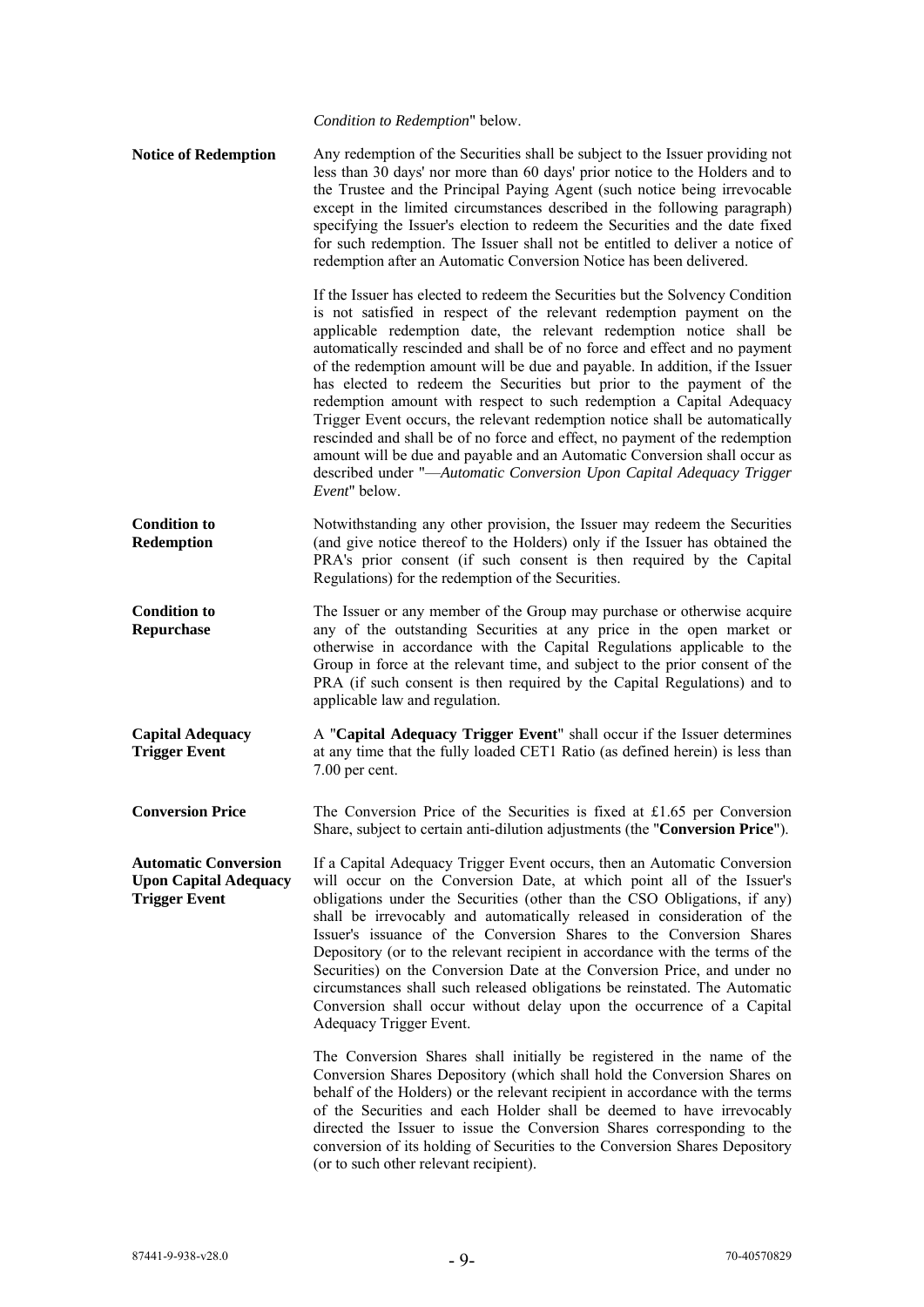|                                                    | The Issuer shall immediately inform the PRA of the occurrence of a Capital<br>Adequacy Trigger Event and shall deliver an Automatic Conversion Notice<br>to the Trustee, the Principal Paying Agent and to the Holders.                                                                                                                                                                                                                                                                                                                                                                                                                                                                                                                                                                                                                                                                                                                                                                                                                                                           |
|----------------------------------------------------|-----------------------------------------------------------------------------------------------------------------------------------------------------------------------------------------------------------------------------------------------------------------------------------------------------------------------------------------------------------------------------------------------------------------------------------------------------------------------------------------------------------------------------------------------------------------------------------------------------------------------------------------------------------------------------------------------------------------------------------------------------------------------------------------------------------------------------------------------------------------------------------------------------------------------------------------------------------------------------------------------------------------------------------------------------------------------------------|
| <b>Effect of Automatic</b><br><b>Conversion</b>    | Following an Automatic Conversion, no Holder will have any rights against<br>the Issuer with respect to the repayment of the principal amount of the<br>Securities or the payment of interest or any other amount on or in respect of<br>such Securities, which liabilities of the Issuer shall be irrevocably and<br>automatically released and, accordingly, the principal amount of the<br>Securities shall equal zero at all times thereafter. Any interest in respect of<br>an interest period ending on any Interest Payment Date falling between the<br>date of a Capital Adequacy Trigger Event and the Conversion Date shall be<br>deemed to have been cancelled upon the occurrence of such Capital<br>Adequacy Trigger Event and shall not be due and payable.                                                                                                                                                                                                                                                                                                         |
|                                                    | Following the issuance of the Conversion Shares to the Conversion Shares<br>Depository (or to the relevant recipient in accordance with the terms of the<br>Securities, as applicable) on the Conversion Date, the Securities shall remain<br>in existence until the applicable Cancellation Date for the sole purpose of<br>evidencing (a) the Holder's right to receive Conversion Shares or<br>Conversion Shares Offer Consideration, as applicable, from the Conversion<br>Shares Depository (or such other relevant recipient) and (b) the Issuer's CSO<br>Obligations, if any. The Issuer currently expects that beneficial interests in<br>the Securities will be transferable until the Suspension Date and that any<br>trades in the Securities would clear and settle through the Clearing Systems<br>until such date. However, there is no guarantee that an active trading market<br>will exist for the Securities following the Automatic Conversion. The<br>Securities will cease to be admitted to trading on the SIX Swiss Exchange<br>after the Suspension Date. |
|                                                    | Provided that the Issuer issues the Conversion Shares to the Conversion<br>Shares Depository (or to the relevant recipient as described herein) in<br>accordance with the terms of the Securities, with effect from the Conversion<br>Date, Holders shall have recourse only to the Conversion Shares Depository<br>(or to such other relevant recipient, as applicable) for the delivery to them of<br>Conversion Shares or, if the Issuer elects that a Conversion Shares Offer be<br>made as described under "-Conversion Shares Offer" below, of any<br>Conversion Shares Offer Consideration to which such Holders are entitled<br>as described herein.                                                                                                                                                                                                                                                                                                                                                                                                                      |
|                                                    | The Securities are not convertible into Conversion Shares at the option of<br>the Holders at any time.                                                                                                                                                                                                                                                                                                                                                                                                                                                                                                                                                                                                                                                                                                                                                                                                                                                                                                                                                                            |
| <b>Automatic</b><br>Conversion<br><b>Procedure</b> | If a Capital Adequacy Trigger Event has occurred, the Issuer shall deliver an<br>Automatic Conversion Notice to the Trustee, the Principal Paying Agent and<br>to the Holders as soon as practicable after such time.                                                                                                                                                                                                                                                                                                                                                                                                                                                                                                                                                                                                                                                                                                                                                                                                                                                             |
|                                                    | Notwithstanding Condition 16 (Notices), the date on which the Automatic<br>Conversion Notice shall be deemed to have been given shall be the date on<br>which it is dispatched by the Issuer to the Trustee and the Holders.                                                                                                                                                                                                                                                                                                                                                                                                                                                                                                                                                                                                                                                                                                                                                                                                                                                      |
| <b>Conversion Shares</b>                           | The number of Conversion Shares to be issued to the Conversion Shares<br>Depository on the Conversion Date shall be determined by dividing the<br>aggregate principal amount of the Securities outstanding immediately prior<br>to the Automatic Conversion on the Conversion Date by the Conversion<br>Price rounded down, if necessary, to the nearest whole number of<br>Conversion Shares. Fractions of Conversion Shares will not be issued<br>following an Automatic Conversion and no cash payment will be made in<br>lieu thereof.                                                                                                                                                                                                                                                                                                                                                                                                                                                                                                                                        |

The number of Conversion Shares to be held by the Conversion Shares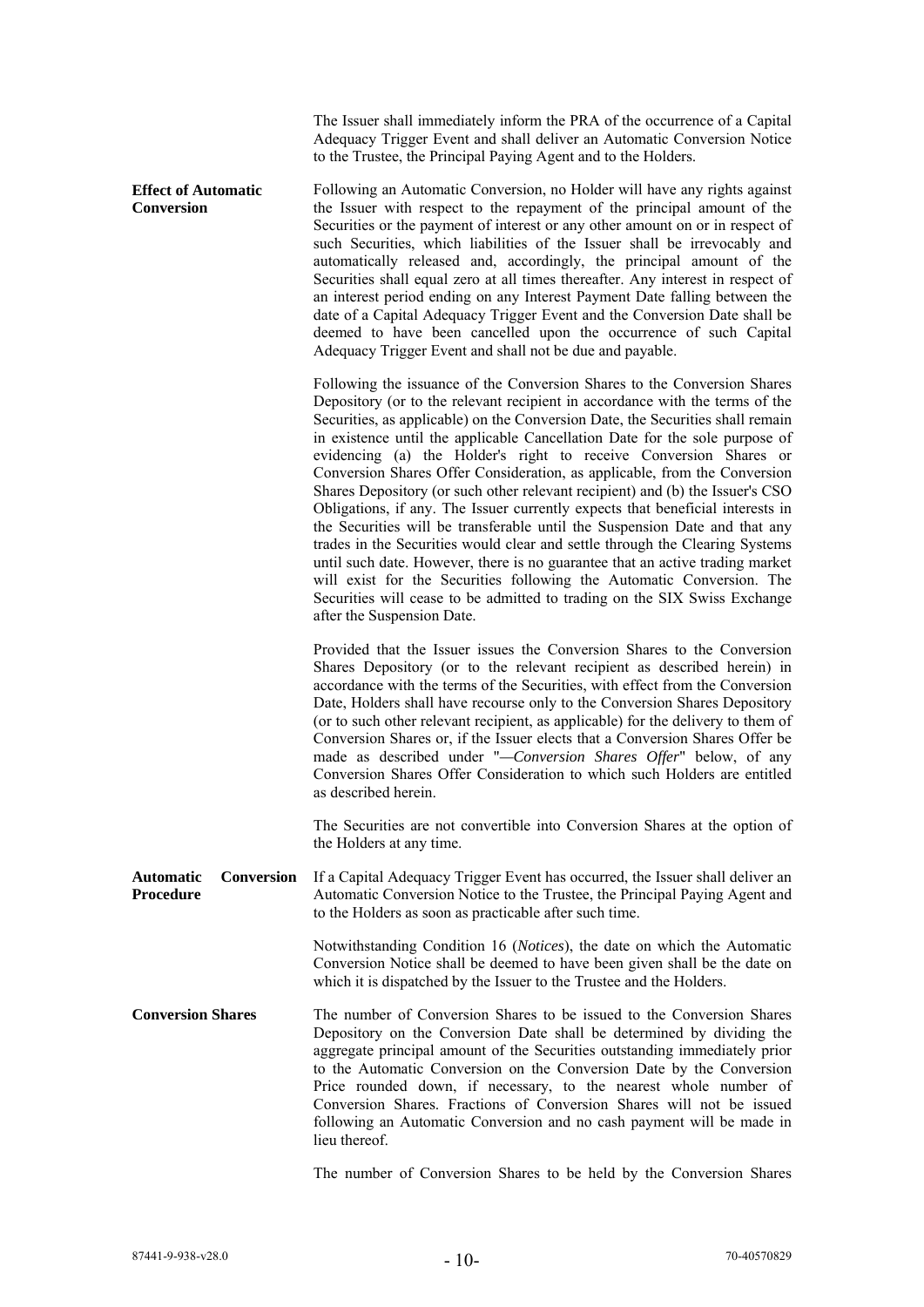Depository for the benefit of each Holder shall be the number of Conversion Shares thus calculated divided by the aggregate amount of the Authorised Denomination of the Securities held by such Holder on the Conversion Date rounded down, if necessary, to the nearest whole number of Conversion Shares.

**Conversion Shares Offer** No later than 10 business days following the Conversion Date, the Issuer may, in its sole and absolute discretion, elect that the Conversion Shares Depository make an offer of all or some of the Conversion Shares to all or some of the Issuer's ordinary shareholders at such time at a cash price per Conversion Share equal to the Conversion Price, subject as provided in "*Terms and Conditions of the Securities – Automatic Conversion – Conversion Share Offer*" (the "**Conversion Shares Offer**"). The Issuer may, on behalf of the Conversion Shares Depository, appoint a Conversion Shares Offer Agent to act as placement or other agent to facilitate the Conversion Shares Offer. The Issuer will deliver a Conversion Shares Offer Notice to the Trustee directly and to the Holders within 10 business days following the Conversion Date specifying whether or not it has elected that a Conversion Shares Offer be conducted. If so elected, the Conversion Shares Offer Period, during which the Conversion Shares Offer may be made, shall end no later than 40 business days after the delivery of the Conversion Shares Offer Notice.

> The Issuer reserves the right, in its sole and absolute discretion, to terminate the Conversion Shares Offer at any time during the Conversion Shares Offer Period by providing at least three business days' notice to the Trustee directly and to Holders.

> Upon completion of the Conversion Shares Offer, the Issuer or the Conversion Shares Depository will provide notice to the Trustee and the Holders of the composition of the Conversion Shares Offer Consideration (and of the deductions to the cash component, if any, of the Conversion Shares Offer Consideration (as set out in the definition of Conversion Shares Offer Consideration)) per £1,000 denomination of the Securities.

> In the Barclays PLC Notice of Annual General Meeting dated 2 March, 2015, the Issuer informed its shareholders of its intention to include in the terms of securities such as the Securities, if permitted by law and regulation, a mechanism providing for a conversion share offer such as that described above. The Conversion Shares Offer may be conducted at the election of the Issuer, in its sole and absolute discretion, on the terms described above. The Issuer currently expects that in determining whether or not a Conversion Shares Offer shall be conducted and, if one is to be conducted, how and to whom such Conversion Shares Offer shall be made, the directors of the Issuer would, in accordance with their duties, have regard to a variety of matters, including, without limitation, the interests of the Issuer's shareholders, taken as a whole, and the potential impact of a Conversion Shares Offer on the Issuer's financial stability. Further, neither the occurrence of a Capital Adequacy Trigger Event nor, following the occurrence of a Capital Adequacy Trigger Event, the election (if any) by the Issuer to undertake a Conversion Shares Offer on the terms set out herein, shall preclude the Issuer from undertaking a rights issue at any time on such terms as the Issuer deems appropriate, at its sole discretion, including, for the avoidance of doubt, the offer of ordinary shares at or below the Conversion Price.

**Settlement Procedures:** The Conversion Shares or the Conversion Shares Offer Consideration, as applicable, will be delivered to Holders pursuant to the procedures set forth in "*Terms and Conditions of the Securities—Automatic Conversion— Settlement Procedure*" below and (a) the Conversion Shares or Conversion Share component, if any, of any Conversion Shares Offer Consideration, as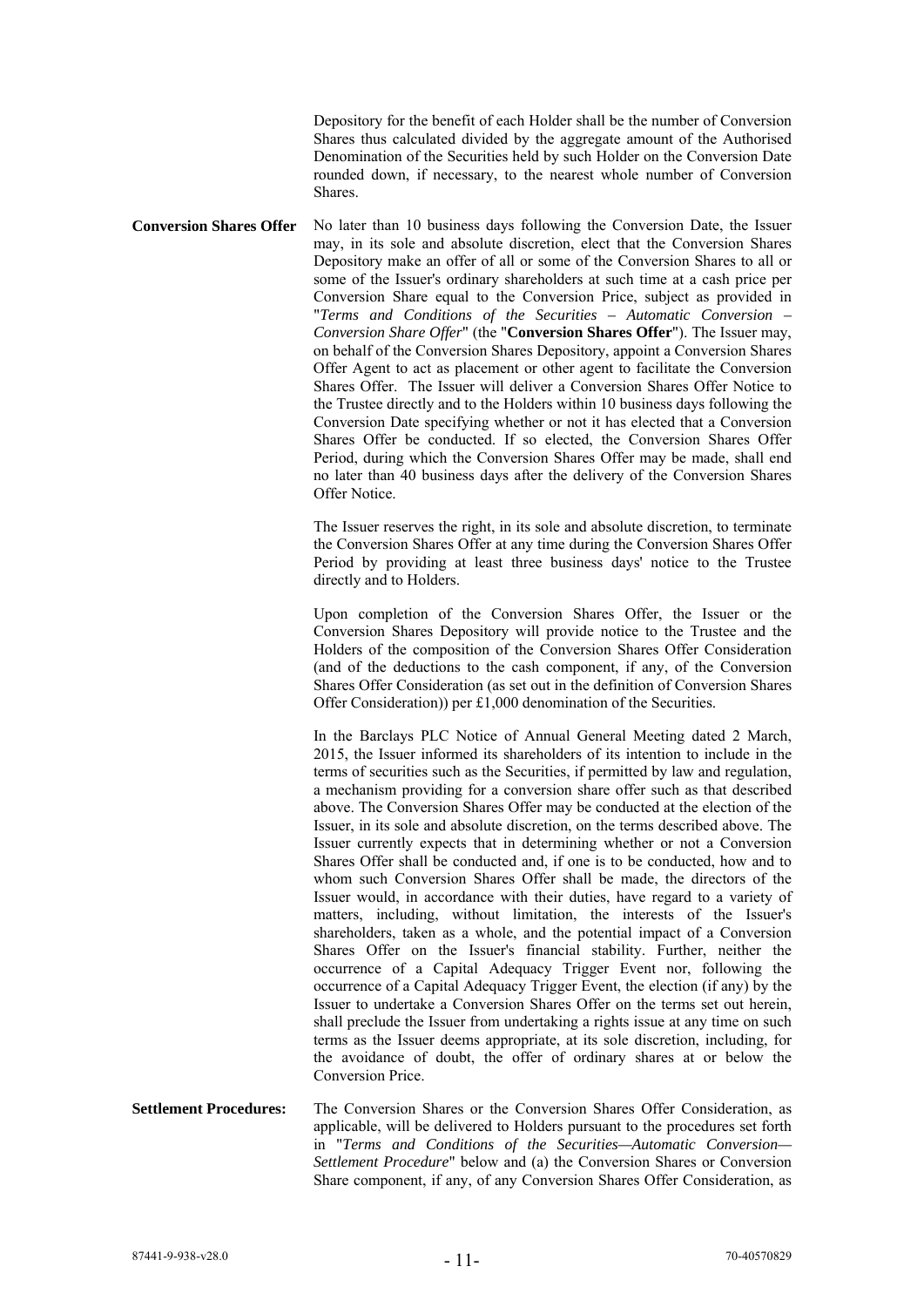|                               | applicable, will be delivered to Holders on the applicable Settlement Date,<br>(b) the cash component, if any, of any Conversion Shares Offer<br>Consideration will be paid to the Holders by (i) sterling cheque drawn on a<br>bank in London and mailed to their address shown on the Register on or<br>around the date on which the Conversion Shares Offer Period ends, or (ii) if<br>the relevant Conversion Shares Settlement Notice is delivered to the<br>Conversion Shares Depository before the end of the Conversion Shares<br>Offer Period, by transfer, on or around the date on which the Conversion<br>Shares Offer Period ends, to such sterling account maintained by the payee<br>with a bank in London as the Holders may direct in such notice and (c) the<br>Securities shall be cancelled on the applicable Cancellation Date. |
|-------------------------------|------------------------------------------------------------------------------------------------------------------------------------------------------------------------------------------------------------------------------------------------------------------------------------------------------------------------------------------------------------------------------------------------------------------------------------------------------------------------------------------------------------------------------------------------------------------------------------------------------------------------------------------------------------------------------------------------------------------------------------------------------------------------------------------------------------------------------------------------------|
|                               | The Issuer expects that, on the Suspension Date, each of the Clearing<br>Systems shall block all positions relating to the Securities held in such<br>Clearing System, which will suspend all clearance and settlement of<br>transactions in the Securities through such Clearing System. As a result,<br>Holders will not be able to settle the transfer of any Securities through such<br>Clearing System following the Suspension Date with respect to such<br>Clearing System, and any sale or other transfer of the Securities that a<br>Holder may have initiated prior to the Suspension Date with respect to such<br>Clearing System that is scheduled to match or settle after the Suspension<br>Date will be rejected by such Clearing System and will not be matched or<br>settled through such Clearing System.                          |
| <b>Defaults and Remedies</b>  | The remedies under the Securities are more limited than those typically<br>available to the Issuer's unsubordinated creditors. The sole remedy against<br>the Issuer available for recovery of amounts owing in respect of any non-<br>payment of any amount that has become due and payable under the<br>Securities is, subject to certain conditions, for the Trustee to institute<br>proceedings in England (or such other jurisdiction in which the Issuer may<br>be organised) (but not elsewhere) for the winding-up of the Issuer and/or<br>prove in the winding-up of the Issuer and/or claim in the Issuer's liquidation<br>or administration.                                                                                                                                                                                              |
| <b>Form of the Securities</b> | The Securities will be issued in registered form in denominations of<br>$£200,000$ and integral multiples of £1,000 in excess thereof. The Securities<br>will be represented by a global certificate deposited with a common<br>depositary for Clearstream, Luxembourg and/or Euroclear and registered in<br>the name of such common depositary or its nominee. The Issuer will not<br>issue individual certificates except in limited circumstances set out under<br>"Forms of the Securities" below.                                                                                                                                                                                                                                                                                                                                               |
| <b>ISIN</b>                   | XS1274156097                                                                                                                                                                                                                                                                                                                                                                                                                                                                                                                                                                                                                                                                                                                                                                                                                                         |
| <b>Common Code</b>            | 127415609                                                                                                                                                                                                                                                                                                                                                                                                                                                                                                                                                                                                                                                                                                                                                                                                                                            |
| <b>Swiss Security Number</b>  | 29169051                                                                                                                                                                                                                                                                                                                                                                                                                                                                                                                                                                                                                                                                                                                                                                                                                                             |
| <b>Listing and Trading</b>    | Application has been made for the Securities to be provisionally admitted to<br>trading on the main standard of the SIX Swiss Exchange from 11 August<br>2015. Application will be made to the SIX Swiss Exchange for listing of the<br>Securities. The Securities will cease to be admitted to trading on the SIX<br>Swiss Exchange after the third dealing day prior to the date on which the<br>Securities are fully redeemed or after the Suspension Date, as applicable, in<br>accordance with the terms of the Securities. This Offering Circular is a<br>listing prospectus according to the listing rules of the SIX Swiss Exchange<br>for the listing of the Securities. (This Offering Circular is an advertisement<br>and not a prospectus for the purposes of EU Directive 2003/71/EU.)                                                  |
| <b>Governing Law</b>          | The Securities and the Trust Deed and all non-contractual obligations arising                                                                                                                                                                                                                                                                                                                                                                                                                                                                                                                                                                                                                                                                                                                                                                        |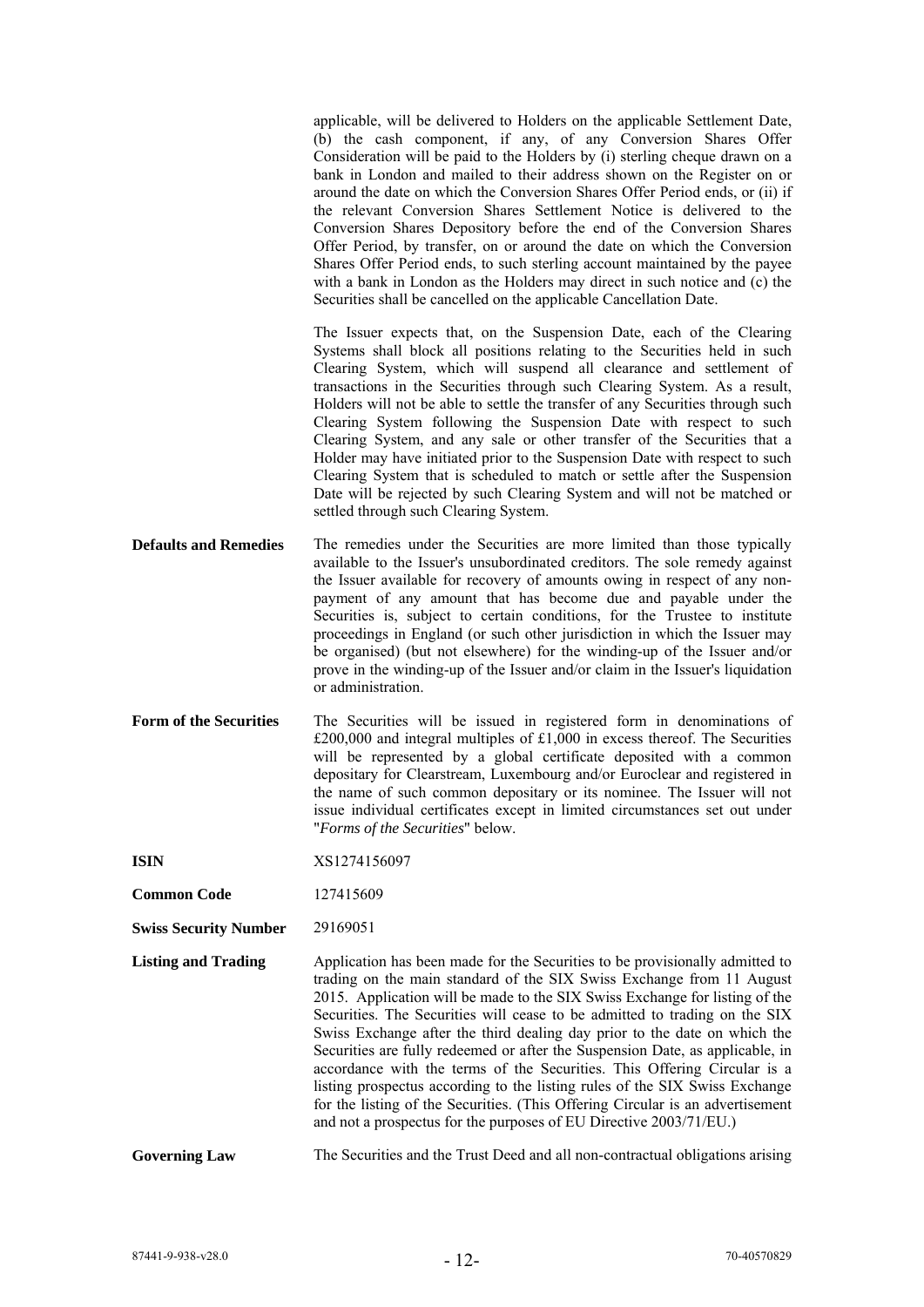out of or in connection with them will be governed by English law.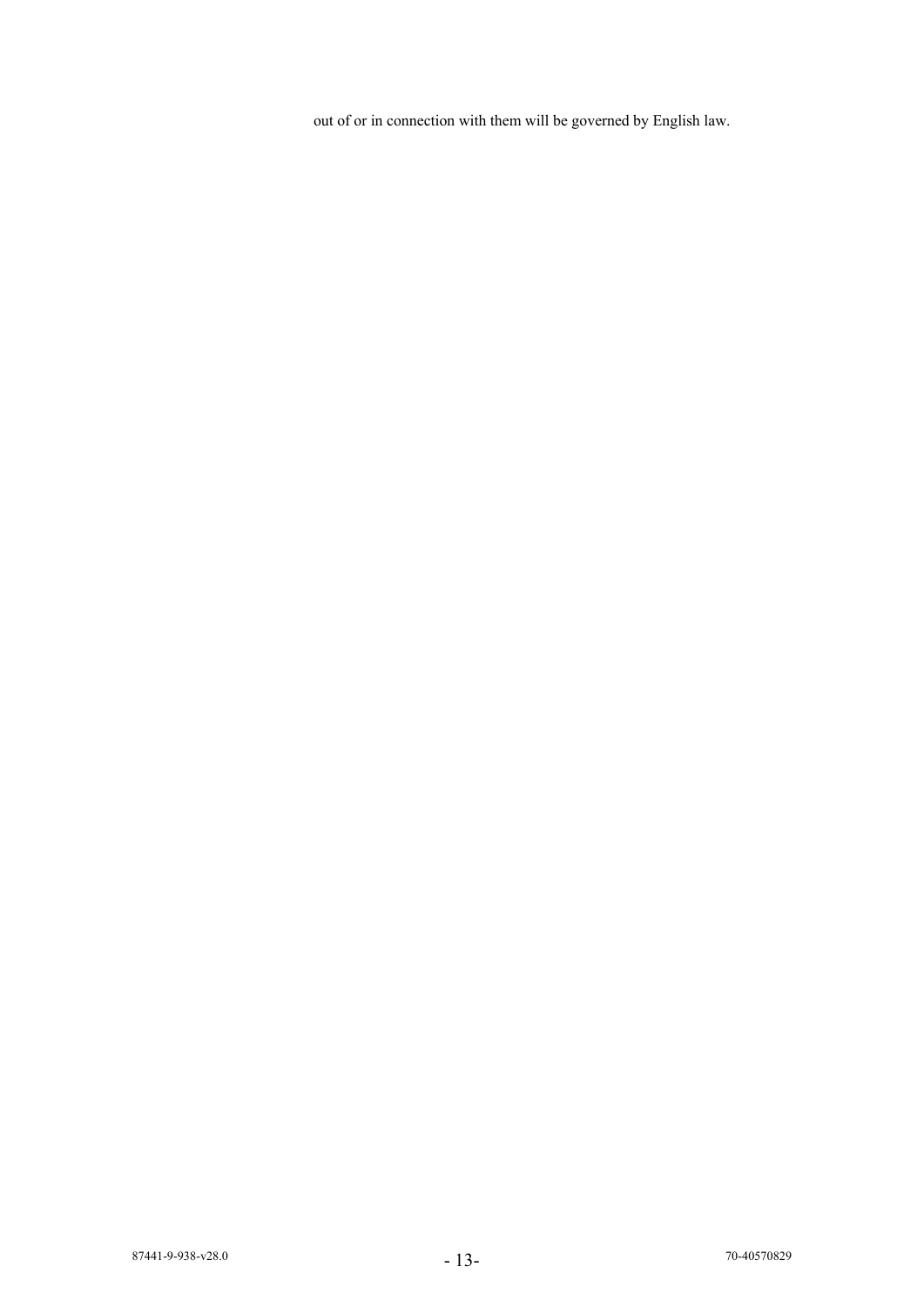#### **RISK FACTORS**

*Investing in the Securities involves significant risks. Investors should reach their own investment decision only after consultation with their own financial and legal advisers about risks associated with an investment in the Securities and the suitability of investing in the Securities in light of the particular characteristics and terms of the Securities and of the investors' particular financial circumstances. As part of making an investment decision, an investor should make sure it thoroughly understands the Securities' terms, such as the provisions governing an Automatic Conversion (including, in particular, the circumstances under which a Capital Adequacy Trigger Event may occur), that interest is due and payable only at the sole discretion of the Issuer, and that there is no scheduled repayment date for the principal of the Securities. An investor should also carefully consider the risk factors and the other information contained in this Offering Circular, the Joint Annual Report of the Issuer and the Bank on Form 20-F for the year ended 31 December 2014, the 2015 Interim Results Announcement and the other information included and incorporated by reference in this Offering Circular before deciding to invest in the Securities and it should evaluate (either alone or with the help of a financial adviser) possible scenarios for economic, interest rate and other factors that may affect an investment in the Securities and an investor's ability to bear the loss of all or a portion of an investor's investment. If any of the risks set out herein materialises, the Issuer's business, financial condition and results of operations could suffer, the Securities could be subject to Automatic Conversion, and the trading price and liquidity of the Securities and/or the Issuer's ordinary shares could decline, in which case an investor could lose some or all of the value of its investment.* 

#### **Risks Relating to the Securities**

## *The Securities have no scheduled maturity and Holders do not have the right to cause the Securities to be redeemed or otherwise accelerate the repayment of the principal amount of the Securities except in very limited circumstances.*

The Securities are perpetual securities and have no fixed maturity date or fixed redemption date. Accordingly, the Issuer is under no obligation to repay all or any part of the principal amount of the Securities, the Issuer has no obligation to redeem the Securities at any time and Holders have no right to call for their redemption or otherwise accelerate the repayment of the principal amount of the Securities (except in the very limited circumstances of automatic acceleration following a Winding-up Event as provided under "*Terms and Conditions of the Securities—Enforcement Events and Remedies*" below).

## *Interest on the Securities will be due and payable only at the sole and absolute discretion of the Issuer, and the Issuer may cancel interest payments (in whole or in part) at any time. Cancelled interest shall not be due and shall not accumulate or be payable at any time thereafter and a Holder shall have no rights thereto.*

Interest on the Securities will be due and payable only at the sole discretion of the Issuer, and the Issuer shall have sole and absolute discretion at all times and for any reason to cancel (in whole or in part) any interest payment that would otherwise be payable on any Interest Payment Date. Interest will only be due and payable on an Interest Payment Date to the extent it is not cancelled in accordance with the terms of the Securities. If the Issuer does not make an interest payment on the relevant Interest Payment Date (or if the Issuer elects to make a payment of a portion, but not all, of such interest payment), such nonpayment shall evidence the Issuer's exercise of its discretion to cancel such interest payment (or the portion of such interest payment not paid), and accordingly such interest payment (or the portion thereof not paid) shall not be due and payable.

Because the Securities are intended to qualify as additional tier 1 capital under CRD IV, the Issuer may cancel (in whole or in part) any interest payment on the Securities at its discretion and may pay dividends on its ordinary or preference shares notwithstanding such cancellation. In addition, the Issuer may without restriction use funds that could have been applied to make such cancelled payments to meet its other obligations as they become due.

Cancelled interest shall not be due and shall not accumulate or be payable at any time thereafter, and Holders shall have no rights thereto or to receive any additional interest or compensation as a result of such cancellation. Furthermore, no cancellation of interest in accordance with the terms of the Securities shall constitute a default in payment or otherwise under the terms of the Securities. The Issuer shall provide notice of any cancellation of interest (in whole or in part) to the Holders and to the Trustee and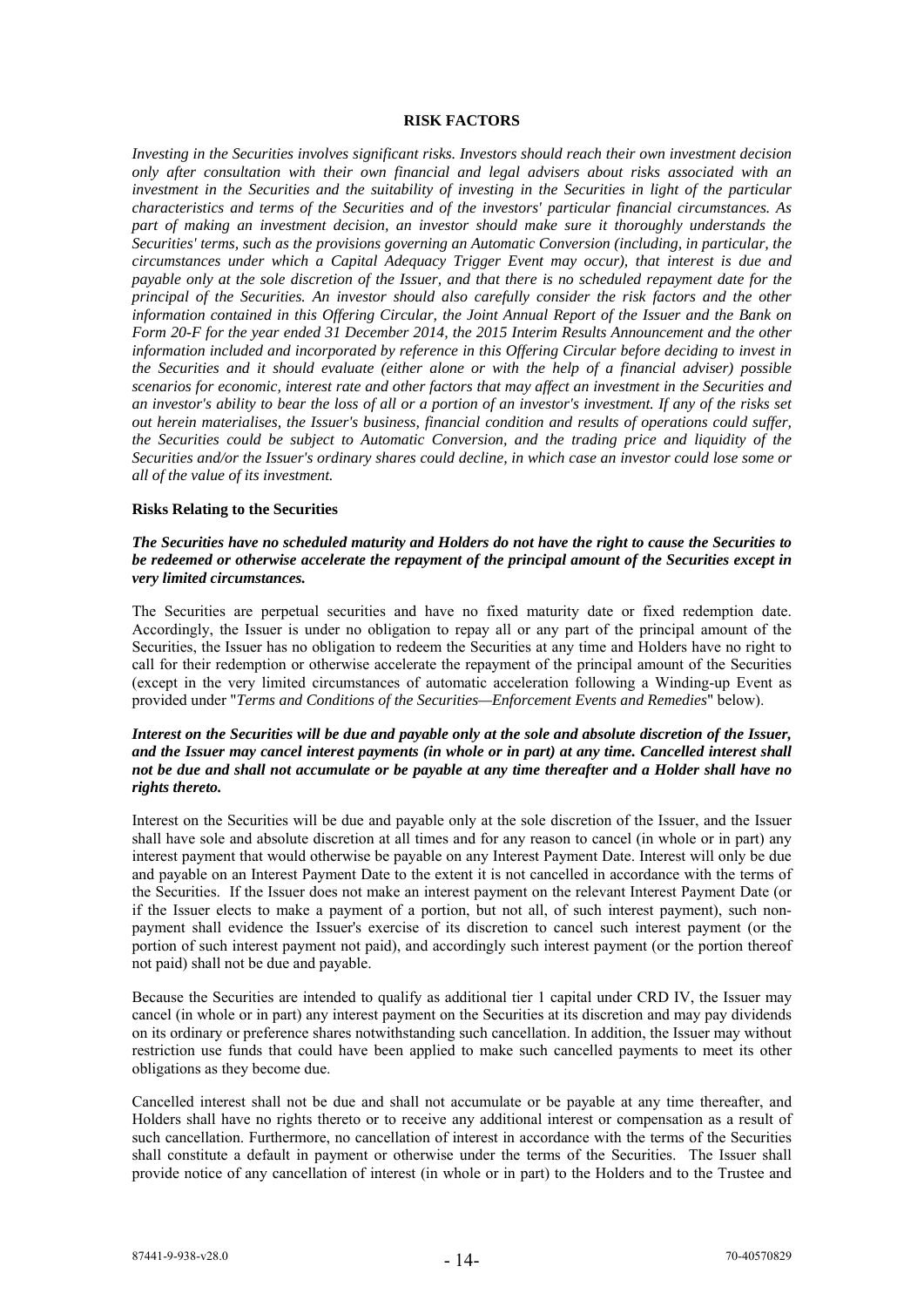Principal Paying Agent as soon as possible. If practicable, the Issuer shall endeavour to provide such notice at least five business days prior to the relevant Interest Payment Date. However, failure to provide such notice will not have any impact on the effectiveness of, or otherwise invalidate, any such cancellation of interest, or give Holders any rights as a result of such failure.

Barclays' current dividend policy provides that in determining any proposed dividend and the appropriate payout ratio, the Issuer's Board of Directors (the "**Board**") will consider, among other things, the expectation of servicing more senior securities. The Securities are senior in rank to ordinary shares. It is the Board's current intention that, whenever exercising its discretion to declare ordinary share dividends, or its discretion to cancel interest on the Securities, the Board will take into account the relative ranking of these instruments in the Issuer's capital structure. However, the Board may at any time depart from this policy at its sole discretion.

*In addition to the Issuer's right to cancel (in whole or in part) interest payments at any time, the terms of the Securities also restrict the Issuer from making interest payments on the Securities in certain circumstances, in which case such interest shall be deemed to have been cancelled. Interest that is deemed cancelled shall not be due and shall not accumulate or be payable at any time thereafter and Holders shall have no rights thereto.* 

Subject to the extent permitted in the following paragraph in respect of partial interest payments, the Issuer shall not make an interest payment on the Securities on any Interest Payment Date (and such interest payment shall therefore be deemed to have been cancelled and thus shall not be due and payable on such Interest Payment Date) if:

- (a) the Issuer has an amount of Distributable Items on such Interest Payment Date that is less than the sum of (i) all distributions or interest payments made or declared by the Issuer since the end of the last financial year and prior to such Interest Payment Date on or in respect of any Parity Securities, the Securities and any Junior Securities and (ii) all distributions or interest payments payable by the Issuer (and not cancelled or deemed cancelled) on such Interest Payment Date (x) on the Securities and (y) on or in respect of any Parity Securities, in the case of each of (i) and (ii), excluding any payments already accounted for in determining the Distributable Items; or
- (b) the Solvency Condition is not satisfied in respect of such interest payment.

Although the Issuer may, in its sole discretion, elect to make a partial interest payment on the Securities on any Interest Payment Date, it may only do so to the extent that such partial interest payment may be made without breaching the restrictions in paragraphs (a) and (b) above. In addition, the Issuer may elect to make a full or partial interest payment with respect to a Parity Security without making a full or partial interest payment on the Securities on any Interest Payment Date.

The Issuer shall be responsible for determining compliance with this restriction and neither the Trustee nor any Agent shall be required to monitor such compliance or to perform any calculations in connection therewith.

Any interest deemed cancelled on any relevant Interest Payment Date shall not be due and shall not accumulate or be payable at any time thereafter, and Holders shall have no rights thereto or to receive any additional interest or compensation as a result of such deemed cancellation. Furthermore, no cancellation of interest in accordance with the terms of the Securities shall constitute a default in payment or otherwise under the terms of the Securities. The Issuer shall provide notice of any deemed cancellation of interest (in whole or in part) to the Holders and to the Trustee and Principal Paying Agent as soon as possible. If practicable, the Issuer shall endeavour to provide such notice at least five business days prior to the relevant Interest Payment Date. However, failure to provide such notice will not have any impact on the effectiveness of, or otherwise invalidate, any such cancellation of interest, or give Holders any rights as a result of such failure.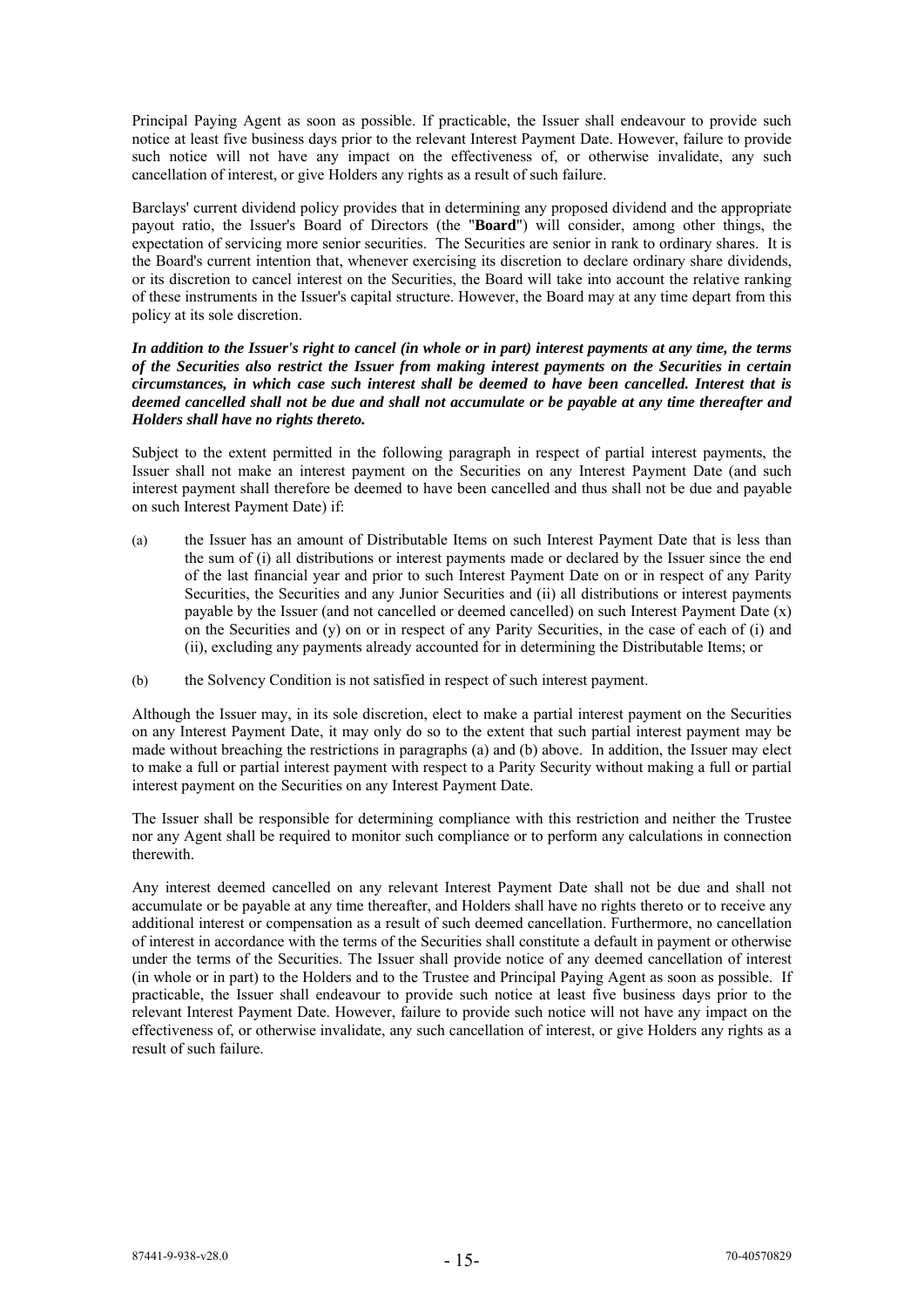## *CRD IV imposes capital requirements that will restrict the Issuer's ability to make discretionary distributions in certain circumstances, in which case the Issuer may reduce or cancel interest payments on the Securities. In addition, the PRA has broad powers to impose prudential requirements on the Issuer which may include requiring the Issuer to limit or cancel interest on the Securities*

CRD IV imposes capital buffer requirements that are additive to the Pillar 1 "own funds" requirement and are required to be met with common equity tier 1 capital. The capital buffers, as currently implemented in the U.K., are: (i) the capital conservation buffer, (ii) the institution-specific counter-cyclical buffer, (iii) the global systemically important institutions buffer and (iv) the systemic risk buffer. Subject to a transitional period, the capital conservation buffer shall apply to the Group from 1 January 2016 and some or all of the other buffers may be applicable to the Group from time to time as determined by a designated authority in the U.K. (see "*Risks arising from regulatory change and scrutiny - (b) Additional PRA supervisory expectations, including changes to CRD IV*").

Furthermore, national supervisors may require additional capital to be held by an institution to cover its idiosyncratic risks which the supervisor assesses are not fully captured by the Pillar 1 "own funds" requirement. This additional capital requirement, referred to as "Pillar 2A", derives from the Issuer's individual capital guidance, which is a point in time assessment that, in respect of U.K. firms, is made by the PRA, at least annually, and is expected to vary over time. As at 30 June 2015, the Group's Pillar 2A requirement was equivalent to 2.8 per cent. of Risk Weighted Assets. Under current PRA requirements, the Pillar 2A must be met with at least 56 per cent. common equity tier 1 capital. In addition, the capital that firms use to meet their minimum requirements (Pillar 1 "own funds" and "Pillar 2A") cannot be counted towards meeting the "combined buffer requirement" (which is described below), meaning that the "combined buffer requirement" will effectively be applied above both the Pillar 1 "own funds" and "Pillar 2A" requirements.

Under Article 141 (*Restrictions on distributions*) of the Directive that is part of CRD IV, member states of the European Union (the "**EU**") must require that institutions that fail to meet the "combined buffer requirement" (broadly, as implemented in the U.K., the combination of the capital conservation buffer, the institution-specific counter-cyclical buffer and the higher of (depending on the institution), the systemic risk buffer and the global systemically important institutions buffer, in each case as applicable to the institution) will be subject to restricted "discretionary payments" (which are defined broadly by CRD IV as payments relating to common equity tier 1, variable remuneration and payments on additional tier 1 instruments).

The "combined buffer requirement", and the associated restrictions under Article 141 (*Restrictions on distributions*) of the Directive that is part of CRD IV, as implemented in the U.K. (the "**Article 141 Restrictions**"), are scheduled to transition in from 1 January 2016 at a rate of 25 per cent. per annum. In the event of a breach of the "combined buffer requirement", the Article 141 Restrictions will be scaled according to the extent of the breach of the "combined buffer requirement" and calculated as a percentage of the profits of the institution since the last decision on the distribution of profits or "discretionary payment" of the institution. Such calculation will result in a "maximum distributable amount" in each relevant period. As an example, the scaling is such that in the bottom quartile of the "combined buffer requirement", no "discretionary distributions" will be permitted to be paid. As a consequence, in the event of breach of the combined buffer requirement (as applicable at Group level) the Issuer's discretionary payments will be restricted and the Issuer may exercise its discretion to cancel (in whole or in part) interest payments in respect of the Securities.

In addition to the Pillar 1 "own funds" requirement, the CRD IV buffers and the "Pillar 2A" requirement described above, there are additional tools that the PRA and other relevant authorities in the U.K. have, or are expected to have, available to them to require U.K. firms to hold additional capital to address microprudential or macro-prudential risks as assessed by the relevant authorities in the U.K. These include: the "PRA buffer", described below, which may be assessed by the PRA to cover risks over a forward-looking planning horizon, including with regard to firm-specific stresses; and "sectoral capital requirements", which is a macro-prudential tool proposed to be available to the Financial Policy Committee of the Bank of England in the U.K. as a means for the Financial Policy Committee temporarily to increase firms' capital requirements on exposures to specific sectors. Some of these and other measures remain subject to on-going review and there remains, therefore, considerable uncertainty as to how the additional capital requirements could be applied, including with respect to their interaction with the "combined buffer requirement" and the Article 141 Restrictions.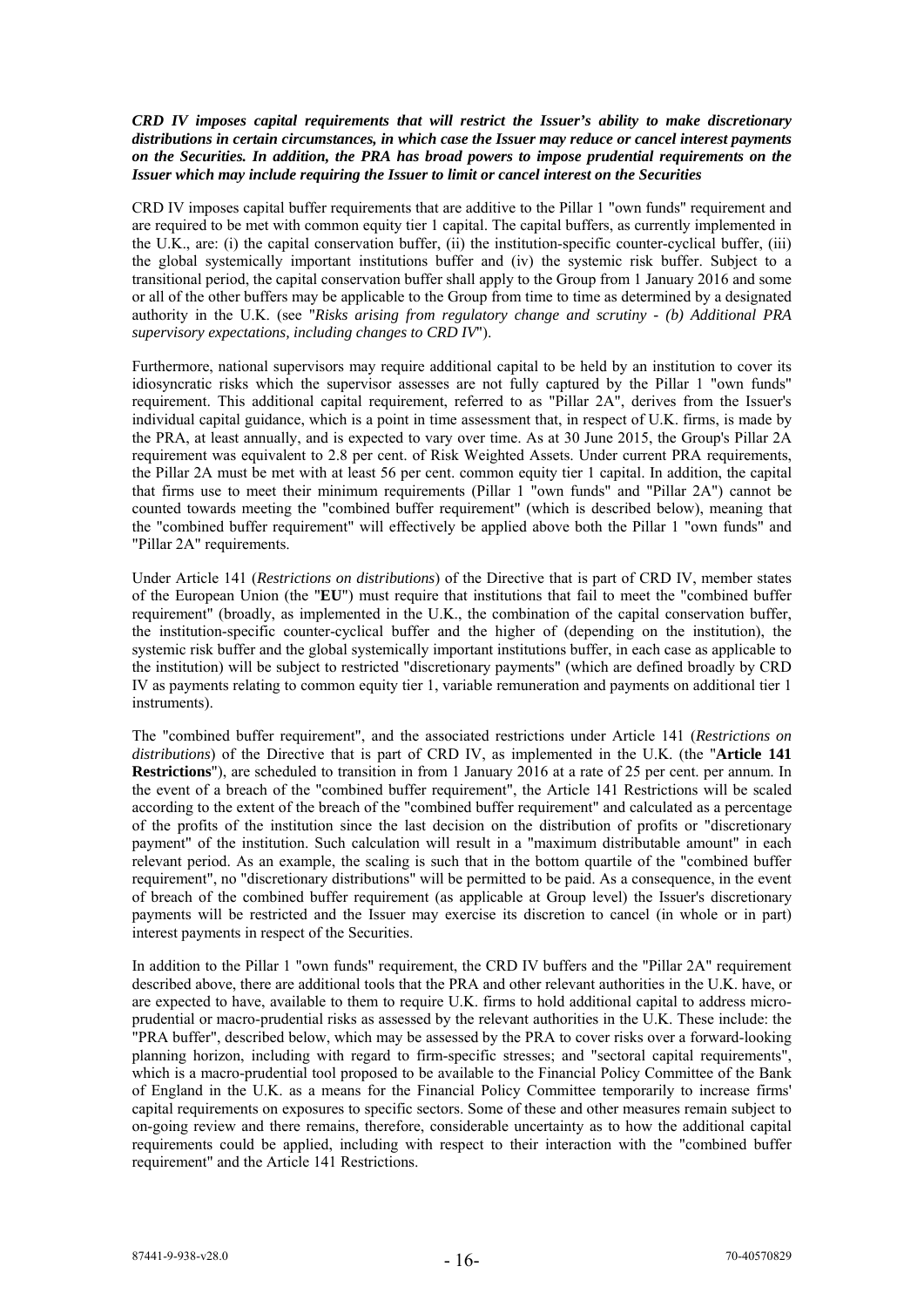The PRA implementation of Article 141 (*Restrictions on distributions*) of the Directive that is part of CRD IV was published on 30 April 2014 in the Policy Statement PS3/14 (*Implementing CRD IV: Capital buffers*) and is now included in the PRA Rulebook (Chapter entitled "*Capital Buffers*"). However, the interaction of such restriction with the capital requirements, buffers and macro-prudential tools referred to above, remains uncertain in many respects. Such uncertainty is expected to subsist until the final implementation and application of the relevant rules. In this regard, the PRA published on 29 July 2015 a Policy Statement PS17/15 (*Assessing capital adequacy under Pillar 2*) together with related rules, supervisory statements and a statement of policy, which include:

- (a) a Supervisory Statement 31/15 (*The Internal Capital Adequacy Process (ICAAP) and the Supervisory Review and Evaluation Process (SREP)*, which sets out, among other things, (i) the expectations the PRA has in relation to the ICAAP and the requirements set out in the Internal Capital Adequacy Assessment part of the PRA Rulebook and (ii) guidelines on the supervisory review and evaluation process ("**SREP**"); and
- (b) a Statement of Policy (*The PRA's methodologies for setting Pillar 2 capital*), which (i) sets out the methodologies the PRA will use to inform the setting of Pillar 2 capital and (ii) introduces, from 1 January 2016, a new "PRA buffer" (to replace the current capital planning buffer), which, if imposed, will be in addition to the CRD IV combined buffer requirement, and which by 1 January 2019 must be met with 100 per cent. common equity tier 1 capital. Failure to meet the PRA buffer, if one were imposed, could result in the PRA requiring the Issuer to prepare a capital restoration plan. Such capital restoration plan may impose restrictions on discretionary payments, which may result in the exercise of the Issuer's discretion to cancel (in whole or in part) interest payments in respect of the Securities.

Separately, certain regulatory proposals currently in development may restrict the Issuer's ability to make discretionary distributions in certain circumstances, in which case the Issuer may reduce or cancel interest payments on the Securities. For example, the BRRD (as defined herein) requires member states to enable their resolution authorities to set a minimum requirement for own funds and eligible liabilities ("**MREL**") for banks in their jurisdiction. The Bank of England is required to use its power of direction under section 3A(4) of the Banking Act 2009, as amended (the "**Banking Act**") to implement MREL requirements by 1 January 2016, which will need to take into account the regulatory technical standards developed by the EBA. The EBA has stated that it expects these technical standards to be broadly compatible with the proposed term sheet published by the Financial Stability Board (the "**FSB**") on the total loss absorbing capacity ("**TLAC**") requirements for global systemically important banks, such as Barclays. In particular, the FSB's TLAC proposal suggests that capital buffers and any additional capital requirements (such as the Pillar 2A requirements) are intended to be met separately from and additionally to the TLAC requirements. If U.K. authorities implement the MREL requirement in accordance with the current FSB's TLAC proposal, the Group's capital buffer requirements will effectively be applied not only above the Pillar 1 "own funds" and "Pillar 2A" requirements but also above the MREL requirements.

Moreover, the PRA has a broad power under section 55M of the Financial Services and Markets Act 2000 to impose requirements on the Issuer, the effect of which could be to restrict or prohibit payments of interest on the Securities, which is most likely to materialise if at any time the Group is failing, or is expected to fail, to meet its capital requirements. If the PRA imposes such a requirement, the Issuer will exercise its discretion to cancel (in whole or in part, as required by the PRA) interest payments in respect of the Securities.

The Group's capital resources and requirements are, by their nature, calculated by reference to a number of factors, any one of which or combination of which may not be easily observable or capable of calculation by investors. See "*The circumstances surrounding or triggering an Automatic Conversion are unpredictable, and there are a number of factors that could affect the Group's fully loaded CET1 Ratio.*" for examples of the type of factors that can affect the Group's capital resources and requirements and how they are determined. In addition, changes in the application of CRD IV or any changes to such rules may also affect the Group's capital resources and requirements and how they are determined, see "*Future regulatory changes to the calculation of common equity tier 1 capital and/or risk weighted assets may negatively affect the Group's fully loaded CET1 Ratio and thus increase the risk of a Capital Adequacy Trigger Event, which will lead to an Automatic Conversion, as a result of which Holders could lose all or part of the value of their investment in the Securities.*" Any such changes may increase the risk of the Issuer being bound by Article 141 Restrictions and, in turn, the risk of the Issuer exercising its discretion to cancel interest payments in respect of the Securities. Holders may not be able to predict accurately the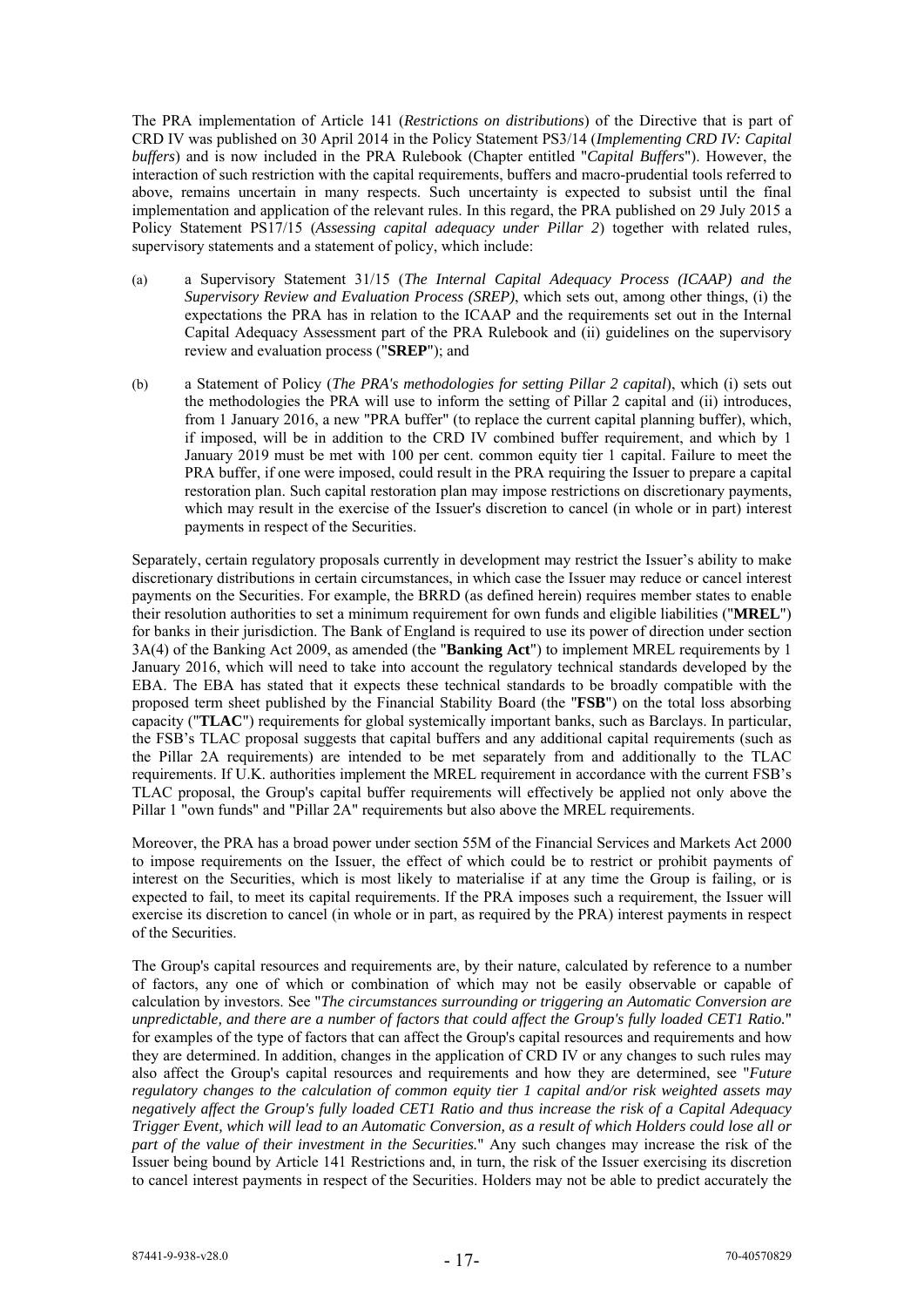proximity of the risk of discretionary payments on the Securities being prohibited from time to time as a result of the operation of the Article 141 Restrictions and/or the exercise by the PRA of its broad powers to impose prudential requirements on the Issuer.

#### *As a holding company, the level of the Issuer's Distributable Items and its available funding may be affected by a number of factors. Insufficient Distributable Items or funding may restrict the Issuer's ability to make interest payments on the Securities.*

As a holding company, the level of the Issuer's Distributable Items is affected by a number of factors, principally its ability to receive funds, directly or indirectly, from its operating subsidiaries in a manner which creates Distributable Items for the Issuer. The Issuer is also reliant on the receipt of distributions from its subsidiaries for funding the Issuer's payment obligations. Consequently, the adequacy of the Issuer's Distributable Items and available funding, and therefore its ability to make interest payments on the Securities, are a function of its existing Distributable Items, future Group profitability and the ability of the Issuer's operating subsidiaries to distribute or dividend profits up the Group structure to the Issuer. In addition, the Issuer's Distributable Items available for making payments to Holders may also be adversely affected by the servicing of other instruments issued by the Issuer or by Group subsidiaries.

The level of the Issuer's Distributable Items may be further affected by changes to regulation or the requirements and expectations of applicable regulatory authorities. Any such potential changes, in particular the consequences of the implementation of the U.K. ring-fencing requirements which are expected to apply from January 2019, section 165 of the Dodd-Frank Act and requirements for the creation of intermediate holding companies ("**IHC**") in the United States by 1 July 2016 (each as discussed in risk factor "*Risk arising from regulatory change and scrutiny – structural reform*") or similar local capital or ring fencing requirements in other jurisdictions, could adversely affect the Issuer's Distributable Items in the future.

In addition, the ability of the Group's subsidiaries to make distributions and the Issuer's ability to receive distributions and other payments from its investments in other entities is subject to applicable local laws and other restrictions, including such subsidiaries' respective regulatory, capital and leverage requirements, statutory reserves, financial and operating performance and applicable tax laws. For example, the Bank is an institution regulated by the PRA and subject to the CRD IV regime, including capital and combined buffer requirements such as those described for the Group (see "*CRD IV imposes capital requirements that will restrict the Issuer's ability to make discretionary distributions in certain circumstances, in which case the Issuer may reduce or cancel interest payments on the Securities. In addition, the PRA has broad powers to impose prudential requirements on the Issuer which may include requiring the Issuer to limit or cancel interest on the Securities*"). In addition, the proposals on U.K. ringfencing and the creation of a U.S. IHC structure may also result in similar requirements applying to other subsidiaries over time. Similarly, the implementation of TLAC requirements proposed by the FSB and/or the implementation of MREL under BRRD, may increase these requirements. Such laws and regulations could limit the payment of dividends, distributions and other payments to the Issuer by its subsidiaries, which could restrict the Issuer's available funding for meeting its obligations or funding other operations and may also restrict the Issuer's ability to maintain or increase its Distributable Items. These factors could, in turn, restrict the Issuer's ability to make interest payments on the Securities.

Further, the Issuer's Distributable Items and its available funding, and therefore its ability to make interest payments, may be adversely affected by the performance of the Group's business in general, factors affecting its financial position (including capital and leverage), the economic environment in which the Group operates and other factors outside of the Issuer's control. In addition, adjustments to earnings, as determined by the Board, may fluctuate significantly and may materially adversely affect Distributable Items. The Issuer shall not make an interest payment on the Securities on any Interest Payment Date (and such interest payment shall therefore be deemed to have been cancelled and thus shall not be due and payable on such Interest Payment Date) if the level of Distributable Items is insufficient to fund that payment, as discussed in the risk factor "—*In addition to the Issuer's right to cancel (in whole or in part) interest payments at any time, the terms of the Securities also restrict the Issuer from making interest payments on the Securities in certain circumstances, in which case such interest shall be deemed to have been cancelled. Interest that is deemed cancelled shall not be due and shall not accumulate or be payable at any time thereafter and Holders shall have no rights thereto*" above. In addition, if the Issuer's ability to receive distributions from its subsidiaries is restricted and alternative sources of funding are not available, the Issuer may exercise its discretion to cancel interest payments in respect of the Securities (see "*Interest on the Securities will be due and payable only at the sole and absolute discretion of the*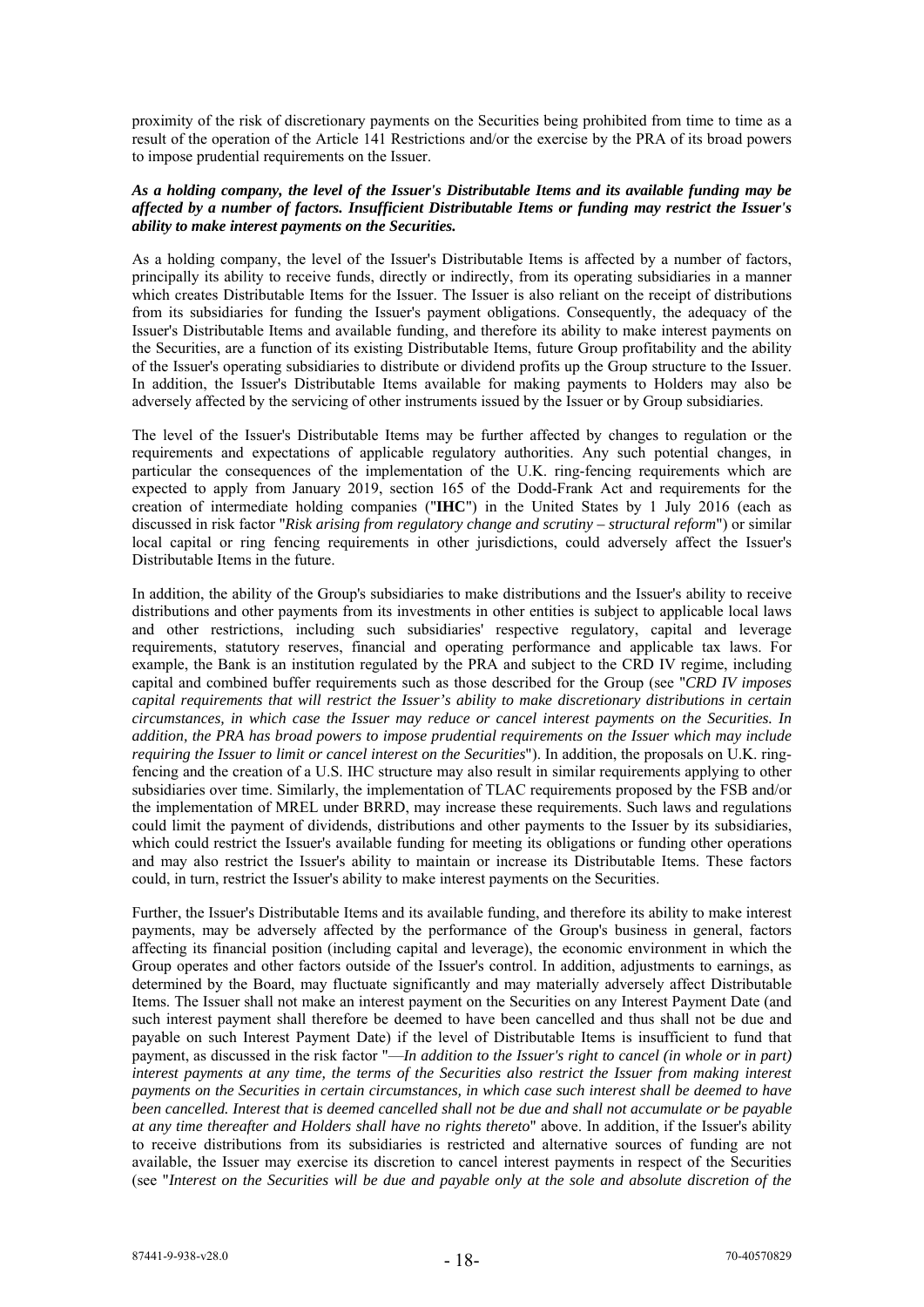*Issuer, and the Issuer may cancel interest payments (in whole or in part) at any time. Cancelled interest shall not be due and shall not accumulate or be payable at any time thereafter and a Holder shall have no rights thereto*").

# *The Issuer is a holding company, which means that its right to participate in the assets of any of its subsidiaries (including those of the Bank) upon the liquidation of such subsidiaries may be subject to prior claims of some of such subsidiary's creditors and preference shareholders.*

The Issuer is a holding company that currently has no significant assets other than its loans to, and investments in the Bank. As a holder of ordinary shares in the Bank (or any of its subsidiaries), the Issuer's right to participate in the assets of the Bank (or any other subsidiary) if such subsidiary is liquidated will be subject to the prior claims of such subsidiary's creditors and preference shareholders, except where the Issuer is a creditor with claims that are recognised to be ranked ahead of or *pari passu* with such claims of other of the subsidiary's creditors and/or preference shareholders against such subsidiary. For example, the Issuer has in the past made, and may continue to make, loans to the Bank with the proceeds received from the Issuer's issuance of debt instruments. Such loans to the Bank by the Issuer have, to date, had a legal ranking in the insolvency of the Bank that corresponds to the legal ranking of such debt instruments in the insolvency of the Issuer. However, the Issuer retains its absolute discretion to restructure such loans to, and any other investments in, the Bank at any time and for any purpose including, without limitation, in order to provide different amounts or types of capital or funding to the Bank or other Group subsidiaries, as part of wider changes made to the Group's corporate structure for the purposes of structural reform, or otherwise as part of meeting regulatory requirements, such as the implementation of MREL in respect of the Bank or other Group subsidiaries. A restructuring of a loan or investment made by the Issuer in a Group subsidiary could include changes to any or all features of such loan or investment, including its legal or regulatory form and how it would rank in the insolvency hierarchy as a claim in the liquidation or administration of the subsidiary. Any restructuring of the Issuer's loans to, and investments in, the Bank or other Group subsidiaries may be implemented by the Issuer without prior notification to, or consent of, Holders. In addition, the terms of some loans or investments made by the Issuer in capital instruments issued by the Bank or other Group subsidiaries may contain contractual mechanisms that, upon the occurrence of a trigger related to the prudential or financial condition of such subsidiary result in a change in the ranking and type of claim the Issuer has against such subsidiary. Such loans to, and investments in, the Bank or other Group subsidiaries may also be subject to the statutory write down and conversion powers or the bail-in tool – see "*Regulatory action in the event a bank or investment firm in the Group is failing or likely to fail could materially adversely affect the value of the Securities*". Any changes in the legal or regulatory form and/or ranking of the loan or investment could also impact its treatment in resolution.

For the reasons described above, if the Bank or any other Group subsidiary were to be wound up, liquidated or dissolved, (i) the Holders would have no right to proceed against the assets of the Bank or such other subsidiary, and (ii) the liquidator of the Bank or such other subsidiary would first apply the assets of the Bank or such other subsidiary to settle the claims of the creditors of the Bank or such other subsidiary, including holders (which may include the Issuer) of preference shares, other tier 1 capital instruments ranking ahead of the holders of ordinary shares of the Bank or such other subsidiary and tier 2 capital instruments of the Bank or such other subsidiary, before the Issuer, to the extent it is as an ordinary shareholder of the Bank or such other subsidiary, would be entitled to receive any distributions from the Bank or such other subsidiary in respect of such ordinary shares.

# *The Securities may be traded with accrued interest, but under certain circumstances described above, such interest may be cancelled and not paid on the relevant Interest Payment Date.*

The Securities may trade, and/or the prices for the Securities may appear, on the SIX Swiss Exchange and in other trading systems with accrued interest. If this occurs, purchasers of Securities in the secondary market will pay a price that includes such accrued interest upon purchase of the Securities. However, if a payment of interest on any Interest Payment Date is cancelled or deemed cancelled (in each case, in whole or in part) as described herein and thus is not due and payable, purchasers of such Securities will not be entitled to that interest payment (or if the Issuer elects to make a payment of a portion, but not all, of such interest payment, the portion of such interest payment not paid) on the relevant Interest Payment Date.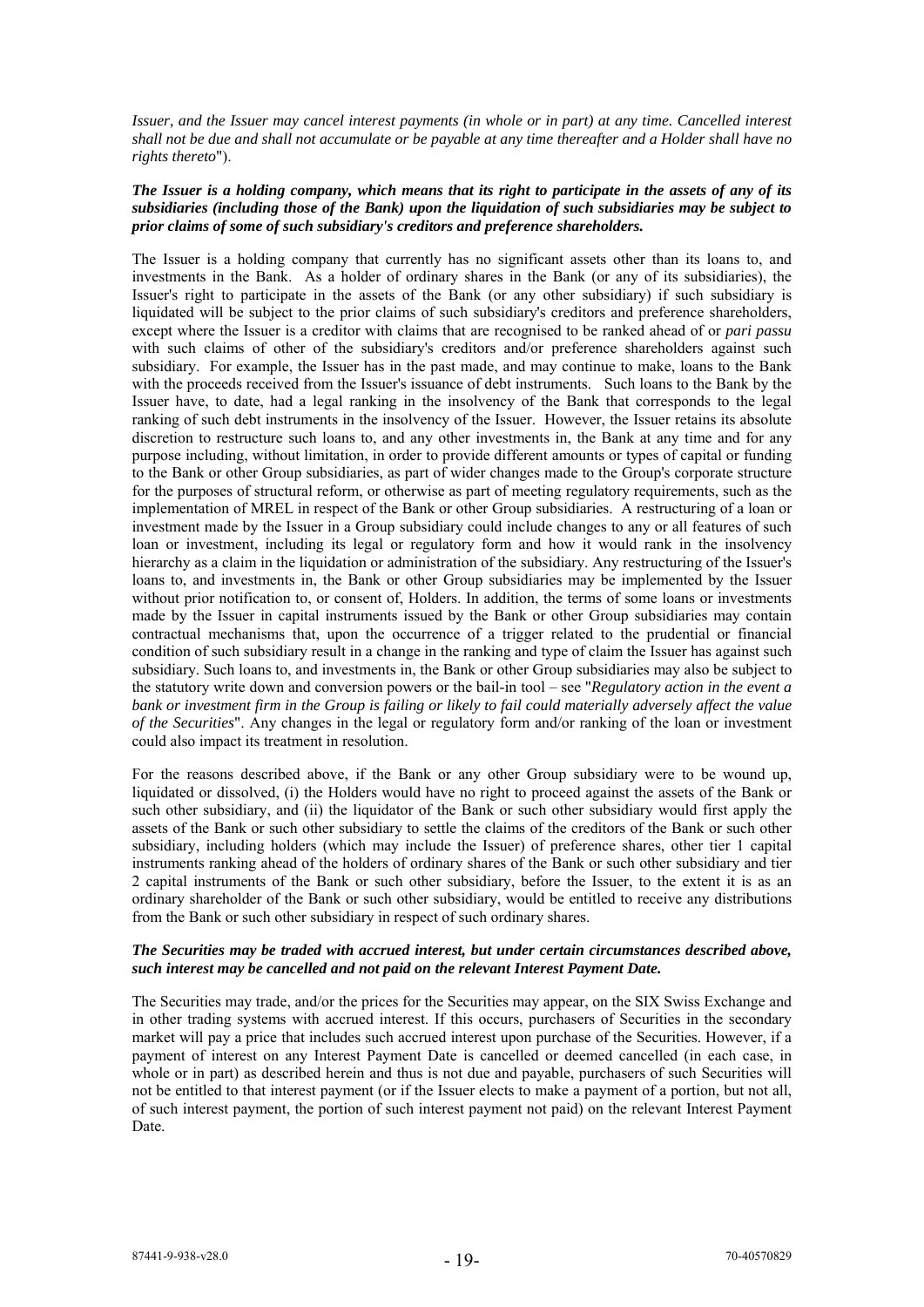### *The interest rate on the Securities will reset on each Reset Date.*

The interest rate on the Securities will initially be 7.875 per cent. per annum. However, the interest rate will be reset on each Reset Date such that from (and including) each Reset Date, the applicable per annum interest rate will be equal to the sum of the applicable Mid-Market Swap Rate on the relevant Reset Determination Date immediately preceding the relevant Reset Date and 6.099 per cent. The interest rate following any Reset Date may be less than the initial interest rate and/or the interest rate that applies immediately prior to such Reset Date, which could affect the amount of any interest payments under the Securities and so the market value of the Securities.

## *The Securities may be subject to an Automatic Conversion and upon the occurrence of such an event, Holders could lose all or part of the value of their investment in the Securities.*

A Capital Adequacy Trigger Event will occur if the Issuer determines at any time that the Group's fully loaded CET1 Ratio has fallen below 7.00 per cent. Upon the occurrence of a Capital Adequacy Trigger Event, an Automatic Conversion will occur on the Conversion Date, at which point all of the Issuer's obligations under the Securities (other than the CSO Obligations, if any) shall be irrevocably and automatically released in consideration of the Issuer's issuance of the Conversion Shares to the Conversion Shares Depository to be held on behalf of the Holders (or to the relevant recipient in accordance with terms of the Securities), and under no circumstances shall such released obligations be reinstated. As a result, Holders could lose all or part of the value of their investment in the Securities, as, following an Automatic Conversion, Holders will receive only (i) the Conversion Shares (if the Issuer does not elect that a Conversion Shares Offer be made) or (ii) the Conversion Shares Offer Consideration, which shall comprise Conversion Shares and/or cash depending on the results of the Conversion Shares Offer (if the Issuer elects that a Conversion Shares Offer be made), and the realisable value of any Conversion Shares received may be significantly less than the Conversion Price. In addition, the realisable value of any Conversion Shares received could be substantially lower than that implied by the price paid for the Securities at the time of their purchase. See "*Terms and Conditions of the Securities— Automatic Conversion*" for more information. See also "—*Holders may receive Conversion Shares Offer Consideration instead of Conversion Shares upon a Capital Adequacy Trigger Event and would not know the composition of any Conversion Shares Offer Consideration until the end of the Conversion Shares Offer Period.*", "— *As the Conversion Price is fixed at the time of issue of the Securities, Holders will bear the risk of fluctuations in the market price of the Conversion Shares*." and "*The Issuer's obligations under the Securities will be unsecured and subordinated, and the rights of the holders of Conversion Shares will be further subordinated*."

Furthermore, upon the occurrence of an Automatic Conversion, the Holders will not be entitled to any compensation in the event of any improvement in the Group's CET1 Ratio after the Conversion Date.

For more information, see "—*The circumstances surrounding or triggering an Automatic Conversion are unpredictable, and there are a number of factors that could affect the Group's fully loaded CET1 Ratio*", "*Regulatory action in the event of a bank or investment firm in the Group is failing or likely to fail could materially adversely affect the value of the* Securities" and "— *Future regulatory changes to the calculation of common equity tier 1 capital and/or risk weighted assets may negatively affect the Group's fully loaded CET1 Ratio and thus increase the risk of a Capital Adequacy Trigger Event, which will lead to an Automatic Conversion, as a result of which Holders could lose all or part of the value of their investment in the Securities.*"

# *As the Conversion Price is fixed at the time of issue of the Securities, Holders will bear the risk of fluctuations in the market price of the Conversion Shares.*

Because a Capital Adequacy Trigger Event will only occur at a time when the Group's fully loaded CET1 Ratio has deteriorated significantly, a Capital Adequacy Trigger Event may be accompanied by a deterioration in the market price of the Issuer's ordinary shares, which may be expected to continue after the occurrence of the Capital Adequacy Trigger Event. Therefore, following a Capital Adequacy Trigger Event, the realisable value of the Conversion Shares may be below the Conversion Price. The Conversion Price is fixed at the time of issue of the Securities at £1.65 per Conversion Share, and is subject to certain anti-dilution adjustments, as described under "―*Holders do not have anti-dilution protection in all circumstances*." below. As a result, the Conversion Price may not reflect the market price of ordinary shares of the Issuer, which could be significantly lower than the Conversion Price.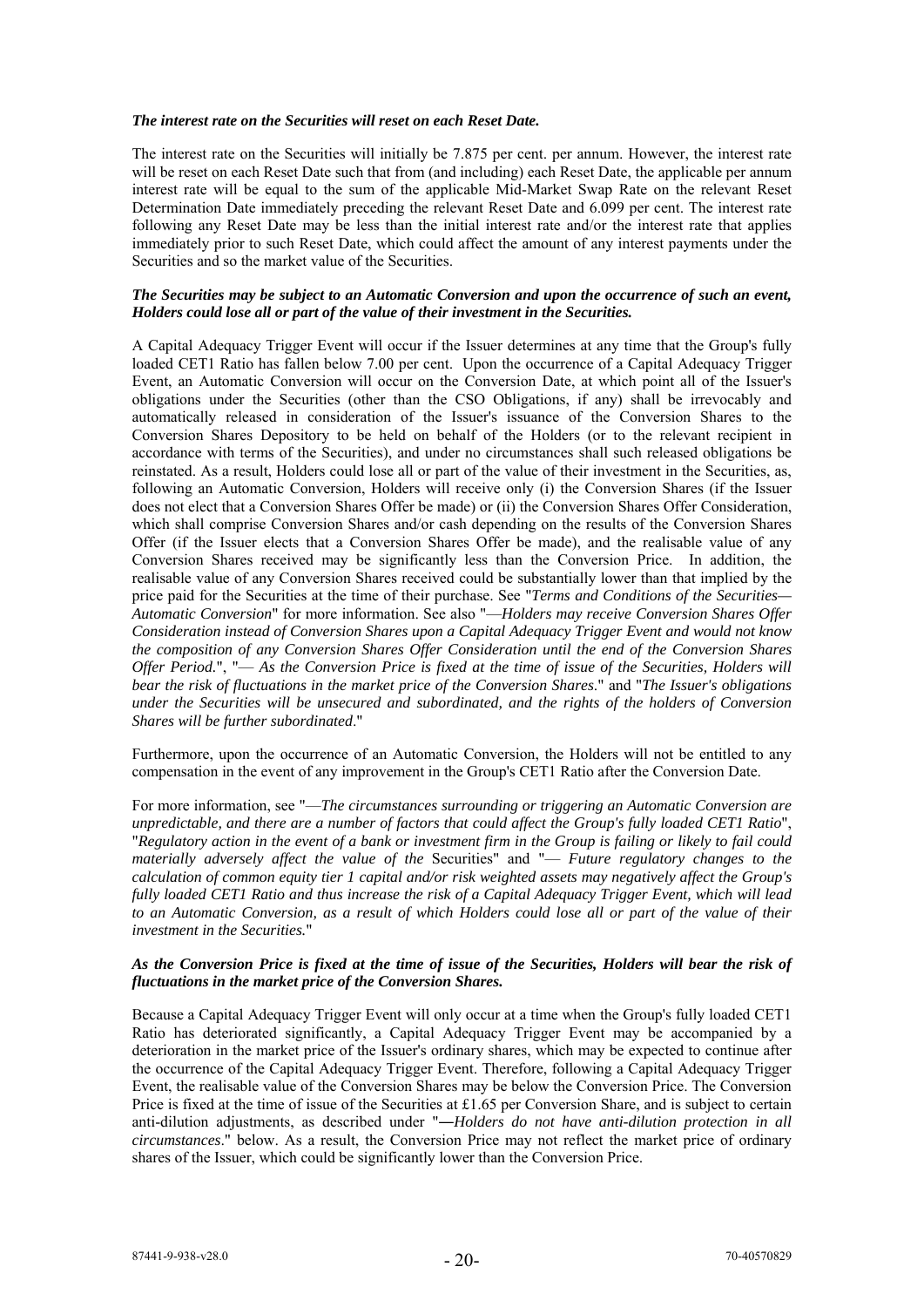In addition, there may be a delay in a Holder receiving its Conversion Shares following a Capital Adequacy Trigger Event (in particular if the Issuer elects that a Conversion Shares Offer be conducted, as the Conversion Shares Offer Period may last up to 40 business days after the delivery of the Conversion Shares Offer Notice), during which time the market price of the ordinary shares of the Issuer may further decline.

# *Issuance of the Conversion Shares to the Conversion Shares Depository shall constitute a complete, irrevocable and automatic release of all of the Issuer's obligations in respect of the Securities (other than the CSO Obligations, if any).*

Upon an Automatic Conversion, the Issuer shall issue the Conversion Shares to the Conversion Shares Depository, which will hold the Conversion Shares on behalf of the Holders. Issuance of the Conversion Shares to the Conversion Shares Depository shall constitute a complete, irrevocable and automatic release of all of the Issuer's obligations in respect of the Securities (other than the CSO Obligations, if any). Provided that the Issuer issues the Conversion Shares to the Conversion Shares Depository in accordance with the terms of the Securities, with effect from the Conversion Date, Holders shall have recourse only to the Conversion Shares Depository for the delivery to them of Conversion Shares or, if the Issuer elects that a Conversion Shares Offer be made, of any Conversion Shares Offer Consideration to which such Holders are entitled.

In addition, the Issuer has not as at the Issue Date appointed a Conversion Shares Depository and the Issuer may not be able to appoint a Conversion Shares Depository if an Automatic Conversion occurs. In such a scenario, the Issuer would inform Holders via each of the Clearing Systems or the Trustee or otherwise, as practicable, of any alternative arrangements in connection with the issuance and/or delivery of the Conversion Shares and such arrangements may be disadvantageous to, and more restrictive on, the Holders. For example, such arrangements may involve Holders having to wait longer to receive their Conversion Shares than would be the case under the arrangements expected to be entered into with a Conversion Shares Depository. Under these circumstances, the Issuer's issuance of the Conversion Shares to the relevant recipient in accordance with these alternative arrangements shall constitute a complete, irrevocable and automatic release of all of the Issuer's obligations in respect of the Securities (other than the CSO Obligations, if any).

# *Holders may receive Conversion Shares Offer Consideration instead of Conversion Shares upon a Capital Adequacy Trigger Event and would not know the composition of any Conversion Shares Offer Consideration until the end of the Conversion Shares Offer Period.*

Holders may not ultimately receive Conversion Shares upon a Capital Adequacy Trigger Event because the Issuer may elect, in its sole and absolute discretion, that a Conversion Shares Offer be conducted by the Conversion Shares Depository.

In the Barclays PLC Notice of Annual General Meeting dated 2 March 2015, the Issuer informed its shareholders of its intention to include in the terms of securities such as the Securities, if permitted by law and regulation, a mechanism providing for a conversion share offer such as that provided above. The Conversion Shares Offer may be conducted at the election of the Issuer, in its sole and absolute discretion, on the terms set out herein. The Issuer currently expects that in determining whether or not a Conversion Shares Offer shall be conducted and, if one is to be conducted, how and to whom such Conversion Shares Offer shall be made, the directors of the Issuer would, in accordance with their duties, have regard to a variety of matters, including, without limitation, the interests of the Issuer's shareholders, taken as a whole, and the potential impact of a Conversion Shares Offer on the Issuer's financial stability.

If the Issuer elects, in its sole and absolute discretion, that a Conversion Shares Offer be conducted by the Conversion Shares Depository and all of the Conversion Shares are sold in the Conversion Shares Offer, Holders shall be entitled to receive, in respect of each Security, the *pro rata* share of the cash proceeds from the sale of the Conversion Shares attributable to such Security. If some but not all of the Conversion Shares are sold in the Conversion Shares Offer, Holders shall be entitled to receive, in respect of each Security, (a) the *pro rata* share of the cash proceeds from the sale of the Conversion Shares attributable to such Security together with (b) the *pro rata* share of the Conversion Shares not sold pursuant to the Conversion Shares Offer attributable to such Security rounded down to the nearest whole number of Conversion Shares. In each case, the cash component of any Conversion Shares Offer Consideration shall be subject to deduction of an amount equal to the *pro rata* share of any stamp duty, stamp duty reserve tax, or any other capital, issue, transfer, registration, financial transaction or documentary tax that may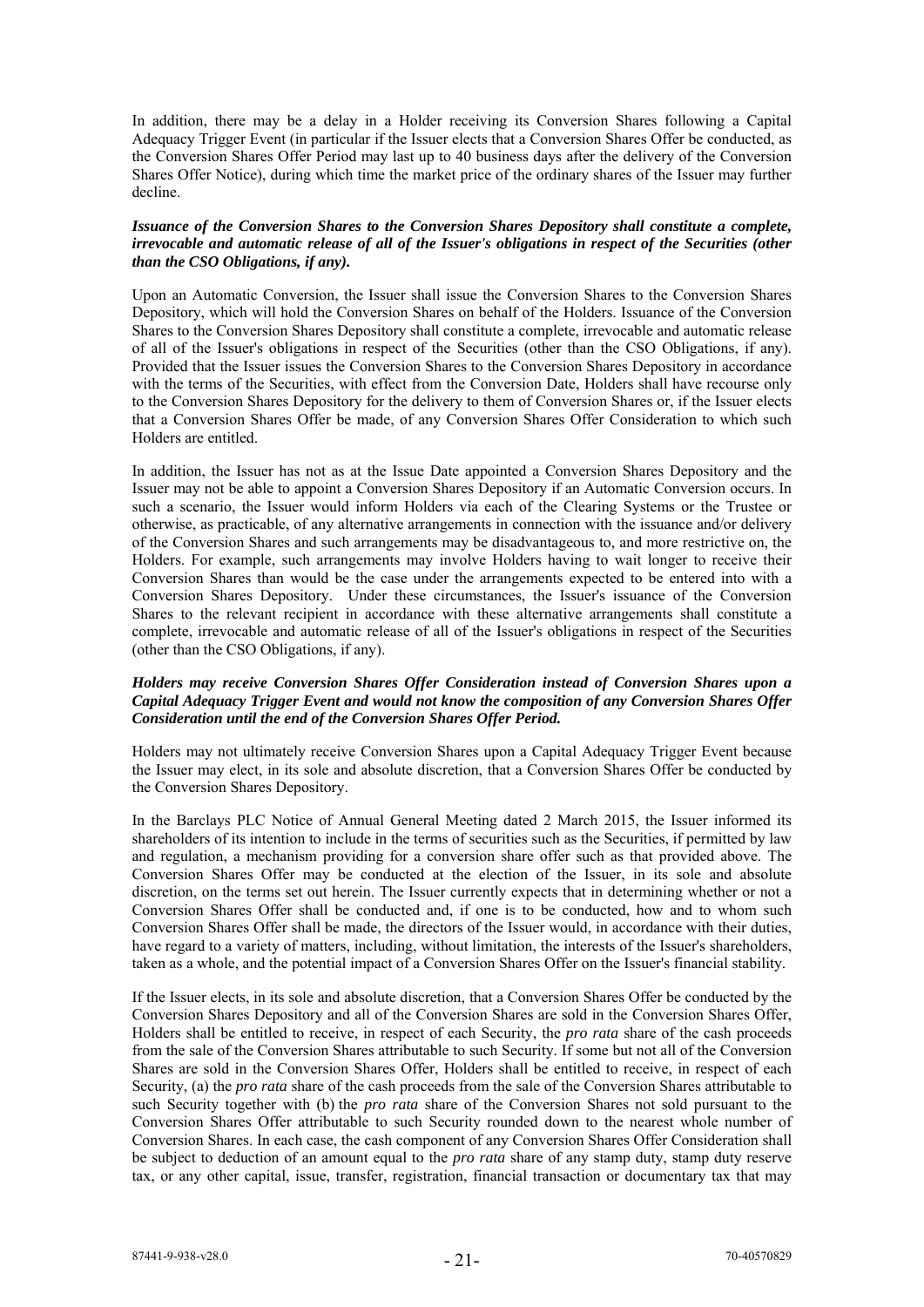arise or be paid as a consequence of the transfer of Conversion Shares to the Conversion Shares Depository as a consequence of the Conversion Shares Offer.

No interest or other compensation is payable in respect of the period elapsed from the Conversion Date to the date of delivery of cash sums or Conversion Shares in the circumstances described above.

Furthermore, the Issuer or the Conversion Shares Depository will provide notice of the results of any Conversion Shares Offer only at the end of the Conversion Shares Offer Period. Accordingly, Holders would not know the composition of the Conversion Shares Offer Consideration to which they may be entitled until the end of the Conversion Shares Offer Period.

# *Following an Automatic Conversion, the Securities will remain in existence until the applicable Cancellation Date for the sole purpose of evidencing the holder's right to receive Conversion Shares or Conversion Shares Offer Consideration, as applicable, from the Conversion Shares Depository and the Issuer's CSO Obligations, if any, and the rights of the Holders will be limited accordingly.*

Following an Automatic Conversion, the Securities will remain in existence until the applicable Cancellation Date for the sole purpose of evidencing (a) the holder's right to receive Conversion Shares or Conversion Shares Offer Consideration, as applicable, from the Conversion Shares Depository and (b) the Issuer's CSO Obligations, if any. All obligations of the Issuer under the Securities (except for the CSO Obligations, if any) shall be irrevocably and automatically released in consideration of the Issuer's issuance of the Conversion Shares to the Conversion Shares Depository (or to the relevant recipient in accordance with the terms of the Securities) on the Conversion Date, and under no circumstances shall such released obligations be reinstated. The Securities shall be cancelled on the applicable Cancellation Date.

Although the Issuer currently expects that beneficial interests in the Securities will be transferable between the Conversion Date and the Suspension Date, there is no guarantee that an active trading market will exist for the Securities following the Automatic Conversion. Accordingly, the price received for the sale of any beneficial interest under a Security during this period may not reflect the market price of such Security or the Conversion Shares. Furthermore, transfers of beneficial interests in the Securities may be restricted following the Conversion Date, for example if the clearance and settlement of transactions in the Securities is suspended by a Clearing System at an earlier time than currently expected. In such a situation it may not be possible to transfer beneficial interests in the Securities in such Clearing System and trading in the Securities may cease through such Clearing System.

In addition, the Issuer has been advised by each of the Clearing Systems that they will suspend all clearance and settlement of transactions in the Securities on the Suspension Date. As a result, Holders will not be able to settle the transfer of any Securities through such Clearing System following the Suspension Date, and any sale or other transfer of the Securities that a Holder may have initiated prior to the Suspension Date with respect to such Clearing System that is scheduled to match or settle after the Suspension Date will be rejected by such Clearing System and will not be matched or settled through such Clearing System.

The Securities will cease to be admitted to trading on the SIX Swiss Exchange after the Suspension Date.

Moreover, although the Holders will become beneficial owners of the Conversion Shares upon the issuance of such Conversion Shares to the Conversion Shares Depository and the Conversion Shares will be registered in the name of the Conversion Shares Depository (or the relevant recipient in accordance with the terms of the Securities), no holder will be able to sell or otherwise transfer any Conversion Shares until such time as they are finally delivered to such holder and registered in their name.

# *Holders will have to submit a Conversion Shares Settlement Notice in order to receive delivery of the Conversion Shares or the Conversion Share Component, if any, of any Conversion Shares Offer Consideration, as applicable.*

In order to obtain delivery of the relevant Conversion Shares or the Conversion Share component, if any, of any Conversion Shares Offer Consideration, as applicable, a Holder must deliver a Conversion Shares Settlement Notice (and the relevant Securities, if applicable) to the Conversion Shares Depository. The Conversion Shares Settlement Notice must contain certain information, including the holder's CREST account details. Accordingly, holders of Securities (or their nominee, custodian or other representative)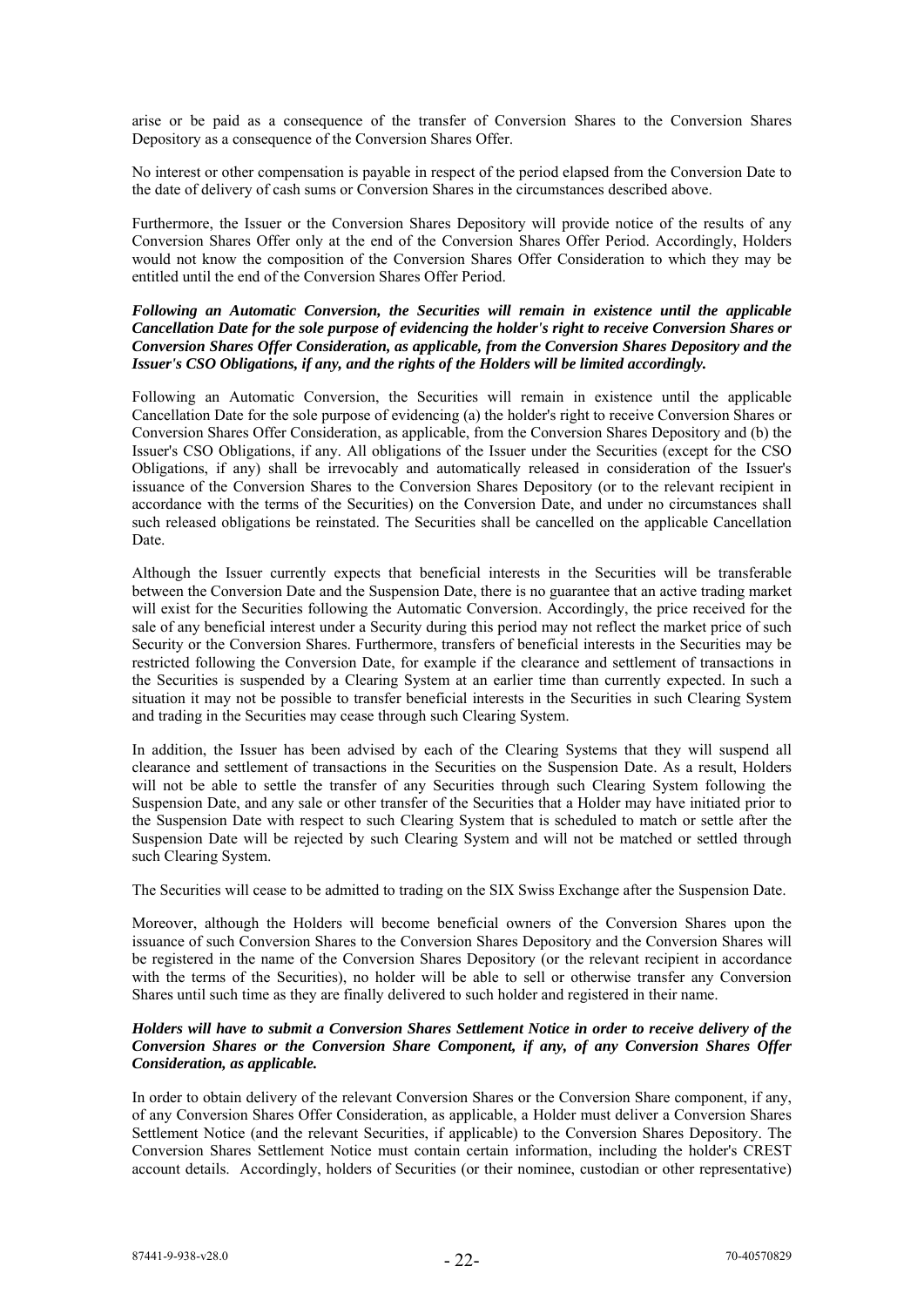will have to have an account with CREST in order to receive the Conversion Shares or Conversion Share component, if any, of any Conversion Shares Offer Consideration, as applicable. If a Holder fails to properly complete and deliver a Conversion Shares Settlement Notice on or before the Notice Cut-off Date, the Conversion Shares Depository shall continue to hold the relevant Conversion Shares or Conversion Share component, if any, of any Conversion Shares Offer Consideration until a Conversion Shares Settlement Notice (and the relevant Securities, if applicable) is or are so delivered. However, the relevant Securities shall be cancelled on the Final Cancellation Date and any holder of Securities delivering a Conversion Shares Settlement Notice after the Notice Cut-off Date will have to provide evidence of its entitlement to the relevant Conversion Shares (or the relevant Conversion Shares component, if any, of any Conversion Shares Offer Consideration) satisfactory to the Conversion Shares Depository in its sole and absolute discretion in order to receive delivery of such Conversion Shares (or Conversion Share component of any Conversion Shares Offer Consideration).

#### *Holders do not have anti-dilution protection in all circumstances.*

The number of Conversion Shares to be issued to the Conversion Shares Depository upon an Automatic Conversion will be the aggregate principal amount of the Securities outstanding immediately prior to the Automatic Conversion on the Conversion Date divided by the Conversion Price (rounded down to the nearest whole number of Conversion Shares). The Conversion Price will be adjusted if there is a consolidation, reclassification or subdivision of the Issuer's ordinary shares, an issuance of ordinary shares in certain circumstances by way of capitalisation of profits or reserves, a rights issue, an Extraordinary Dividend or a Qualifying Takeover Event (but only in the situations and only to the extent provided in "*Terms and Conditions of the Securities—Adjustments to the Conversion Price*"). There is no requirement that there should be an adjustment for every corporate or other event that may affect the market price of the Conversion Shares. In particular, there will be no adjustment to the Conversion Price if a Takeover Event occurs that is not a Qualifying Takeover Event (because the Acquirer is not an Approved Entity or the New Conversion Condition is not satisfied). Furthermore, the adjustment events that are included are less extensive than those often included in the terms of convertible securities. Accordingly, the occurrence of events in respect of which no adjustment to the Conversion Price is made may adversely affect the value of the Securities.

# *If a Takeover Event occurs, the Securities may be convertible into shares of an entity other than the Issuer or into unlisted shares.*

If a Takeover Event is a Qualifying Takeover Event, then following an Automatic Conversion the Securities shall become convertible or exchangeable into the Approved Entity Shares of the Acquirer at the New Conversion Price as provided under "*Terms and Conditions of the Securities—Adjustments to the Conversion Price—Qualifying Takeover Event*" below. There can be no assurance as to the nature of any such Acquirer, or of the risks associated with becoming an actual or potential shareholder in such Acquirer and, accordingly, a Qualifying Takeover Event may have an adverse effect on the value of the Securities.

If the Issuer's ordinary shares become delisted following a Takeover Event which is not a Qualifying Takeover Event or otherwise, there shall be no automatic adjustment to the terms of the Securities and the Securities will remain convertible into unlisted ordinary shares upon an Automatic Conversion. Unlisted shares may be more illiquid than listed shares and may have little or no resale value. In addition, if a Takeover Event is not a Qualifying Takeover Event because the Acquirer is a Governmental Entity, there can be no assurance as to whether the Securities would be convertible into, or exchangeable for, any securities or other instruments of the Acquirer or any other person or entity. Accordingly, a Takeover Event that is not a Qualifying Takeover Event is likely to have an adverse effect on Holders or the value of the Securities.

In addition, the Issuer has considerable discretion in determining whether a Qualifying Takeover Event has occurred. A Qualifying Takeover Event requires the New Conversion Condition to be satisfied. For the New Conversion Condition to be satisfied, among other requirements, the Issuer must determine, in its sole and absolute discretion, that the arrangements to deliver Approved Entity Shares following an Automatic Conversion are in place and that such arrangements would be in the best interest of the Issuer and its shareholders taken as a whole having regard to the interests of its stakeholders (including, but not limited to, the Holders) and are consistent with applicable law and regulation (including, but not limited to, the guidance of any applicable regulatory body). Therefore, the Issuer may consider factors other than the interests of Holders in determining whether the New Conversion Condition is satisfied.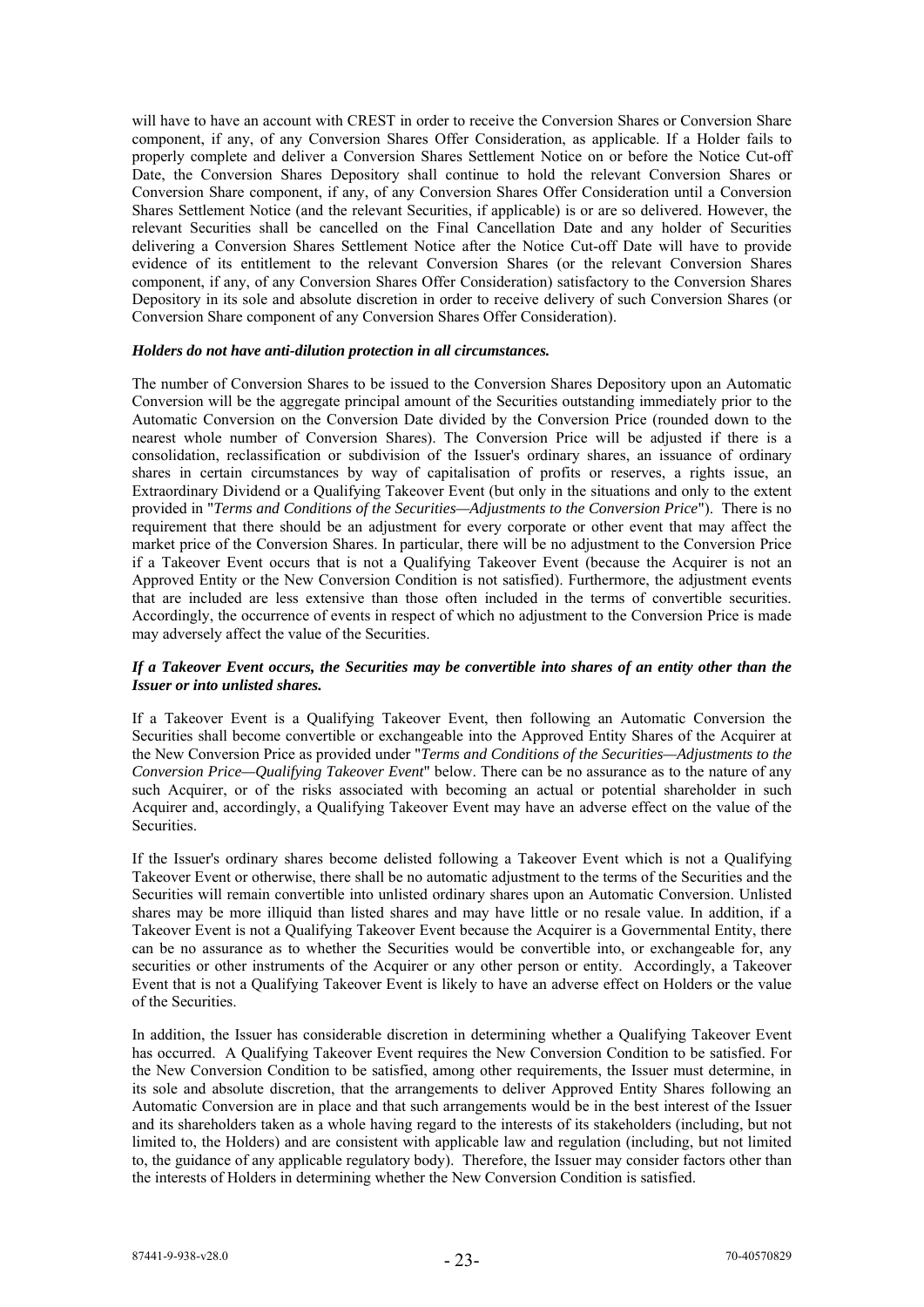Further, a Takeover Event shall occur only where the right to cast more than 50 per cent. of the votes which may ordinarily be cast on a poll at a general meeting of the Issuer has or will become unconditionally vested in an Acquirer (together with any associate). There can be no assurance that the acquisition by an Acquirer of the right to cast 50 per cent. or less of the votes which may ordinarily be cast on a poll at a general meeting of the Issuer will not have an adverse effect on the value of the Securities.

# *Holders may be subject to disclosure obligations, take-over requirements and/or may need approval from the Issuer's regulator under certain circumstances.*

As the Holders may receive Conversion Shares if a Capital Adequacy Trigger Event occurs, an investment in the Securities may result in Holders having to comply with certain disclosure, take-over and/or regulatory approval requirements pursuant to applicable laws and regulations following an Automatic Conversion. For example, pursuant to Chapter 5 of the Disclosure Rules and Transparency Rules Sourcebook of the FCA Handbook, the Issuer (and the FCA) must be notified by a person when the percentage of voting rights in the Issuer controlled by that person (together with its concert parties), by virtue of direct or indirect holdings of shares aggregated with direct or indirect holdings of certain financial instruments, reaches, exceeds or falls below 3 per cent. and every percentage point thereafter.

Furthermore, as Conversion Shares represent voting securities of a parent undertaking of a number of regulated group entities, under the laws of the U.K. and other jurisdictions, ownership of the Securities themselves (or the Conversion Shares) above certain levels may require the holder of the voting securities to obtain regulatory approval or subject the holder to additional regulation.

Non-compliance with such disclosure and/or approval requirements may lead to the incurrence of substantial fines or other criminal and/or civil penalties and/or suspension of voting rights associated with the Conversion Shares. Accordingly, each potential investor should consult its legal advisers as to the terms of the Securities, in respect of its existing shareholding and the level of holding it would have if it receives Conversion Shares following a Capital Adequacy Trigger Event.

## *Holders will bear the risk of changes in the Group's fully loaded CET1 Ratio.*

The market price of the Securities is expected to be affected by changes in the Group's fully loaded CET1 Ratio. Changes in the Group's fully loaded CET1 Ratio may be caused by changes in the amount of CET1 Capital and/or Risk Weighted Assets, as well as changes to their respective definition and/or interpretation by the Issuer under the Capital Regulations. Each of the Group's CET1 Capital and/or Risk Weighted Assets shall be determined by the Issuer on a fully loaded and consolidated basis and such determination shall be binding on the Trustee and the Holders. See "—*The circumstances surrounding or triggering an Automatic Conversion are unpredictable, and there are a number of factors that could affect the Group's fully loaded CET1 Ratio*" and "*Future regulatory changes to the calculation of common equity tier 1 capital and/or risk weighted assets may negatively affect the Group's fully loaded CET1 Ratio and thus increase the risk of a Capital Adequacy Trigger Event, which will lead to an Automatic Conversion, as a result of which Holders could lose all or part of the value of their investment in the Securities*".

The Issuer currently only publicly reports the Group's fully loaded CET1 Ratio quarterly as of the period end, and therefore during the quarterly period there is no published updating of the Group's fully loaded CET1 Ratio and there may be no prior warning of adverse changes in the Group's fully loaded CET1 Ratio. However, any indication that the Group's fully loaded CET1 Ratio is moving towards the level of a Capital Adequacy Trigger Event may have an adverse effect on the market price of the Securities. A decline or perceived decline in the Group's fully loaded CET1 Ratio may significantly affect the trading price of the Securities.

# *The circumstances surrounding or triggering an Automatic Conversion are unpredictable, and there are a number of factors that could affect the Group's fully loaded CET1 Ratio.*

The occurrence of a Capital Adequacy Trigger Event is inherently unpredictable and depends on a number of factors, including those discussed in greater detail in the following paragraphs, any of which may be outside the Issuer's control. Although the Issuer currently publicly reports the Group's fully loaded CET1 Ratio only as of each quarterly period end, a Capital Adequacy Trigger Event will occur if, at any time, the Issuer determines that the Group's fully loaded CET1 Ratio is less than 7.00 per cent.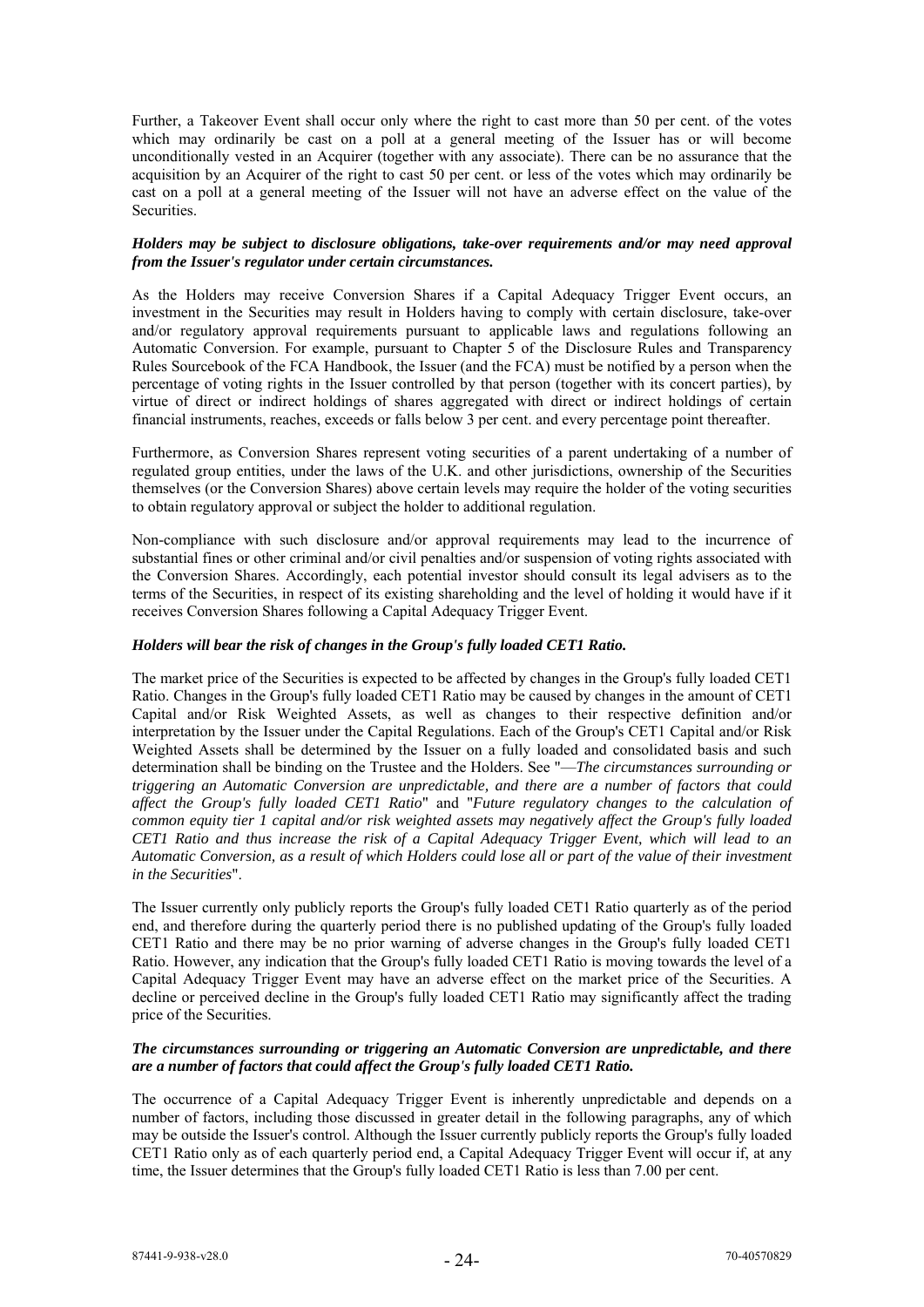The Group's fully loaded CET1 Ratio may fluctuate during a quarterly period. The calculation of such ratio could be affected by one or more factors, including, among other things, changes in the mix of the Group's business, major events affecting the Issuer's earnings, dividend payments by the Issuer, regulatory changes (including changes to definitions, interpretation and calculations of regulatory capital ratios and their components, including CET1 Capital and Risk Weighted Assets), revisions to models used by the Issuer to calculate its capital requirements (or revocation of, or amendments to, the regulatory permissions for using such models), and the Group's ability to manage Risk Weighted Assets in both its ongoing businesses and those which it may seek to exit. In addition, the Group has capital resources and risk weighted assets denominated in foreign currencies, and changes in foreign exchange rates will result in changes in the sterling equivalent value of foreign currency denominated capital resources and risk weighted assets. As a result, the Group's fully loaded CET1 Ratio is exposed to foreign currency movements.

The calculation of the Group's fully loaded CET1 Ratio may also be affected by changes in applicable accounting rules, or by changes to regulatory adjustments which modify the regulatory capital impact of accounting rules. Moreover, even if changes in applicable accounting rules, or changes to regulatory adjustments which modify accounting rules, are not yet in force as of the relevant calculation date, the PRA could require the Issuer to reflect such changes in any particular calculation of the Group's fully loaded CET1 Ratio.

Accordingly, accounting changes or regulatory changes may have a material adverse impact on the Group's calculations of regulatory capital resources and requirements, including CET1 Capital and Risk Weighted Assets, and the Group's fully loaded CET1 Ratio.

Because of the inherent uncertainty regarding whether a Capital Adequacy Trigger Event will occur, it will be difficult to predict when, if at all, an Automatic Conversion may occur. Accordingly, the trading behaviour of the Securities is not necessarily expected to follow the trading behaviour of other types of security. Any indication that a Capital Adequacy Trigger Event (and subsequent Automatic Conversion) may occur can be expected to have a material adverse effect on the market price of the Securities.

## *The Group's fully loaded CET1 Ratio, and more generally, its overall capital position, will be affected by the Group's business decisions and, in making such decisions, its interests may not be aligned with those of the Holders.*

As discussed in "— *The circumstances surrounding or triggering an Automatic Conversion are unpredictable, and there are a number of factors that could affect the Group's fully loaded CET1 Ratio*" and "— *CRD IV imposes capital requirements that will restrict the Issuer's ability to make discretionary distributions in certain circumstances, in which case the Issuer may reduce or cancel interest payments on the Securities. In addition, the PRA has broad powers to impose prudential requirements on the Issuer which may include requiring the Issuer to limit or cancel interest on the Securities*" above, the Group's fully loaded CET1 Ratio and, more generally, its overall capital position could be affected by a number of factors. The Group's fully loaded CET1 Ratio and its overall capital position will also depend on the Group's decisions relating to its businesses and operations, as well as the management of its capital position. Neither the Issuer nor any member of the Group will have any obligation to consider the interests of the Holders in connection with its strategic decisions, including in respect of its capital management. Holders will not have any claim against the Issuer or any other member of the Group relating to decisions that affect the business and operations of the Group, including the Group's capital position, regardless of whether they result in the occurrence of mandatory distribution restrictions and/or a Capital Adequacy Trigger Event. Such decisions could cause Holders to lose all or part of the value of their investment in the Securities.

# *Future regulatory changes to the calculation of common equity tier 1 capital and/or risk weighted assets may negatively affect the Group's fully loaded CET1 Ratio and thus increase the risk of a Capital Adequacy Trigger Event, which will lead to an Automatic Conversion, as a result of which Holders could lose all or part of the value of their investment in the Securities.*

The rules applicable to the capital of financial institutions have been changed across the European Union in order to implement the Basel III measures issued by the Basel Committee on Banking Supervision. The European legislative package consists of a fourth capital requirements Directive and a new capital requirements Regulation, collectively known as "**CRD IV**". CRD IV entered into force in the U.K. on 1 January 2014.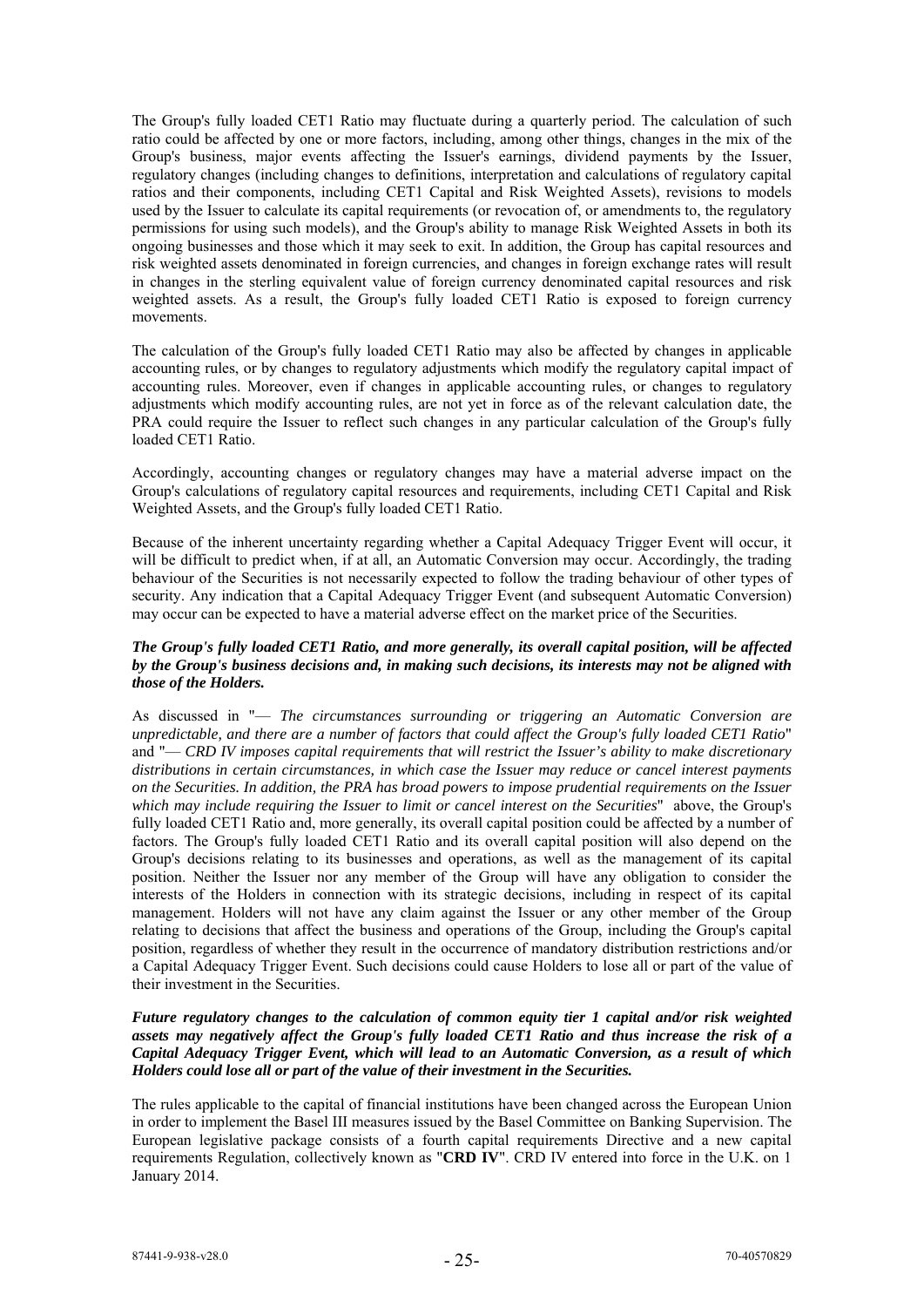CRD IV introduced significant changes in the prudential regulatory regime applicable to banks, including: increased minimum capital ratios; changes to the definition of capital and the calculation of risk weighted assets; and the introduction of new measures relating to leverage, liquidity and funding. CRD IV permits a transitional period for certain of the enhanced capital requirements. However, in the U.K., the PRA accelerated the introduction of certain of the enhanced capital requirements under CRD IV and, consistent with that, for the purposes of the Securities, the Issuer will determine the Group's CET1 Capital and Risk Weighted Assets without applying the CRD IV transitional provisions and will instead determine the Group's CET1 Ratio on a so-called "fully loaded" basis. The Group's fully loaded CET1 Ratio as at 30 June 2015 was 11.1 per cent. The Group's fully loaded CET1 Ratio is determined without applying the CRD IV transitional provisions and assuming all of CRD IV is applied in the form that the Group currently expects it to apply. The Group's interpretation of CRD IV and the basis of its determination of the Group's fully loaded CET1 Ratio may be different from those of other financial institutions. For more information on how this ratio is determined, see pages 155-156 of the Joint Annual Report and pages 37-38 of the 2015 Interim Results Announcement, each of which are incorporated by reference into this Offering Circular. For the purposes of the Securities, the calculation by the Issuer of the Group's fully loaded CET1 Ratio (based on its interpretation of the Capital Regulations) at any time is binding on the Trustee and the Holders.

CRD IV requirements adopted in the United Kingdom may change, whether as a result of further changes to CRD IV agreed by EU legislators, binding regulatory technical standards to be developed by the EBA or changes to the way in which the PRA interprets and applies these requirements to U.K. banks (including as regards individual model approvals granted under CRD II and III). For example, such further changes may arise from revisions to applicable regulations resulting from the Basel Committee's fundamental review of the trading book and/or its review of interest rate risk in the banking book. In addition, the Basel Committee has proposed revisions to the standardised approach to credit risk, including the proposal to impose a standardised floor on modelled credit risk capital requirements. Any such proposals and resulting changes, either individually and/or in aggregate, may lead to further unexpected enhanced requirements in relation to the Group's CRD IV capital, leverage, liquidity and funding ratios or alter the way such ratios are calculated.

Therefore, any changes that may occur in the application of the CRD IV rules in the U.K. subsequent to the date of this Offering Circular and/or any subsequent changes to such rules and other variables may individually and/or in the aggregate negatively affect the Group's fully loaded CET1 Ratio and thus increase the risk of a Capital Adequacy Trigger Event, which will lead to an Automatic Conversion, as a result of which a Holder could lose all or part of the value of its investment in the Securities.

# *Failure to meet the requirements of regulatory stress tests could result in the Group taking steps to improve its capital position and may otherwise adversely affect the Group.*

The Group and certain of its members are subject to supervisory stress testing exercises in a number of jurisdictions. These exercises currently include the programmes of the Bank of England, the PRA, the EBA, the Federal Deposit Insurance Corporation (the "**FDIC**") and the South African Reserve Bank (the "**SARB**"). These exercises are designed to assess the resilience of banks to adverse economic or financial developments and ensure that they have robust, forward-looking capital planning processes that account for the risks associated with their business profile. Assessment by regulators is on both a quantitative and qualitative basis, the latter focusing on the Group's data provision, stress testing capability and internal management processes and controls.

During 2014, the Group participated in the regulatory stress test programmes of the Bank of England and the EBA. The Bank of England and the EBA disclosed the results of their stress test exercises on 16 December 2014 and 26 October 2014, respectively. In each of those stress testing exercises, the Group's stressed CET1 ratio remained above the required minimum thresholds. In 2015, the Group expects to participate in stress test exercises conducted by the Bank of England, the FDIC and the SARB.

Failure to meet requirements of regulatory stress tests, or the failure by regulators to approve the stress test results and capital plans of the Group, could result in the Group being required to enhance its capital position, including, for example, in order to meet an additional PRA buffer which may be set by the PRA in certain circumstances, as set out in the PRA's Policy Statement PS17/15 (*Assessing capital adequacy under Pillar 2*) and the related Statement of Policy (*The PRA's methodologies for setting Pillar 2 capital*). This may result in a need for management actions, such as reducing capital and/or leverage exposures and/or taking steps to conserve capital, which could include reducing discretionary payments (for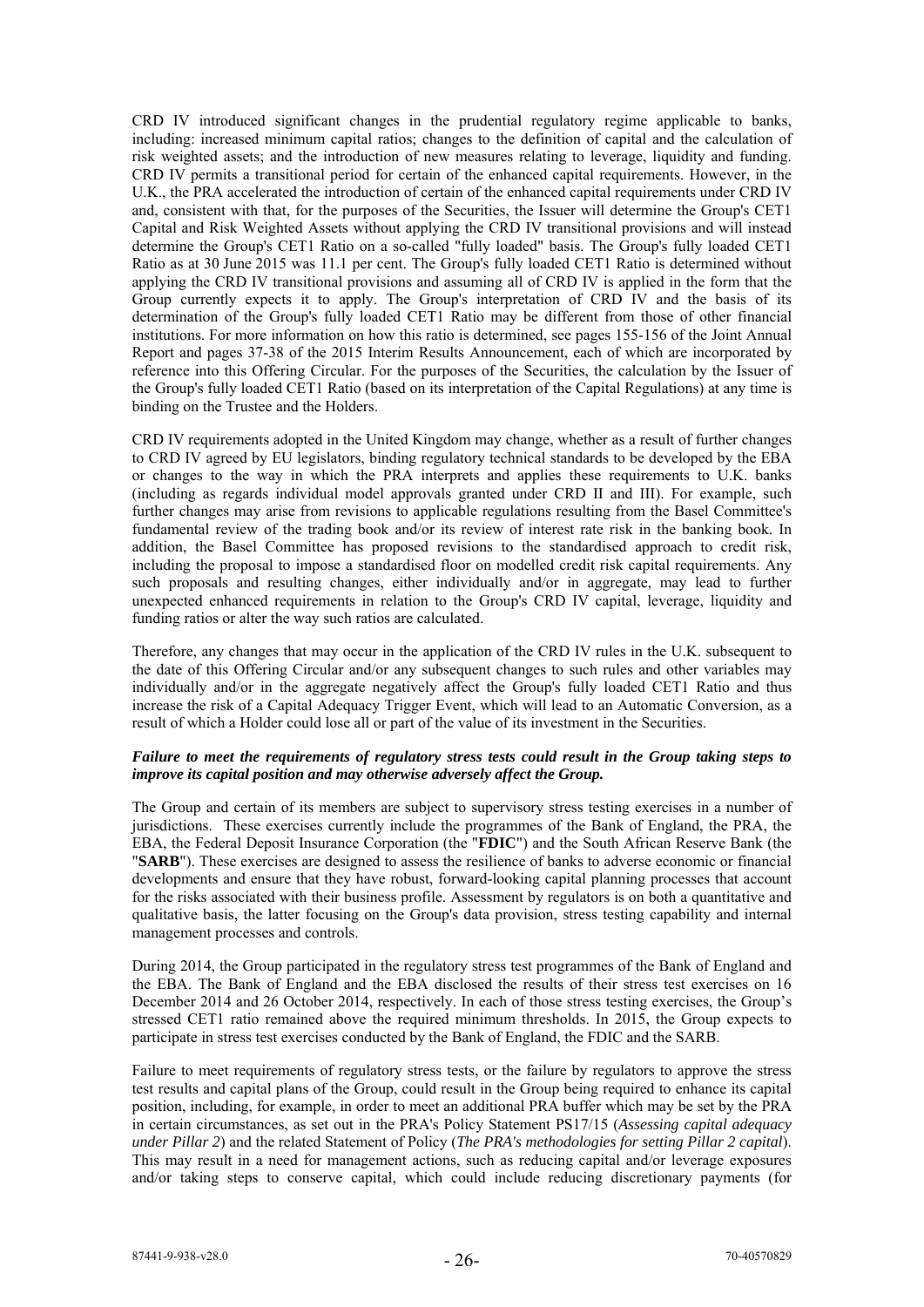example, potentially exercising the Issuer's discretion to cancel (in whole or in part) interest payments in respect of the Securities).

#### *The Issuer may redeem the Securities at its option in certain situations.*

The Issuer may, at its option, at any time, redeem the Securities, in whole but not in part, at a price equal to 100 per cent. of their principal amount, together with any accrued but unpaid interest (which excludes any interest cancelled or deemed cancelled as provided under "*Terms and Conditions of the Securities – Interest Calculation"*) to (but excluding) the date fixed for redemption, if a Regulatory Event or a Tax Event has occurred, as provided under "*Terms and Conditions of the Securities – Redemption and Purchase – Redemption for Regulatory Event*" and "*Terms and Conditions of the Securities – Redemption and Purchase – Redemption for Tax Event*". In addition, the Issuer may, at its option, redeem the Securities, in whole but not in part, on each Reset Date at a redemption price equal to 100 per cent. of their principal amount, together with any accrued but unpaid interest (which excludes any interest cancelled or deemed cancelled as provided under "*Terms and Conditions of the Securities – Interest Cancellation*") to (but excluding) the date fixed for redemption. If the Issuer redeems the Securities, Holders may not be able to reinvest the redemption proceeds in securities offering a comparable yield. In addition, any early redemption of the Securities is subject to, among other things, receipt of the PRA's prior consent, regardless of whether such redemption would be favourable or unfavourable to Holders. Furthermore, Holders have no right to require the Issuer to redeem the Securities.

## *The Issuer's obligations under the Securities will be unsecured and subordinated, and the rights of the holders of Conversion Shares will be further subordinated.*

The Issuer's obligations under the Securities will be unsecured and subordinated to all of the Issuer's existing and future obligations to Senior Creditors (as defined under "*Terms and Conditions of the Securities—Status*" below). In addition, payment of principal or interest in respect of the Securities cannot be made in respect of the Securities except to the extent that the Issuer could make such payment and still satisfy the Solvency Condition (as defined under "*Terms and Conditions of the Securities—Status*" below) immediately thereafter.

If (a) an order is made, or an effective resolution is passed, for the winding-up of the Issuer (except in any such case for a solvent winding-up solely for the purpose of a merger, reconstruction or amalgamation); or (b) following the appointment of an administrator of the Issuer, the administrator gives notice that it intends to declare and distribute a dividend, then, (1) if such events specified in (a) or (b) above occur before the date on which a Capital Adequacy Trigger Event occurs, there shall be payable by the Issuer in respect of each Security (in lieu of any other payment by the Issuer) such amount, if any, as would have been payable to a Holder if, on the day prior to the commencement of the winding-up or such administration and thereafter, such Holder were the holder of the most senior class of preference shares in the capital of the Issuer, having an equal right to a return of assets in the winding-up or such administration to, and so ranking *pari passu* with, the holders of such class of preference shares (if any) from time to time issued by the Issuer that has a preferential right to a return of assets in the winding-up or such administration, and so ranking ahead of the holders of all other classes of issued shares for the time being in the capital of the Issuer, but ranking junior to the claims of Senior Creditors, and on the assumption that the amount that such Holder was entitled to receive in respect of such preference shares, on a return of assets in such winding-up or such administration, was an amount equal to the principal amount of the relevant Security together with any damages (if payable) and (2) if such events specified in (a) or (b) above occur on or after the date on which a Capital Adequacy Trigger Event occurs but before the Conversion Date, then for the purposes of determining the claim of a Holder in such winding-up or such administration, the Conversion Date in respect of an Automatic Conversion shall be deemed to have occurred immediately before the occurrence of such events specified in (a) or (b) above.

Therefore, if the Issuer were to be wound up or placed into administration, the Issuer's liquidator or administrator would first apply assets of the Issuer to satisfy all rights and claims of Senior Creditors. If the Issuer does not have sufficient assets to settle claims of such Senior Creditors in full, the claims of the Holders will not be settled and, as a result, the Holders will lose the entire amount of their investment in the Securities. In such winding-up or administration, the Securities will share equally in payment with claims under Parity Securities (or, with claims in respect of ordinary shares, in the event of a winding-up or administration occurring in the intervening period between a Capital Adequacy Trigger Event and the Conversion Date) if the Issuer does not have sufficient funds to make full payments on all of them, as applicable. In such a situation, Holders could lose all or part of their investment. See also "- *Regulatory*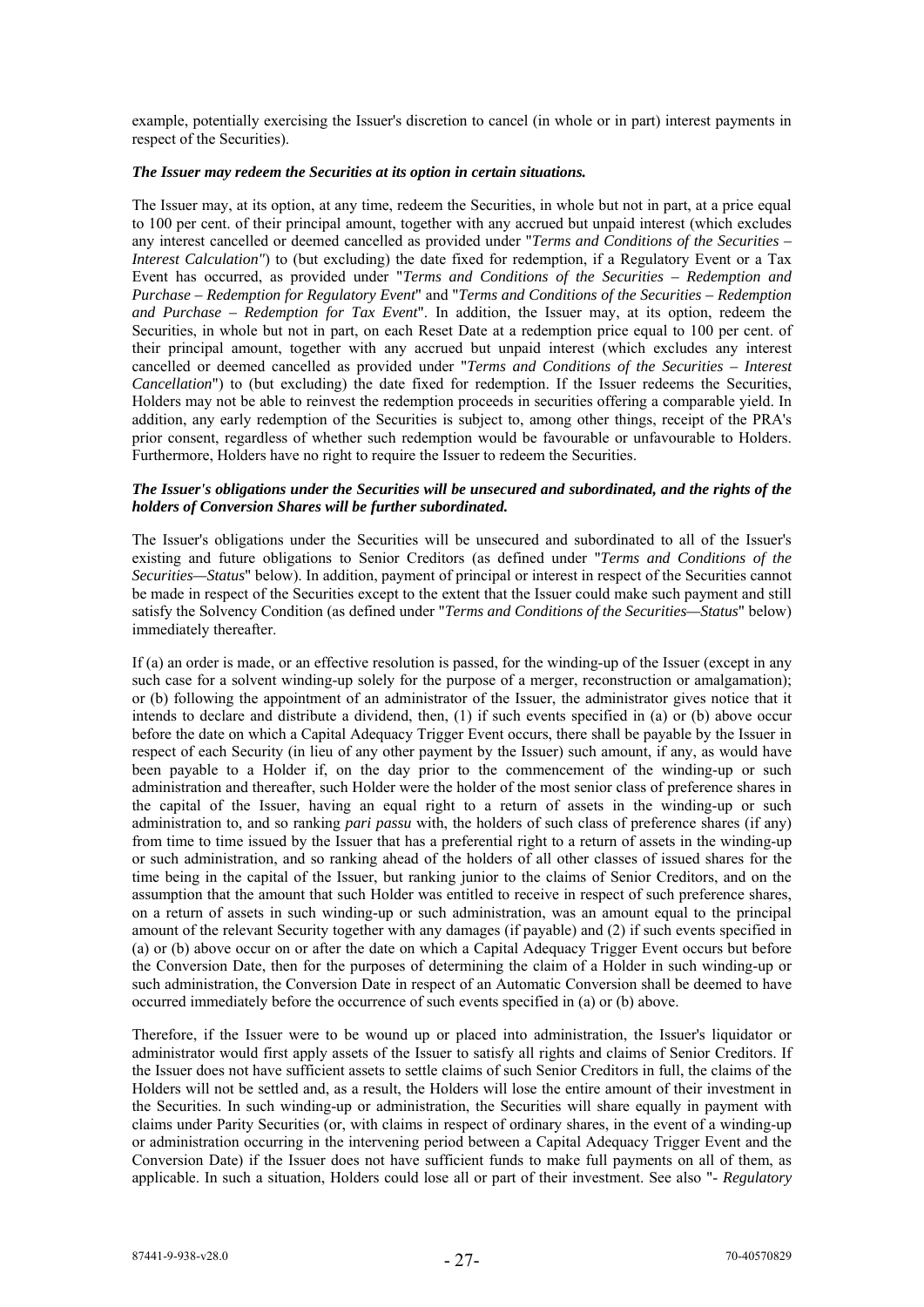#### *action in the event a bank or investment firm in the Group is failing or likely to fail could materially adversely affect the value of the Securities*".

Furthermore, Holders should be aware that, upon the occurrence of an Automatic Conversion, all of the Issuer's obligations under the Securities (other than the CSO Obligations, if any) shall be irrevocably and automatically released in consideration of the Issuer's issuance of the Conversion Shares to the Conversion Shares Depository (or to the relevant recipient in accordance with the terms of the Securities), and each holder will be effectively further subordinated due to the change in their status on a winding-up or administration after the Conversion Date from being the holder of a debt instrument ranking ahead of holders of ordinary shares to being the holder of ordinary shares of the Issuer or the beneficial owner of ordinary shares of the Issuer as evidenced by the Security. As a result, upon the occurrence of an Automatic Conversion, the Holders could lose all or part of their investment in the Securities irrespective of whether the Issuer has sufficient assets available to settle what would have been the claims of the Holders or other securities subordinated to the same extent as the Securities, in winding-up proceedings or otherwise. Therefore, even if other securities that rank *pari passu* with the Securities are paid in full, following the Conversion Date in respect of an Automatic Conversion, the Holders will have no rights to the repayment of the principal amount of the Securities or the payment of interest on the Securities and will rank as holders of ordinary shares of the Issuer (or beneficial owners of ordinary shares of the Issuer).

#### *Regulatory action in the event a bank or investment firm in the Group is failing or likely to fail could materially adversely affect the value of the Securities*

The European Bank Recovery and Resolution Directive ("**BRRD**") provides an EU-wide framework for the recovery and resolution of credit institutions and investment firms, their subsidiaries and certain holding companies. The BRRD requires all EEA member states to provide their relevant resolution authorities with a set of tools to intervene sufficiently early and quickly in an unsound or failing institution so as to ensure the continuity of the institution's critical financial and economic functions, while minimising the impact of an institution's failure on the broader economy and financial system.

In the U.K., the majority of the requirements of the BRRD have been implemented into national law in the Banking Act. The U.K. implementation of the BRRD included the introduction of the bail-in tool as of 1 January 2015. For more information on the bail-in tool, see "*The relevant U.K. resolution authority may exercise the bail-in tool in respect of the Issuer and the Securities, which may result in Holders losing some or all of their investment*" below. The U.K. has deferred the implementation of the MREL regime, pending, amongst other things, further developments via the FSB for harmonising key principles for TLAC globally. See "*Minimum requirement for own funds and eligible liabilities*" below.

*The Banking Act confers substantial powers on a number of U.K. authorities designed to enable them to take a range of actions in relation to U.K. banks or investment firms and certain of their affiliates in the event a bank or investment firm in the same group is considered to be failing or likely to fail. The exercise of any of these actions in relation to the Issuer could materially adversely affect the value of the Securities* 

Under the Banking Act, substantial powers are granted to the Bank of England (or, in certain circumstances, HM Treasury), in consultation with the PRA, the FCA and HM Treasury, as appropriate as part of a special resolution regime (the "**SRR**"). These powers enable the relevant U.K. resolution authority to implement resolution measures with respect to a U.K. bank or investment firm and certain of its affiliates (including, for example, the Issuer) (each a "**relevant entity**") in circumstances in which the relevant U.K. resolution authority is satisfied that the resolution conditions are met. The stabilisation options available to the relevant U.K. resolution authority under the SRR provide for:

- (i) private sector transfer of all or part of the business of the relevant entity;
- (ii) transfer of all or part of the business of the relevant entity to a "bridge bank" established by the Bank of England;
- (iii) transfer to an asset management vehicle;
- (iv) the bail-in tool; and
- (v) temporary public ownership (nationalisation).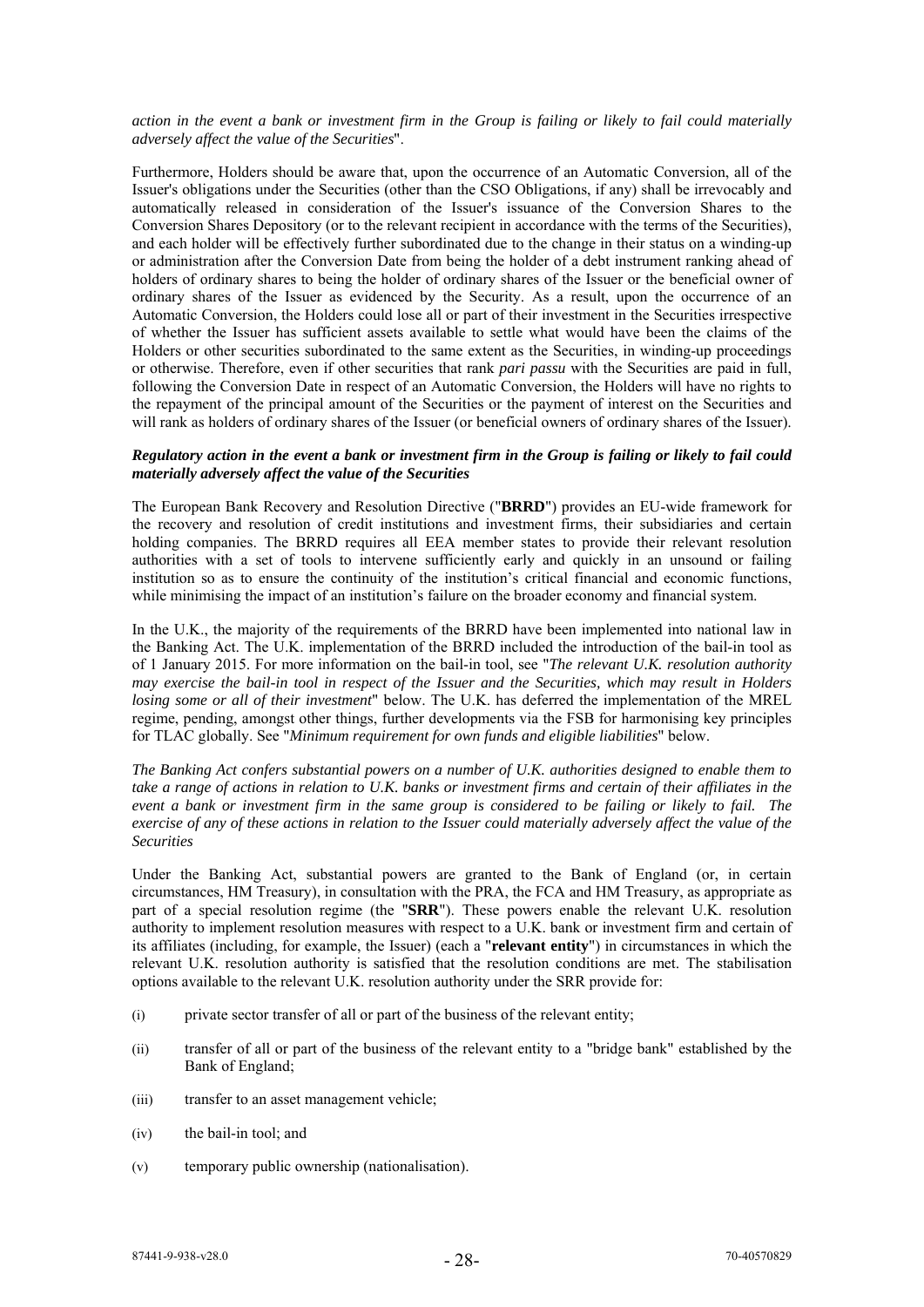Each of these stabilisation options is achieved through the exercise of one or more "stabilisation powers", which include (i) the power to make share transfer orders pursuant to which all or some of the securities issued by a relevant entity may be transferred to a commercial purchaser, a bridge bank or, in the case of certain relevant entities, the U.K. government; (ii) the resolution instrument power which includes the exercise of the bail-in tool; (iii) the power to transfer all or some of the property, rights and liabilities of a relevant entity to a commercial purchaser or Bank of England entity; and (iv) the third country instrument powers that recognise the effect of similar special resolution action taken under the law of a country outside the EEA (a "**third country**"). A share transfer order can extend to a wide range of securities, including shares and bonds issued by a relevant entity and warrants for such shares and bonds and could, therefore, apply to the Securities. In addition, the Banking Act grants powers to modify contractual arrangements in certain circumstances, powers to suspend enforcement or termination rights that might be invoked as a result of the exercise of the resolution powers and powers for the relevant U.K. resolution authority to disapply or modify laws in the U.K. (with possible retrospective effect) to enable the powers under the Banking Act to be used effectively.

The exercise of any resolution power or any suggestion of any such exercise could materially adversely affect the value of the Securities and could lead to Holders losing some or all of the value of their investment in the Securities.

#### *The SRR is designed to be triggered prior to insolvency of the Issuer, and Holders may not be able to anticipate the exercise of any resolution power by the relevant U.K. resolution authority*

The stabilisation options are intended to be used prior to the point at which any insolvency proceedings with respect to the relevant entity could have been initiated. The purpose of the stabilisation options is to address the situation where all or part of a business of a relevant entity has encountered, or is likely to encounter, financial difficulties, giving rise to wider public interest concerns. Accordingly, the stabilisation options may be exercised if the relevant U.K. resolution authority: (i) is satisfied that a U.K. bank or investment firm is failing, or is likely to fail; (ii) determines that it is not reasonably likely that (ignoring the stabilisation powers) action will be taken by or in respect of a U.K. bank or investment firm that will result in condition (i) above ceasing to be met; (iii) considers the exercise of the stabilisation powers to be necessary, having regard to certain public interest considerations (such as the stability of the U.K. financial system, public confidence in the U.K. banking system and the protection of depositors, being some of the special resolution objectives) and (iv) considers that the special resolution objectives would not be met to the same extent by the winding-up of the U.K. bank or investment firm. In the event that the relevant U.K. resolution authority seeks to exercise its powers in relation to a U.K. banking group company (such as the Issuer), the relevant U.K. resolution authority has to be satisfied that (A) the conditions set out in (i) to (iv) above are met in respect of a U.K. bank or investment firm in the same banking group (or, in respect of an EEA or third country credit institution or investment firm in the same banking group, the relevant EEA or third country resolution authority is satisfied that the conditions for resolution applicable in its jurisdiction are met) and (B) certain criteria are met, such as the exercise of the powers in relation to such U.K. banking group company being necessary having regard to public interest considerations. The use of different stabilisation powers is also subject to further "specific conditions" that vary according to the relevant stabilisation power being used.

On 26 May 2015, the EBA published its final guidelines on the circumstances in which an institution shall be deemed as 'failing or likely to fail' by supervisors and resolution authorities. These will apply from 1 January 2016. The guidelines set out the objective elements and criteria which should apply when supervisors and resolution authorities make such a determination and further provide guidance on the approach to consultation and exchange of information between supervisors and resolution authorities in such scenarios.

Although the Banking Act provides for the above described conditions to the exercise of any resolution powers and the EBA guidelines mentioned above set out the objective elements for determining whether an institution is failing or likely to fail, it is uncertain how the relevant U.K. resolution authority would assess such conditions in any particular pre-insolvency scenario affecting the Issuer and/or other members of the Group and in deciding whether to exercise a resolution power. The relevant U.K. resolution authority is also not required to provide any advance notice to Holders of its decision to exercise any resolution power. Therefore, Holders may not be able to anticipate a potential exercise of any such powers nor the potential effect of any exercise of such powers on the Issuer, the Group and the Securities.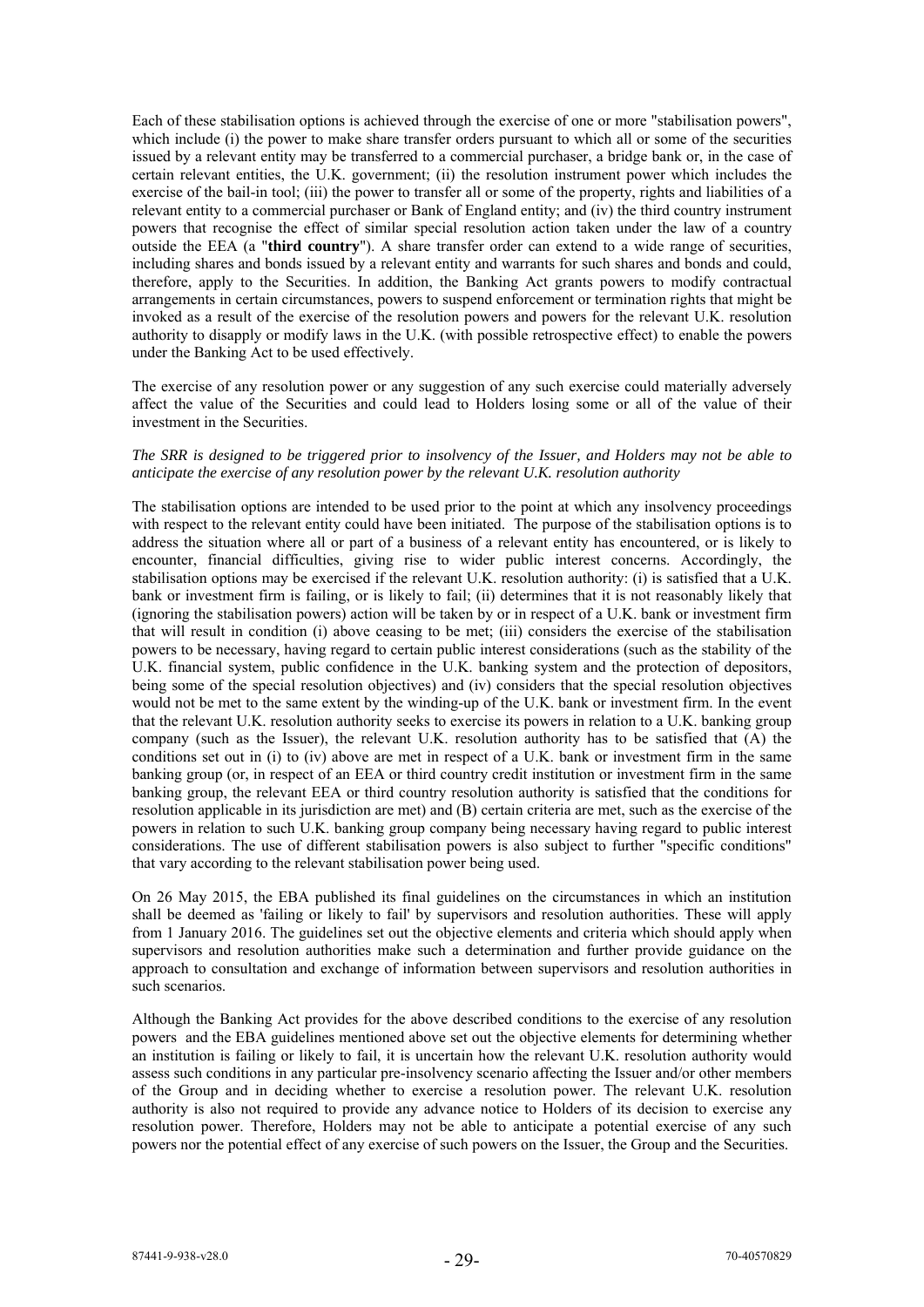*Holders may have only very limited rights to challenge the exercise of any resolution powers by the relevant U.K. resolution authority*

Holders may have only very limited rights to challenge and/or seek a suspension of any decision of the relevant U.K. resolution authority to exercise its resolution powers or to have that decision reviewed by a judicial or administrative process or otherwise.

### *The relevant U.K. resolution authority may exercise the bail-in tool in respect of the Issuer and the Securities, which may result in Holders losing some or all of their investment*

The relevant U.K. resolution authority may exercise the bail-in tool to enable it to recapitalise an institution in resolution by allocating losses to its shareholders and unsecured creditors (which include Holders) in a manner that (i) reflects the hierarchy of capital instruments under CRD IV and otherwise ought to respect the hierarchy of claims in an ordinary insolvency and (ii) is consistent with shareholders and creditors not receiving a less favourable treatment than they would have received in ordinary insolvency proceedings of the relevant entity (known as the "no creditor worse off" safeguard). Certain liabilities are excluded from the scope of the bail-in tool, such as liabilities to the extent they are secured. The Banking Act also grants the power for the relevant U.K. resolution authority to exclude any liability or class of liabilities on certain prescribed grounds (including financial stability grounds) and subject to specified conditions.

The bail-in tool includes the power to cancel a liability or modify the terms of contracts for the purposes of reducing or deferring the liabilities of the relevant entity under resolution and the power to convert a liability from one form or class to another. The exercise of such powers may result in the cancellation of all, or a portion, of the principal amount of, interest on, or any other amounts payable on, the Securities and/or the conversion of all or a portion of the principal amount of, interest on, or any other amounts payable on, the Securities into shares or other securities or other obligations of the Issuer or another person, including by means of a variation to the terms of the Securities, in each case, to give effect to the exercise by the relevant U.K. resolution authority of such power.

Where the relevant statutory conditions for intervention under the SRR and the use of the bail-in tool have been met, the relevant U.K. resolution authority would be expected to exercise these powers without the consent of the Holders.

The exercise of any resolution power, including the power to exercise the bail-in tool in respect of the Issuer and the Securities or any suggestion of any such exercise could materially adversely affect the rights of the Holders, the price or value of their investment in the Securities and/or the ability of the Issuer to satisfy its obligations under the Securities and could lead to Holders losing some or all of the value of their investment in such Securities. In addition, even in circumstances where a claim for compensation is established under the "no creditor worse off" safeguard in accordance with a valuation performed after the resolution action has been taken, it is unlikely that such compensation would be equivalent to the full losses incurred by the Holders in the resolution and there can be no assurance that Holders would recover such compensation promptly.

### *Mandatory write-down and conversion of capital instruments may affect the Securities*

In addition, the Banking Act requires the relevant U.K. resolution authority to permanently write-down, or convert into equity, tier 1 capital instruments (such as the Securities) and tier 2 capital instruments at the point of non-viability of the relevant entity and before or together with the exercise of any stabilisation power (except in the case where the bail-in tool is to be utilised for other liabilities, in which case such instrument would be written down or converted into equity pursuant to the exercise of the bailin tool, as described above, rather than the mandatory write-down and conversion power applicable only to capital instruments).

For the purposes of the application of such mandatory write-down and conversion power, the point of non-viability is the point at which the relevant U.K. resolution authority determines that the relevant entity meets the conditions for resolution (but no resolution action has yet been taken) or that the relevant entity will no longer be viable unless the relevant capital instruments are written-down or converted or the relevant entity requires extraordinary public support without which, the relevant U.K. resolution authority determines that, the relevant entity would no longer be viable.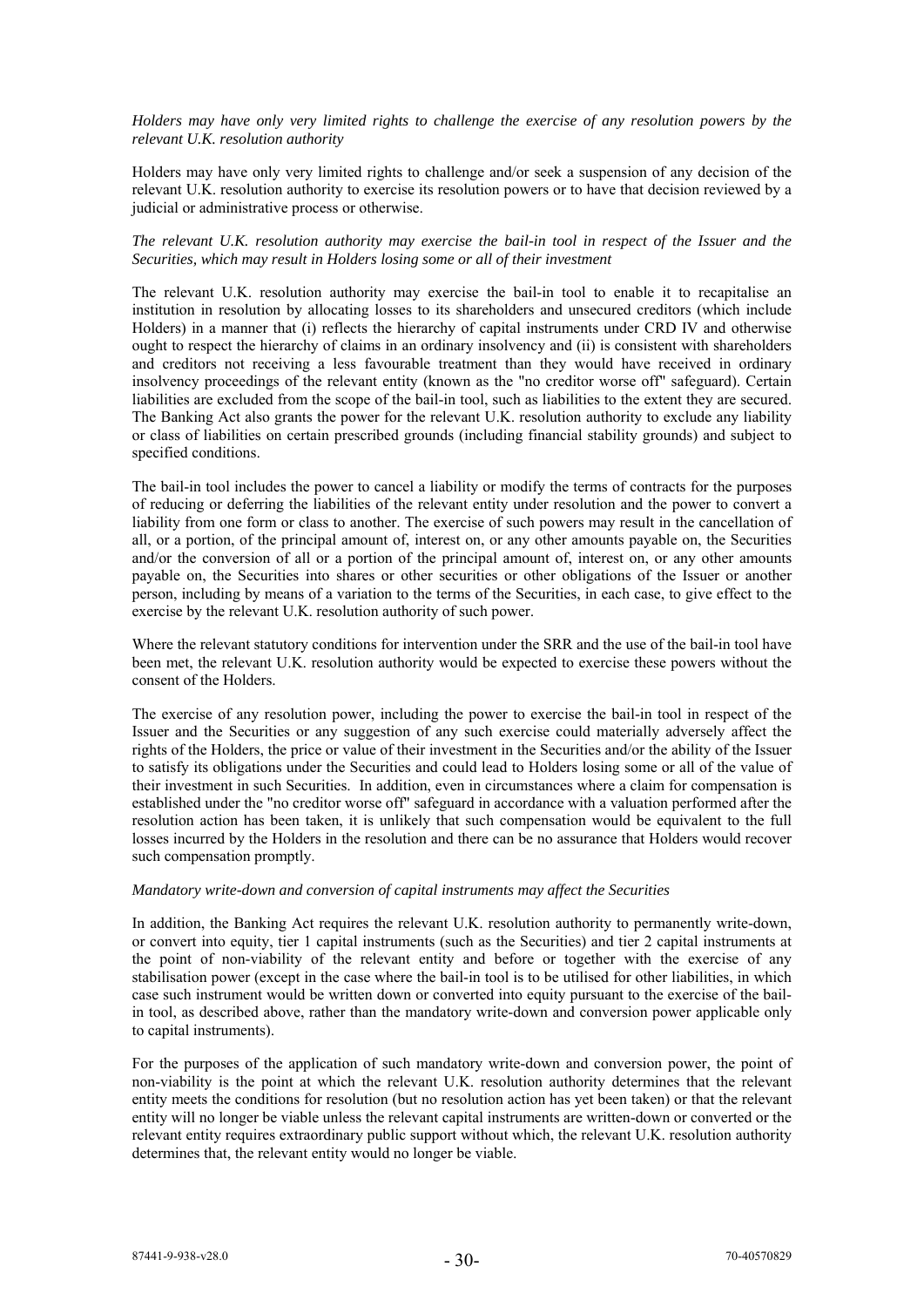Holders may be subject to write-down or conversion into equity on application of such powers (without requiring the consent of such Holders), which may result in such Holders losing some or all of their investment. The "no creditor worse off" safeguard would not apply in relation to an application of such powers in circumstances where resolution powers are not also exercised. The exercise of such mandatory write-down and conversion power under the Banking Act or any suggestion of such exercise could, therefore, materially adversely affect the rights of holders of Securities, the price or value of their investment in the Securities and/or the ability of the Issuer to satisfy its obligations under the Securities.

## *Minimum requirement for own funds and eligible liabilities*

To support the effectiveness of bail-in and other resolution tools, the BRRD requires that all institutions must meet an individual MREL requirement, calculated as a percentage of total liabilities and own funds and set by the relevant resolution authorities. Items eligible for inclusion in MREL will include an institution's own funds, along with "eligible liabilities". The U.K. has opted to defer until 1 January 2016 the implementation of the MREL regime and the Bank of England is required to use its power of direction under section 3A(4) of the Banking Act to implement the MREL requirement by that date. Such direction will need to take into account the regulatory technical standards developed by the EBA and will be accompanied by a statement of policy.

Although the EBA has published the final draft regulatory technical standards on the criteria for determining MREL under the BRRD, the precise impact of the MREL requirements on individual firms in the U.K. will remain a matter of some uncertainty until the final measures are adopted. In addition, while the EBA has stated that it expects such regulatory technical standards to be broadly compatible with the proposals published in November 2014 by the FSB for a new international standard on TLAC for globally systemically important banks ("**G-SIBs**") (including Barclays, based on the latest FSB list of G-SIBs published in November 2014), it remains unclear whether such proposals will affect the way in which the authorities implement the MREL regime.

Until these measures are finally applied to the Issuer and the Group, it is not possible to determine the ultimate scope and nature of any resulting obligations for the Issuer or the Group, nor the impact that they will have on the Issuer or the Group once implemented. If the FSB's and EBA's proposals are implemented in their current form however, it is possible that, the Issuer and/or other members of the Group may have to issue MREL eligible liabilities in order to meet the new requirements within the required timeframes and/or alter the quantity and type of internal capital and funding arrangements within the Group. During periods of market dislocation, or when there is significant competition for the type of funding that the Group needs, a requirement to increase the Group's MREL eligible liabilities in order to meet MREL targets may prove more difficult and/or costly. More generally, these proposals could increase the Group's costs and may lead to asset sales and/or other balance sheet reductions. The effects of these proposals could all adversely impact the results of operations, financial condition and prospects of the Group and, in turn, adversely affect the value of the Securities.

# *There is no restriction on the amount or type of further securities or indebtedness that the Issuer or its subsidiaries may issue, incur or guarantee.*

Subject to complying with applicable regulatory requirements in respect of the Group's leverage and capital ratios, there is no restriction on the amount or type of further securities or indebtedness that the Issuer or its subsidiaries may issue, incur or guarantee, as the case may be, that rank senior to, or *pari passu* with, the Securities. The issue or guaranteeing of any such further securities or indebtedness may reduce the amount recoverable by Holders on a liquidation or winding-up of the Issuer and may limit the Issuer's ability to meet its obligations under the Securities. In addition, the Securities do not contain any restriction on the Issuer issuing securities that may have preferential rights to the Securities or securities with similar or different provisions to those described herein.

# *Holders will have limited remedies.*

Payment of principal on the Securities shall be accelerated only in the event of certain events of a winding-up or administration involving the Issuer that constitute a Winding-up Event before the occurrence of a Capital Adequacy Trigger Event. Under the terms of the Securities, a Winding-up Event results if either (i) a court of competent jurisdiction in England (or such other jurisdiction in which the Issuer may be organised) makes an order for the winding-up of the Issuer which is not successfully appealed within 30 days of the making of such order, (ii) the Issuer's shareholders adopt an effective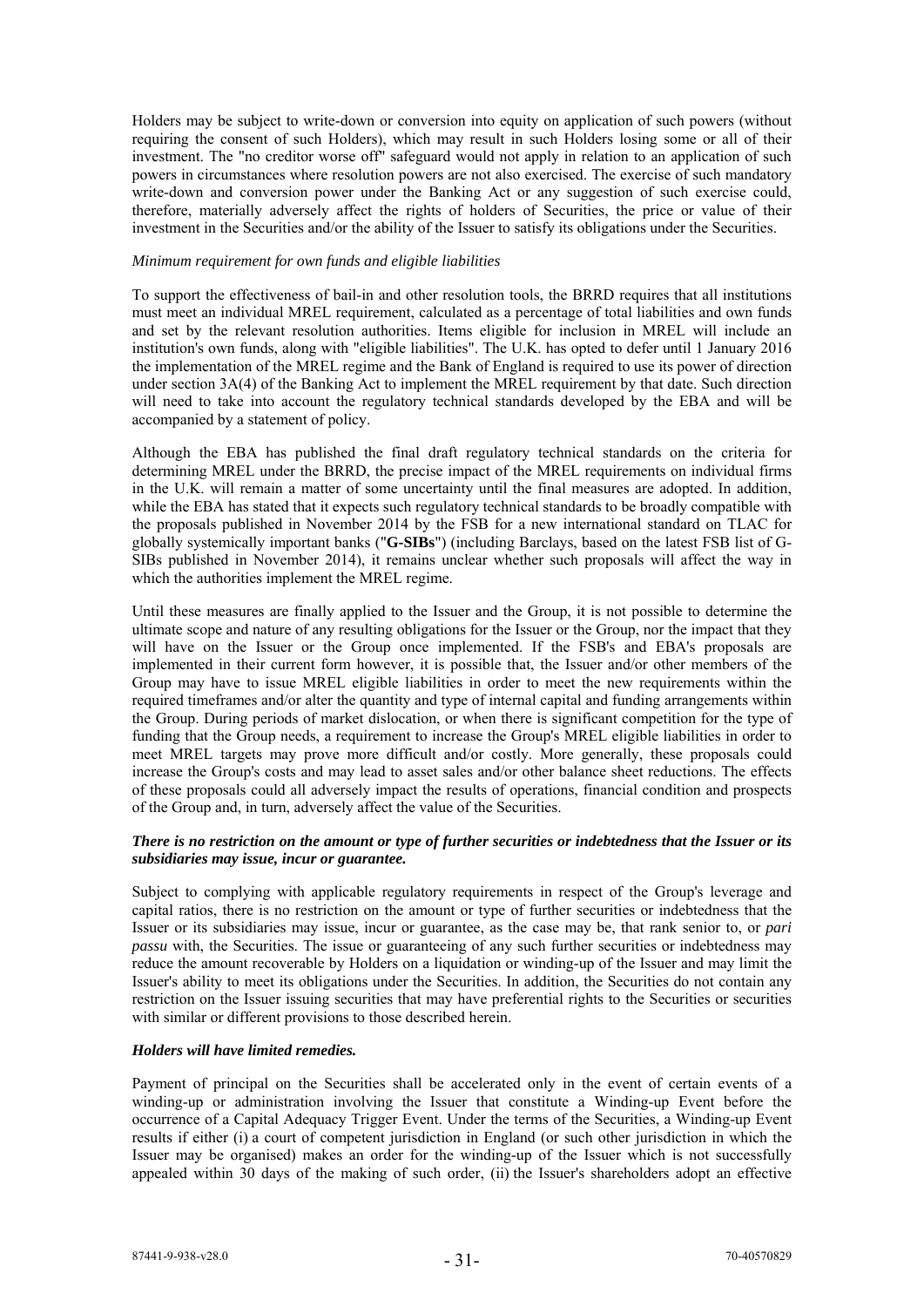resolution for its winding-up (other than, in the case of either (i) or (ii) above, under or in connection with a scheme of reconstruction, merger or amalgamation not involving a bankruptcy or insolvency) or (iii) following the appointment of an administrator, the administrator gives notice that it intends to declare and distribute a dividend. There is no right of acceleration in the case of non-payment of principal or interest on the Securities or of the Issuer's failure to perform any of its obligations under or in respect of the Securities.

The sole remedy against the Issuer available for recovery of amounts owing in respect of any nonpayment of any amount that has become due and payable under the Securities is, subject to certain conditions and to the provisions set forth in "*Terms and Conditions of the Securities—Enforcement Events and Remedies*", for the Trustee to institute proceedings in England (or such other jurisdiction in which the Issuer may be organised) (but not elsewhere) for the winding-up of the Issuer and/or prove in the winding-up of the Issuer and/or claim in the Issuer's liquidation or administration.

Although the Trustee may institute such proceedings against the Issuer as it may think fit to enforce any term, obligation or condition binding on the Issuer under the Securities or the Trust Deed (other than any payment obligation of the Issuer under or arising from the Securities or the Trust Deed, including, without limitation, payment of any principal or interest, excluding any amount due to the Trustee in respect of its fees and/or expenses) (referred to herein as Performance Obligations), provided always that the Trustee (acting on behalf of the Holders) and the Holders may not enforce, and may not be entitled to enforce or otherwise claim, against the Issuer any judgment or other award given in such proceedings that requires the payment of money by the Issuer, whether by way of damages or otherwise (a "**Monetary Judgment**"), except by proving such Monetary Judgment in a winding-up of the Issuer and/or by claiming such Monetary Judgment in an administration of the Issuer.

The remedies under the Securities are more limited than those typically available to the Issuer's unsubordinated creditors.

No interest will be due and payable if such interest has been cancelled or deemed cancelled (in each case, in whole or in part) as described under "*Terms and Conditions of the Securities—Interest Cancellation*" below. Accordingly, no default in payment or otherwise under the Securities will have occurred or be deemed to have occurred in such circumstances.

Following the occurrence of an Automatic Conversion, all of the Issuer's obligations under the Securities (other than the CSO Obligations, if any) shall be irrevocably and automatically released in consideration of the Issuer's issuance of the Conversion Shares to the Conversion Shares Depository (or to the relevant recipient in accordance with the terms of the Securities) on the Conversion Date, and no principal or interest can become due and payable after such date. An Automatic Conversion will not constitute a default or a Winding-up Event under the Securities.

# *Changes in law may adversely affect the rights of Holders.*

Changes in law after the date hereof may affect the rights of Holders as well as the market value of the Securities. Such changes in law may include changes in statutory, tax and regulatory regimes during the life of the Securities, which may have an adverse effect on an investment in the Securities.

In addition, any change in law or regulation that triggers a Regulatory Event or a Tax Event would entitle the Issuer, at its option (subject to a requirement to obtain the PRA's prior consent), to redeem the Securities, in whole but not in part, as provided under "*Terms and Conditions of the Securities – Redemption and Purchase – Redemption for Regulatory Event*" and "*Terms and Conditions of the Securities – Redemption and Purchase – Redemption for Tax Event*".

Such legislative and regulatory uncertainty could also affect an investor's ability to accurately value the Securities and, therefore, affect the trading price of the Securities given the extent and impact on the Securities that one or more regulatory or legislative changes, including those described above, could have on the Securities.

Furthermore, the financial services industry continues to be the focus of significant regulatory change and scrutiny which may adversely affect the Group's business, financial performance, capital and risk management strategies *–* see "*Risks arising from regulatory change and scrutiny*" below. Such regulatory changes, and the resulting actions taken to address such regulatory changes, may have an adverse impact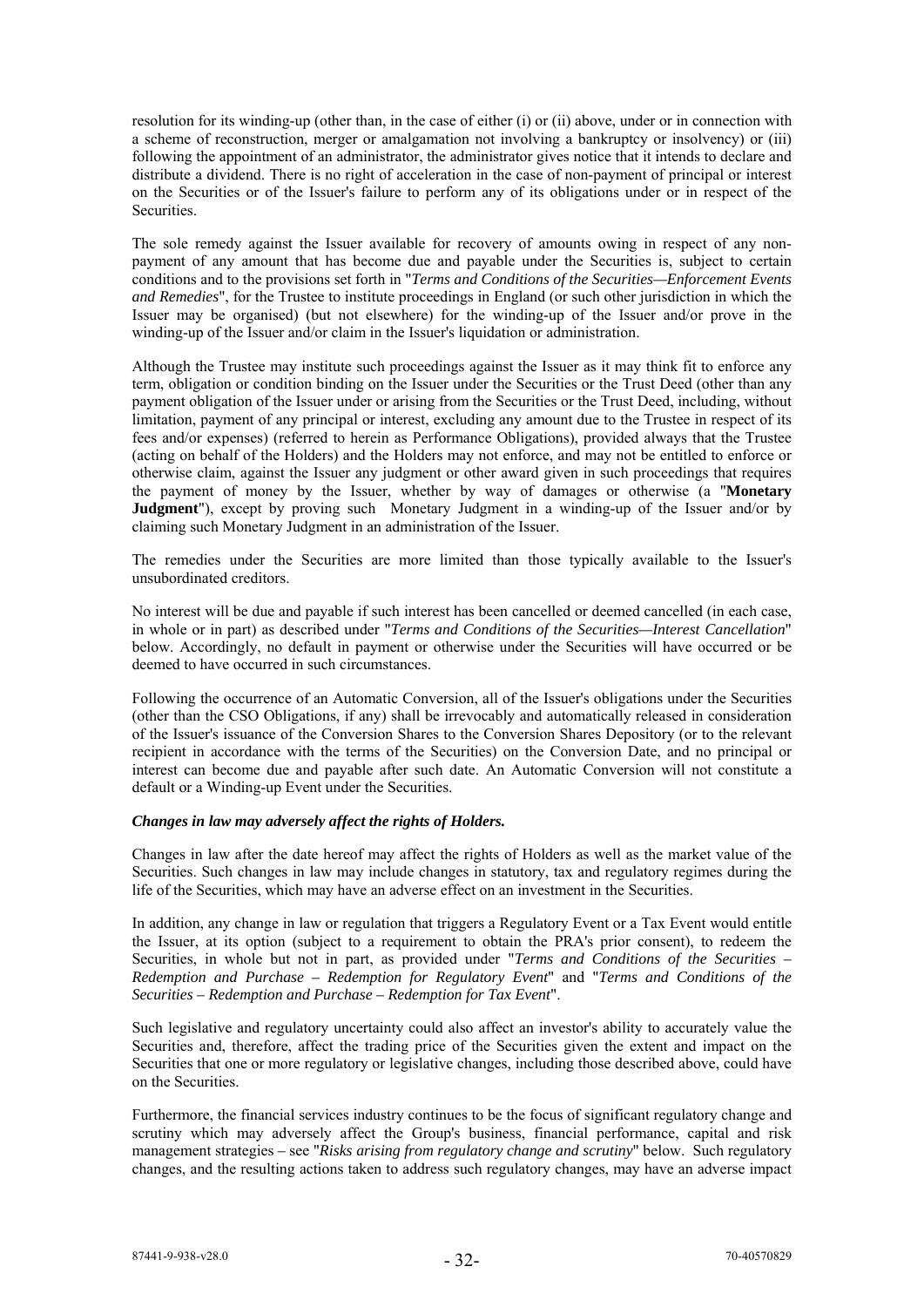on the Group's, and therefore the Issuer's, performance and financial condition, which could in turn affect the levels of CET1 Capital and Risk Weighted Assets and, therefore, the resulting fully loaded CET1 Ratio. It is not yet possible to predict the detail of such legislation or regulatory rulemaking or the ultimate consequences to the Group or the Holders, which could be material.

### *Prior to the Conversion Date, Holders will not be entitled to any rights with respect to the Issuer's ordinary shares, but will be subject to all changes made with respect to the Issuer's ordinary shares.*

The exercise of voting rights and certain other rights related to any Conversion Shares is only possible after the issue, registration and delivery of the Conversion Shares on the Conversion Date to the Conversion Shares Depository (or the relevant recipient) in accordance with the provisions of, and subject to the limitations provided in, the articles of association of the Issuer and under "*Terms and Conditions of the Securities – Automatic Conversion"*). Prior to such issuance, registration and delivery, Holders will be subject to all changes made with respect to the Issuer's ordinary shares.

# *As a result of Holders receiving Conversion Shares upon the occurrence of a Capital Adequacy Trigger Event, they are particularly exposed to changes in the market price of the Issuer's ordinary shares.*

In general, investors in convertible or exchangeable securities may seek to hedge their exposure in the underlying equity securities at the time of acquisition of the convertible or exchangeable securities. Prospective investors in the Securities may look to sell ordinary shares of the Issuer in anticipation of taking a position in, or whilst holding, the Securities. This could drive down the price of the Issuer's ordinary shares. Since the Securities will mandatorily convert into Conversion Shares upon the occurrence of a Capital Adequacy Trigger Event, the price of the Issuer's ordinary shares may be more volatile if the Issuer is trending toward a Capital Adequacy Trigger Event.

# *There may not be any trading market for the Securities.*

The Securities are a new issue of securities and have no established trading market. Although application will be made to have the Securities admitted to listing and to trading on the SIX Swiss Exchange, there can be no assurance that an active trading market will develop. Even if an active trading market does develop, it may not be liquid and may not continue for the term of the Securities. The liquidity and the market prices for the Securities can be expected to vary with changes in market and economic conditions, the Group's financial condition and prospects and other factors that generally influence the market prices of securities. If the secondary market for the Securities is limited, there may be few buyers and this may reduce the relevant market price of the Securities.

# *A downgrade of the rating assigned by any credit rating agency to the Issuer or to the Securities could adversely affect the liquidity or market value of the Securities. Ratings downgrades could occur as a result of, among other causes, changes in the ratings methodologies used by credit rating agencies. Changes in credit rating agencies' views of the level of implicit sovereign support for European banks and their groups are likely to lead to ratings downgrades.*

Upon issuance, it is expected that the Securities will be rated by credit rating agencies and may in the future be rated by additional credit rating agencies, although the Issuer is under no obligation to ensure that the Securities are rated by any credit rating agency. Credit ratings may not reflect the potential impact of all risks related to structure, market, additional factors discussed in these Risk Factors and other factors that may affect the liquidity or market value of the Securities. A credit rating is not a recommendation to buy, sell or hold securities and may be revised, suspended or withdrawn by the credit rating agency at any time.

Any rating assigned to the Issuer and/or the Securities may be withdrawn entirely by a credit rating agency, may be suspended or may be lowered, if, in that credit rating agency's judgment, circumstances relating to the basis of the rating so warrant. Ratings may be impacted by a number of factors which can change over time, including the credit rating agency's assessment of: the Issuer's strategy and management's capability; the Issuer's financial condition including in respect of capital, funding and liquidity; competitive and economic conditions in the Issuer's key markets; the level of political support for the industries in which the Issuer operates; and legal and regulatory frameworks affecting the Issuer's legal structure, business activities and the rights of its creditors. The credit rating agencies may also revise the ratings methodologies applicable to issuers within a particular industry or political or economic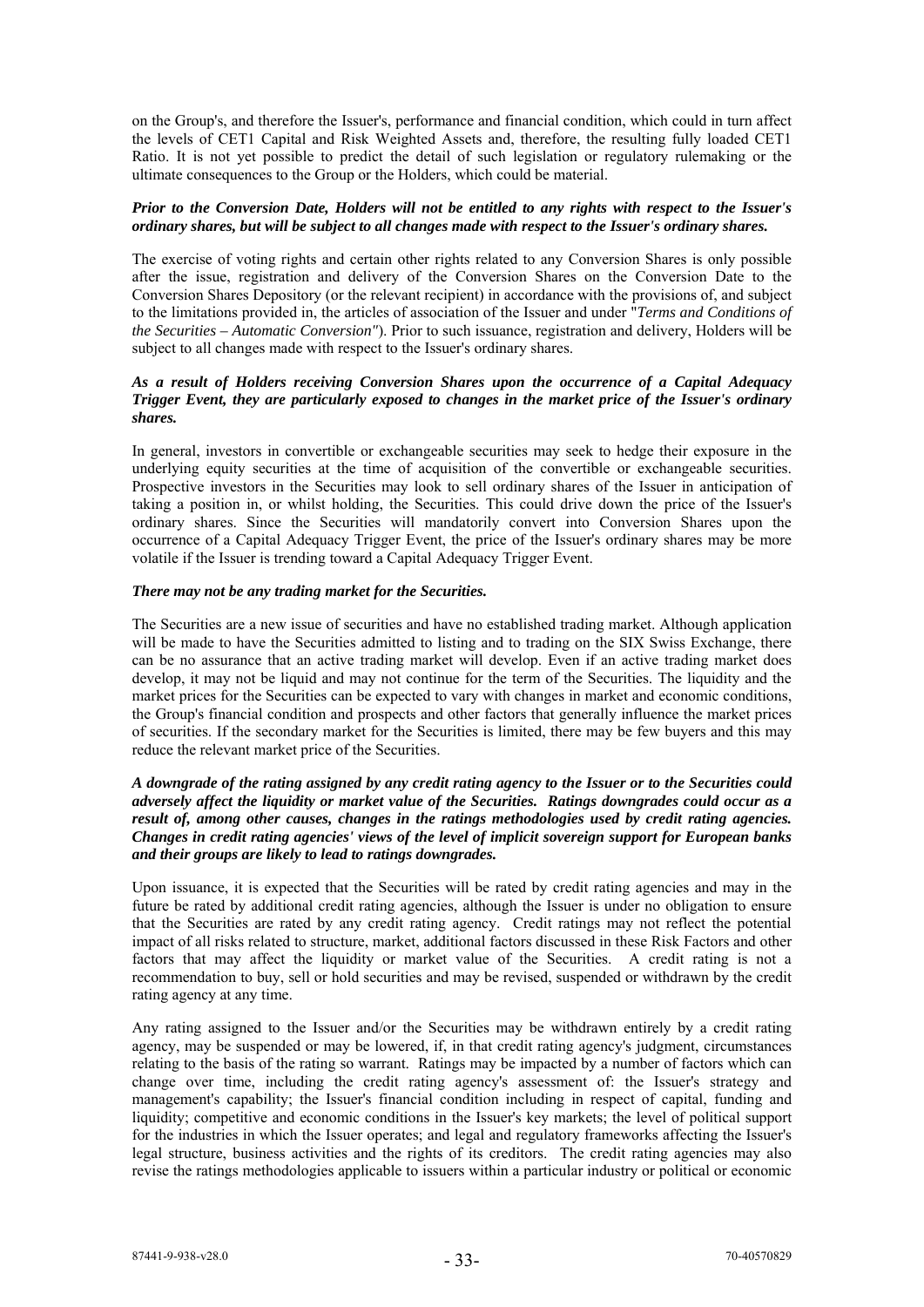region. If credit rating agencies perceive there to be adverse changes in the factors affecting the Issuer's credit rating, including by virtue of change to applicable ratings methodologies, the credit rating agencies may downgrade, suspend or withdraw the ratings assigned to the Issuer and/or its securities. In particular, Moody's, Standard & Poor's and Fitch each published revised methodologies applicable to bank ratings (including the Issuer and the Bank) during 2015 which resulted in credit rating actions being taken on the Issuer's ratings and the Bank's ratings. Further revisions to ratings methodologies and actions on the Issuer's ratings or the Bank's ratings by the credit rating agencies may occur in the future.

If the Issuer determines to no longer maintain one or more ratings, or if any credit rating agency withdraws, suspends or downgrades the credit ratings of the Issuer or the Securities, or if such a withdrawal, suspension or downgrade is anticipated (or any credit rating agency places the credit ratings of the Issuer or the Securities on "credit watch" status in contemplation of a downgrade, suspension or withdrawal), whether as a result of the factors described above or otherwise, such event could adversely affect the liquidity or market value of the Securities.

# *The Securities are not investment grade and are subject to the risks associated with non-investment grade securities.*

The Securities, upon issuance, will not be considered to be investment grade securities, and as such will be subject to a higher risk of price volatility than higher-rated securities. Furthermore, increases in leverage or deteriorating outlooks for the Issuer, or volatile markets, could lead to a significant deterioration in market prices of below-investment grade rated securities such as the Securities.

# *FATCA Withholding after 31 December 2016*

Under certain provisions of the U.S. Internal Revenue Code of 1986, as amended, and Treasury regulations promulgated thereunder (commonly referred to as "**FATCA**"), as well as certain intergovernmental agreements between the United States and certain other countries (including the U.K.) together with expected local country implementing legislation, a 30 per cent. withholding tax may be imposed on all or some of the payments on the Securities and Conversion Shares after 31 December 2016 to Holders and non-U.S. financial institutions receiving payments on behalf of Holders that, in each case, fail to comply with information reporting, certification and related requirements. Under current regulations, the amount to be withheld is not defined, and it is not yet clear whether or to what extent payments on the Securities and Conversion Shares may be subject to this withholding tax. This withholding tax, if it applies, could apply to any payment made with respect to the Securities and Conversion Shares, including payments of both principal and interest. Moreover, withholding may be imposed at any point in a chain of payments if a non-U.S. payee fails to comply with U.S. information reporting, certification and related requirements. Accordingly, Securities and Conversion Shares held through a non-compliant institution may be subject to withholding even if the holder otherwise would not be subject to withholding.

If withholding is required in respect of this withholding tax, the Issuer will not be required to pay any additional amounts with respect to any amounts withheld. A beneficial owner of Securities and Conversion Shares that is not a foreign financial institution generally will be entitled to a refund of any amounts withheld in respect of this withholding tax, but this may entail significant administrative burden. Holders are urged to consult their tax advisers and any banks or brokers through which they will hold the Securities and Conversion Shares as to the consequences (if any) of these rules to them.

### *Because the global certificate is held by or on behalf of the Clearing Systems, investors will have to rely on the Clearing Systems' procedures for transfer, payment and communication with the Issuer*.

The Securities will be represented by a global certificate except in certain limited circumstances described in "*Form of the Securities*" below. Such global certificate will be deposited with a common depositary for Euroclear and/or Clearstream, Luxembourg and registered in the name of such depository or its nominee, and beneficial interests in the global certificate will be held through the Clearing Systems and their respective direct or indirect participants, and such direct and indirect participants will record beneficial interests on their books. While the Securities are represented by the global certificate, the Issuer will discharge its payment obligations under the Securities by making payments to or to the order of the common depositary for Euroclear and/or Clearstream, Luxembourg, for distribution to its account holders. A holder of a beneficial interest in a global certificate must rely on the procedures of the Clearing Systems to receive payments under the Securities. The Issuer has no responsibility or liability for the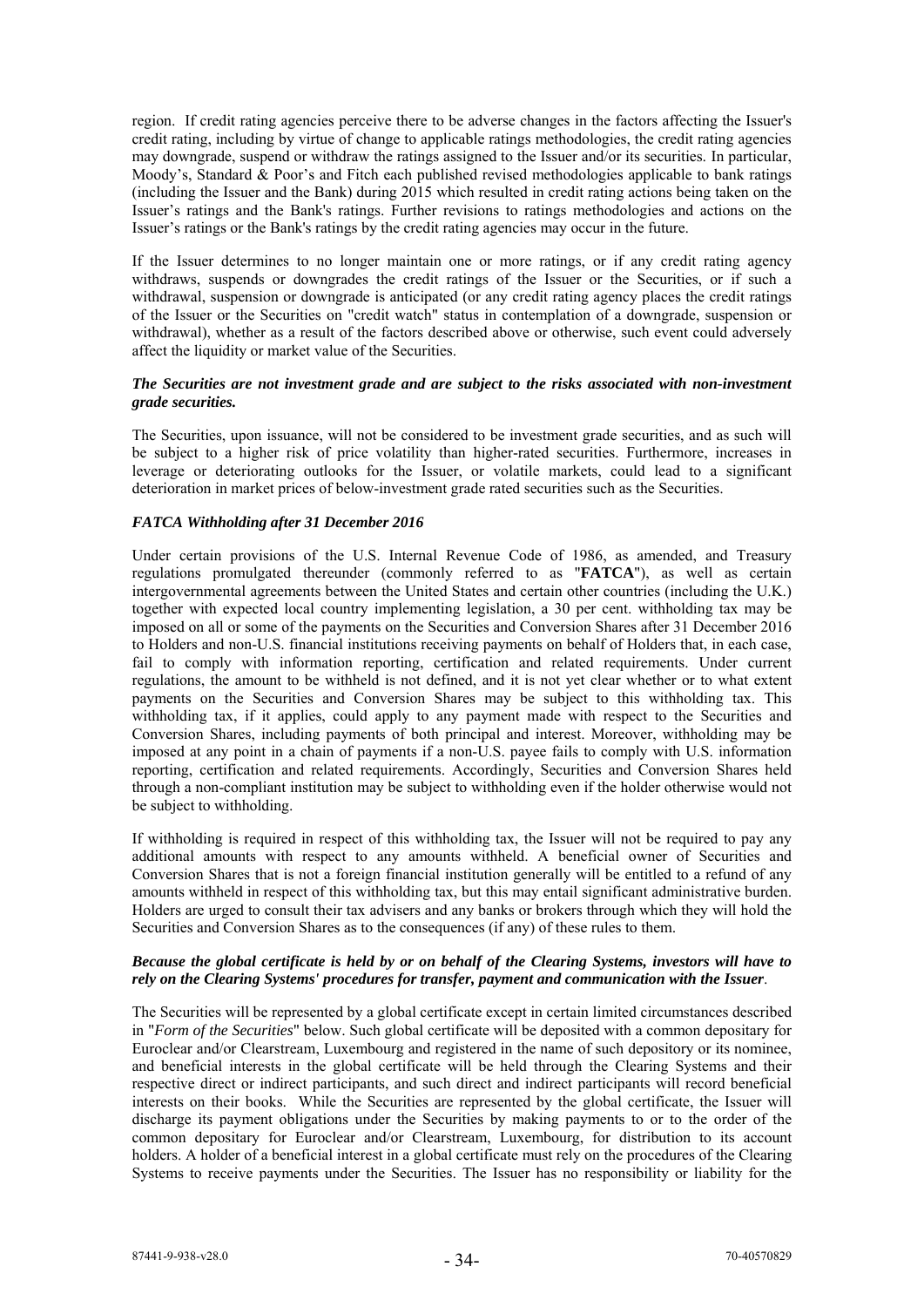records relating to, or payments made in respect of, beneficial interests in the global certificate. Holders of beneficial interests in the global certificate may have to rely on the Clearing Systems to exercise their voting rights in any creditors meeting in relation to the Securities or to appoint appropriate proxies.

## *The Trust Deed contains provisions which may permit modification of the Securities without the consent of all Holders.*

The Trust Deed contains provisions permitting modifications and amendments to the Securities without the consent of the Holders and with the consent of a specified quorum and majority of the outstanding Securities in other circumstances. Valid resolutions passed by such Holders will bind all Holders including those Holders that did not attend and vote at the relevant meeting and those Holders who voted in a manner contrary to the majority.

### **Risks relating to the Issuer and the Group**

Material risks relating to the Issuer and the Group and their impact are described below in two sections: (i) risks which management believes may affect more than one "principal risk" (within the meaning of the Issuer's Enterprise Risk Management Framework, each a "**Principal Risk**"); and (ii) risks management believes are more likely to impact a single Principal Risk. The five Principal Risks are currently categorised as: (1) Credit Risk; (2) Market Risk; (3) Funding Risk; (4) Operational Risk; and (5) Conduct Risk.

### *Risks potentially impacting more than one Principal Risk*

### (i) *Business conditions, general economy and geopolitical issues*

The Group's performance could be adversely affected in more than one Principal Risk by a weak or deteriorating global economy or political instability. These factors may also be focused in one or more of the Group's main countries of operation.

The Group offers a broad range of services to retail and institutional customers, including governments, across a large number of countries with the result that it could be materially adversely impacted by weak or deteriorating economic conditions, including deflation, or political instability in one or a number of countries in which the Group operates or any other globally significant economy.

The global economy faces an environment characterised by low growth, and this is expected to continue during 2015 with slow growth or recession in some regions, such as Europe which may be offset in part by expected growth in others, such as North America. Any further slowing of economic growth in China would also be expected to have an adverse impact on the global economy through lower demand, which is likely to have the most significant impact on countries in developing regions that are producers of commodities used in China's infrastructure development.

While the pace of decreasing monetary support by central banks, in some regions, is expected to be calibrated to potential recovery in demand in such regions, any such decrease of monetary support could have a further adverse impact on volatility in the financial markets and on the performance of significant parts of the Group's business, which could, in each case, have an adverse effect on the Group's future results.

Falling or continued low oil prices could potentially have an adverse impact on the global economy with significant wide ranging effects on producer and importer nations as well as putting strain on client companies in certain sectors which may lead to higher impairment requirements.

Furthermore, the outcome of the political and armed conflicts in Ukraine and parts of the Middle East are unpredictable and may have a negative impact on the global economy.

A weak or deteriorating global economy and political instability could impact Group performance in a number of ways including, for example: (i) deteriorating business, consumer or investor confidence leading to reduced levels of client activity and consequently a decline in revenues; (ii) mark to market losses in trading portfolios resulting from changes in credit ratings,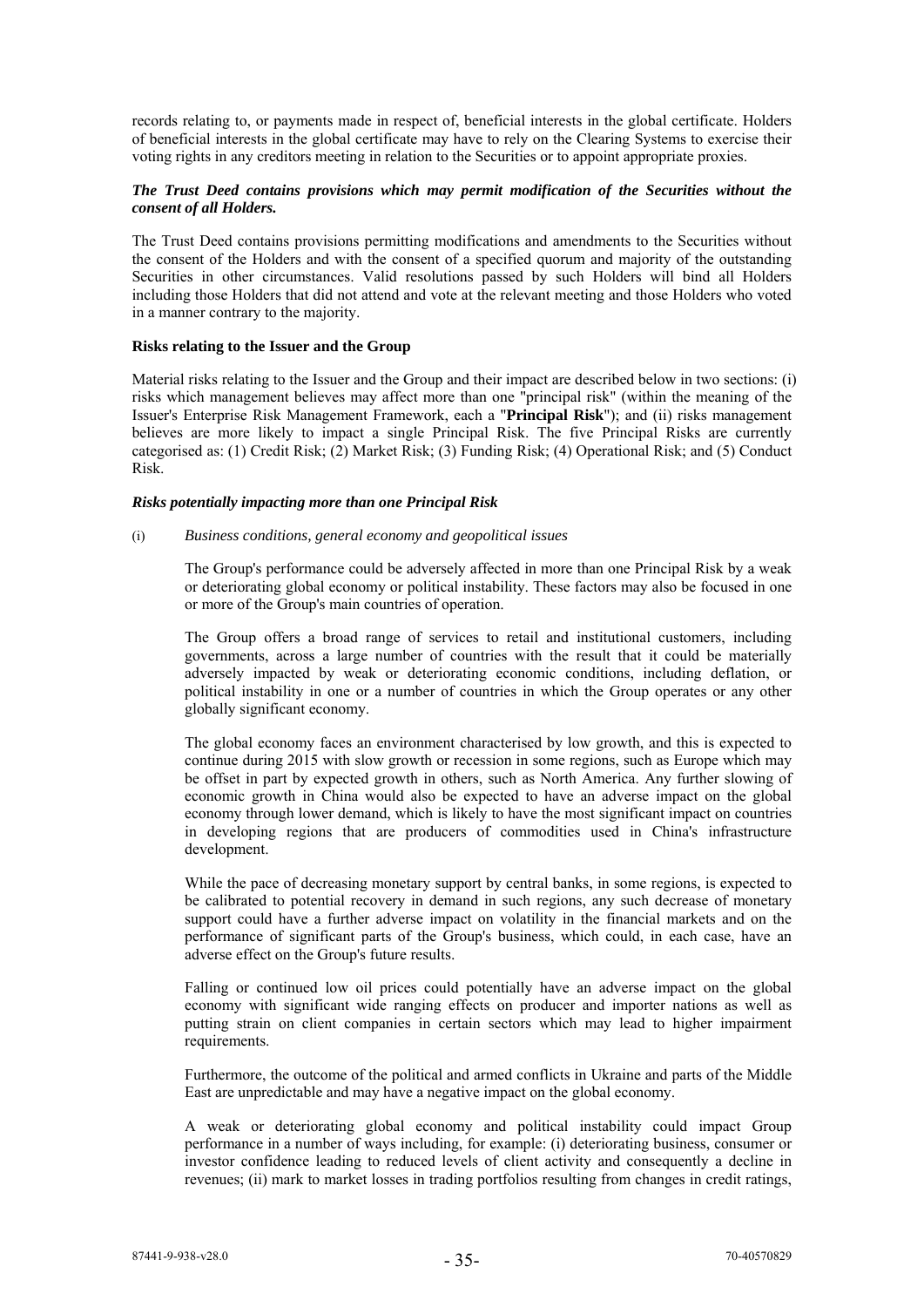share prices and solvency of counterparties; and (iii) higher levels of default rates and impairment.

### (ii) *U.K. political and policy environment*

The public policy environment in the U.K. (including but not limited to regulatory reform in the U.K., a potential referendum on U.K. membership of the European Union, and taxation of U.K. financial institutions and clients) is likely to remain challenging in the short to medium term, with the potential for policy proposals emerging that could impact clients, markets and the Group either directly or indirectly.

A referendum on the U.K. membership of the European Union may affect the Group's risk profile through introducing potentially significant new uncertainties and instability in financial markets, both ahead of the dates for this referendum and, depending on the outcomes, after the event. As a member of the European Union, the U.K. and U.K.-based organisations have access to the EU Single Market. Given the lack of precedent, it is unclear how a potential exit of the U.K. from the EU would affect the U.K.'s access to the EU Single Market and how it would affect the Group.

#### (iii) *Model risk*

The Group may suffer adverse consequences from risk based business and strategic decisions based on incorrect or misused model assumptions, outputs and reports.

The Group uses models in particular to assess and control the Group's credit and market exposures. Model risk can arise from a number of sources, including: fundamental model flaws leading to inaccurate outputs; incomplete, inaccurate or inappropriate data used for either development or operation of the model; incorrect or inappropriate implementation or use of a model; or assumptions in the models becoming outdated or invalid due to the evolving external economic and legislative environment and changes in customer behaviour.

If the Group were to place reliance on incorrect or misused model outputs or reports, this could result in a material adverse impact on the Group's reputation, operations, financial condition and prospects, for example, due to inaccurate reporting of financial statements; estimation of capital requirement (either on a regulatory or economic basis); or measurement of the financial risks taken by the Group as part of its normal course of business.

As a consequence, management of model risk has become an increasingly important area of focus for the Group, regulators and the industry.

# *Risks by Principal Risk*

### *Credit risk*

The financial condition of the Group's customers, clients and counterparties, including governments and other financial institutions, could adversely affect the Group.

The Group may suffer financial loss if any of its customers, clients or market counterparties fails to fulfil their contractual obligations to the Group. Furthermore, the Group may also suffer loss when the value of the Group's investment in the financial instruments of an entity falls as a result of that entity's credit rating being downgraded. In addition, the Group may incur significant unrealised gains or losses due solely to changes in the Group's credit spreads or those of third parties, as these changes affect the fair value of the Group's derivative instruments, debt securities that the Group holds or issues, or any loans held at fair value.

#### (i) *Deterioration in political and economic environment*

The Group's performance is at risk from any deterioration in the economic and political environment which may result from a number of uncertainties, including most significantly the following factors: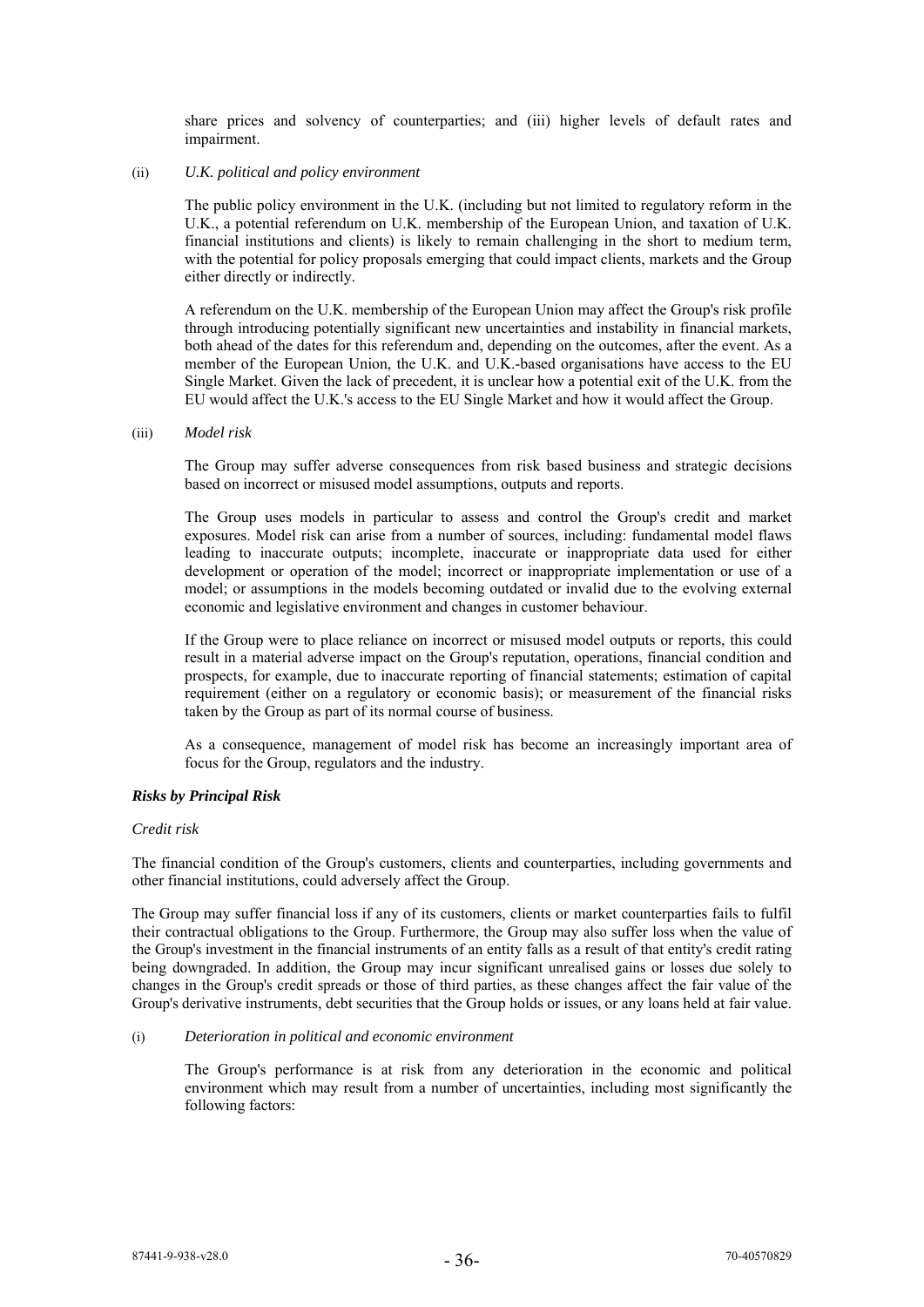### (a) *Political instability or economic uncertainty in markets in which the Group operates*

Political instability, economic uncertainty or deflation in regions in which the Group operates could weaken growth prospects that could lead to an adverse impact on customers' ability to service debt and so to higher impairment requirements for the Group. These include, but are not limited to:

#### *Eurozone*

The economies across the Eurozone are showing little evidence of sustained growth with debt-burdened government finances, deflation, weak demand and persistent high unemployment preventing a sustained recovery. Slow recovery could put economic pressure on key trading partners of Eurozone countries, notably the U.K. and China. Furthermore, concerns persist on the pace of structural banking reform in the Eurozone and the strength of the Eurozone banking sector in general. A slowdown in the Eurozone economy could have a material adverse effect on the Group's results of operations, financial condition and prospects through, for example, a requirement to raise impairment levels.

The Group is at risk from a sovereign default of an existing Eurozone country in which the Group has operations and the adverse impact on the economy of that exiting country and the credit standing of the Group's clients and counterparties. This may result in increased credit losses and higher impairment requirements. While the risk of one or more countries exiting the Eurozone had been receding, as a result of the recent formation of an anti-austerity coalition government in Greece, this risk and the risk of redenomination is now re-emerging alongside the possibility of a significant renegotiation of the terms of Greece's bailout programme.

#### *South Africa*

The economy in South Africa remains under pressure with weak underlying economic growth reinforced by industrial strike action and electricity shortages. While the rapid growth in the consumer lending industry over the past three years has begun to slow, concerns remain over the level of consumer indebtedness, particularly given the prospect of further interest rate rises and high inflation. Higher unemployment and a fall in property prices, together with increased customer or client unwillingness or inability to meet their debt obligations to the Group, may have an adverse impact on the Group's performance through higher impairment charges.

#### *Countries in developing regions*

A number of countries, which have high fiscal deficits and reliance on short term external financing and/or material reliance on commodity exports, have become increasingly vulnerable as a result of, for example, the volatility of the oil price, a strong U.S. dollar relative to local currencies, and the winding down of quantitative easing policies by some central banks. The impact on the Group may vary according to such country's respective structural vulnerabilities but the impact may result in increased impairment requirements of the Group through sovereign defaults or the inability or unwillingness of clients and counterparties of the Group in that country to meet their debt obligations.

#### *Russia*

The risks to Russia have escalated, and may continue to do so, as pressure on the Russian economy increases. Slowing GDP growth and high inflation due to the imposition of economic sanctions by the U.S. and EU, falls in the price of oil, a rapid fall in the value of the rouble against other foreign currencies and significant and rapid interest rate rises could have a significant adverse impact on the Russian economy. In addition, foreign investment into Russia reduced during 2014 and may continue in 2015.

While the Group has no material operations in Russia, the Group participates in certain financing and trading activity with selected counterparties conducting business in Russia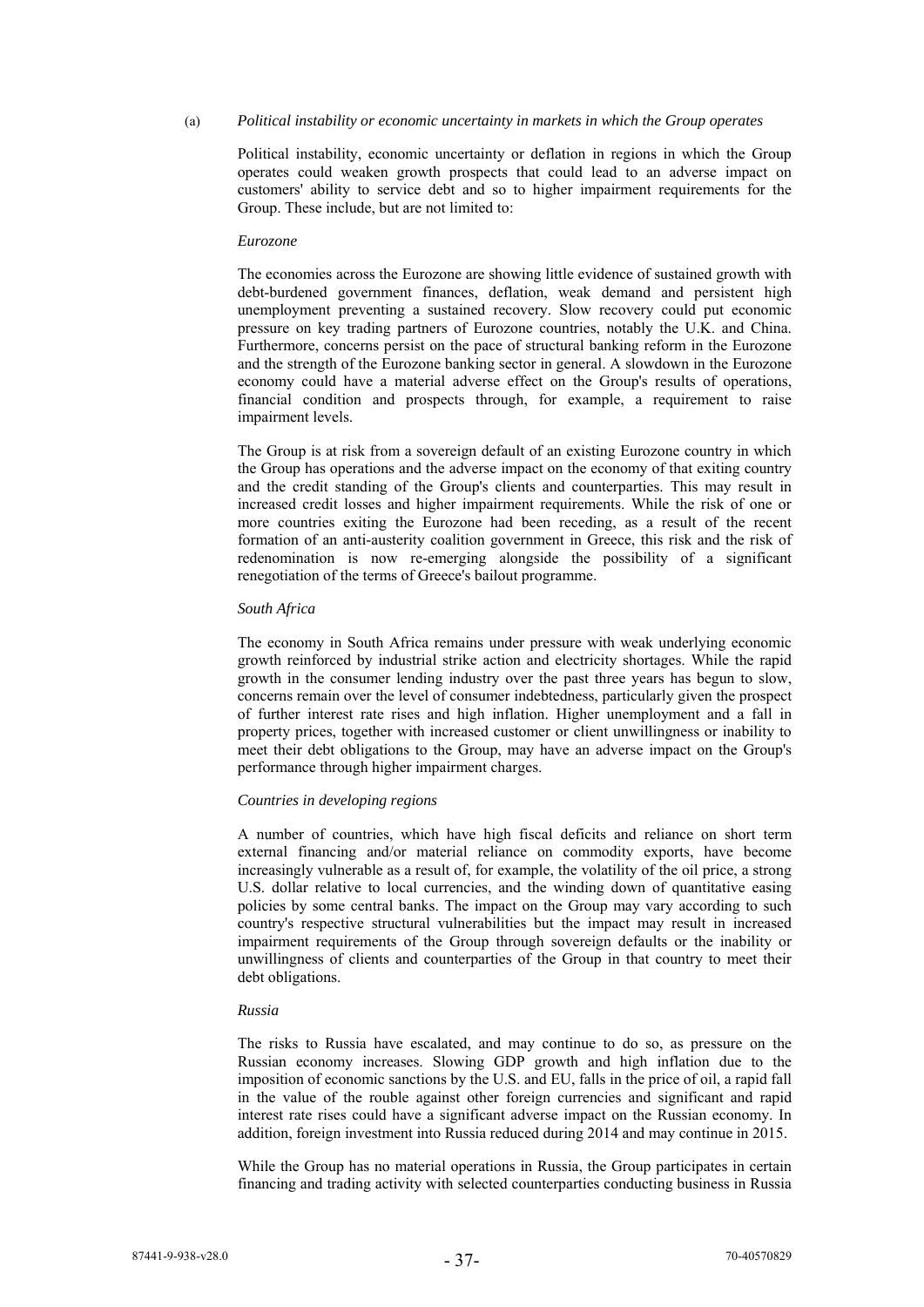with the result that further sanctions or deterioration in the Russian economy may result in the counterparties being unable, through lack of a widely accepted currency, or unwilling to repay, refinance or roll-over outstanding liabilities. Any such defaults could have a material adverse effect on the Group's results as a result of, for example, incurring higher impairment.

### (b) *Interest rate rises, including as a result of slowing of monetary stimulus, could impact on consumer debt affordability and corporate profitability*

To the extent that interest rates increase in certain developed markets, such increases are widely expected to be gradual and modest in scale over the period to mid-2016, albeit at differing timetables, across the major currencies. While an increase may support Group income, any sharper than expected changes could cause stress in loan portfolio and underwriting activity of the Group, leading to the possibility of the Group incurring higher impairment. The possibility of higher impairment would most notably occur in the Group's retail unsecured and secured portfolios, which, coupled with a decline in collateral values, could lead to a reduction in recoverability and value of the Group's assets resulting in a requirement to increase the Group's level of impairment allowance.

## (ii) *Specific Sectors*

The Group is subject to risks arising from changes in credit quality and recovery of loans and advances due from borrowers and counterparties in a specific portfolio or from a large individual name. Any deterioration in credit quality could lead to lower recoverability and higher impairment in a specific sector or in respect of specific large counterparties. The following provides examples of areas of uncertainties to the Group's portfolio which could have a material impact on performance. However, there may also be additional risks not yet known or currently immaterial which may have an adverse impact on the Group's performance.

### (a) *Decline in property prices in the U.K. and Italy*

The Group is at risk from a fall in property prices in both the residential and commercial sectors in the U.K. With U.K. home loans representing the most significant portion of the Group's total loans and advances to the retail sector, the Group has a large exposure to adverse developments in the U.K. retail property sector. U.K. house prices (primarily in London) increased throughout 2014 at a rate faster than that of income and to a level far higher than the long term average. As a result, a fall in house prices, particularly in London and South East of the U.K., would lead to higher impairment and negative capital impact as loss given default ("**LGD**") rates increase. In addition, reduced affordability of residential and commercial property in the U.K., for example, as a result of higher interest rates or increased unemployment, could also lead to higher impairment.

In addition, a significant portion of the Group's total loans and advances in Italy are to residential home loans. As a consequence, a number of factors including, for example, a fall in property prices, higher unemployment, and higher default rates have the potential to have a significant impact on the Group's performance through higher impairment charges.

# (b) *Non-Core assets*

The Group holds a large portfolio of Non-Core assets, including commercial real estate and leveraged finance loans, which (i) remain illiquid; (ii) are valued based upon assumptions, judgements and estimates which may change over time; and (iii) are subject to further deterioration and write-downs. As a result, the Group is at risk of loss on these portfolios due to, for example, higher impairment should their performance deteriorate or write-downs upon eventual sale of the assets.

### (c) *Large single name losses*

The Group has large individual exposures to single name counterparties. The default of obligations by such counterparties could have a significant impact on the carrying value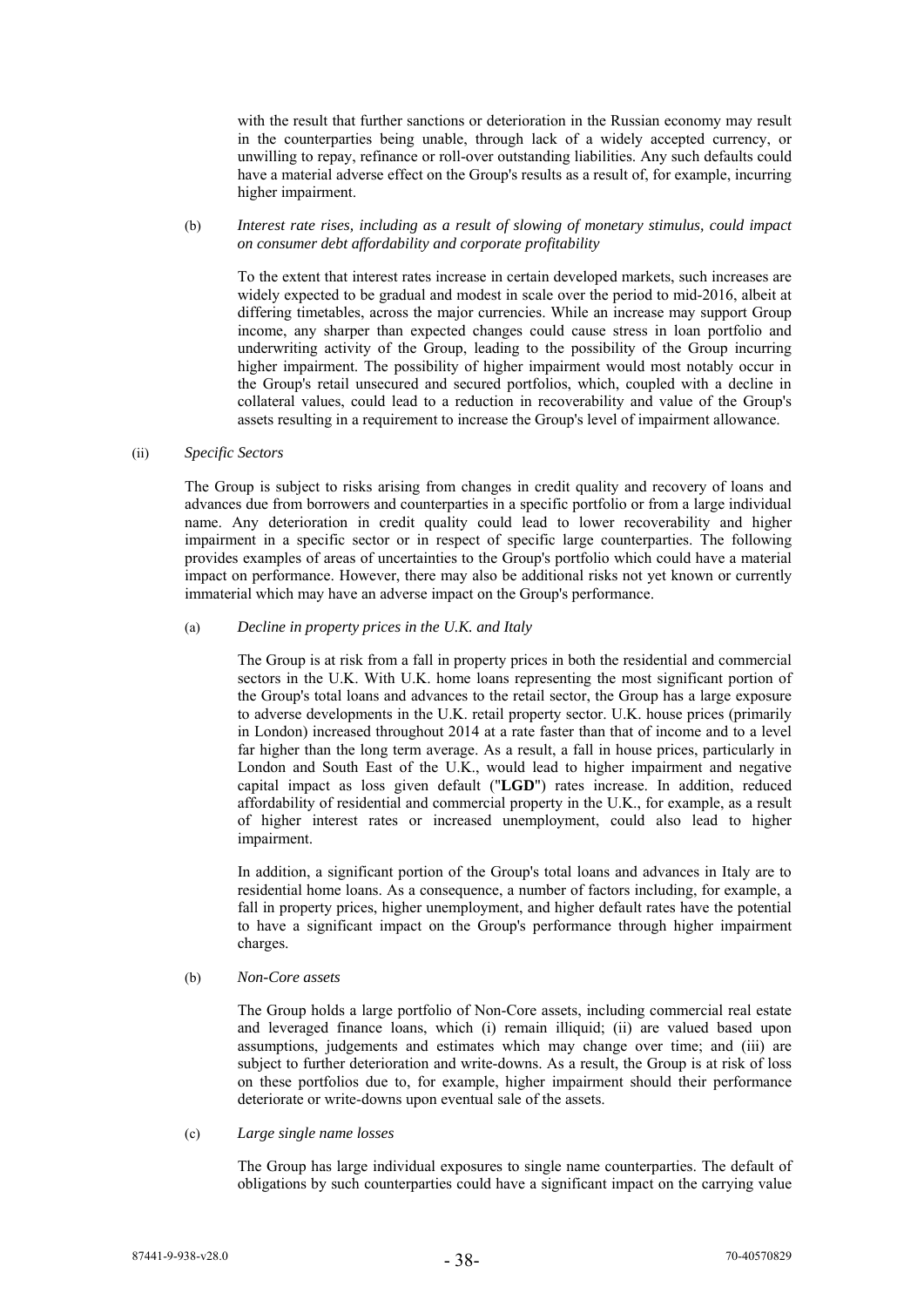of these assets. In addition, where such counterparty risk has been mitigated by taking collateral, credit risk may remain high if the collateral held cannot be realised or has to be liquidated at prices which are insufficient to recover the full amount of the loan or derivative exposure. Any such defaults could have a material adverse effect on the Group's results due to, for example, incurring higher impairment charges.

#### *Market risk*

The Group's financial position may be adversely affected by changes in both the level and volatility of prices leading to lower revenues and may include:

#### (i) *Major changes in quantitative easing programmes*

The trading business model is focused on client facilitation in the wholesale markets, involving market making activities, risk management solutions and execution. A prolonged continuation of current quantitative easing programmes, in certain regions, could lead to a change and a decrease of client activity which could result in lower fees and commission income.

The Group is also exposed to a rapid unwinding of quantitative easing programmes. A sharp movement in asset prices could affect market liquidity and cause excess volatility impacting the Group's ability to execute client trades and may also result in portfolio losses.

# (ii) *Adverse movements in interest and foreign currency exchange rates*

A sudden and adverse movement in interest or foreign currency exchange rates has the potential to detrimentally impact the Group's income arising from non-trading activity.

The Group has exposure to non-traded interest rate risk, arising from the provision of retail and wholesale (non-traded) banking products and services. This includes current accounts and equity balances which do not have a defined maturity date and an interest rate that does not change in line with base rate changes. The level and volatility of interest rates can impact the Group's net interest margin, which is the interest rate spread earned between lending and borrowing costs. The potential for future volatility and margin changes remains in key areas such as in the U.K. benchmark interest rate, to the extent such volatility and margin changes are not entirely neutralised by hedging programmes.

The Group is also at risk from movements in foreign currency exchange rates as these will impact the sterling equivalent value of foreign currency denominated assets in the banking book, and therefore exposing the Group to currency translation risk.

While the impact is difficult to predict with any accuracy, failure to appropriately manage the Group's balance sheet to take account of these risks could have an adverse effect on the Group's financial prospects due to reduced income and volatility of the regulatory capital measures.

### (iii) *Adverse movements in the pension fund*

Adverse movements between pension assets and liabilities for defined benefits pension schemes could contribute to a pension deficit. The liabilities discount rate is a key risk and, in accordance with International Financial Reporting Standards (IAS 19), is derived from the yields of high quality corporate bonds (deemed to be those with AA ratings) and consequently includes exposure to both risk-free yields and credit spreads. Therefore, the Group's defined benefits scheme valuation would be adversely affected by a prolonged fall in the discount rate or a persistent low rate environment. Inflation is another key risk driver to the pension fund, as the net position could be negatively impacted by an increase in long term inflation expectation.

#### (iv) *Non-Core assets*

As part of the assets in the Non-Core business, the Group holds a U.K. portfolio of generally longer term loans to counterparties in Education, Social Housing and Local Authorities ("**ESHLA**") sectors which are measured on a fair value basis. The valuation of this portfolio is subject to substantial uncertainty due to the long-dated nature of the portfolios, the lack of a secondary market in the relevant loans and unobservable loan spreads. As a result of these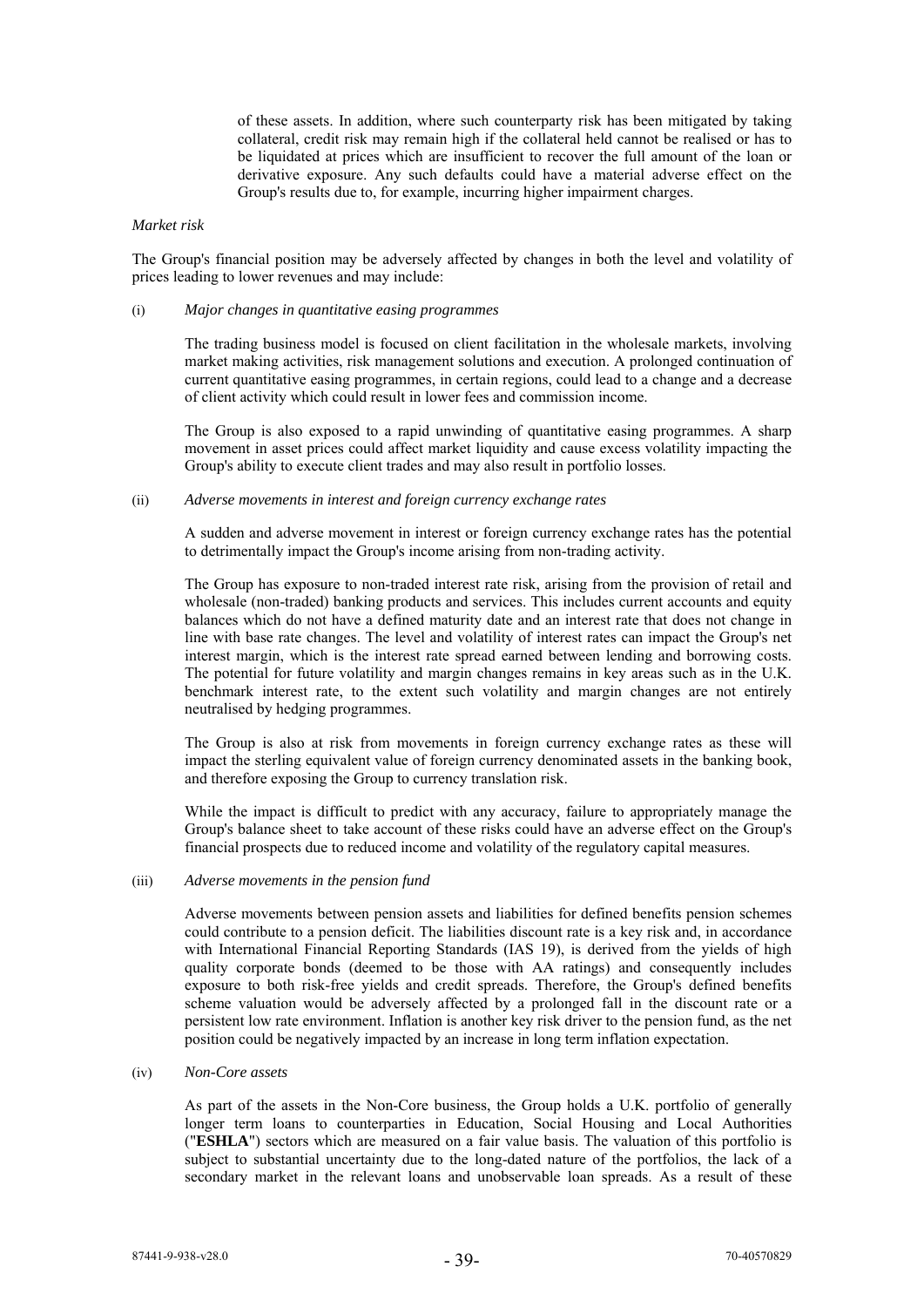factors, the Group may be required to revise the fair values of these portfolios to reflect, among other things, changes in valuation methodologies due to changes in industry valuation practices and as further market evidence is obtained in connection with the Non-Core asset run-off and exit process. In 2014, the Group recognised a significant reduction in the fair value of the ESHLA portfolio. Any further negative adjustments to the fair value of the ESHLA portfolio may give rise to significant losses to the Group.

#### *Funding risk*

The ability of the Group to achieve its business plans may be adversely impacted if it does not effectively manage its capital (including leverage) and liquidity ratios.

The Group may not be able to achieve its business plans due to: (i) being unable to maintain appropriate capital ratios; (ii) being unable to meet its obligations as they fall due; (iii) rating agency methodology changes; and (iv) adverse changes in foreign exchange rates on capital ratios.

# (i) *Being unable to maintain appropriate capital ratios*

Should the Group be unable to maintain or achieve appropriate capital ratios this could lead to: an inability to support business activity; a failure to meet regulatory requirements including the requirements of regulator set stress tests; increased cost of funding due to deterioration in credit ratings; restrictions on distributions including the ability to meet dividend targets; and/or the need to take additional measures to strengthen the Group's capital or leverage position. Basel III and CRD IV have increased the amount and quality of capital that the Group is required to hold. While CRD IV requirements are now in force in the U.K., changes to capital requirements can still occur, whether as a result of further changes by EU legislators, binding regulatory technical standards being developed by the EBA or changes to the PRA interpretation and application of these requirements to U.K. banks. Such changes, either individually and/or in aggregate, may lead to further unexpected enhanced requirements in relation to the Group's CRD IV capital.

Additional capital requirements will also arise from other regulatory reforms, including U.K., EU and U.S. proposals on bank structural reform, current EBA MREL, proposals under the BRRD and FSB TLAC proposals for G-SIBs. Given many of the proposals are still in draft form and subject to change, the impact is still being assessed. However, it is likely that these changes in law and regulation will have an impact on the Group as they would require changes to the legal entity structure of the Group and how businesses are capitalised and funded. Any such increased capital requirements may also constrain the Group's planned activities, lead to forced asset sales and balance sheet reductions and could increase the Group's costs, impact on the Group's earnings and restrict the Group's ability to pay dividends. Moreover, during periods of market dislocation, or when there is significant competition for the type of funding that the Group needs, increasing the Group's capital resources in order to meet targets may prove more difficult and/or costly.

### (ii) *Being unable to meet its obligations as they fall due*

Should the Group fail to manage its liquidity and funding risk sufficiently, this may result in the Group, either not having sufficient financial resources available to meet its payment obligations as they fall due or, although solvent, only being able to meet these obligations at excessive cost. This could cause the Group to fail to meet regulatory liquidity standards, be unable to support day to day banking activities or no longer be a going concern.

# (iii) *Rating agency methodology changes*

See "*- A downgrade of the rating assigned by any credit rating agency to the Issuer or to the Securities could adversely affect the liquidity or market value of the Securities. Ratings downgrades could occur as a result of, among other causes, changes in the ratings methodologies used by credit rating agencies. Changes in credit rating agencies' views of the level of implicit sovereign support for European banks and their groups are likely to lead to ratings downgrades*" above for a description of the risks relating to ratings, including as a result of any change in ratings methodologies. While ratings reviews anticipated for 2015 have now been concluded, there is a risk that the recent downgrade actions taken, or any potential future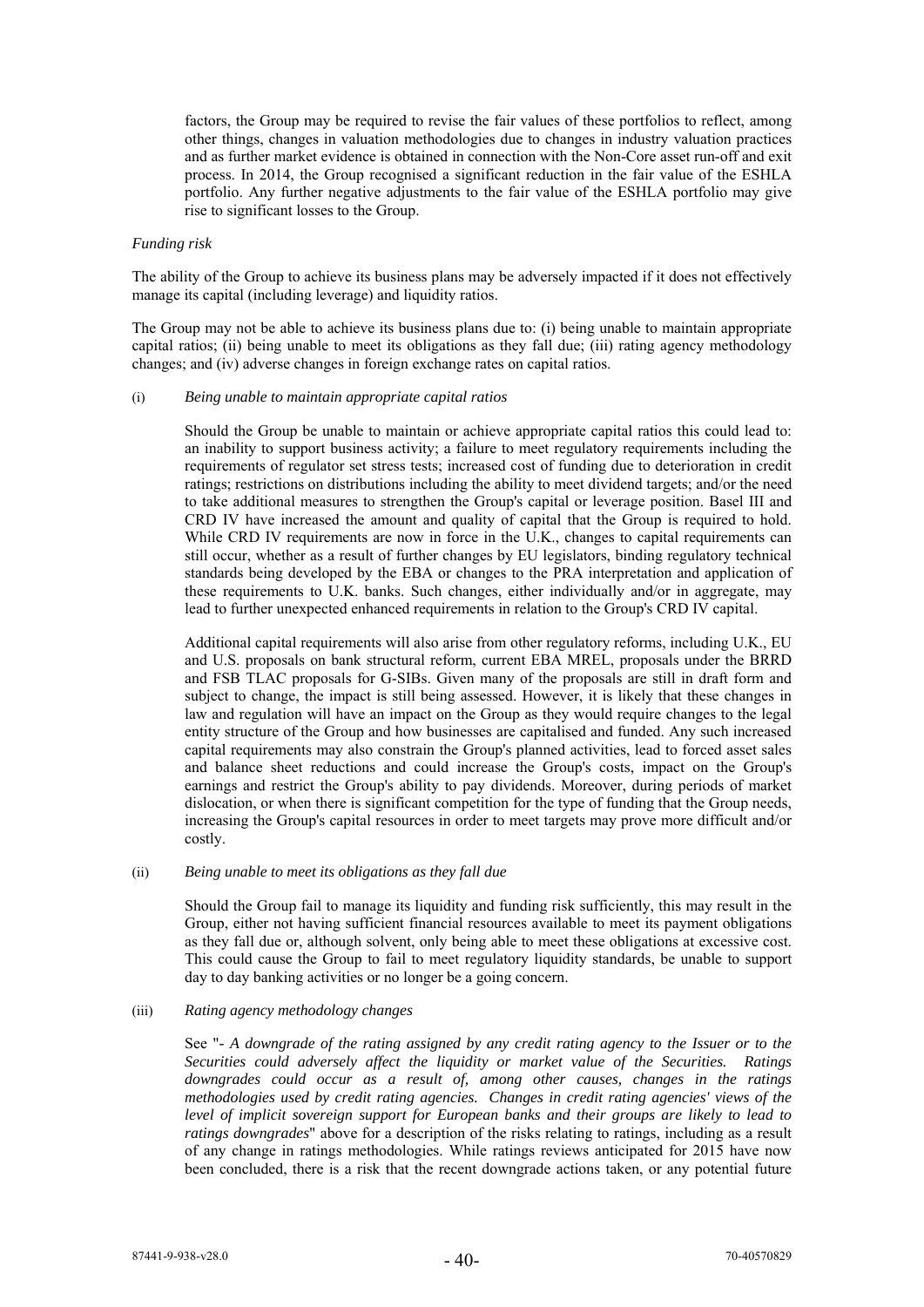downgrades, could impact the Group's performance should borrowing cost and liquidity change significantly versus expectations or the credit spreads of the Group be negatively affected.

### (iv) *Adverse changes in foreign exchange rates on capital ratios*

The Group has capital resources and risk weighted assets denominated in foreign currencies and changes in foreign currency exchange rates may adversely impact the sterling equivalent value of foreign currency denominated capital resources and risk weighted assets. As a result, the Group's regulatory capital ratios are sensitive to foreign currency movements. Failure to appropriately manage the Group's balance sheet to take account of this risk could result in an adverse impact on regulatory capital ratios. While the impact is difficult to predict with any accuracy it may have a material adverse effect on the Group's operations as a result of a failure in maintaining appropriate capital and leverage ratios.

### *Operational risk*

The operational risk profile of the Group may change as a result of human factors, inadequate or failed internal processes and systems, and external events.

The Group is exposed to many types of operational risk, including fraudulent and other criminal activities (both internal and external), the risk of breakdowns in processes, controls or procedures (or their inadequacy relative to the size and scope of the Group's business), systems failure or an attempt, by an external party, to make a service or supporting infrastructure unavailable to its intended users, known as a denial of service attack, and the risk of geopolitical cyber threat activity destabilising or destroying the Group's IT (or critical infrastructure the Group depends upon but does not control) in support of critical economic business functions. The Group is also subject to the risk of disruption of its business arising from events that are wholly or partially beyond its control (for example natural disasters, acts of terrorism, epidemics and transport or utility failures) which may give rise to losses or reductions in service to customers and/or economic loss to the Group. The operational risks that the Group is exposed to could change rapidly and there is no guarantee that the Group's processes, controls, procedures and systems are sufficient to address, or could adapt promptly to, such changing risks. All of these risks are also applicable where the Group relies on outside suppliers or vendors to provide services to it and its customers.

# (i) *Cyber attacks*

The threat posed by cyber attacks continues to grow and the banking industry has suffered major cyber attacks during the year. Activists, nation states, criminal gangs, insiders and opportunists are among those targeting computer systems. Given the increasing sophistication and scope of potential cyber attack, it is possible that future attacks may lead to significant breaches of security. The occurrence of one or more of such events may jeopardise the Group or the Group's clients' or counterparties' confidential and other information processed and stored in, and transmitted through, the Group's computer systems and networks, or otherwise cause interruptions or malfunctions in the Group's, clients', counterparties' or third parties' operations, which could impact their ability to transact with the Group or otherwise result in significant losses or reputational damage.

Failure to adequately manage cyber security risk and continually review and update current processes in response to new threats could adversely affect the Group's reputation, operations, financial condition and prospects. The range of impacts includes increased fraud losses, customer detriment, regulatory censure and penalty, legal liability and potential reputational damage.

### (ii) *Infrastructure and technology resilience*

The Group's technological infrastructure is critical to the operation of the Group's businesses and delivery of products and services to customers and clients. Sustained disruption in a customer's access to their key account information or delays in making payments could have a significant impact on the Group's reputation and may also lead to potentially large costs to both rectify the issue and reimburse losses incurred by customers.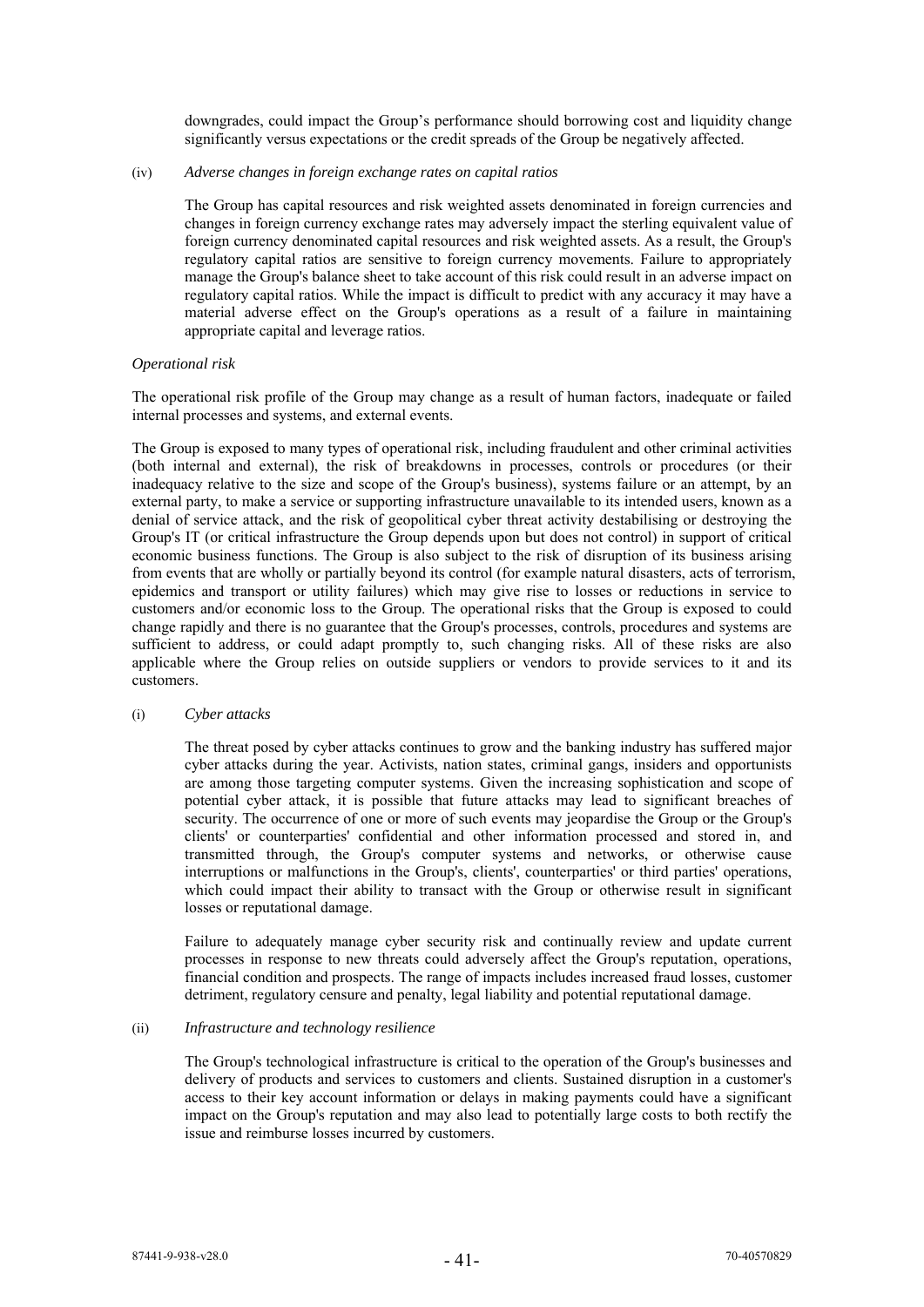### (iii) *Ability to hire and retain appropriately qualified employees*

The Group is largely dependent on highly skilled and qualified individuals. Therefore, the Group's continued ability to manage and grow its business, to compete effectively and to respond to an increasingly complex regulatory environment is dependent on attracting new talented and diverse employees and retaining appropriately qualified employees.

In particular, as the Group continues to implement changes to its compensation structures in response to new legislation, there is a risk that some employees may decide to leave the Group. This may be particularly evident among those employees who are impacted by changes to deferral structures and new claw back arrangements. Additionally, colleagues who have specialist sets of skills within control functions or within specific geographies that are currently in high demand may also decide to leave the Group as competitors seek to attract top industry talent to their own organisations. Finally, the impact of regulatory changes such as the introduction of the Individual Accountabilities Regime, under which greater individual responsibility and accountability will be imposed on senior managers and non- executives of U.K. banks and the structural reform of banking, may also reduce the attractiveness of the financial services industry to high calibre candidates in specific geographies.

Failure by the Group to prevent the departure of appropriately qualified employees, to retain qualified staff who are dedicated to oversee and manage current and future regulatory standards and expectations, or to quickly and effectively replace such employees, could negatively impact the Group's results of operations, financial condition, prospects and level of employee engagement.

### (iv) *Critical accounting estimates and judgements*

The preparation of financial statements in accordance with IFRS requires the use of estimates. It also requires management to exercise judgement in applying relevant accounting policies. The key areas involving a higher degree of judgement or complexity, or areas where assumptions are significant to the consolidated and individual financial statements, include credit impairment charges for amortised cost assets, impairment and valuation of available for sale investments, calculation of current and deferred tax, fair value of financial instruments, valuation of provisions and accounting for pensions and post-retirement benefits. There is a risk that if the judgement exercised or the estimates or assumptions used subsequently turn out to be incorrect then this could result in significant loss to the Group, beyond that anticipated or provided for.

The further development of standards and interpretations under IFRS could also significantly impact the financial results, condition and prospects of the Group. For example, the introduction of IFRS 9 "Financial Instruments" is likely to have a material impact on the measurement and impairment of financial instruments held.

# (v) *Legal, competition and regulatory matters*

Legal disputes, regulatory investigations, fines and other sanctions relating to conduct of business and financial crime may negatively affect the Group's results, reputation and ability to conduct its business.

The Group conducts diverse activities in a highly regulated global market and therefore is exposed to the risk of fines and other sanctions relating to the conduct of its business. In recent years there has been an increased willingness on the part of authorities to investigate past practices, vigorously pursue alleged breaches and impose heavy penalties on financial services firms; this trend is expected to continue. In relation to financial crime, a breach of applicable legislation and/or regulations could result in the Group or its staff being subject to criminal prosecution, regulatory censure and other sanctions in the jurisdictions in which it operates, particularly in the U.K. and U.S. Where clients, customers or other third parties are harmed by the Group's conduct this may also give rise to legal proceedings, including class actions, particularly in the U.S. Other legal disputes may also arise between the Group and third parties relating to matters such as breaches, enforcement of legal rights or obligations arising under contracts, statutes or common law. Adverse findings in any such matters may result in the Group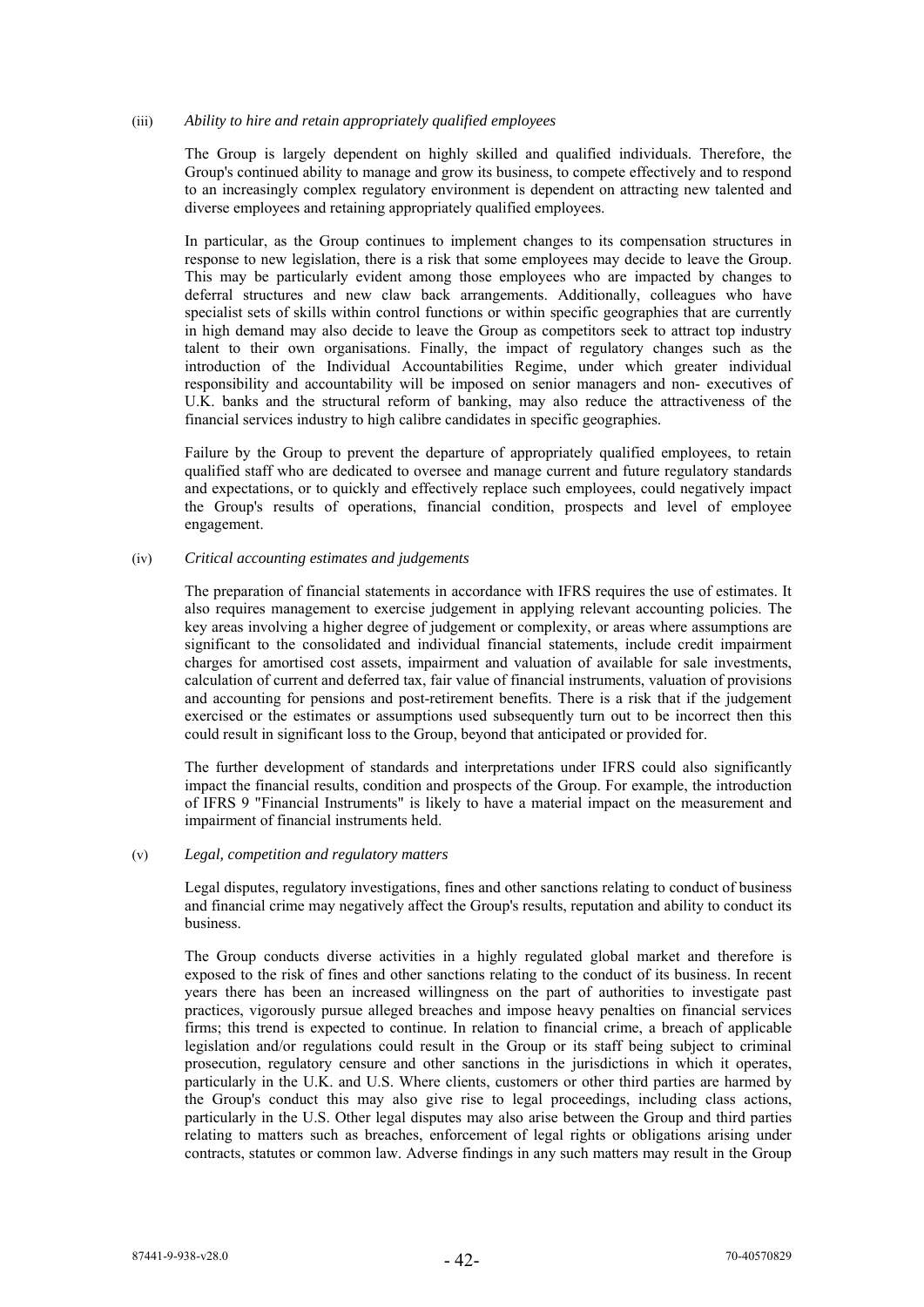being liable to third parties seeking damages, or may result in the Group's rights not being enforced as intended.

Details of material, legal, competition and regulatory matters to which the Group is currently exposed are set out in Note 17 (*Legal, competition and regulatory matters*) to the financial statements of the Issuer contained in the 2015 Interim Results Announcement. In addition to those material ongoing matters, the Group is engaged in numerous other legal proceedings in various jurisdictions which arise in the ordinary course of business, as well as being subject to requests for information, investigations and other reviews by regulators and other authorities in connection with business activities in which the Group is or has been engaged. In light of the uncertainties involved in legal, competition and regulatory matters, there can be no assurance that the outcome of a particular matter or matters will not be material to the Group's results of operations or cash flow for a particular period, depending on, among other things, the amount of the loss resulting from the matter(s) and the amount of income otherwise reported for the period.

The outcome of material legal, competition and regulatory matters, both those to which the Group is currently exposed and any others which may arise in the future, is difficult to predict. However, it is likely that in connection with any such matters the Group will incur significant expense, regardless of the ultimate outcome, and one or more of such matters could expose the Group to any of the following: substantial monetary damages and/or fines; remediation of affected customers and clients; other penalties and injunctive relief; additional litigation; criminal prosecution in certain circumstances; the loss of any existing agreed protection from prosecution; regulatory restrictions on the Group's business including the withdrawal of authorisations; increased regulatory compliance requirements; suspension of operations; public reprimands; loss of significant assets or business; a negative effect on the Group's reputation; loss of investor confidence; and/or dismissal resignation of key individuals.

There is also a risk that the outcome of any legal, competition or regulatory matters in which the Group is involved may give rise to changes in law or regulation as part of a wider response by relevant law makers and regulators. An adverse decision in any one matter, either against the Group or another financial institution facing similar claims, could lead to further claims against the Group.

#### (vi) *Risks arising from regulatory change and scrutiny*

The financial services industry continues to be the focus of significant regulatory change and scrutiny which may adversely affect the Group's business, financial performance, capital and risk management strategies.

#### (a) *Regulatory change*

The Group, in common with much of the financial services industry, continues to be subject to significant levels of regulatory change and increasing scrutiny in many of the countries in which it operates (including, in particular, the U.K. and the U.S. and in light of its significant investment banking operations). This has led to a more intensive approach to supervision and oversight, increased expectations and enhanced requirements, including with regard to: (i) capital, liquidity and leverage requirements (for example arising from Basel III and CRD IV); (ii) structural reform and recovery and resolution planning; and (iii) market infrastructure reforms such as the clearing of overthe-counter derivatives. As a result, regulatory risk will continue to be a focus of senior management attention and consume significant levels of business resources. Furthermore, this more intensive approach and the enhanced requirements, uncertainty and extent of international regulatory coordination as enhanced supervisory standards are developed and implemented may adversely affect the Group's business, capital and risk management strategies and/or may result in the Group deciding to modify its legal entity structure, capital and funding structures and business mix or to exit certain business activities altogether or to determine not to expand in areas despite their otherwise attractive potential.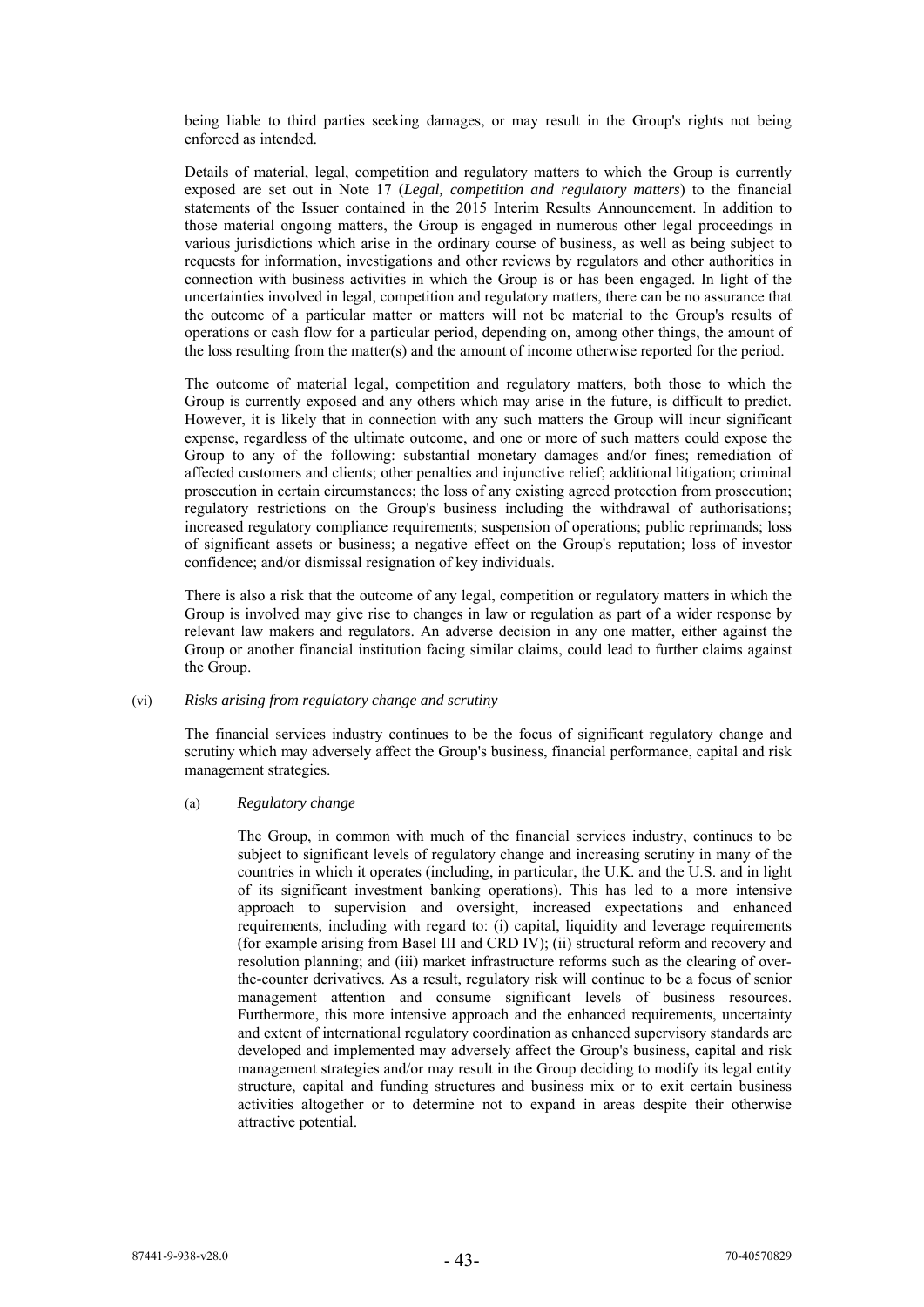#### (b) *Additional PRA supervisory expectations, including changes to CRD IV*

The Group's results and ability to conduct its business may be negatively affected by changes to CRD IV or additional supervisory expectations.

To protect financial stability the Financial Policy Committee of the Bank of England (the "**FPC**") has legal powers to make recommendations about the application of prudential requirements. In addition, it may, for example, be given powers to direct the PRA and FCA to adjust capital requirements through Sectoral Capital Requirements ("**SCR**"). Directions would apply to all U.K. banks and building societies, rather than to the Group specifically. The FPC has directed the PRA to establish a leverage ratio framework, in relation to major UK bank and building societies on a consolidated basis, that consists of a minimum leverage ratio requirement of 3% (to supersede the previous PRA expectation) and two leverage ratio buffers (a countercyclical leverage ratio buffer and global systemically important institutions (G-SII) additional leverage ratio buffer). In July 2015, the PRA published a consultation paper setting out how it intends to achieve this, including draft rules. The PRA proposed that the leverage ratio framework should come into force on 1 January 2016. However, based on the FPC direction, the G-SII additional leverage ratio buffer should be phased in from 2016, alongside the riskweighted G-SII buffer.

Changes to CRD IV requirements, U.K. regulators' interpretations of them, or additional supervisory expectations, either individually or in aggregate, may lead to unexpected enhanced requirements in relation to the Group's capital, leverage, liquidity and funding ratios or alter the way such ratios are calculated. This may result in a need for further management actions to meet the changed requirements, such as: increasing capital or liquidity resources, reducing leverage and risk weighted assets; modifying legal entity structure (including with regard to issuance and deployment of capital and funding for the Group); changing the Group's business mix or exiting other businesses; and/or undertaking other actions to strengthen the Group's position.

#### (c) *Market infrastructure reforms*

The European Market Infrastructure Regulation ("**EMIR**") introduces requirements to improve transparency and reduce the risks associated with the derivatives market. Certain of these requirements came into force in 2013 and 2014 and still more will become effective in 2015. EMIR requires EU-established entities that enter into any form of derivative contract to: report every derivative contract entered into to a trade repository; implement new risk management standards for all bilateral over-the-counter derivative trades that are not cleared by a central counterparty; and clear, through a central counterparty, over-the-counter derivatives that are subject to a mandatory clearing obligation (although this clearing obligation will only apply to certain counterparties).

CRD IV aims to complement EMIR by applying higher capital requirements for bilateral, over-the-counter derivative trades. Lower capital requirements for cleared trades are only available if the central counterparty is recognised as a 'qualifying central counterparty', which has been authorised or recognised under EMIR (in accordance with related binding technical standards). Further significant market infrastructure reforms will be introduced by amendments to the EU Markets in Financial Instruments Directive that are expected to be implemented in 2016.

In the U.S., the Dodd-Frank Act also mandates that many types of derivatives that were previously traded in the over-the-counter markets must be traded on an exchange or swap execution facility and must be centrally cleared through a regulated clearing house. In addition, participants in these markets are now made subject to Commodity Futures Trading Commission ("**CFTC**") and Securities and Exchange Commission ("**SEC**") regulation and oversight.

It is possible that other additional regulations, and the related expenses and requirements, will increase the cost of and restrict participation in the derivative markets, thereby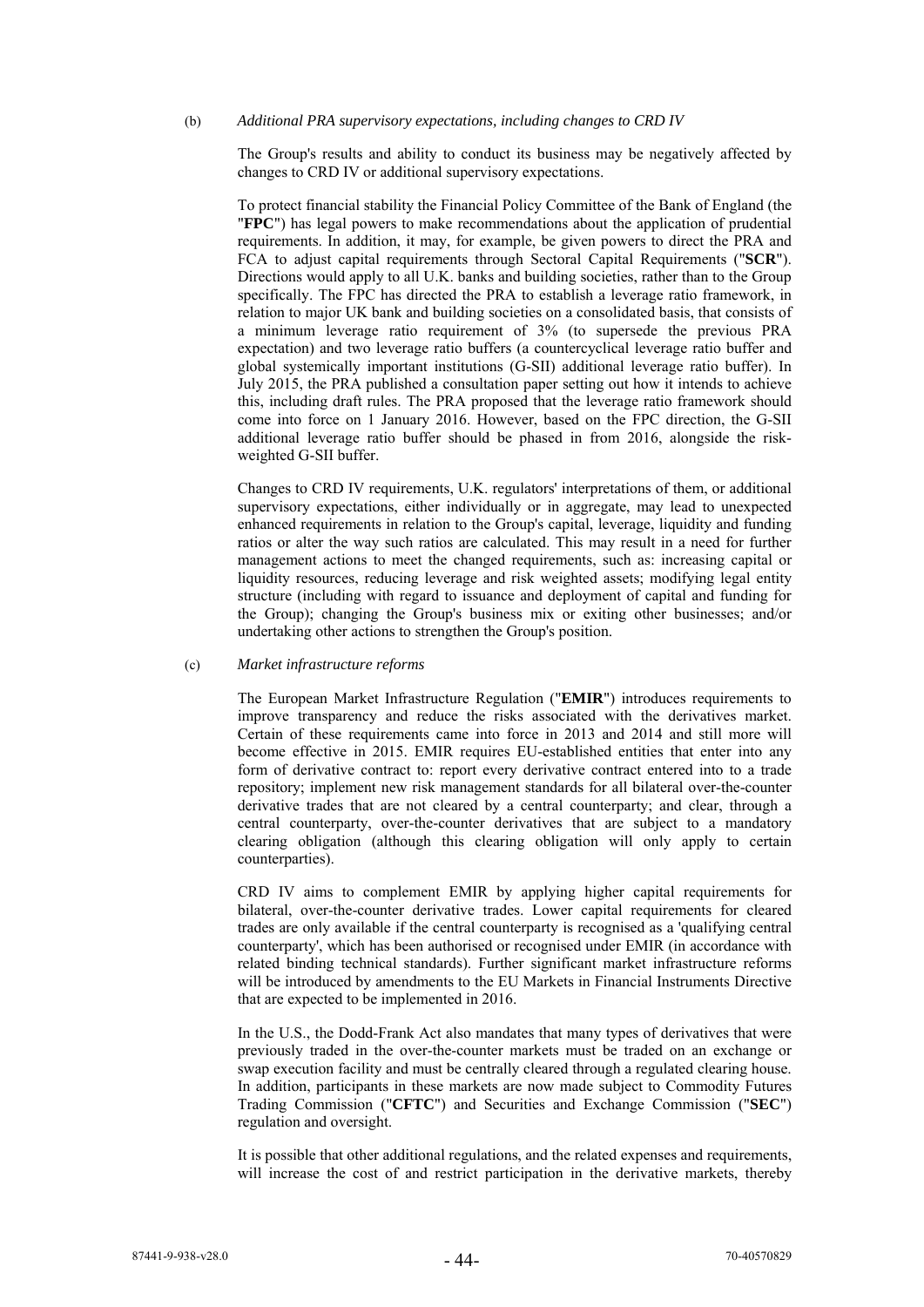increasing the costs of engaging in hedging or other transactions and reducing liquidity and the use of the derivative markets.

Changes in regulation of the derivative markets could adversely affect the business of the Group and its affiliates in these markets and could make it more difficult and expensive to conduct hedging and trading activities, which could in turn reduce the demand for swap dealer and similar services of the Group and its subsidiaries. In addition, as a result of these increased costs, the new regulation of the derivative markets may also result in the Group deciding to reduce its activity in these markets.

(d) *Structural reform* 

A number of jurisdictions have enacted or are considering legislation and rulemaking that could have a significant impact on the structure, business risk and management of the Group and of the financial services industry more generally.

Key developments that are relevant to the Group include:

- The U.K. Financial Services (Banking Reform) Act 2013 (the "**Banking Reform Act**"), gives U.K. authorities the power to implement key recommendations of the Independent Commission on Banking, including the separation of the U.K. and EEA retail banking activities of the largest U.K. banks into a legally, operationally and economically separate and independent entity (so-called 'ring fencing'). It is expected that banks will have to comply with these ring-fencing requirements from January 2019;
- The European Commission structural reform proposals of January 2014 (which are still in discussion) for a directive to implement recommendations of the EU High Level Expert Group Review (the "**Liikanen Review**"). The directive would apply to EU globally significant financial institutions;
- Implementation of the requirement to create a U.S. IHC structure to hold its U.S. banking and non-banking subsidiaries, including Barclays Capital Inc., the Group's U.S. broker-dealer subsidiary. The IHC will generally be subject to supervision and regulation, including as to regulatory capital and stress testing, by the Federal Reserve Bank (the "**FRB**") as if it were a U.S. bank holding company of comparable size. The Group will be required to form its IHC by 1 July 2016. The IHC will be subject to the U.S. generally applicable minimum leverage capital requirement (which is different to the Basel III international leverage ratio, including to the extent that the generally applicable U.S. leverage ratio does not include off-balance sheet exposures) starting 1 January 2018. The Group continues to evaluate the implications of the FRB's IHC final rules (issued in February 2014) for the Group. Nevertheless, the Group currently believes that, in the aggregate, the final rules (and, in particular, the leverage requirements in the final rules that will be applicable to the IHC in 2018) are likely to increase the operational costs and capital requirements and/or require changes to the business mix of the Group's U.S. operations, which ultimately may have an adverse effect on the Group's overall result of operations; and
- Implementation of the so-called 'Volcker Rule' under the Dodd-Frank Act. The Volcker Rule, once fully effective, will prohibit banking entities, including the Issuer, the Bank and their various subsidiaries and affiliates from undertaking certain "proprietary trading" activities and will limit the sponsorship of, and investment in, private equity funds and hedge funds, in each case broadly defined, by such entities. The rules will also require the Group to develop an extensive compliance and monitoring programme (both inside and outside of the U.S.), subject to various executive officer attestation requirements, addressing proprietary trading and covered fund activities, and the Group therefore expects compliance costs to increase. The final rule is highly complex and its full impact will not be known with certainty until market practices and structures develop under it. Subject entities are generally required to be in compliance with the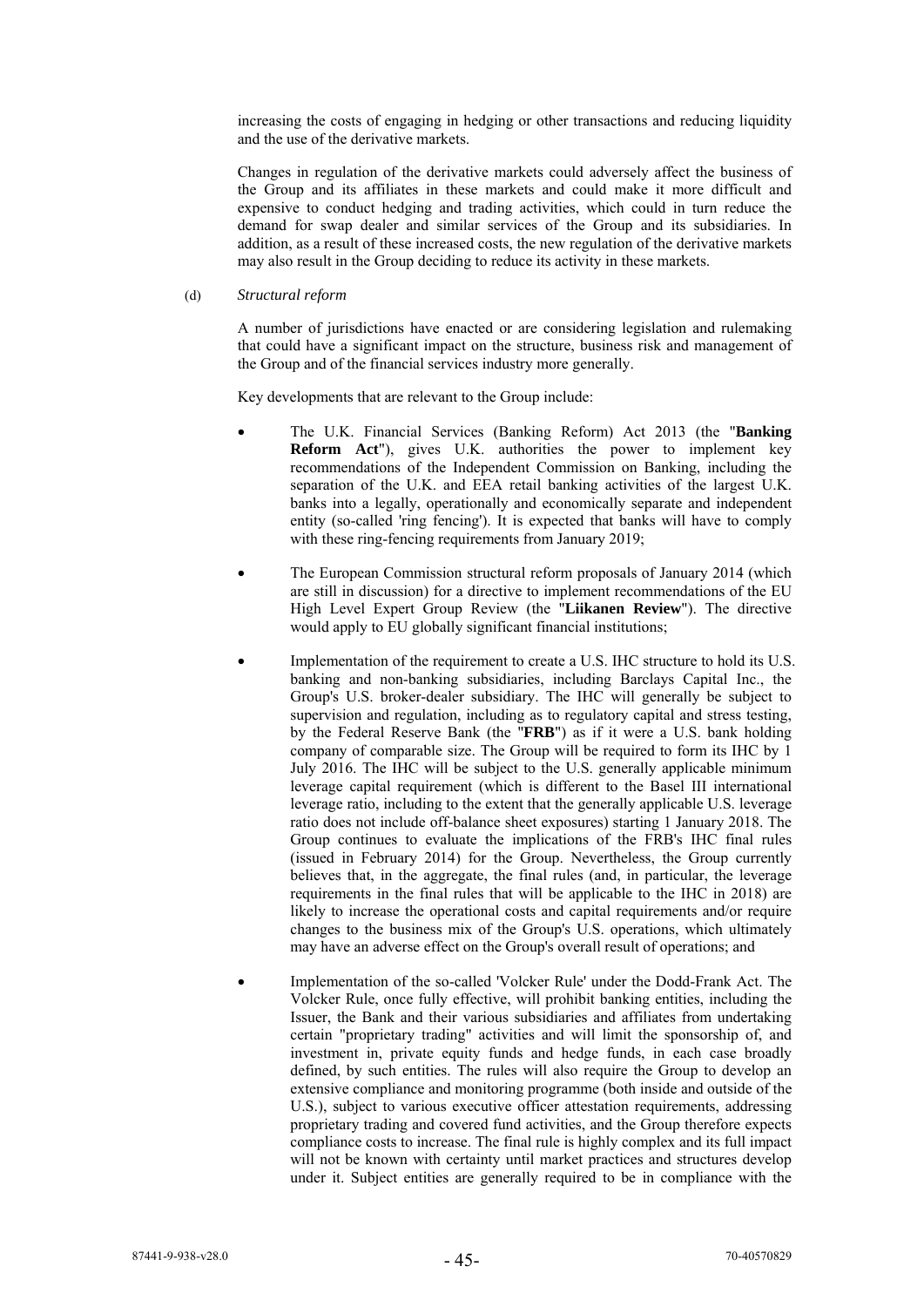prohibition on proprietary trading and the requirement to develop an extensive compliance programme by July 2015 (with certain provisions subject to possible extensions).

These laws and regulations and the way in which they are interpreted and implemented by regulators may have a number of significant consequences, including changes to the legal entity structure of the Group, changes to how and where capital and funding is raised and deployed within the Group, increased requirements for loss-absorbing capacity within the Group and/or at the level of certain legal entities or sub-groups within the Group and potential modifications to the business mix and model (including potential exit of certain business activities). These and other regulatory changes and the resulting actions taken to address such regulatory changes, may have an adverse impact on the Group's profitability, operating flexibility, flexibility of deployment of capital and funding, return on equity, ability to pay dividends and/or financial condition. It is not yet possible to predict the detail of such legislation or regulatory rulemaking or the ultimate consequences to the Group which could be material.

### (e) *Regulatory bank resolution framework*

The Banking Act provides for a regime to allow the Bank of England (or, in certain circumstances, HM Treasury) to resolve failing banks in the U.K. – see "*Regulatory action in the event a bank or investment firm in the Group is failing or likely to fail could materially adversely affect the value of the Securities*" above.

# (f) *Recovery and resolution planning*

There continues to be a strong regulatory focus on resolvability from international and U.K. regulators. The Group made its first formal Recovery and Resolution Plan ("**RRP**") submissions to the U.K. and U.S. regulators in mid-2012 and has continued to work with the relevant authorities to identify and address impediments to resolvability.

In the U.K., RRP work is now considered part of continuing supervision. Removal of barriers to resolution will be considered as part of the PRA's supervisory strategy for each firm, and the PRA can require firms to make significant changes in order to enhance resolvability.

In the U.S., Barclays is one of several systemically important banks (as one of the socalled "first wave filers") required to file resolution plans with the Federal Reserve and the FDIC under provisions of the Dodd-Frank Act. The regulators provided feedback in August 2014 with respect to the 2013 resolution plans submitted by first wave filers. This feedback required such filers to make substantive improvements to their plans for filing in 2015 or face potential punitive actions which, in extremis, could lead to forced divestitures or reductions in operational footprints in the U.S. Barclays is working with its U.S. regulators to address these issues and will file its revised plan in June 2015. It is uncertain when or in what form U.S. regulators will review and assess Barclays' U.S. resolution plan filing.

In South Africa, the South African Treasury and the South Africa Reserve Bank are considering material new legislation and regulation to adopt a resolution and depositor guarantee scheme in alignment with FSB principles. Barclays Africa Group Limited ("**BAGL**") and Absa Bank will be subject to these schemes as they are adopted. It is not clear what shape these schemes will take or when they will be adopted, but current proposals for a funded deposit insurance scheme and for operational continuity could result in material new expense impacts for the BAGL group.

Whilst the Group believes that it is making good progress in reducing impediments to resolution, should the relevant authorities ultimately decide that the Group or any significant subsidiary is not resolvable, the impact of such structural changes (whether in connection with RRP or other structural reform initiatives) could impact capital, liquidity and leverage ratios, as well as the overall profitability of the Group, for example via duplicated infrastructure costs, lost cross-rate revenues and additional funding costs.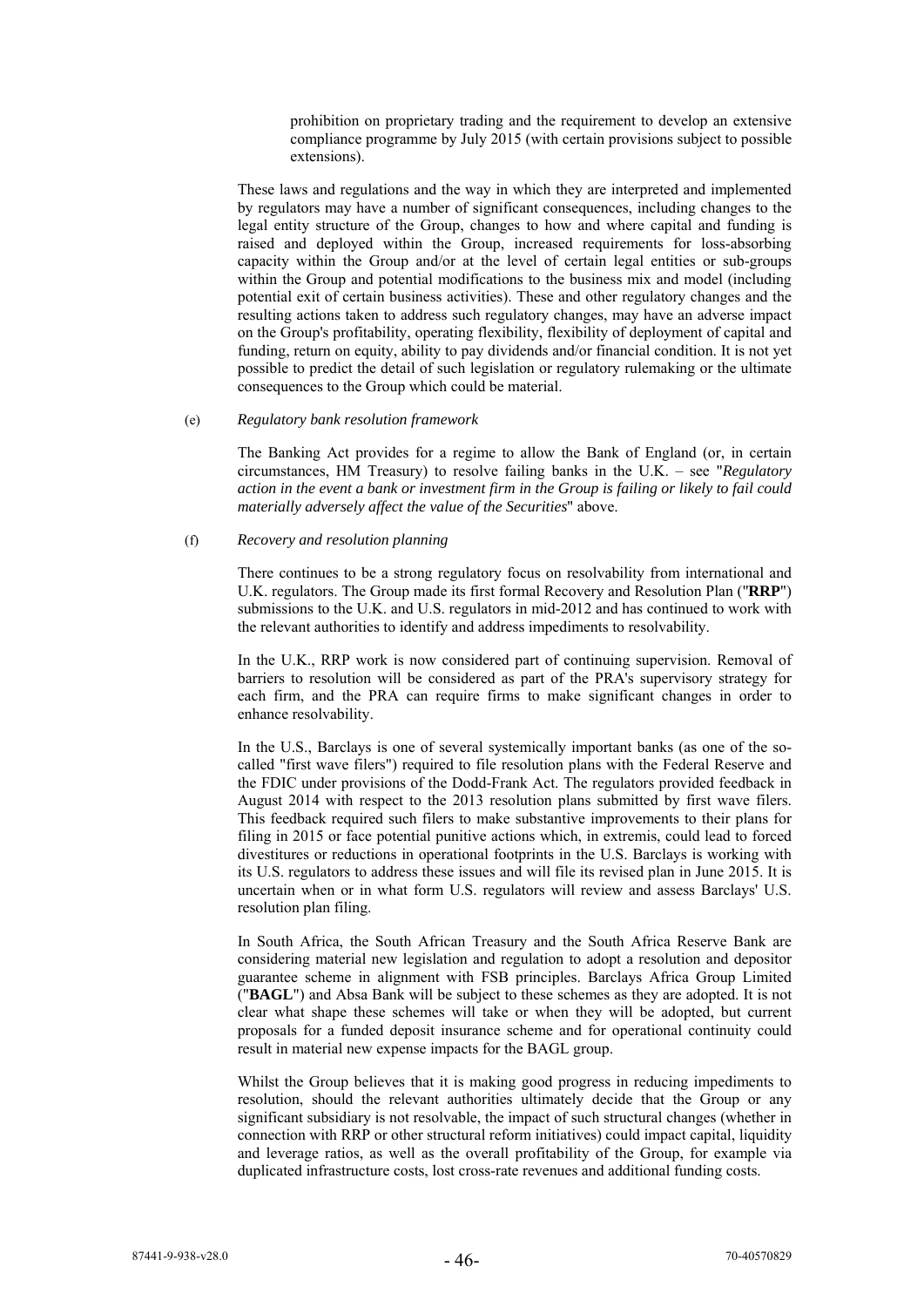### *Conduct risk*

Any inappropriate judgements or actions taken by the Group, in the execution of business activities or otherwise, may adversely impact the Group or its employees. In addition, any such actions may have a detrimental impact on the Group's customers, clients or counterparties.

Such judgements or actions may negatively impact the Group in a number of ways including, for example, negative publicity and consequent erosion of reputation, loss of revenue, imposition of fines, litigation, higher scrutiny and/or intervention from regulators, regulatory or legislative action, loss of existing or potential client business, criminal and civil penalties and other damages, reduced workforce morale, and difficulties in recruiting and retaining talent. The Group may self-identify incidents of inappropriate judgement which might include non-compliance with regulatory requirements where consumers have suffered detriment leading to remediation of affected customers.

There are a number of areas where the Group has sustained financial and reputational damage from previous periods and where the consequences continued in 2014 and are likely to have further adverse effects in 2015 and possibly beyond.

As a global financial services firm, the Group is subject to the risks associated with money laundering, terrorist financing, bribery and corruption and economic sanctions and may be adversely impacted if it does not adequately mitigate the risk that its employees or third parties facilitate or that its products and services may be used to facilitate financial crime activities.

Furthermore, the Group's brand may be adversely impacted from any association, action or inaction which is perceived by stakeholders to be inappropriate or unethical and not in keeping with the Group's stated purpose and values.

Failure to appropriately manage these risks and the potential negative impact to the Group's reputation may reduce, directly or indirectly, the attractiveness of the Group to stakeholders, including customers and clients. Furthermore, such a failure may undermine market integrity and result in detriment to the Group's clients, customers, counterparties or employees leading to remediation of affected customers by the Group.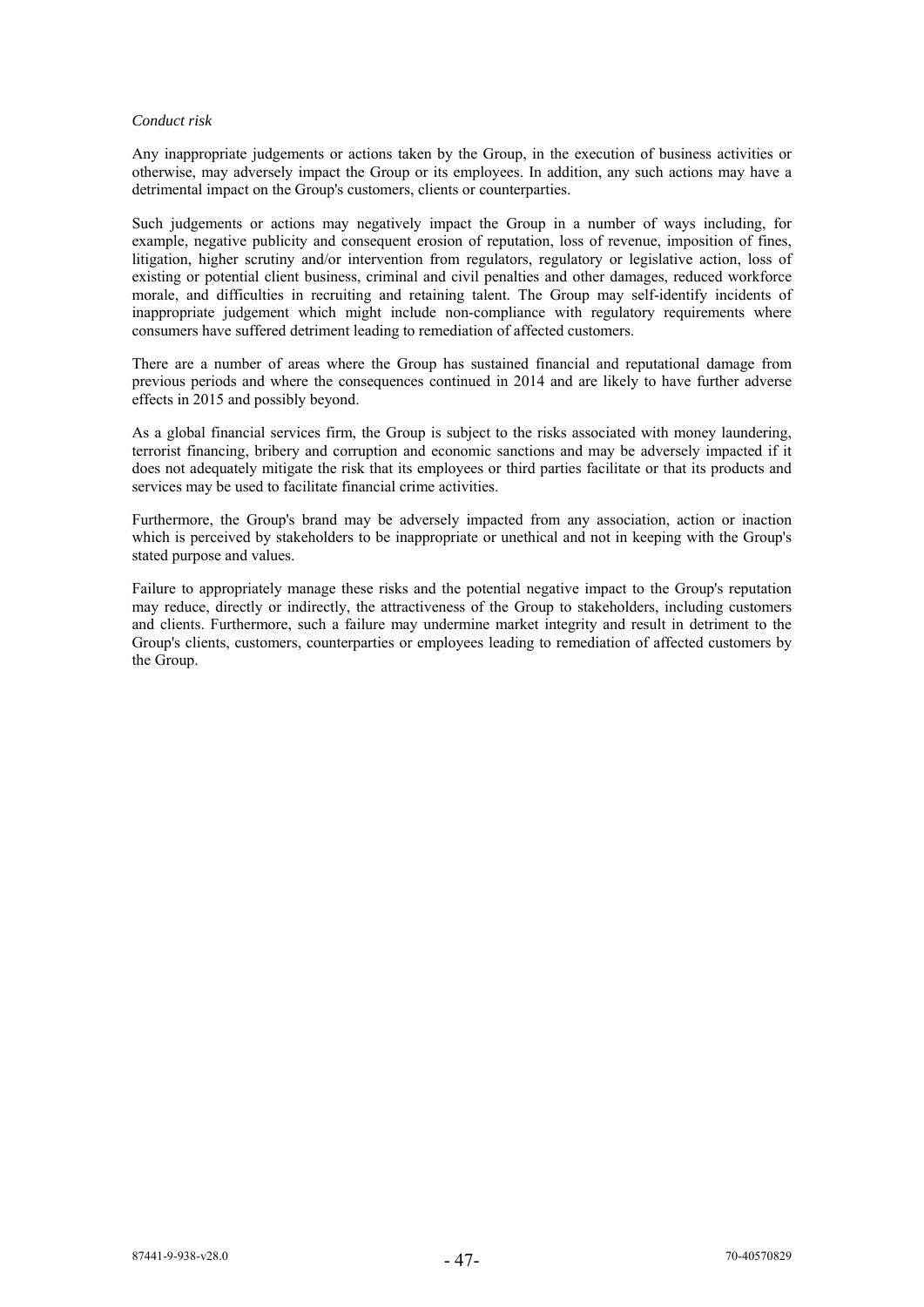# **INFORMATION INCORPORATED BY REFERENCE**

The following information has been filed with the SIX Swiss Exchange and shall be deemed to be incorporated in, and to form part of, this Offering Circular:

- (a) the Joint Annual Report of the Issuer and the Bank, as jointly filed with the SEC on Form 20-F on 3 March 2015 in respect of the financial years ended 31 December 2013 and 31 December 2014 (the "**Joint Annual Report**"); and
- (b) the joint unaudited Interim Results Announcement of the Issuer and the Bank as filed with the SEC on Form 6-K on 29 July 2015 in respect of the six months ended 30 June 2015 (the "**2015 Interim Results Announcement**").

The above documents may be inspected as described in paragraph 7 of "*General Information*" and are available on the SEC's website at http://www.sec.gov. Copies of documents incorporated by reference in this Offering Circular as well as this Offering Circular and any supplements thereto, if any, are available free of charge in Switzerland at the office of BNP PARIBAS SECURITIES SERVICES, Paris, succursale de Zurich, Selnaustrasse 16, CH-8002 Zurich, Switzerland or may be obtained by fax (+41 58 212 6360) or email (ZURICH\_BP2S\_CUSTODY@bnpparibas.com).

The Issuer has applied IFRS/IAS as issued by the International Accounting Standards Board and as adopted by the EU in the financial statements incorporated by reference above. A summary of the significant accounting policies for the Issuer is included in the Joint Annual Report.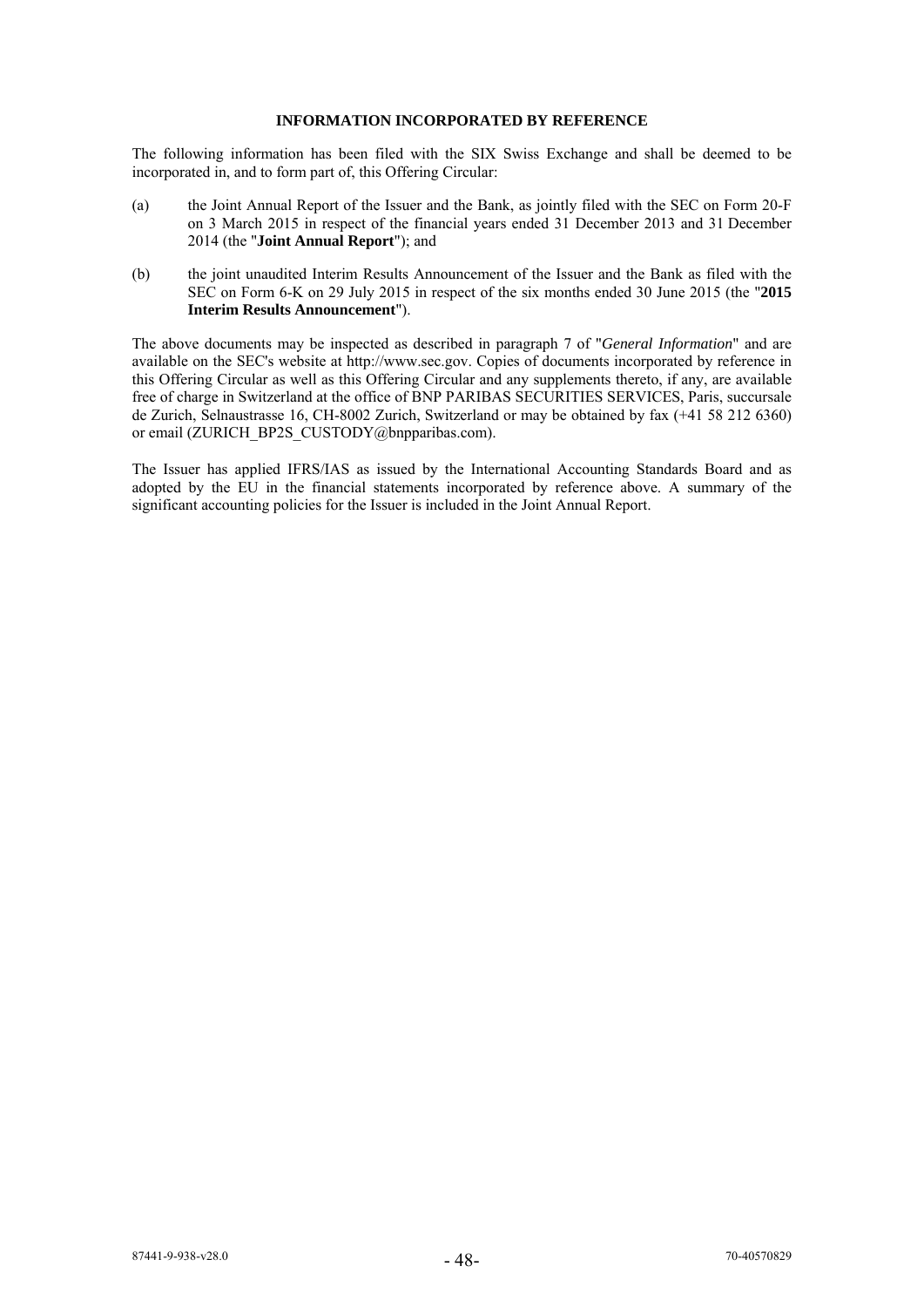### **TERMS AND CONDITIONS OF THE SECURITIES**

*The following, subject to completion and amendment, are the terms and conditions of the Securities substantially as they will appear in the trust deed constituting the Securities. The wording appearing in italics below is included for disclosure purposes only and does not form part of the terms and conditions of the Securities.* 

The £1,000,000,000 7.875 per cent. Fixed Rate Resetting Perpetual Subordinated Contingent Convertible Securities (Callable 2022 and Every Five Years Thereafter) (the "**Securities**", which expression includes any further securities issued pursuant to Condition 15 (*Further Issues*) and forming a single series therewith) of Barclays PLC (the "**Issuer**") are constituted by, are subject to, and have the benefit of, a trust deed dated 11 August 2015 (as amended and/or restated and/or supplemented from time to time, the "**Trust Deed**") between the Issuer and BNY Mellon Corporate Trustee Services Limited as trustee (the "**Trustee**", which expression includes all persons for the time being trustee or trustees appointed under the Trust Deed) and are the subject of an agency agreement dated 11 August 2015 (as amended or supplemented from time to time, the "**Agency Agreement**") between the Issuer, The Bank of New York Mellon (Luxembourg) S.A. as registrar (the "**Registrar**", which expression includes any successor registrar appointed from time to time in connection with the Securities), The Bank of New York Mellon, London Branch as principal paying agent (the "**Principal Paying Agent**", which expression includes any successor principal paying agent appointed from time to time in connection with the Securities), the transfer agents named therein (the "**Transfer Agents**", which expression includes any successor or additional transfer agents appointed from time to time in connection with the Securities), the paying agents named therein (together with the Principal Paying Agent, the "**Paying Agents**", which expression includes any successor or additional paying agents appointed from time to time in connection with the Securities), The Bank of New York Mellon, London Branch as calculation agent (the "**Calculation Agent**", which expression includes any successor calculation agent appointed from time to time in connection with the Securities) and the Trustee. References herein to the "**Agents**" are to the Registrar, the Principal Paying Agent, the Transfer Agents, the Paying Agents and the Calculation Agent and any reference to an "**Agent**" is to any one of them. Certain provisions of these Conditions are summaries of the Trust Deed and the Agency Agreement and are subject to their detailed provisions. The Holders (as defined below) are bound by, and are deemed to have notice of, all the provisions of the Trust Deed and the Agency Agreement applicable to them. Copies of the Trust Deed and the Agency Agreement are available for inspection by Holders during normal business hours at the registered office for the time being of the Trustee, being at the date hereof One Canada Square, London E14 5AL and at the Specified Offices of each of the Agents, the initial Specified Offices of which are set out below.

#### 1. **Form, Denomination and Status**

### (a) *Form and denomination*

The Securities are in registered form in the denominations of £200,000 and integral multiples of £1,000 in excess thereof (each, an "**Authorised Denomination**").

(b) *Status*

The Securities constitute direct, unsecured and subordinated obligations of the Issuer, ranking *pari passu* without any preference among themselves. The rights and claims of the Holders in respect of or arising from the Securities (including any damages (if payable)) are subordinated to the claims of Senior Creditors.

- If:
- (i) an order is made, or an effective resolution is passed, for the winding-up of the Issuer (except in any such case for a solvent winding-up solely for the purpose of a merger, reconstruction or amalgamation); or
- (ii) following the appointment of an administrator of the Issuer, the administrator gives notice that it intends to declare and distribute a dividend,

then, (1) if such events specified in (i) or (ii) above occur before the date on which a Capital Adequacy Trigger Event occurs, there shall be payable by the Issuer in respect of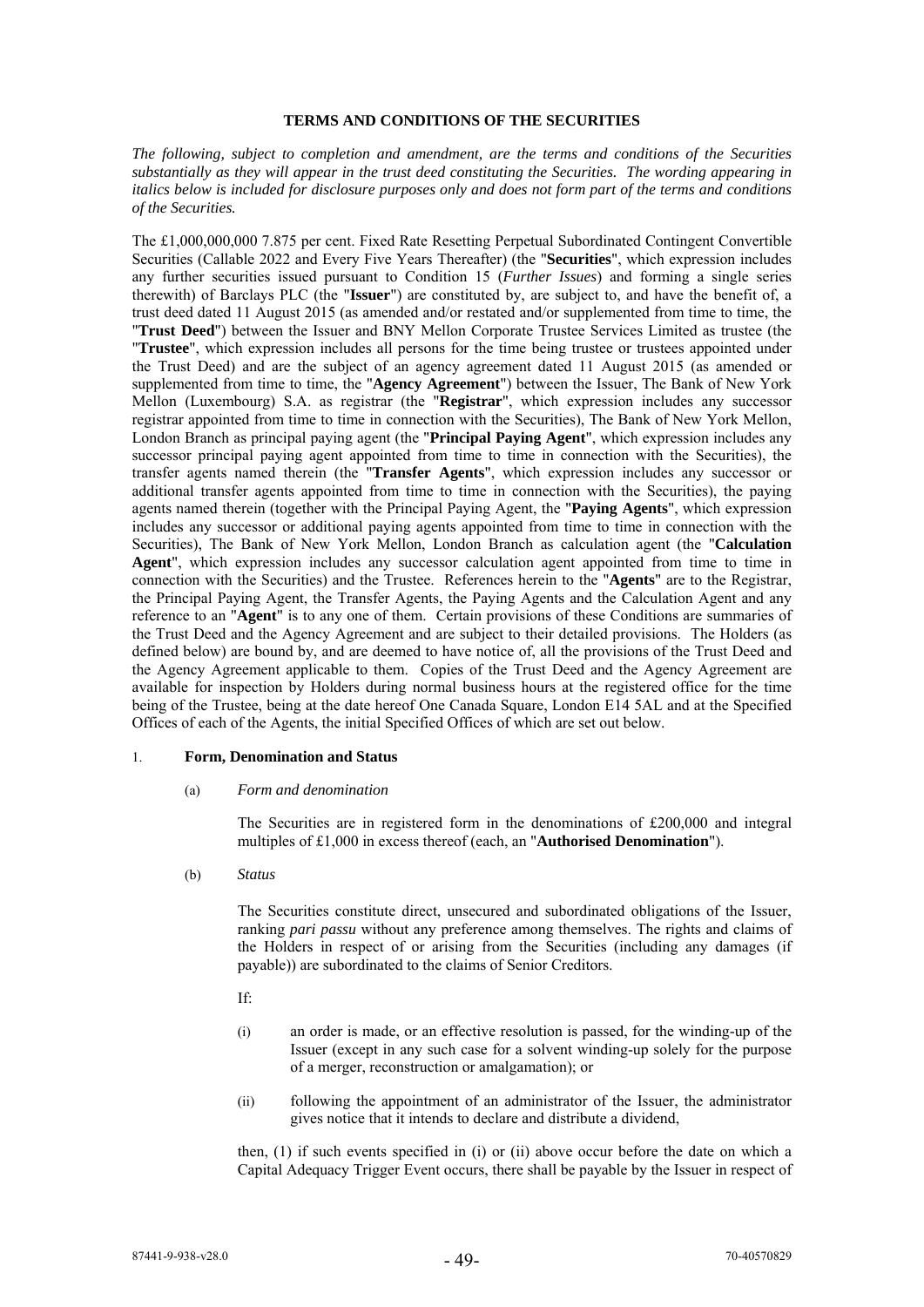each Security (in lieu of any other payment by the Issuer) such amount, if any, as would have been payable to a Holder if, on the day prior to the commencement of the windingup or such administration and thereafter, such Holder were the holder of the most senior class of preference shares in the capital of the Issuer, having an equal right to a return of assets in the winding-up or such administration to, and so ranking *pari passu* with, the holders of such class of preference shares (if any) from time to time issued by the Issuer that has a preferential right to a return of assets in the winding-up or such administration, and so ranking ahead of the holders of all other classes of issued shares for the time being in the capital of the Issuer, but ranking junior to the claims of Senior Creditors, and on the assumption that the amount that such Holder was entitled to receive in respect of such preference shares, on a return of assets in such winding-up or such administration, was an amount equal to the principal amount of the relevant Security together with any damages (if payable) and (2) if such events specified in (i) or (ii) above occur on or after the date on which a Capital Adequacy Trigger Event occurs but before the Conversion Date, then for purposes of determining the claim of a Holder in such winding-up or such administration, the Conversion Date in respect of an Automatic Conversion shall be deemed to have occurred immediately before the occurrence of such events specified in (i) or (ii) above.

Furthermore, other than in the event of a winding-up or administration of the Issuer specified in (i) or (ii) above, payments in respect of or arising from the Securities are conditional upon the Issuer being solvent at the time of payment by the Issuer and in that no sum in respect of or arising from the Securities may fall due and be paid except to the extent that the Issuer could make such payment and still be solvent immediately thereafter (such condition referred to herein as the "**Solvency Condition**"). The Issuer shall be considered to be solvent at a particular point in time if (i) it is able to pay its debts owed to Senior Creditors as they fall due and (ii) the Balance Sheet Condition has been met.

A certificate as to whether or not the Issuer is solvent at any particular point in time by two Authorised Signatories shall be treated by the Issuer, the Trustee, the Holders and all other interested parties as correct and sufficient evidence thereof.

Any payment of interest not due by reason of this paragraph (b) shall be deemed cancelled as provided in Condition 4(b) (*Interest Cancellation – Restriction on interest payments*).

"**Senior Creditors**" means creditors of the Issuer (i) who are unsubordinated creditors; (ii) whose claims are, or are expressed to be, subordinated (whether only in the event of the winding-up or administration of the Issuer or otherwise) to the claims of unsubordinated creditors of the Issuer but not further or otherwise; or (iii) whose claims are, or are expressed to be, junior to the claims of other creditors of the Issuer, whether subordinated or unsubordinated, other than those whose claims rank, or are expressed to rank, *pari passu* with, or junior to, the claims of the Holders.

The "**Balance Sheet Condition**" shall be satisfied in relation to the Issuer if the value of its assets is at least equal to the value of its liabilities (taking into account its contingent and prospective liabilities), according to the criteria that would be applied by the High Court of Justice of England and Wales (or the relevant authority of such other jurisdiction in which the Issuer may be organised) in determining whether the Issuer is "unable to pay its debts" under section  $123(2)$  of the U.K. Insolvency Act 1986 or any amendment or re-enactment thereof (or in accordance with the corresponding provisions of the applicable laws of such other jurisdiction in which the Issuer may be organised).

### (c) *No set-off*

Subject to applicable law, no Holder may exercise, claim or plead any right of set-off, compensation or retention in respect of any amount owed to it by the Issuer arising under, or in connection with, the Securities and each Holder shall, by virtue of its holding of any Securities, be deemed to have waived all such rights of set-off, compensation or retention. Notwithstanding the above, if any amounts due and payable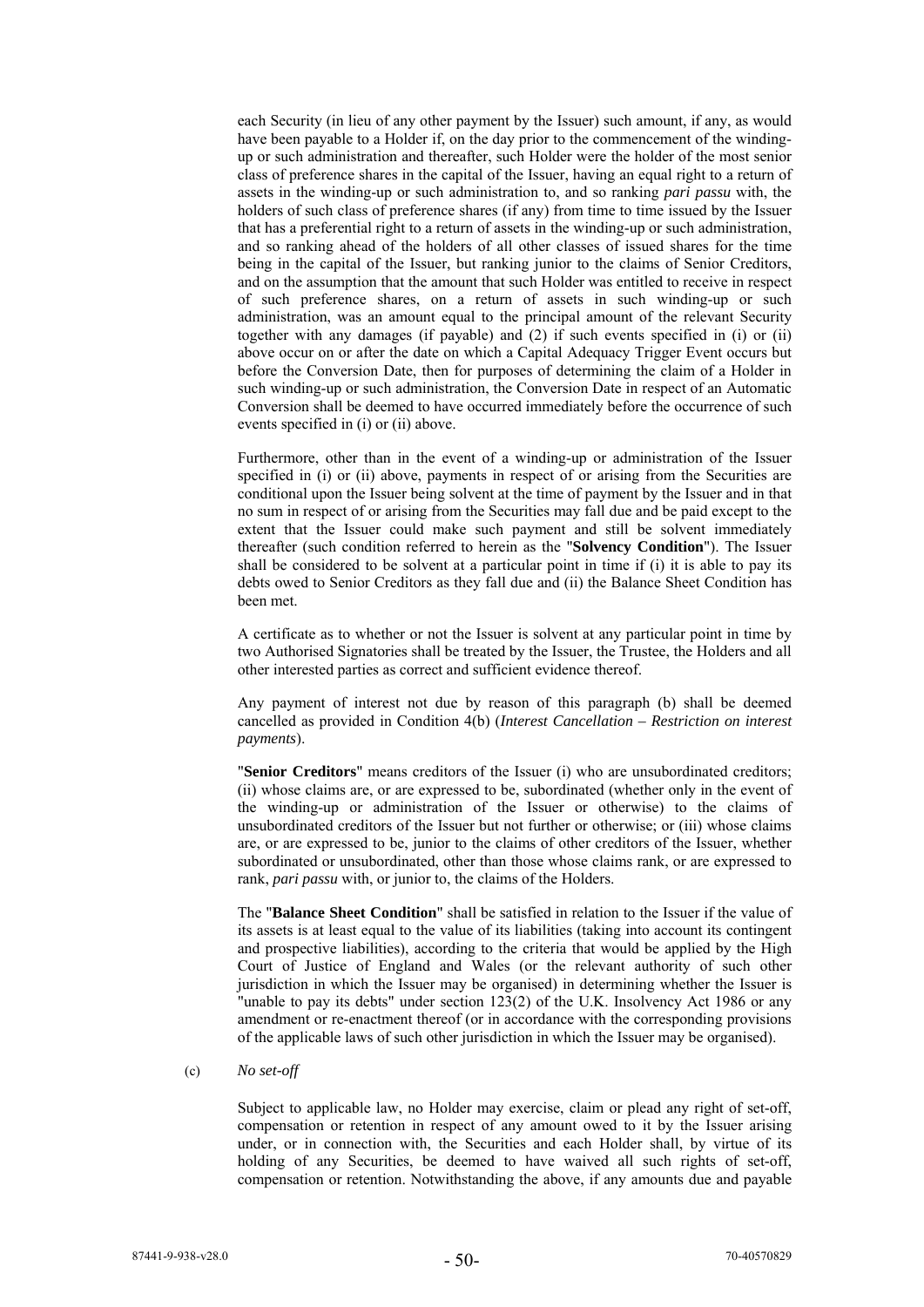to any Holder by the Issuer in respect of, or arising under, the Securities are discharged by set-off, such Holder shall, subject to applicable law, immediately pay an amount equal to the amount of such discharge to the Issuer (or, in the event of its winding-up or administration, the liquidator or administrator of the Issuer, as the case may be) and, until such time as payment is made, shall hold an amount equal to such amount in trust for the Issuer (or the liquidator or administrator of the Issuer, as the case may be) and, accordingly, any such discharge shall be deemed not to have taken place.

### (d) *The Trustee*

The provisions of paragraph (b) (*Status*) apply only to the principal and interest and any other amounts payable in respect of the Securities and nothing in paragraph (b) (*Status*) or in Conditions 4 (*Interest Cancellation*), 8 (*Automatic Conversion*) or 10 (*Enforcement Events and Remedies*) shall affect or prejudice the payment of the costs, charges, expenses, liabilities or remuneration of the Trustee or the rights and remedies of the Trustee in respect thereof.

The Trustee shall have no responsibility for, or liability or obligation in respect of, any loss, claim or demand incurred as a result of or in connection with any non-payment of interest, principal or other amounts by reason of paragraph (b) (*Status*) or Condition 4 (*Interest Cancellation*) or any Automatic Conversion pursuant to Condition 8 (*Automatic Conversion*). Furthermore, the Trustee shall not be responsible for any calculation or the verification of any calculation in connection with any of the foregoing.

# 2. **Register, Title and Transfers**

### (a) *Register*

The Registrar will maintain a register (the "**Register**") in respect of the Securities in accordance with the provisions of the Agency Agreement. In these Conditions, the "**Holder**" of a Security means the person in whose name such Security is for the time being registered in the Register (or, in the case of a joint holding, the first named thereof). A certificate (each, a "**Certificate**") will be issued to each Holder in respect of its registered holding. Each Certificate will be numbered serially with an identifying number which will be recorded in the Register.

(b) *Title*

The Holder of each Security shall (except as otherwise required by law) be treated as the absolute owner of such Security for all purposes (whether or not it is overdue and regardless of any notice of ownership, trust or any other interest therein, any writing on the Certificate relating thereto (other than the endorsed form of transfer) or any notice of any previous loss or theft of such Certificate) and no person shall be liable for so treating such Holder. No person shall have any right to enforce any term or condition of the Securities or the Trust Deed under the Contracts (Rights of Third Parties) Act 1999.

(c) *Transfers*

Subject to paragraphs (f) (*Closed periods*) and (g) (*Regulations concerning transfers and registration*) below, a Security may be transferred upon surrender of the relevant Certificate, with the endorsed form of transfer duly completed, at the Specified Office of the Registrar or any Transfer Agent, together with such evidence as the Registrar or (as the case may be) such Transfer Agent may reasonably require to prove the title of the transferor and the authority of the individuals who have executed the form of transfer; *provided, however, that* a Security may not be transferred unless the principal amount of Securities transferred and (where not all of the Securities held by a Holder are being transferred) the principal amount of the balance of Securities not transferred are Authorised Denominations. Where not all the Securities represented by the surrendered Certificate are the subject of the transfer, a new Certificate in respect of the balance of the Securities will be issued to the transferor.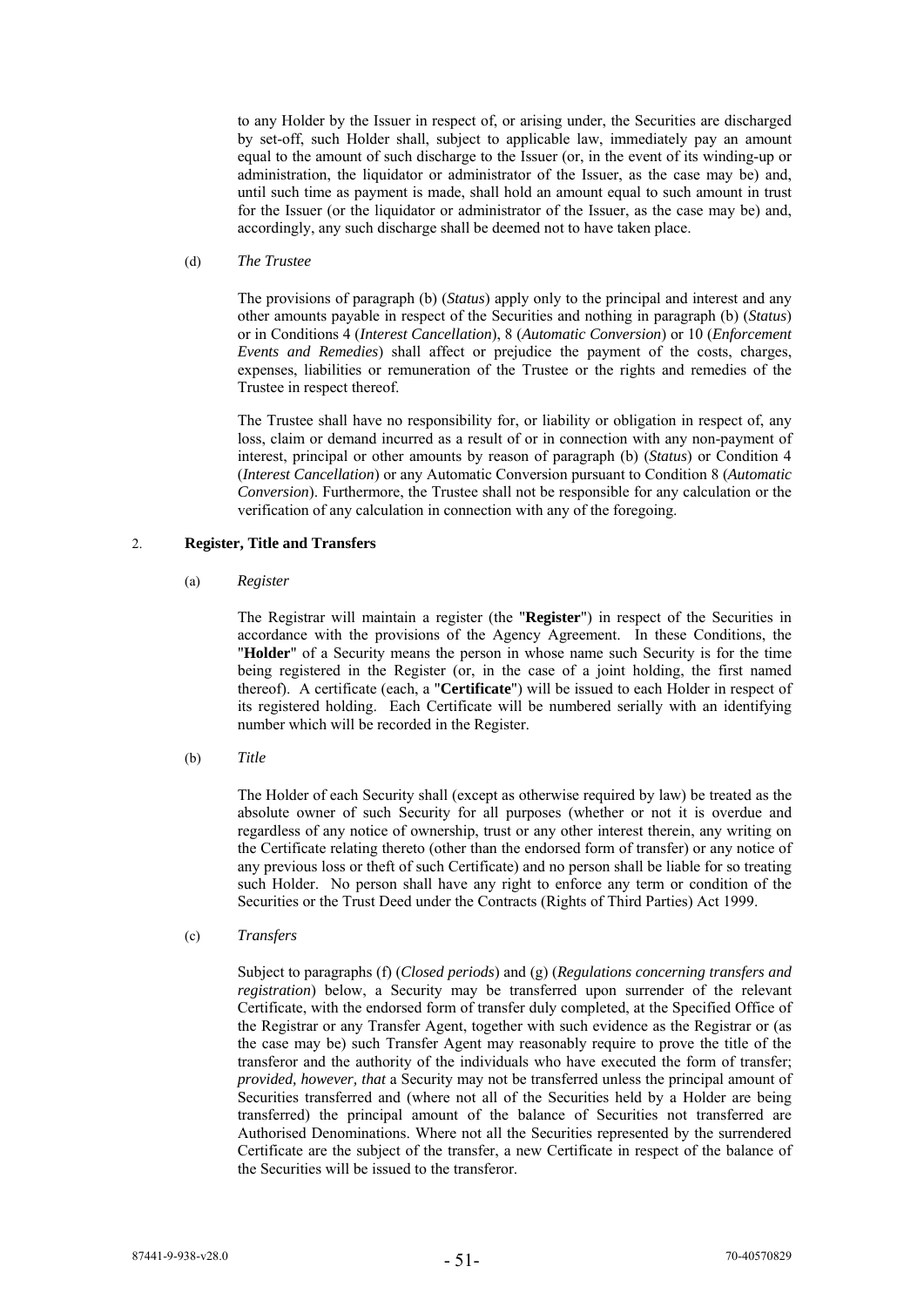### (d) *Registration and delivery of Certificates*

Within five business days of the surrender of a Certificate in accordance with paragraph (c) (*Transfers*) above, the Registrar will register the transfer in question and deliver a new Certificate of a like principal amount to the Securities transferred to each relevant Holder at its Specified Office or (as the case may be) the Specified Office of any Transfer Agent or (at the request and risk of any such relevant Holder) by uninsured first class mail (airmail if overseas) to the address specified for the purpose by such relevant Holder. In this paragraph, "**business day**" means a day on which commercial banks are open for general business (including dealings in foreign currencies) in the city where the Registrar or (as the case may be) the relevant Transfer Agent has its Specified Office.

(e) *No charge*

The transfer of a Security will be effected without charge by or on behalf of the Issuer, the Registrar or any Transfer Agent but against such indemnity as the Registrar or (as the case may be) such Transfer Agent may require in respect of any tax or other duty of whatsoever nature which may be levied or imposed in connection with such transfer.

(f) *Closed periods*

Holders may not require transfers to be registered during the period of 15 days ending on any Interest Payment Date or the date fixed for redemption (if any), as the case may be.

# (g) *Regulations concerning transfers and registration*

All transfers of Securities and entries on the Register are subject to the detailed regulations concerning the transfer of Securities scheduled to the Agency Agreement. The regulations may be changed by the Issuer with the prior written approval of the Trustee and the Registrar. A copy of the current regulations will be mailed (free of charge) by the Registrar to any Holder who requests in writing a copy of such regulations.

## 3. **Interest**

# (a) *Interest accrual*

The Securities bear interest at the applicable Rate of Interest from (and including) the Issue Date and the amount of such interest will (subject to Condition 4 (*Interest Cancellation*), Condition 6 (*Payments*) and Condition 8 (*Automatic Conversion*)) be payable on each Interest Payment Date, in accordance with the provisions of this Condition 3. Each Security will cease to bear interest from the date fixed for redemption (if any) unless, upon due presentation, payment of principal is improperly withheld or refused, in which case it will continue to bear interest in accordance with, and subject to, the Conditions (both before and after judgment) until the day on which such principal is received by or on behalf of the relevant Holder.

- (b) *Rate of interest* 
	- (i) The rate of interest in respect of the period from (and including) the Issue Date to (but excluding) 15 September 2022 will be 7.875 per cent. per annum (the "**Initial Interest Rate**").
	- (ii) The rate of interest in respect of each period from (and including) a Reset Date to (but excluding) the next following Reset Date shall be the aggregate of the applicable Mid-Market Swap Rate on the relevant Reset Determination Date and 6.099 per cent., adjusted for quarterly coupons (the "**Subsequent Interest Rate**").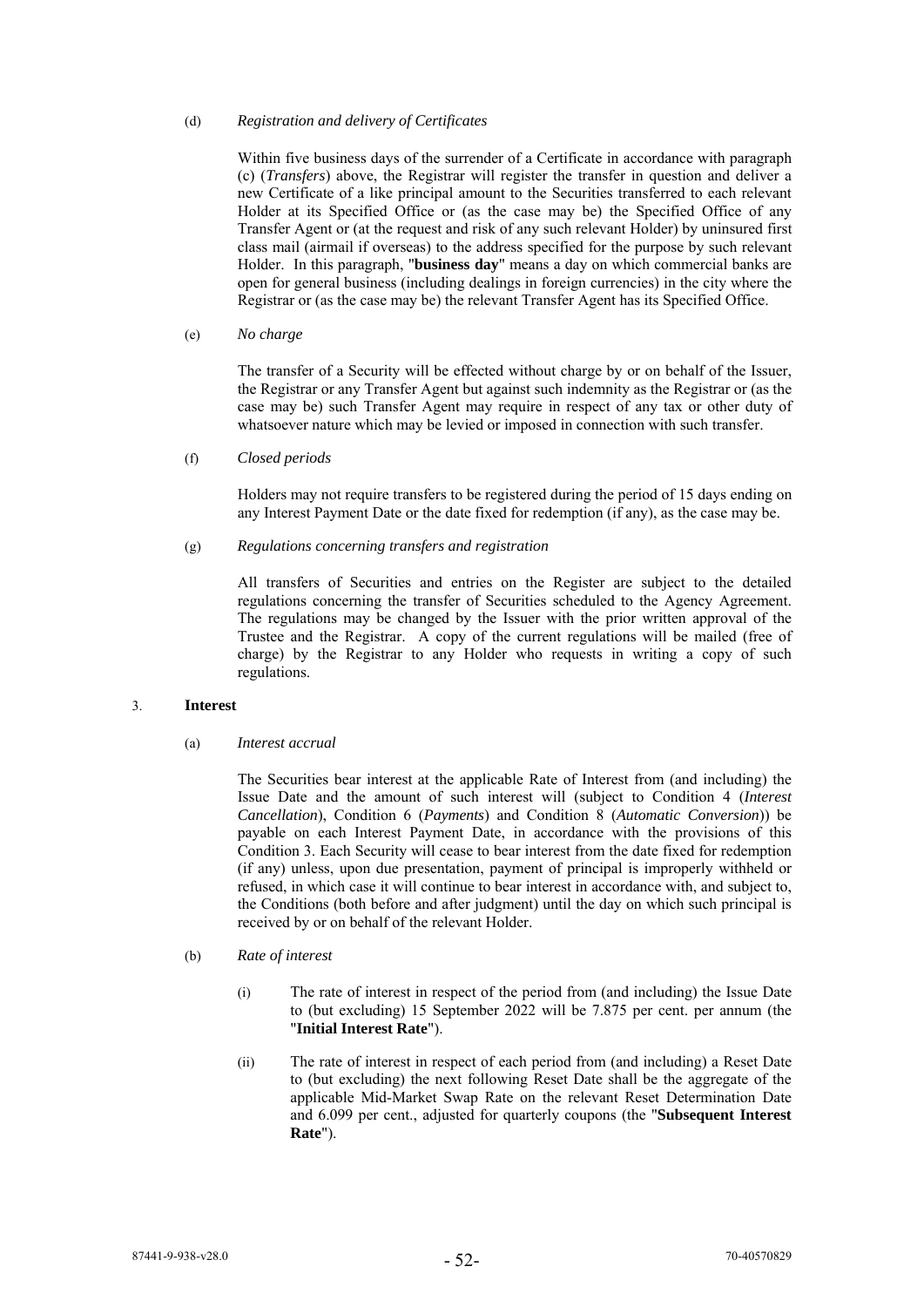### (c) *Interest Payment Dates*

- (i) Subject to Condition 4 (*Interest Cancellation*) and paragraph (ii) below, interest, if any, will be payable quarterly in arrear on 15 March, 15 June, 15 September and 15 December of each year (each, an "**Interest Payment Date**").
- (ii) Subject to Condition 4 (*Interest Cancellation*), the first date on which interest may be paid will be 15 December 2015 for the period commencing on (and including) the Issue Date and ending on (but excluding) 15 December 2015.

# (d) *Calculation of interest amount*

Subject to Condition 4 (*Interest Cancellation*) and Condition 6 (*Payments*), the amount of interest payable in respect of each Security shall be calculated by applying the relevant Rate of Interest to the Calculation Amount, multiplying the product by the relevant Day Count Fraction, rounding the resulting figure to the nearest penny (half a penny being rounded upwards) and multiplying such rounded figure by a fraction equal to the Authorised Denomination of such Security divided by the Calculation Amount.

# (e) *Determination of Subsequent Interest Rate*

Each Subsequent Interest Rate shall be determined by the Calculation Agent on the relevant Reset Determination Date.

(f) *Publication*

The Calculation Agent will cause each Subsequent Interest Rate determined by it to be notified to the Issuer, the Paying Agents, the Trustee and the competent authority and/or stock exchange by which the Securities have then been admitted to listing and/or trading as soon as possible after such determination but in any event not later than the Reset Date. Notice thereof shall also be given to the Holders by the Calculation Agent in accordance with Condition 16 (*Notices*) as soon as possible after the determination thereof.

# (g) *Notifications etc.*

All notifications, opinions, communications, determinations, certificates, calculations, quotations and decisions given, expressed, made or obtained for the purposes of this Condition 3 (*Interest*) by the Calculation Agent will (in the absence of manifest error) be final and binding on the Issuer, the Trustee, the Paying Agents and the Holders. No Holder shall be entitled to proceed against the Calculation Agent, the Trustee, the Paying Agents or any of them in connection with the exercise or non-exercise by them of their powers, duties and discretions hereunder, including without limitation in respect of any notification, opinion, determination, certificate, calculation, quotation or decision given, expressed or made for the purposes of this Condition 3 (*Interest*).

The Calculation Agent shall not be responsible to the Issuer, the Holders or any third party for any failure of the Reference Banks to provide quotations as requested of them or as a result of the Calculation Agent having acted on any quotation or other information given by any Reference Bank which subsequently may be found to be incorrect or inaccurate in any way.

#### (h) *Determination by the Trustee*

If the Calculation Agent does not at any time for any reason determine the Subsequent Interest Rate, the Trustee, or an agent on its behalf appointed at the expense of the Issuer, shall do so and such determination or calculation shall be deemed to have been made by the Calculation Agent. In doing so, the Trustee or its agent shall apply the foregoing provisions of this Condition 3 (*Interest*), with any necessary consequential amendments, to the extent that, in its opinion, it can do so, and in all other respects it shall do so in such manner as it shall deem fair and reasonable in all the circumstances.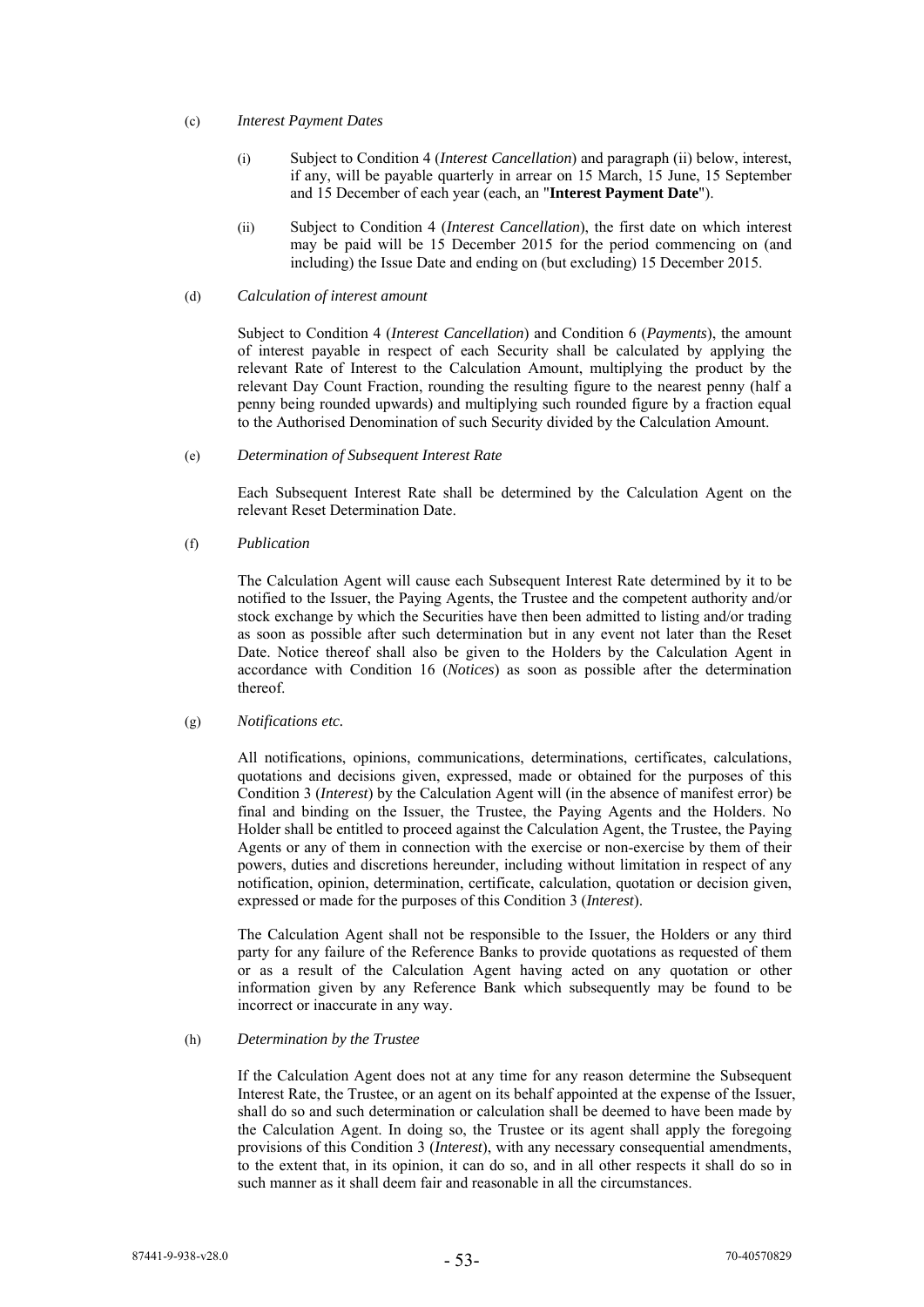## 4. **Interest Cancellation**

### (a) *Interest payments discretionary*

Interest on the Securities is due and payable only at the sole discretion of the Issuer, and the Issuer shall have sole and absolute discretion at all times and for any reason to cancel (in whole or in part) any interest payment that would otherwise be payable on any Interest Payment Date. If the Issuer does not make an interest payment on the relevant Interest Payment Date (or if the Issuer elects to make a payment of a portion, but not all, of such interest payment), such non-payment shall evidence the Issuer's exercise of its discretion to cancel such interest payment (or the portion of such interest payment not paid), and accordingly such interest payment (or the portion thereof not paid) shall not be due and payable.

If the Issuer provides notice to cancel a portion, but not all, of an interest payment and the Issuer subsequently does not make a payment of the remaining portion of such interest payment on the relevant Interest Payment Date, such non-payment shall evidence the Issuer's exercise of its discretion to cancel such remaining portion of the interest payment, and accordingly such remaining portion of the interest payment shall also not be due and payable.

### (b) *Restriction on interest payments*

- (i) Subject to the extent permitted in paragraph (b)(ii) below, the Issuer shall not make an interest payment on the Securities on any Interest Payment Date (and such interest payment shall therefore be deemed to have been cancelled and thus shall not be due and payable on such Interest Payment Date) if:
	- (A) the Issuer has an amount of Distributable Items on such Interest Payment Date that is less than the sum of (i) all distributions or interest payments made or declared by the Issuer since the end of the last financial year and prior to such Interest Payment Date on or in respect of any Parity Securities, the Securities and any Junior Securities and (ii) all distributions or interest payments payable by the Issuer (and not cancelled or deemed cancelled) on such Interest Payment Date (x) on the Securities and (y) on or in respect of any Parity Securities, in the case of each of (i) and (ii), excluding any payments already accounted for in determining the Distributable Items; or
	- (B) the Solvency Condition is not satisfied in respect of such interest payment.
- (ii) The Issuer may, in its sole discretion, elect to make a partial interest payment on the Securities on any Interest Payment Date, only to the extent that such partial interest payment may be made without breaching the restrictions set out in paragraph (b)(i) above.

The Issuer shall be responsible for determining compliance with this paragraph (b) (*Restriction on interest payments*) and neither the Trustee nor any Agent shall be required to monitor such compliance or to perform any calculations in connection therewith.

# (c) *Agreement to interest cancellation*

By subscribing for, purchasing or otherwise acquiring the Securities, Holders acknowledge and agree that:

(i) interest is payable solely at the discretion of the Issuer, and no amount of interest shall become due and payable in respect of the relevant interest period to the extent that it has been  $(x)$  cancelled (in whole or in part) by the Issuer at its sole discretion and/or (y) deemed cancelled (in whole or in part) as a result of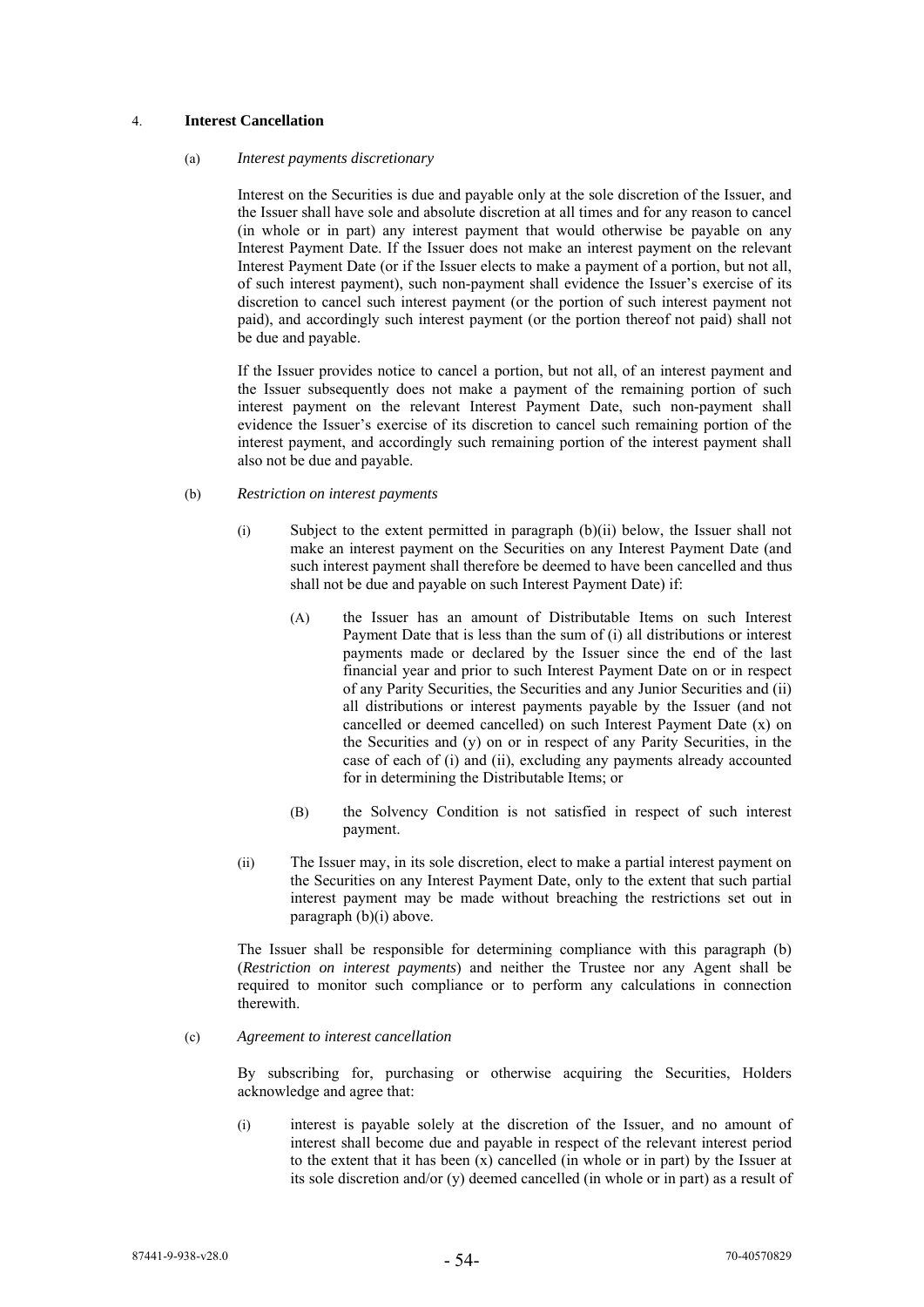the Issuer having insufficient Distributable Items or failing to satisfy the Solvency Condition; and

- (ii) a cancellation or deemed cancellation of interest (in each case, in whole or in part) in accordance with these Conditions shall not constitute a default in payment or otherwise under the terms of the Securities.
- (d) *Effect of interest cancellation*

Interest will only be due and payable on an Interest Payment Date to the extent it is not cancelled or deemed cancelled in accordance with paragraph (a) (*Interest payments discretionary*) and paragraph (b) (*Restriction on interest payments*). Any interest cancelled or deemed cancelled (in each case, in whole or in part) in such circumstances shall not be due and shall not accumulate or be payable at any time thereafter, and Holders shall have no rights thereto or to receive any additional interest or compensation as a result of such cancellation or deemed cancellation. The Issuer may use such cancelled payments without restriction to meet its obligations as they fall due.

(e) *Notice of interest cancellation* 

The Issuer shall provide notice of any cancellation or deemed cancellation of interest (in whole or in part) to the Holders in accordance with Condition 16 (*Notices*) and to the Trustee and the Principal Paying Agent as soon as possible. If practicable, the Issuer shall endeavour to provide such notice at least five business days prior to the relevant Interest Payment Date. Failure to provide such notice will not have any impact on the effectiveness of, or otherwise invalidate, any such cancellation or deemed cancellation of interest, or give Holders any rights as a result of such failure.

### 5. **Redemption and Purchase**

(a) *No fixed redemption date* 

The Securities are perpetual securities in respect of which there is no fixed redemption date and the Issuer shall (subject to the provisions of Condition 1(b) (*Status*) and Condition 10 (*Enforcement Events and Remedies*) and without prejudice to the provisions of Condition 11 (*Prescription*)) only have the right to redeem or repurchase the Securities in accordance with the following provisions of this Condition 5 (*Redemption and Purchase*).

(b) *Issuer's call option* 

Subject to paragraph (e) (*Conditions to redemption*), the Issuer may, at its option, redeem the Securities, in whole but not in part, on any Reset Date at 100 per cent. of their principal amount, together with any accrued but unpaid interest (which excludes any interest cancelled or deemed cancelled in accordance with Condition 4 (*Interest Cancellation*)) to (but excluding) the date fixed for redemption.

(c) *Redemption for Regulatory Event* 

Subject to paragraph (e) (*Conditions to redemption*), if there is a change in the regulatory classification of the Securities that occurs on or after the Issue Date and that does, or would be likely to, result in the whole or any part of the outstanding aggregate principal amount of the Securities at any time being excluded from, or ceasing to count towards, the Group's Tier 1 Capital (a "**Regulatory Event**"), the Issuer may, at its option, at any time redeem the Securities, in whole but not in part, at a redemption price equal to 100 per cent. of their principal amount, together with any accrued but unpaid interest (which excludes any interest cancelled or deemed cancelled in accordance with Condition 4 (*Interest Cancellation*)) to (but excluding) the date fixed for redemption.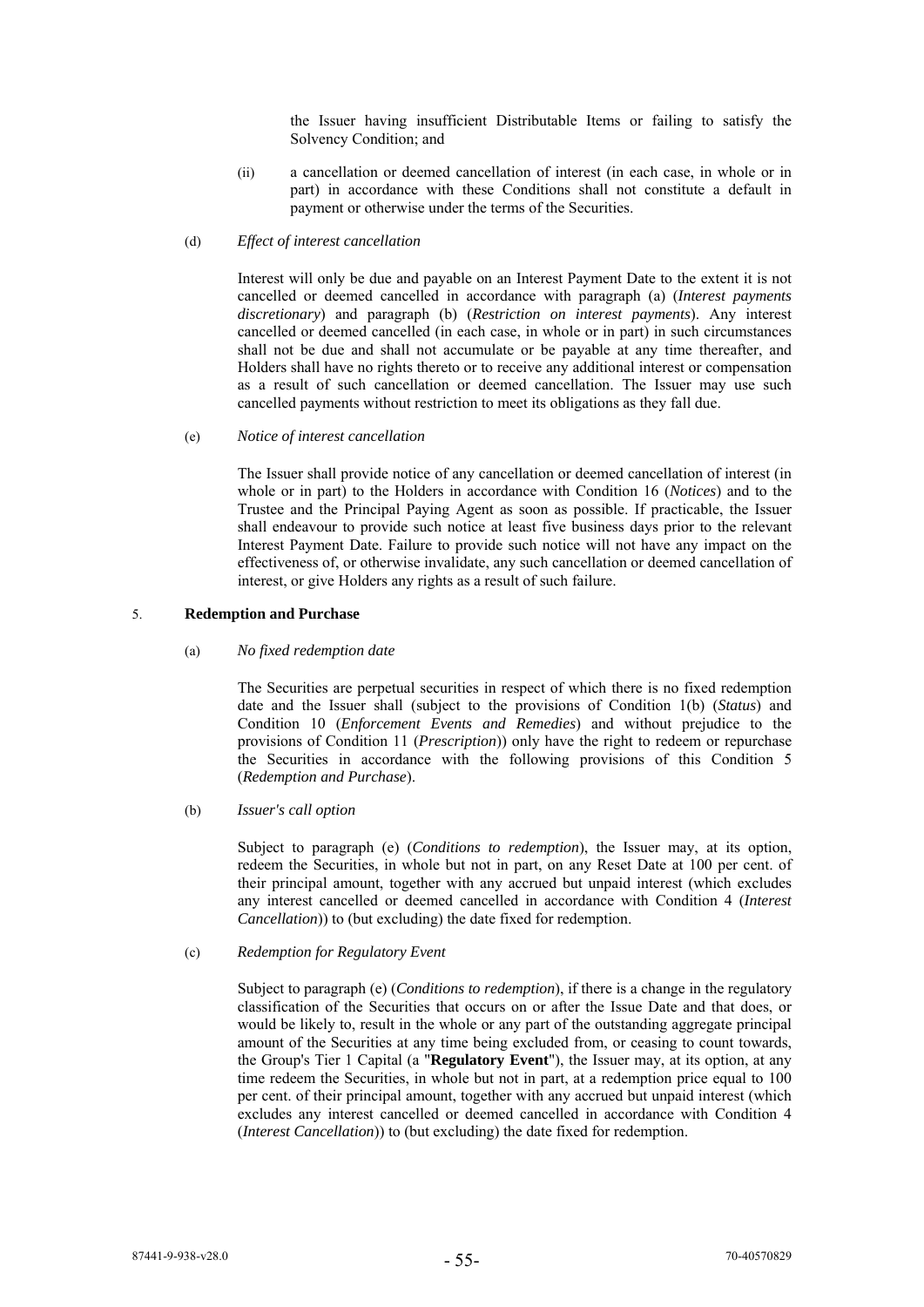### (d) *Redemption for Tax Event*

Subject to paragraph (e) (C*onditions to redemption*), the Securities may be redeemed at the option of the Issuer, in whole but not in part, at any time at a redemption price of 100 per cent. of their principal amount, together with any accrued but unpaid interest (which excludes any interest cancelled or deemed cancelled in accordance with Condition 4 (*Interest Cancellation*)) to (but excluding) the date fixed for redemption, if the Issuer determines that as a result of a change in, or amendment to, the laws or regulations of a Taxing Jurisdiction, including any treaty to which the relevant Taxing Jurisdiction is a party, or a change in an official application of those laws or regulations on or after the Issue Date, including a decision of any court or tribunal which becomes effective on or after the Issue Date (and, in the case of a Successor Entity, which becomes effective on or after the date of that entity's assumption of the Issuer's obligations):

- (i) the Issuer will or would be required to pay Holders Additional Amounts;
- (ii) the Issuer would not be entitled to claim a deduction in respect of any payments in computing its taxation liabilities or the amount of the deduction would be materially reduced;
- (iii) the Issuer would not, as a result of the Securities being in issue, be able to have losses or deductions set against the profits or gains, or profits or gains offset by the losses or deductions, of companies with which the Issuer is or would otherwise be so grouped for applicable United Kingdom tax purposes (whether under the group relief system current as at the date of issue of the Securities or any similar system or systems having like effect as may from time to time exist); or
- (iv) the Issuer would, in the future, have to bring into account a taxable credit if the principal amount of the Securities was written down or the Securities were converted into Conversion Shares;

(each such change in tax law or regulation or the official application thereof, a "**Tax Event**");

*provided that* in the case of each Tax Event, the consequences of the Tax Event cannot be avoided by the Issuer taking reasonable measures available to it.

#### (e) *Conditions to redemption*

- (i) *PRA consent*: Notwithstanding any other provision, the Issuer may redeem the Securities (and give notice thereof to the Holders) only if it has obtained the PRA's prior consent (if such consent is then required by the Capital Regulations) for the redemption of the Securities.
- (ii) *Issuer's certificate on Tax Event*: in the case of a redemption in accordance with paragraph (d) (*Redemption for Tax Event*), prior to giving notice of redemption in accordance with paragraph (iv) (*Notice of redemption*), the Issuer shall deliver to the Trustee a certificate signed by two Authorised Signatories of the Issuer following receipt of an opinion of a firm of independent legal advisers or accountants to the effect either that such a circumstance does exist or that, upon a change in or amendment to the laws or regulations of a Taxing Jurisdiction, including any treaty to which the relevant Taxing Jurisdiction is a party, or a change in the official application of those laws or regulations, which at the date of such certificate is proposed to be made and in the opinion of such firm and the Issuer (based on such opinion) is reasonably expected to become effective on or prior to the date when the relevant payment in respect of the Securities would otherwise be made, becoming so effective, such circumstances would exist. The Trustee shall be entitled to accept such certificate as sufficient evidence of the satisfaction of the circumstances set out above and without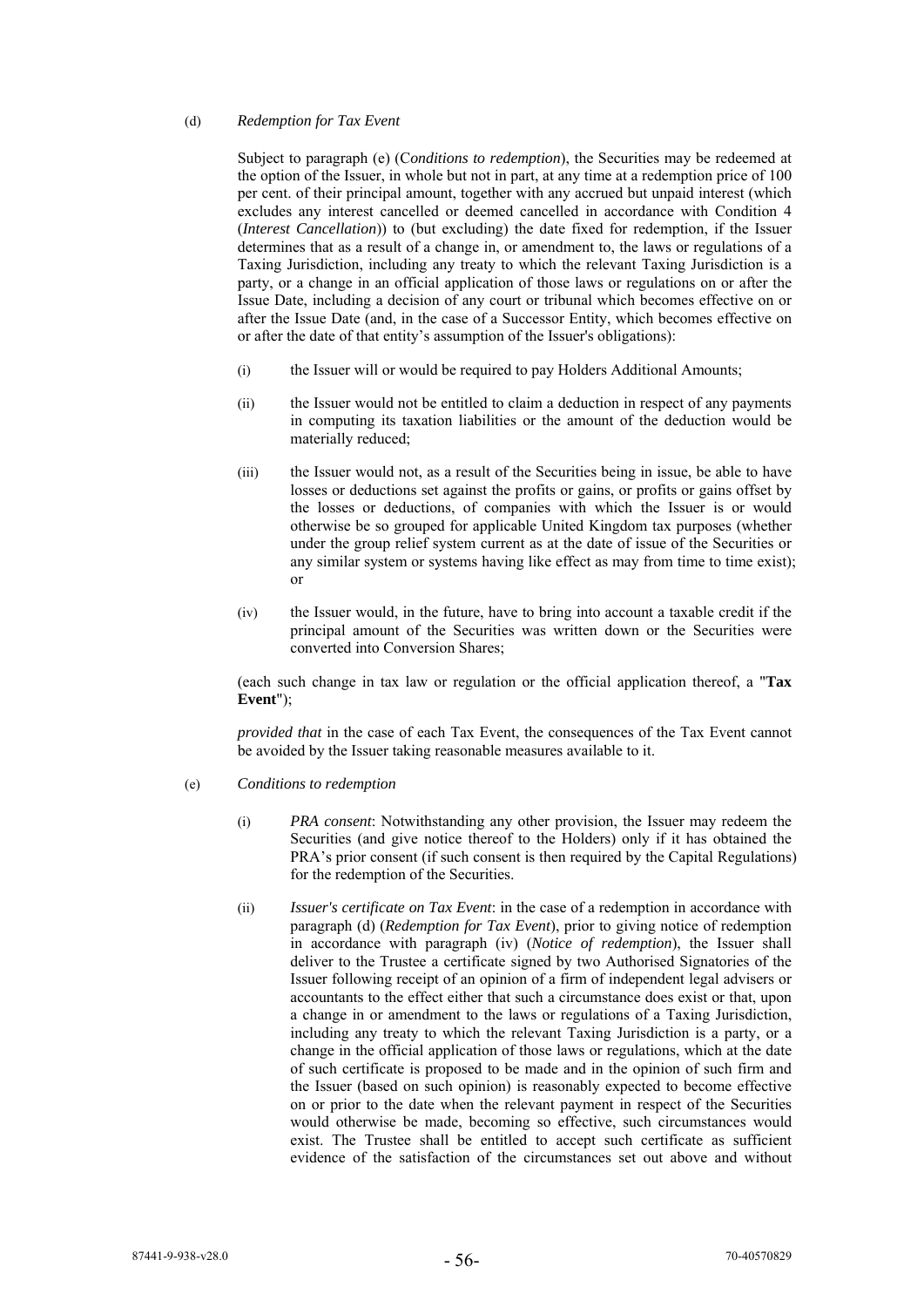further enquiry or liability for so doing, in which event it shall be conclusive and binding on the Holders.

- (iii) *Issuer's certificate on a Regulatory Event*: in the case of a redemption in accordance with paragraph (c) (*Redemption for Regulatory Event*), prior to giving notice of redemption in accordance with paragraph (iv) (*Notice of redemption*), the Issuer shall deliver to the Trustee a certificate signed by two Authorised Signatories of the Issuer stating that the relevant circumstance referred to in paragraph (c) (*Redemption for Regulatory Event*) does exist. Such certificate shall be treated by the Issuer, the Trustee, the Holders and all other interested parties as correct, conclusive and sufficient evidence thereof.
- (iv) *Notice of redemption*: Any redemption of the Securities shall be subject to the Issuer providing not less than 30 days' nor more than 60 days' prior notice to the Holders in accordance with Condition 16 (*Notices*) and to the Trustee and the Principal Paying Agent (such notice being irrevocable except in the limited circumstances set out in paragraph (v) (*Solvency Condition*) and (vi) (*Capital Adequacy Trigger Event*)) specifying the Issuer's election to redeem the Securities and the date fixed for such redemption. The Issuer shall not be entitled to deliver a notice of redemption after an Automatic Conversion Notice has been delivered.
- (v) *Solvency Condition*: If the Issuer has elected to redeem the Securities but the Solvency Condition is not satisfied in respect of the relevant redemption payment on the applicable redemption date, the relevant redemption notice shall be automatically rescinded and shall be of no force and effect and no payment of the redemption amount will be due and payable. The Issuer shall notify the Holders in accordance with Condition 16 (*Notices*) and the Trustee and the Principal Paying Agent of any such rescission as soon as practicable prior to, or, as the case may be, following, the applicable redemption date.
- (vi) *Capital Adequacy Trigger Event*: If the Issuer has elected to redeem the Securities but prior to the payment of the redemption amount with respect to such redemption a Capital Adequacy Trigger Event occurs, the relevant notice of redemption shall be automatically rescinded and shall be of no force and effect, no payment of the redemption amount will be due and payable and an Automatic Conversion shall occur in accordance with Condition 8 (*Automatic Conversion*). The Issuer shall deliver an Automatic Conversion Notice in accordance with Condition 8 (*Automatic Conversion*).

# (f) *Purchase*

The Issuer or any member of the Group may purchase or otherwise acquire any of the outstanding Securities at any price in the open market or otherwise in accordance with the Capital Regulations applicable to the Group in force at the relevant time, and subject to the prior consent of the PRA (if such consent is then required by the Capital Regulations) and to applicable law and regulation.

(g) *Cancellation*

All Securities redeemed by the Issuer pursuant to this Condition 5 (*Redemption and Purchase*) shall be cancelled and may not be reissued or resold. All Securities purchased by or on behalf of the Issuer or any member of the Group may be held, reissued, resold and/or, at the option of the Issuer or any such member of the Group, surrendered for cancellation. Any Securities so surrendered for cancellation may not be reissued or resold.

(h) *Trustee Not Obliged to Monitor* 

The Trustee shall not be under any duty to monitor whether any event or circumstance has happened or exists within this Condition 5 (*Redemption and Purchase*) and will not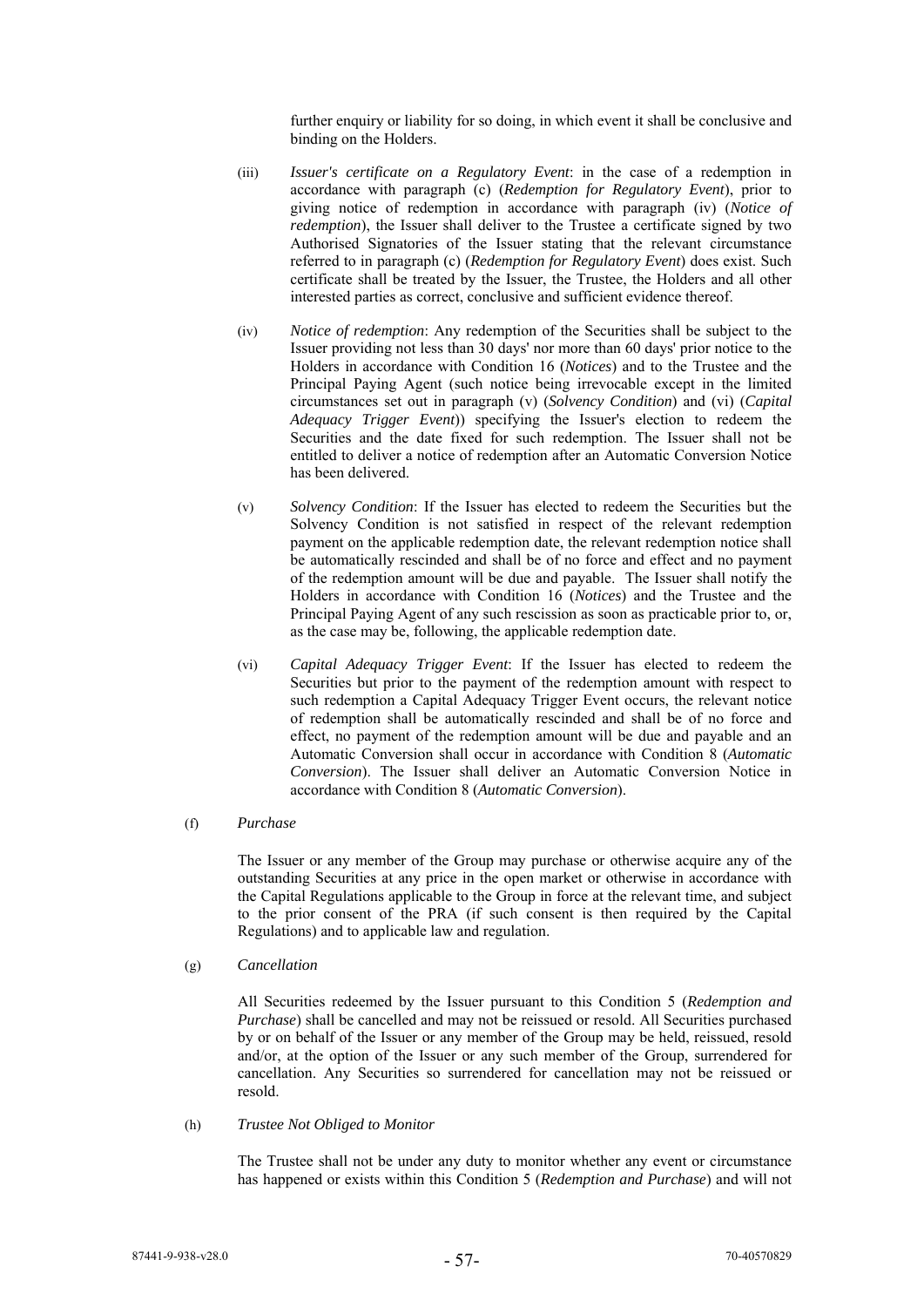be responsible to Holders for any loss arising from any failure by it to do so. Unless and until the Trustee has actual knowledge of the occurrence of any event or circumstance within this Condition 5 (*Redemption and Purchase*), it shall be entitled to assume that no such event or circumstance exists.

*The rules under CRD IV prescribe certain conditions for the granting of permission by the PRA to a request by the Issuer to redeem or repurchase the Securities. In this respect, the CRD IV Regulation provides that the competent authority (the PRA in the case of the Issuer) shall grant permission to a redemption or repurchase of the Securities provided that either of the following conditions is met, as applicable to the Securities:* 

- *(1) on or before such redemption or repurchase of the Securities, the Issuer replaces the Securities with own funds instruments of an equal or higher quality on terms that are sustainable for its income capacity; or*
- *(2) the Issuer has demonstrated to the satisfaction of the PRA that its own funds would, following such redemption or repurchase, exceed the capital ratios required under CRD IV by a margin that the PRA may consider necessary on the basis set out in CRD IV for it to determine the appropriate level of capital of an institution.*

*In addition, the rules under CRD IV provide that the PRA may only permit the Issuer to redeem the Securities before five years after the date of issuance of the Securities if:* 

- *(a) the conditions listed in paragraphs (1) or (2) above are met; and*
- *(b) in the case of redemption due to the occurrence of a Regulatory Event, (i) the PRA considers such change to be sufficiently certain and (ii) the Issuer demonstrates to the satisfaction of the PRA that the Regulatory Event was not reasonably foreseeable at the time of the issuance of the Securities; or*
- *(c) in the case of redemption due to the occurrence of a Tax Event, the Issuer demonstrates to the satisfaction of the PRA that such Tax Event is material and was not reasonably foreseeable at the time of issuance of the Securities.*

*The rules under CRD IV may be modified from time to time after the date of issuance of the Securities.* 

### 6. **Payments**

(a) *Principal*

Payments of principal shall be made by Sterling cheque drawn on, or, upon application by a Holder to the Specified Office of the Principal Paying Agent not later than the fifteenth day before the due date for any such payment, by transfer to a Sterling account maintained by the payee with, a bank in London and (in the case of redemption) upon surrender (or, in the case of part payment only, endorsement) of the relevant Certificates at the Specified Office of any Paying Agent.

(b) *Interest* 

Payments of interest shall be made by Sterling cheque drawn on, or, upon application by a Holder to the Specified Office of the Principal Paying Agent not later than the fifteenth day before the due date for any such payment, by transfer to a Sterling account maintained by the payee with, a bank in London and (in the case of interest payable on redemption) upon surrender (or, in the case of part payment only, endorsement) of the relevant Certificates at the Specified Office of any Paying Agent.

(c) *Payments subject to fiscal laws*

All payments in respect of the Securities are subject in all cases to any applicable fiscal or other laws and regulations in the place of payment, or other laws and regulations to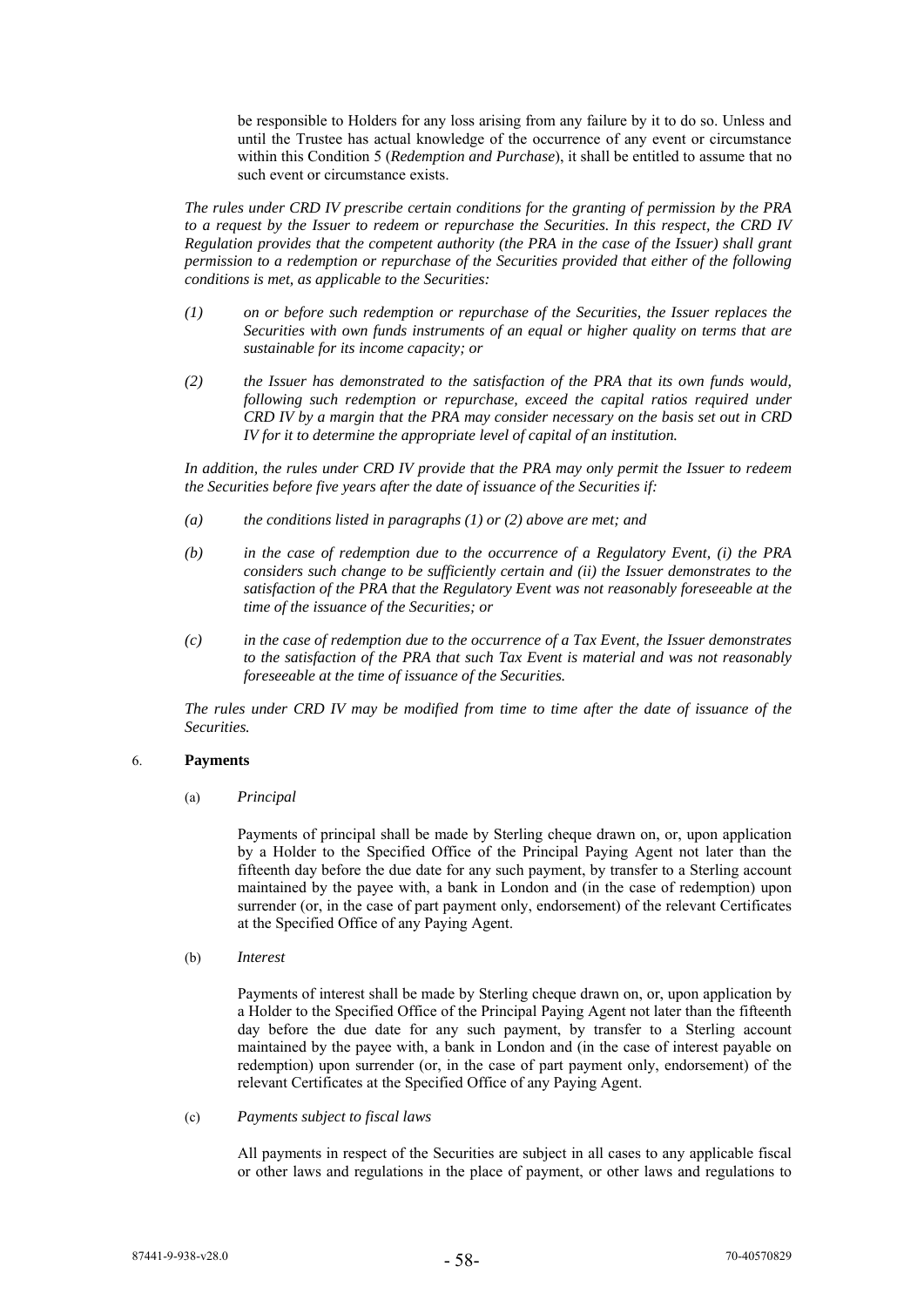which the Issuer or its Agents agree to be subject and, save as provided in Condition 7 (*Taxation*), neither the Issuer nor any of its Agents will be liable for any taxes or duties of whatever nature imposed or levied by such laws, regulations or agreements. No commissions or expenses shall be charged to the Holders in respect of such payments.

#### (d) *Payments on Payment Business Days*

Subject to Conditions 4 (*Interest Cancellation*)*,* 5 (R*edemption and Purchase*) and 8 (*Automatic Conversion*), where payment is to be made by transfer to a Sterling account, payment instructions (for value the relevant Interest Payment Date or the date fixed for redemption, as the case may be, or, if such date is not a Payment Business Day, for value the next succeeding Payment Business Day (but no interest will accrue during the period from and after the Interest Payment Date or the date fixed for redemption, as the case may be)) will be initiated and, where payment is to be made by Sterling cheque, the cheque will be mailed (i) (in the case of payments of principal and interest payable on redemption) on the later of the date fixed for redemption and the day on which the relevant Certificate is surrendered (or, in the case of part payment only, endorsed) at the Specified Office of a Paying Agent and (ii) (in the case of payments of interest payable other than on redemption) on the relevant Interest Payment Date. A Holder shall not be entitled to any interest or other payment in respect of any delay in payment resulting from (A) the date fixed for redemption or the relevant Interest Payment Date, as the case may be, not being a Payment Business Day or (B) a cheque mailed in accordance with this Condition 6 (*Payments*) arriving after the due date for payment or being lost in the mail.

(e) *Partial payments*

If a Paying Agent makes a partial payment in respect of any Security, the Issuer shall procure that the amount and date of such payment are noted on the Register and, in the case of partial payment upon presentation of a Certificate, that a statement indicating the amount and the date of such payment is endorsed on the relevant Certificate.

### (f) *Record date*

Each payment in respect of a Security will be made to the person shown as the Holder in the Register at the opening of business in the place of the Registrar's Specified Office on the fifteenth day before the relevant Interest Payment Date or the date fixed for redemption (if any), as the case may be (the "**Record Date**"). Where payment in respect of a Security is to be made by cheque, the cheque will be mailed to the address shown as the address of the Holder in the Register at the opening of business on the relevant Record Date.

# 7. **Taxation**

All payments of principal and interest in respect of the Securities by or on behalf of the Issuer shall be made free and clear of, and without deduction or withholding for, or on account of, any and all present or future income, stamp and other taxes, levies, imposts, duties, charges, fees, deductions or withholdings ("**taxes**") now or hereafter imposed, levied, collected, withheld or assessed by, or on behalf of, the United Kingdom or any political subdivision or authority thereof or therein that has the power to tax (each, a "**Taxing Jurisdiction**"), unless the deduction or withholding is required by law. In that event, but subject to the restrictions referred to below, the Issuer shall pay such additional amounts (the "**Additional Amounts**") as will result in receipt by the Holders of such amounts after such withholding or deduction as would have been received by them had no such withholding or deduction been required. However, no such Additional Amounts shall be payable in respect of any Security because:

(i) the Holder or the beneficial owner of the Securities is a domiciliary, national or resident of, or engages in business or maintains a permanent establishment or is physically present in a Taxing Jurisdiction requiring that deduction or withholding, or otherwise has some connection with the Taxing Jurisdiction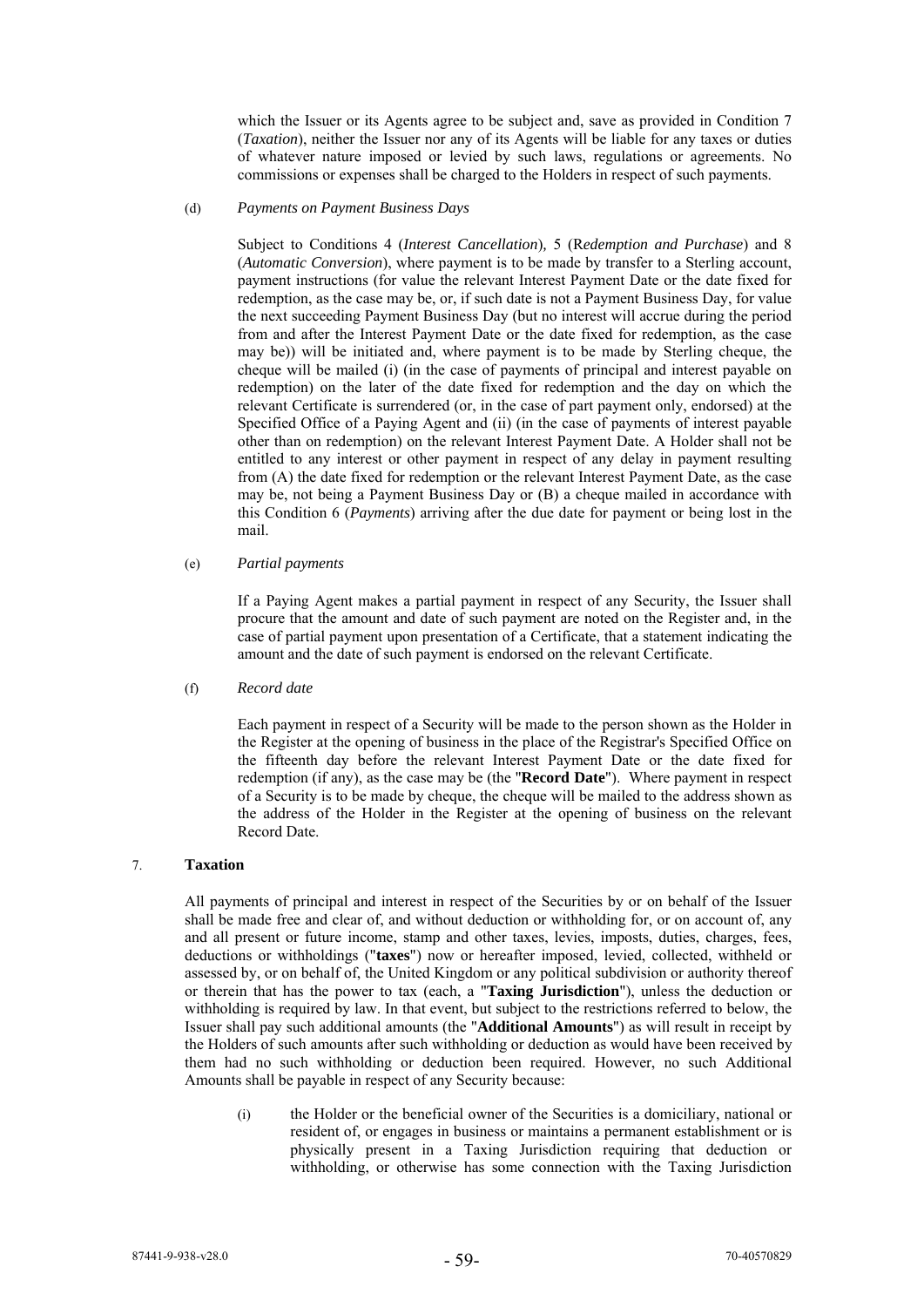other than the holding or ownership of the Security, or the collection of any payment of, or in respect of, the principal of, or any interest on, any Securities;

- (ii) except in the case of the Issuer's winding-up in England, the relevant Security is presented for payment in the United Kingdom;
- (iii) the relevant Security is presented for payment more than 30 days after the date payment became due or was provided for, whichever is later, except to the extent that the Holder would have been entitled to the Additional Amounts on presenting the Security for payment at the close of such 30-day period;
- (iv) the Holder or the beneficial owner of the relevant Securities or the beneficial owner of any payment of (or in respect of) principal of, or any interest on Securities failed to make any necessary claim or to comply with any certification, identification or other requirements concerning the nationality, residence, identity or connection with the Taxing Jurisdiction of such Holder or beneficial owner, if such claim or compliance is required by statute, treaty, regulation or administrative practice of the Taxing Jurisdiction as a condition to relief or exemption from such taxes;
- (v) such taxes are imposed on a payment to an individual and are required to be made pursuant to the European Union Directive on the taxation of savings income, adopted on 3 June 2003, or any law implementing or complying with, or introduced in order to conform to, such Directive;
- (vi) the relevant Security is presented for payment by, or on behalf of, a Holder who would have been able to avoid such deduction or withholding by presenting the relevant Security to a paying agent in a member state of the European Union or elsewhere; or
- (vii) if the taxes would not have been imposed or would have been excluded under one of the preceding points if the beneficial owner of, or person ultimately entitled to obtain an interest in, the Securities had been the Holder.

The restrictions on interest payment in Condition 4(b) (*Interest Cancellation – Restriction on Interest Payments*) shall apply to any Additional Amounts *mutatis mutandis*.

In these Conditions, any reference to principal or interest shall be deemed to include any Additional Amounts in respect of principal or interest (as the case may be) which are, were or would be payable under this Condition 7 (*Taxation*).

For the avoidance of doubt, any amounts to be paid by the Issuer on the Securities will be paid net of any deduction or withholding imposed or required pursuant to Sections 1471 through 1474 of the U.S. Internal Revenue Code of 1986, as amended (the "**Code**"), any current or future regulations or official interpretations thereof, any agreement entered into pursuant to Section 1471(b) of the Code, or any fiscal or regulatory legislation, rules or practices adopted pursuant to any intergovernmental agreement entered into in connection with the implementation of such Sections of the Code (or any law implementing such an intergovernmental agreement) (a "**FATCA Withholding Tax**"), and the Issuer will not be required to pay Additional Amounts on account of any FATCA Withholding Tax.

## 8. **Automatic Conversion**

- (a) *Automatic Conversion Upon Capital Adequacy Trigger Event* 
	- (i) *Automatic Conversion*: If a Capital Adequacy Trigger Event occurs, then an Automatic Conversion will occur on the Conversion Date at which point all of the Issuer's obligations under the Securities (other than the CSO Obligations, if any) shall be irrevocably and automatically released in consideration of the Issuer's issuance of the Conversion Shares to the Conversion Shares Depository on the Conversion Date at the Conversion Price. Under no circumstances shall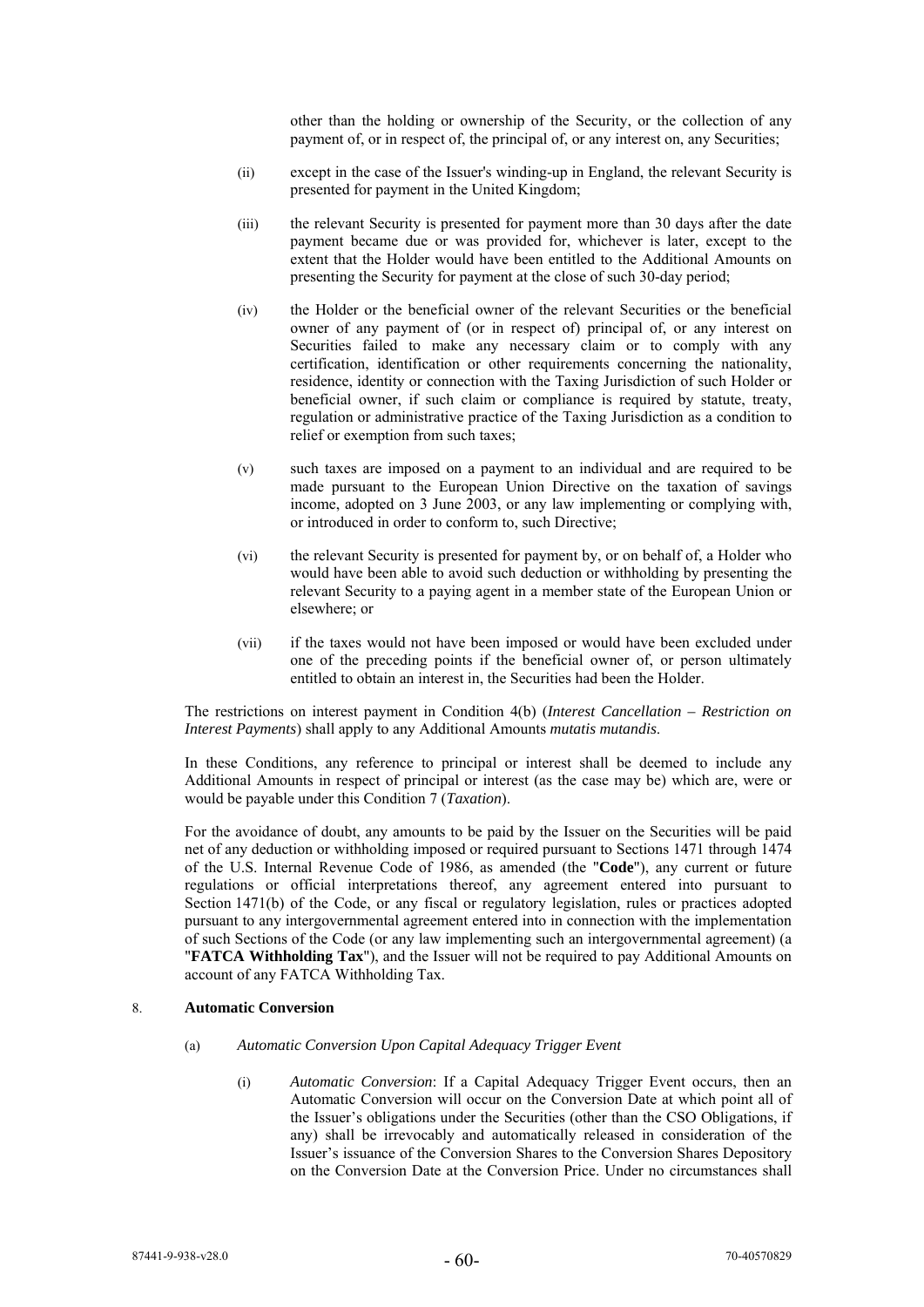such released obligations be reinstated. If the Issuer has been unable to appoint a Conversion Shares Depository, it shall make such other arrangements for the issuance and/or delivery of the Conversion Shares or Conversion Shares Offer Consideration, as applicable, to the Holders as it shall consider reasonable in the circumstances, which may include issuing the Conversion Shares to another nominee or to the Holders directly, which issuance shall irrevocably and automatically release all of the Issuer's obligations under the Securities (other than the CSO Obligations, if any) as if the Conversion Shares had been issued to the Conversion Shares Depository.

A "**Capital Adequacy Trigger Event**" shall occur if the Issuer determines at any time that the fully loaded CET1 Ratio is less than 7.00 per cent. The Automatic Conversion shall occur without delay upon the occurrence of a Capital Adequacy Trigger Event.

The Conversion Shares shall initially be registered in the name of the Conversion Shares Depository (which shall hold the Conversion Shares on behalf of the Holders) or the relevant recipient as contemplated above, and each Holder shall be deemed to have irrevocably directed the Issuer to issue the Conversion Shares corresponding to the conversion of its holding of Securities to the Conversion Shares Depository (or to such other relevant recipient).

- (ii) *Automatic Conversion Notice*: Upon the occurrence of a Capital Adequacy Trigger Event, the Issuer shall immediately inform the PRA and shall deliver the Automatic Conversion Notice to the Holders in accordance with Condition 16 (*Notices*) and paragraph (b) (*Automatic Conversion Procedure*) and to the Trustee and the Principal Paying Agent. On or (if reasonably practicable) prior to giving the Automatic Conversion Notice, the Issuer shall deliver to the Trustee a certificate signed by two Authorised Signatories of the Issuer stating that the Capital Adequacy Trigger Event has occurred and the Trustee shall be entitled to accept such certificate as sufficient evidence of the occurrence of such event, in which event such certificate shall be conclusive and binding on the Trustee and the Holders.
- (iii) *Effect of Automatic Conversion*: Following an Automatic Conversion, no Holder will have any rights against the Issuer with respect to the repayment of the principal amount of the Securities or the payment of interest or any other amount on or in respect of such Securities, which liabilities of the Issuer shall be irrevocably and automatically released and, accordingly, the principal amount of the Securities shall equal zero at all times thereafter. Any interest in respect of an interest period ending on any Interest Payment Date falling between the date of a Capital Adequacy Trigger Event and the Conversion Date shall be deemed to have been cancelled upon the occurrence of such Capital Adequacy Trigger Event and shall not be due and payable.

Following the issuance of the Conversion Shares to the Conversion Shares Depository (or to the relevant recipient as contemplated above and as applicable) on the Conversion Date, the Securities shall remain in existence until the applicable Cancellation Date for the sole purpose of evidencing (a) the Holder's right to receive Conversion Shares or Conversion Shares Offer Consideration, as applicable, from the Conversion Shares Depository (or such other relevant recipient) and (b) the Issuer's CSO Obligations, if any.

(iv) *No recourse to the Issuer*: Provided that the Issuer issues the Conversion Shares to the Conversion Shares Depository (or to the relevant recipient as contemplated above) in accordance with these Conditions, with effect from the Conversion Date, Holders shall have recourse only to the Conversion Shares Depository (or to such other relevant recipient, as applicable) for the delivery to them of Conversion Shares or, if the Issuer elects that a Conversion Shares Offer be made pursuant to paragraph (d) (*Conversion Share Offer*) below, of any Conversion Shares Offer Consideration to which such Holders are entitled.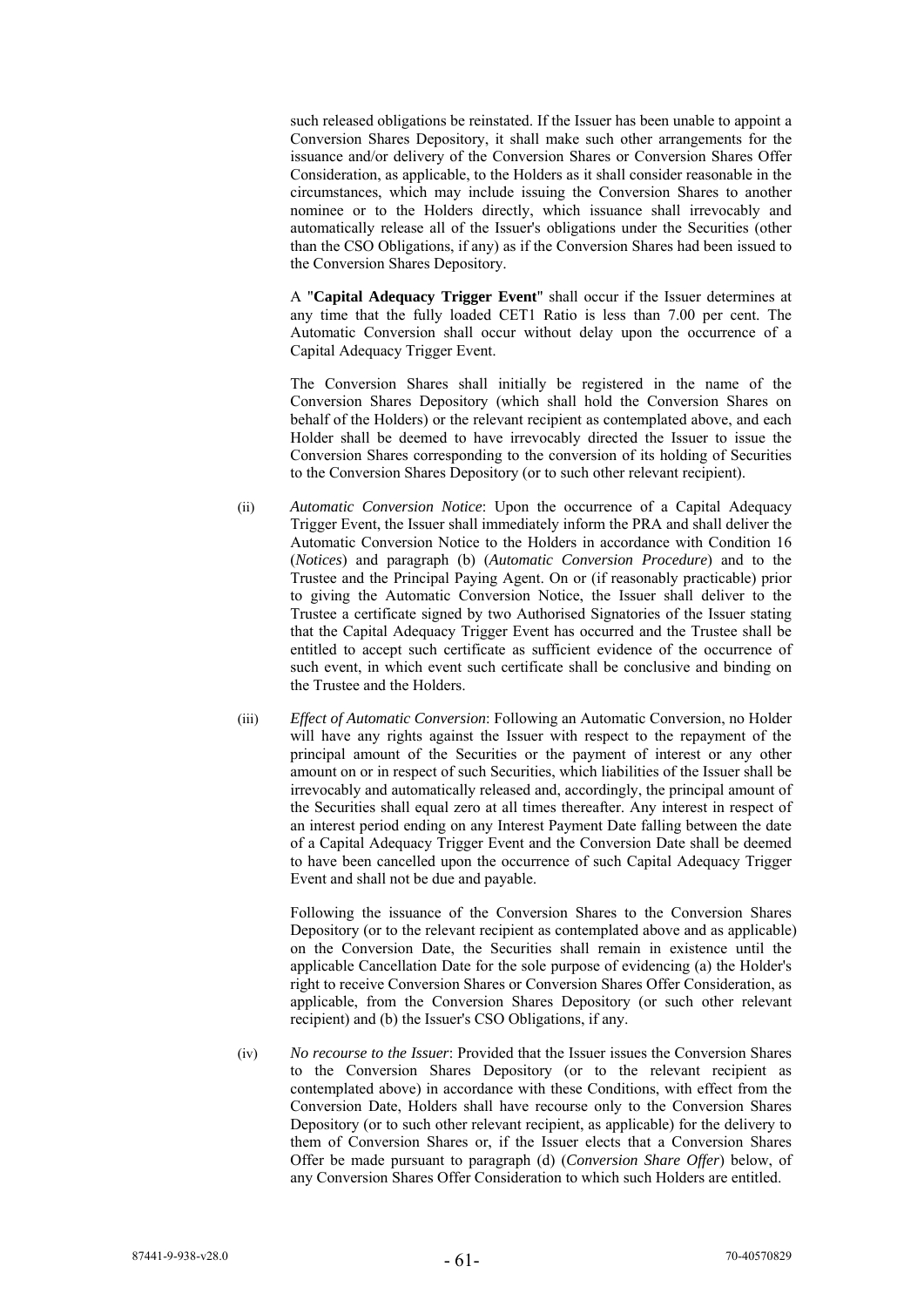- (v) *Agreement and waiver by the Holders*: Notwithstanding any other provision herein, by its subscription, purchase or other acquisition of the Securities, each Holder shall (i) agree to all the Conditions, including, without limitation, those related to (x) the occurrence of a Capital Adequacy Trigger Event and any related Automatic Conversion and (y) the appointment of the Conversion Shares Depository, the issuance of the Conversion Shares to the Conversion Shares Depository (or to the relevant recipient in accordance with these Conditions) and the potential sale of the Conversion Shares pursuant to a Conversion Shares Offer, (ii) agree that effective upon, and following, an Automatic Conversion, no amount shall be due and payable to the Holders under the Securities and the liability of the Issuer to pay any such amounts (including the principal amount of, or any interest in respect of, the Securities) shall be automatically released, and the Holders shall not have the right to give a direction to the Trustee with respect to the Capital Adequacy Trigger Event and any related Automatic Conversion and (iii) waive any claims related to or arising out of or in connection with a Capital Adequacy Trigger Event and/or any Automatic Conversion.
- (vi) *No option to convert*: The Securities are not convertible into Conversion Shares at the option of the Holders at any time.

#### (b) *Automatic Conversion Procedure*

If a Capital Adequacy Trigger Event has occurred, the Issuer shall deliver an Automatic Conversion Notice to the Trustee, the Principal Paying Agent and the Holders in accordance with Condition 16 (*Notices*) as soon as practicable after such time.

Notwithstanding Condition 16 (*Notices*), the Automatic Conversion Notice shall be deemed to have been given on the date on which it is dispatched to the Trustee and the Holders.

Within 10 business days following the Conversion Date, the Issuer shall deliver a Conversion Shares Offer Notice to the Trustee directly and to the Holders in accordance with Condition 16 (*Notices*).

#### (c) *The Conversion Shares*

The number of Conversion Shares to be issued to the Conversion Shares Depository on the Conversion Date shall be determined by dividing the aggregate principal amount of the Securities outstanding immediately prior to the Automatic Conversion on the Conversion Date by the Conversion Price rounded down, if necessary, to the nearest whole number of Conversion Shares. Fractions of Conversion Shares will not be issued following an Automatic Conversion and no cash payment will be made in lieu thereof.

The number of Conversion Shares to be held by the Conversion Shares Depository for the benefit of each Holder shall be the number of Conversion Shares thus calculated divided by the aggregate amount of the Authorised Denomination of the Securities held by such Holder on the Conversion Date rounded down, if necessary, to the nearest whole number of Conversion Shares.

The Conversion Shares issued following an Automatic Conversion will be fully paid and non-assessable and will in all respects rank *pari passu* with the Issuer's fully paid ordinary shares in issue on the Conversion Date, except in any such case for any right excluded by mandatory provisions of applicable law, and except that the Conversion Shares so issued will not rank for (or, as the case may be, the relevant Holder shall not be entitled to receive) any rights, the entitlement to which falls prior to the Conversion Date.

The Conversion Shares Depository (or the relevant recipient in accordance with these Conditions, as applicable) shall hold the Conversion Shares on behalf of the Holders, who shall be entitled to direct the Conversion Shares Depository or such other recipient,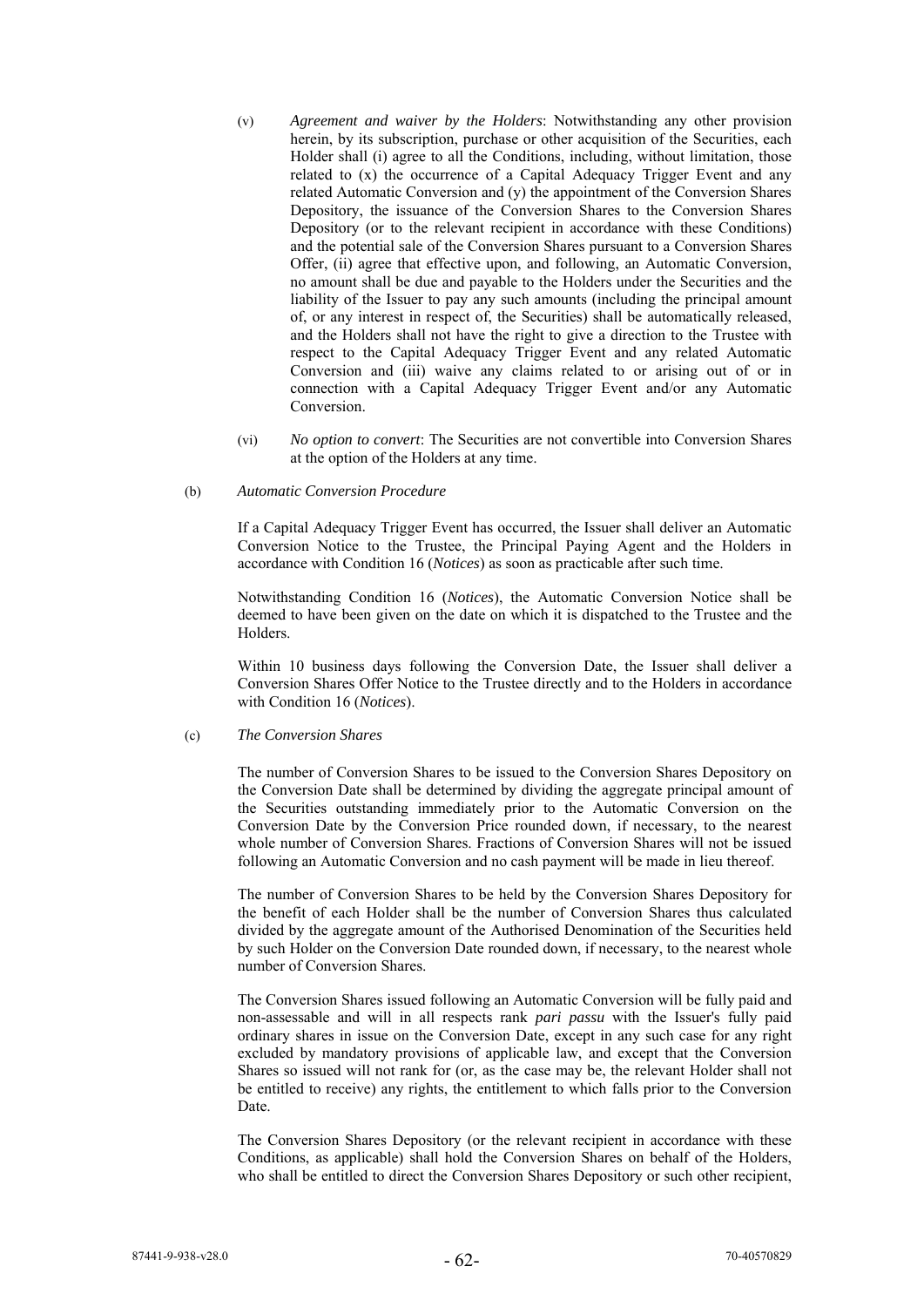as applicable, to exercise on their behalf all rights of an ordinary shareholder (including voting rights and rights to receive dividends) except that Holders shall not be able to sell or otherwise transfer the Conversion Shares until such time as they have been delivered to Holders in accordance with the procedures set forth in paragraph (e) (*Settlement Procedure*).

If a Qualifying Takeover Event shall have occurred, then, where the Conversion Date falls on or after the QTE Effective Date, Approved Entity Shares of the Approved Entity shall be issued to the Conversion Shares Depository on the Conversion Date instead of Conversion Shares, in accordance with Condition 9(e) (*Adjustments to the Conversion Price – Qualifying Takeover Event*).

The Conversion Shares or the Conversion Shares Offer Consideration, as the case may be, will be delivered to Holders pursuant to the procedures set forth in paragraph (e) (*Settlement Procedure*) below.

#### (d) *Conversion Share Offer*

No later than 10 business days following the Conversion Date, the Issuer may, in its sole and absolute discretion, elect that the Conversion Shares Depository make an offer of all or some of the Conversion Shares to all or some of the Issuer's ordinary shareholders at such time at a cash price per Conversion Share equal to the Conversion Price, subject as provided below (the "**Conversion Shares Offer**"). The Issuer may, on behalf of the Conversion Shares Depository, appoint a Conversion Shares Offer Agent to act as placement or other agent to facilitate the Conversion Shares Offer.

The Issuer will deliver a Conversion Shares Offer Notice to the Trustee directly and to the Holders in accordance with Condition 16 (*Notices*) within 10 business days following the Conversion Date specifying whether or not it has elected that a Conversion Shares Offer be conducted. If so elected, the Conversion Shares Offer Period, during which the Conversion Shares Offer may be made, shall end no later than 40 business days after the giving by the Issuer of the Conversion Shares Offer Notice.

Any Conversion Shares Offer shall be made subject to applicable laws and regulations in effect at the relevant time and shall be conducted, if at all, only to the extent that the Issuer, in its sole and absolute discretion, determines that the Conversion Shares Offer is practicable. The Issuer or the purchasers of the Conversion Shares sold in any Conversion Shares Offer shall bear the costs and expenses of any Conversion Shares Offer (other than the taxes referred to in the definition of Conversion Shares Offer Consideration), including the fees of the Conversion Shares Offer Agent, if any. If a prospectus or other offering document is required to be prepared in connection with a Conversion Shares Offer, the Issuer will facilitate the preparation of such prospectus or other offering document, and the Issuer and/or its directors will take responsibility for such prospectus or other offering document, in each case, if and to the extent then required by applicable laws and regulations then in effect. In addition, if so requested by the Conversion Shares Depository as offeror, the Issuer shall indemnify the Conversion Shares Depository for any losses incurred in connection with any Conversion Shares Offer.

Upon completion of the Conversion Shares Offer, the Issuer or the Conversion Shares Depository will provide notice to the Trustee and the Holders in accordance with Condition 16 (*Notices*) of the composition of the Conversion Shares Offer Consideration (and of the deductions to the cash component, if any, of the Conversion Shares Offer Consideration (as set out in the definition of Conversion Shares Offer Consideration)) per Calculation Amount.

The Issuer reserves the right, in its sole and absolute discretion, to terminate the Conversion Shares Offer at any time during the Conversion Shares Offer Period by providing at least three business days' notice to the Trustee directly and to the Holders in accordance with Condition 16 (*Notices*), and, if it does so, the Issuer may, in its sole and absolute discretion, take steps (including changing the Suspension Date) to deliver to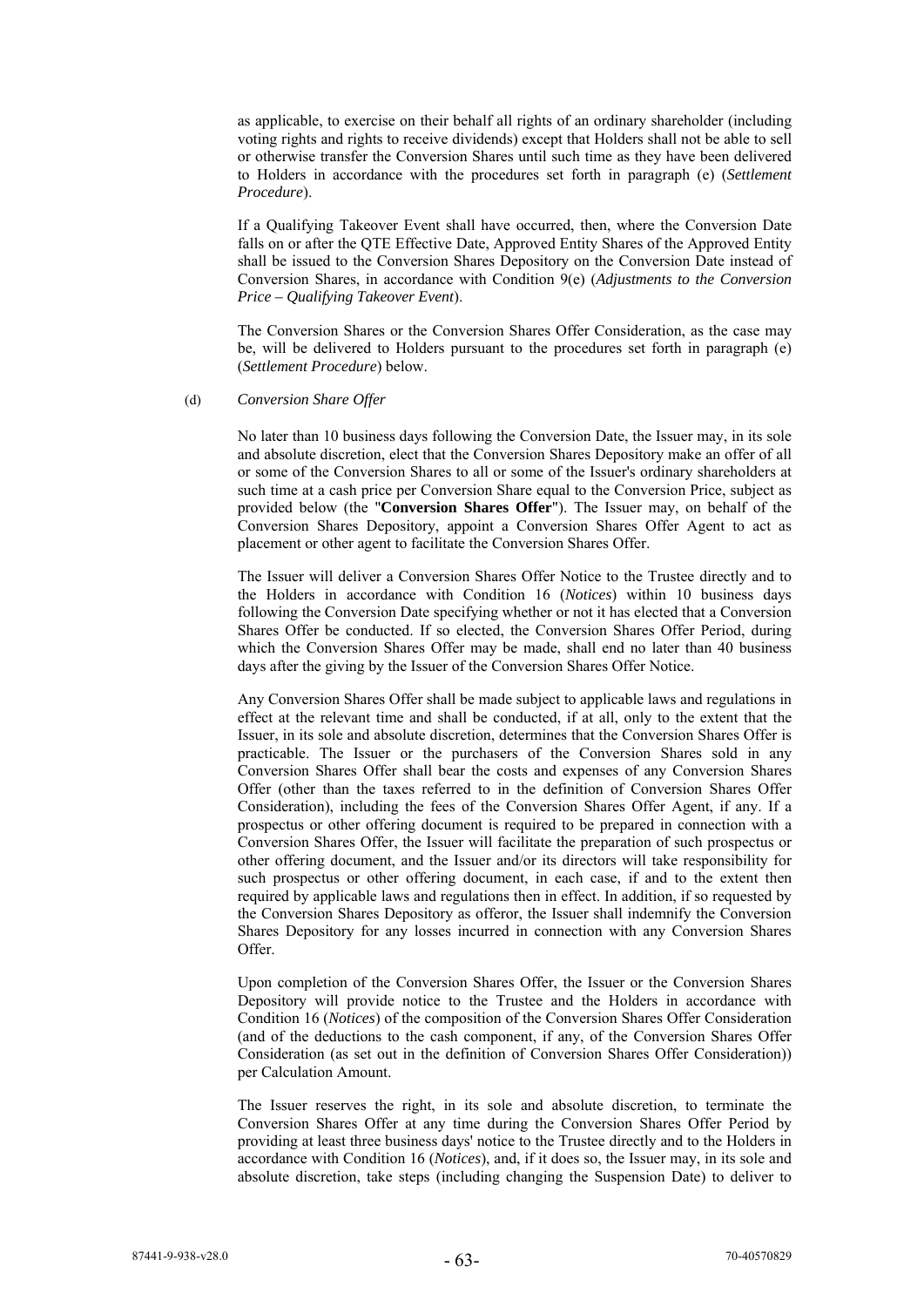Holders the Conversion Shares at a time that is earlier than the time at which they would have otherwise received the Conversion Shares Offer Consideration had the Conversion Shares Offer been completed.

By its subscription for, purchase or other acquisition of the Securities, each Holder acknowledges and agrees that if the Issuer elects, in its sole and absolute discretion, that a Conversion Shares Offer be conducted by the Conversion Shares Depository such Holder shall be deemed to have: (i) irrevocably consented to any Conversion Shares Offer and to the Conversion Shares Depository using the Conversion Shares to settle any Conversion Shares Offer in accordance with these Conditions, (ii) consented to the transfer of the beneficial interest it holds in the Conversion Shares to the Conversion Shares Depository in connection with the Conversion Shares Offer in accordance with these Conditions, (iii) irrevocably agreed that the Issuer, the Conversion Shares Depository and the Conversion Shares Offer Agent, if any, may take any and all actions necessary to conduct the Conversion Shares Offer in accordance with these Conditions, and (iv) agreed that none of the Issuer, the Trustee, the Conversion Shares Depository, if any, or the Conversion Shares Offer Agent, if any, shall, to the extent permitted by applicable law, incur any liability to the Holders in respect of the Conversion Shares Offer (except for the obligations of the Conversion Shares Depository in respect of the Holders' entitlement to any Conversion Shares Offer Consideration).

Neither the occurrence of a Capital Adequacy Trigger Event nor, following the occurrence of a Capital Adequacy Trigger Event, the election (if any) by the Issuer to undertake a Conversion Shares Offer on the terms set out herein, shall preclude the Issuer from undertaking a rights issue at any time on such terms as the Issuer deems appropriate, at its sole discretion, including, for the avoidance of doubt, the offer of ordinary shares at or below the Conversion Price.

(e) *Settlement Procedure* 

Delivery of the Conversion Shares or Conversion Shares Offer Consideration, as applicable, to the Holders will be made in accordance with the following procedures:

- (i) *Conversion Shares in uncertificated form*: the Conversion Shares (or the Conversion Share component, if any, of any Conversion Shares Offer Consideration) will be delivered to Holders in uncertificated form through the dematerialised securities trading system operated by Euroclear UK & Ireland Limited, known as CREST, unless the Conversion Shares are not a participating security in CREST at the relevant time, in which case the Conversion Shares (or the Conversion Share component, if any, of any Conversion Shares Offer Consideration) will either be delivered in the form of the relevant clearing system in which the Conversion Shares are a participating security or in certificated form, as notified by the Issuer to the Holders in accordance with Condition 16 (*Notices*). Where the Conversion Shares (or the Conversion Share component, if any, of any Conversion Shares Offer Consideration) are to be delivered through CREST or such other clearing system in which such Conversion Shares are a participating security, they will be delivered to the account specified by the relevant Holder in the relevant Conversion Shares Settlement Notice.
- (ii) *Conversion Shares in certificated form*: where the Conversion Shares (or the Conversion Share component, if any, of any Conversion Shares Offer Consideration) are to be delivered in certificated form, the name of the relevant Holder (or its nominee) will be entered in the Issuer's share register and a certificate in respect thereof will be dispatched by mail free of charge to the relevant Holder or as it may direct in the relevant Conversion Shares Settlement Notice.
- (iii) *Cash component*: the cash component, if any, of any Conversion Shares Offer Consideration will be paid to the Holders by (A) Sterling cheque drawn on a bank in London and mailed to their address shown on the Register on or around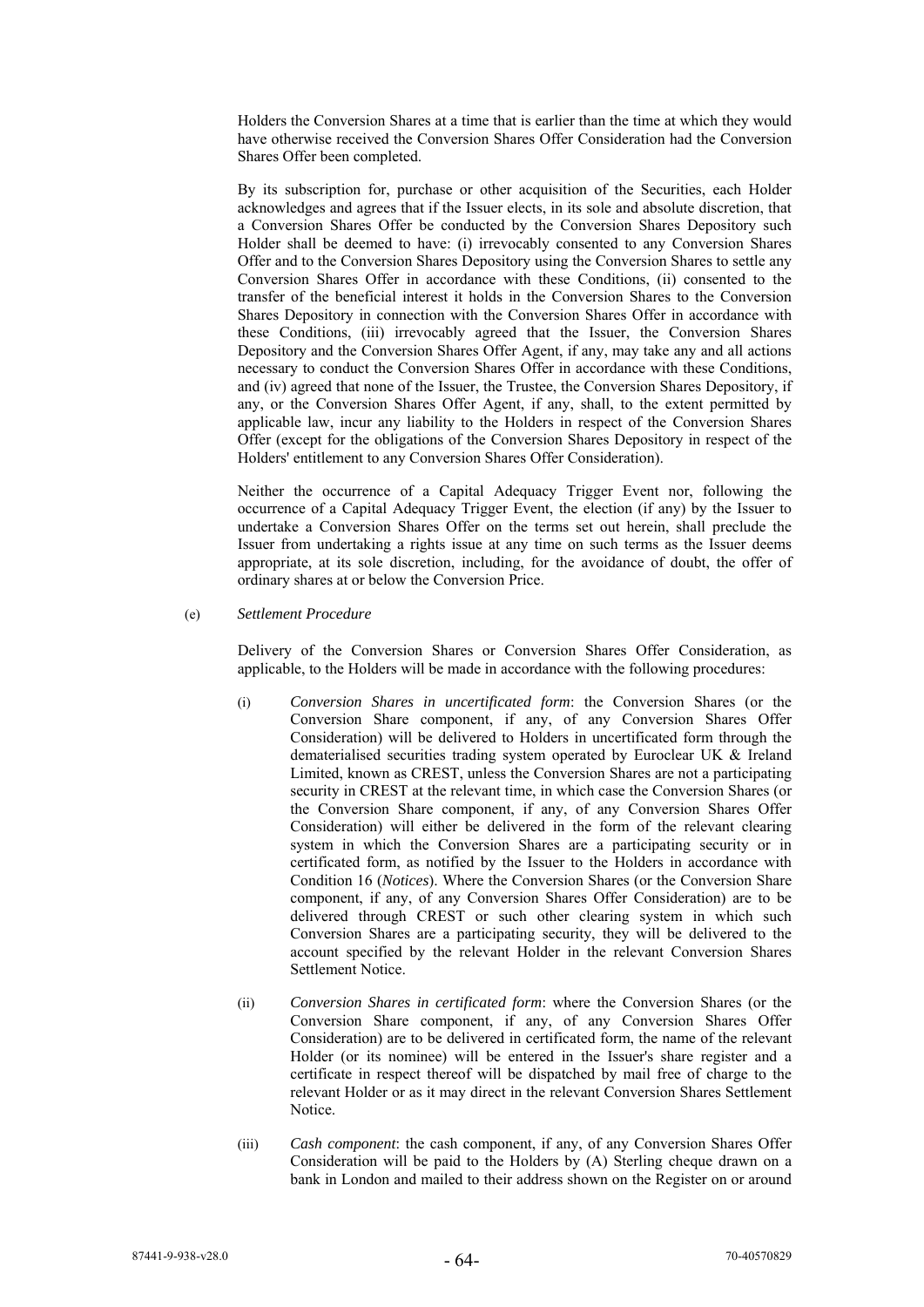the date on which the Conversion Shares Offer Period ends, or (B) if the relevant Conversion Shares Settlement Notice is delivered to the Conversion Shares Depository before the end of the Conversion Shares Offer Period, by transfer on or around the date on which the Conversion Shares Offer Period ends to such Sterling account maintained by the payee with a bank in London as the Holder may direct in such notice.

- (iv) *Clearance Services*: the Conversion Shares (and the Conversion Share component, if any, of any Conversion Shares Offer Consideration) will not be available for delivery (A) to, or to a nominee for, Clearstream, Luxembourg or Euroclear or any other person providing a clearance service within the meaning of Section 96 of the Finance Act 1986 of the United Kingdom or (B) to a person, or nominee or agent for a person, whose business is or includes issuing depository receipts within the meaning of Section 93 of the Finance Act 1986 of the United Kingdom, in each case at any time prior to the "abolition day" as defined in Section 111(1) of the Finance Act 1990 of the United Kingdom, or, if earlier, such other time at which the Issuer, in its absolute discretion, determines that no charge under Section 67, 70, 93 or 96 of the Finance Act 1986 or any similar charge (under any successor legislation) would arise as a result of such delivery or (C) to the CREST account of such a person mentioned in (A) or (B).
- (v) *Taxes*: neither the Issuer, nor any member of the Group shall be liable for any stamp duty, stamp duty reserve tax, or any other capital, issue, transfer, registration, financial transaction or documentary tax that may arise or be paid as a consequence of the delivery of Conversion Shares (or the Conversion Share component, if any, of any Conversion Shares Offer Consideration), which tax shall be borne solely by the Holder or, if different, the person to whom the Conversion Shares (or the Conversion Share component, if any, of any Conversion Shares Offer Consideration) are delivered.
- (vi) *Suspension Date*: the Conversion Shares Offer Notice shall specify the Suspension Date. On the Suspension Date, the Issuer shall deliver a Conversion Shares Settlement Request Notice to the Trustee directly and to the Holders in accordance with Condition 16 (*Notices*). Such notice shall request that Holders complete a Conversion Shares Settlement Notice and shall specify the Notice Cut-off Date and the Final Cancellation Date.
- (vii) *Conversion Shares Settlement Notice*: in order to obtain delivery of the relevant Conversion Shares or Conversion Share component, if any, of any Conversion Shares Offer Consideration, as applicable, a Holder must deliver its Conversion Shares Settlement Notice to the Conversion Shares Depository on or before the Notice Cut-off Date. If such delivery is made after the end of normal business hours at the specified office of the Conversion Shares Depository, such delivery shall be deemed for all purposes to have been made or given on the next following business day. The Conversion Shares Settlement Notice must be delivered to the specified office of the Conversion Shares Depository together with the relevant Securities.

Each Conversion Shares Settlement Notice shall be irrevocable. Failure to properly complete and deliver a Conversion Shares Settlement Notice and the relevant Securities, if applicable, may result in such notice being treated by the Conversion Shares Depository as null and void. Any determination as to whether any Conversion Shares Settlement Notice has been properly completed and delivered shall be made by the Conversion Shares Depository in its sole and absolute discretion and shall be conclusive and binding on the relevant holder.

(viii) *Delivery of Conversion Shares on the Settlement Date*: Subject as provided herein and provided the Conversion Shares Settlement Notice and the relevant Securities, if applicable, are delivered on or before the Notice Cut-off Date, the Conversion Shares Depository shall deliver the relevant Conversion Shares (rounded down to the nearest whole number of Conversion Shares) or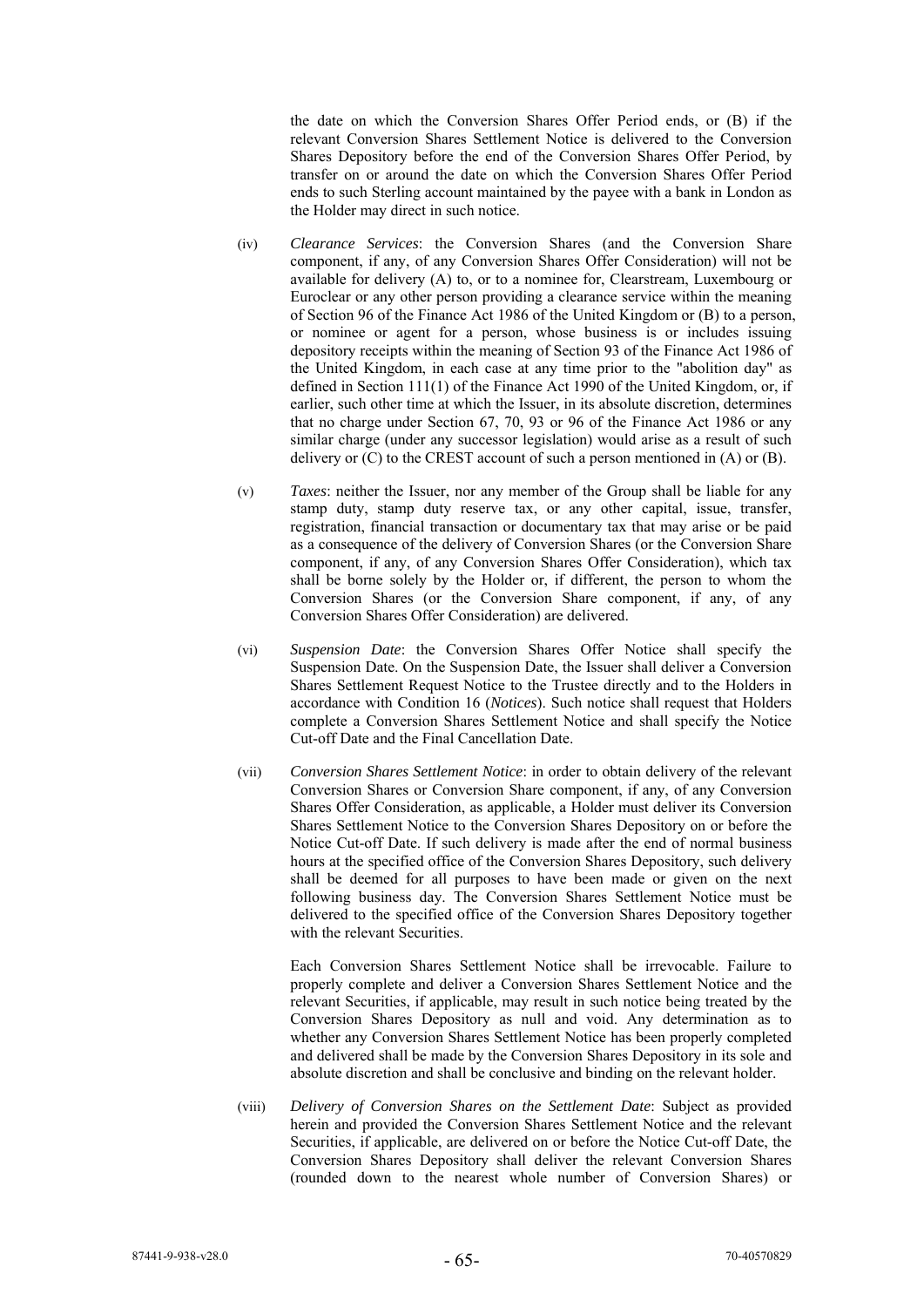Conversion Share component, if any, of any Conversion Shares Offer Consideration (rounded down to the nearest whole number of Conversion Shares), as applicable, to the Holder of the relevant Securities completing the relevant Conversion Shares Settlement Notice or its nominee in accordance with the instructions given in such Conversion Shares Settlement Notice on the applicable Settlement Date.

(ix) *Failure to deliver a Conversion Shares Settlement Notice*: if a Conversion Shares Settlement Notice and the relevant Securities, if applicable, are not delivered to the Conversion Shares Depository on or before the Notice Cut-off Date, then the Conversion Shares Depository shall continue to hold the relevant Conversion Shares (or Conversion Share component, if any, of any Conversion Shares Offer Consideration) until a Conversion Shares Settlement Notice (and the relevant Securities, if applicable) is so delivered. However, the relevant Securities shall be cancelled on the Final Cancellation Date and any Holder delivering a Conversion Shares Settlement Notice after the Notice Cut-off Date will have to provide evidence of its entitlement to the relevant Conversion Shares (or the relevant Conversion Shares component, if any, of any Conversion Shares Offer Consideration) satisfactory to the Conversion Shares Depository in its sole and absolute discretion in order to receive delivery of such Conversion Shares (or Conversion Share component of any Conversion Shares Offer Consideration).

The Issuer shall have no liability to any Holder for any loss resulting from such Holder not receiving any Conversion Shares (or Conversion Share component of any Conversion Shares Offer Consideration) or from any delay in the receipt thereof, in each case as a result of such holder failing to duly submit a Conversion Shares Settlement Notice and the relevant Securities, if applicable, on a timely basis or at all.

# (f) *Trustee not responsible for Conversion Shares or Conversion Shares Depository*

The Trustee shall not be responsible for implementing or monitoring any Conversion Shares Offer, nor for monitoring or enforcing the obligations of the Conversion Shares Depository in respect thereof. Following Automatic Conversion and delivery of the Conversion Shares to the Conversion Shares Depository, Holders must look to the Conversion Shares Depository (or such other recipient of the Conversion Shares, as set out above) for any Conversion Shares or Conversion Shares Offer Consideration due to them at the relevant time.

# 9. **Adjustments to the Conversion Price**

#### (a) *Adjustments to the Conversion Price*

Upon the occurrence of any of the events set out below, the Conversion Price shall be adjusted as follows:

(i) *Alteration to nominal value*: If and whenever there shall be a consolidation, reclassification or subdivision in relation to the ordinary shares of the Issuer, the Conversion Price shall be adjusted by multiplying the Conversion Price in effect immediately prior to such consolidation, reclassification or subdivision by the following fraction:

> A  $\overline{B}$

where:

A is the aggregate number of ordinary shares of the Issuer in issue immediately before such consolidation, reclassification or subdivision, as the case may be; and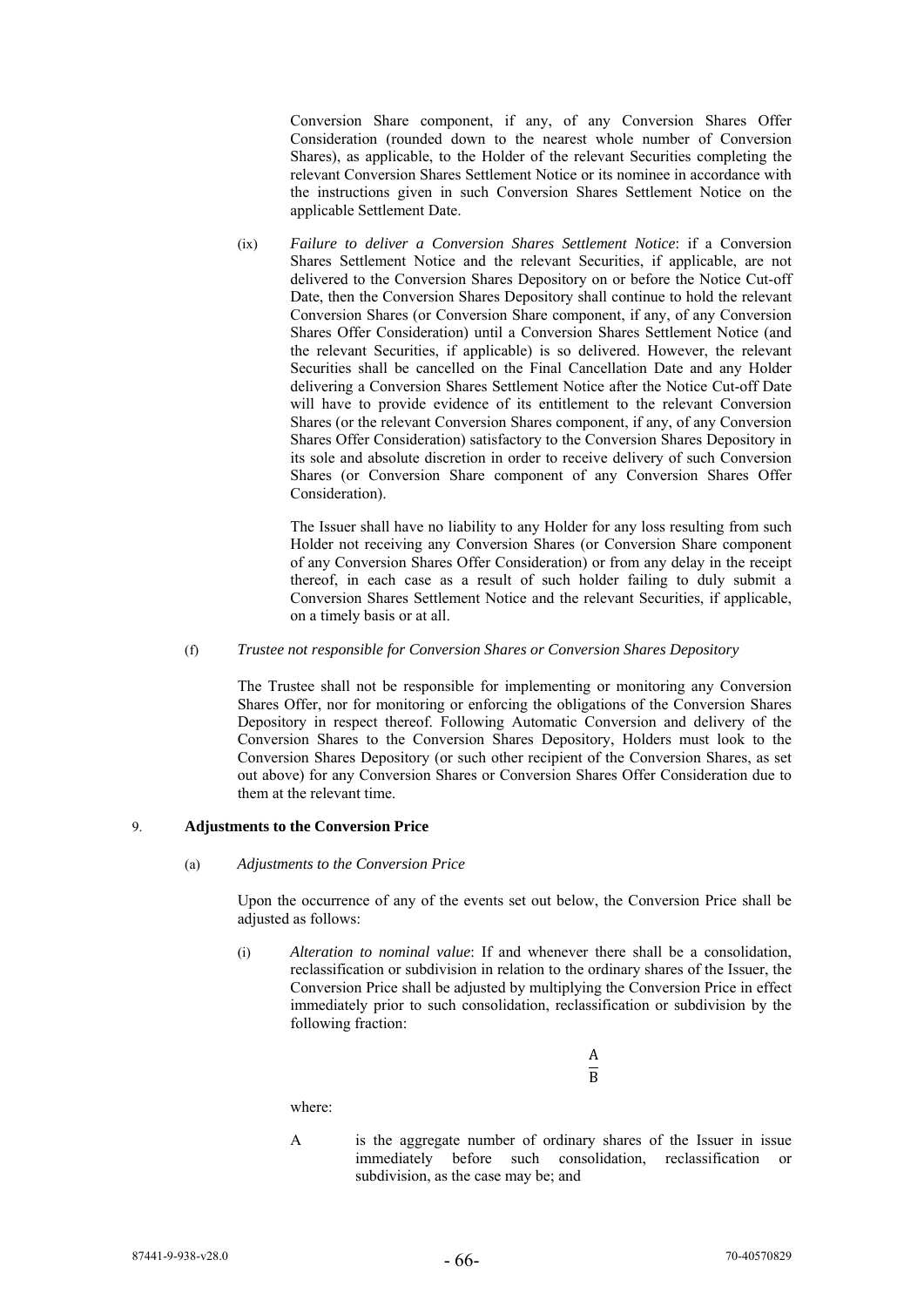B is the aggregate number of ordinary shares of the Issuer in issue immediately after, and as a result of, such consolidation, reclassification or subdivision, as the case may be.

Such adjustment shall become effective on the date the consolidation, reclassification or subdivision, as the case may be, takes effect.

(ii) *Bonus issue*: If and whenever the Issuer shall issue any ordinary shares credited as fully paid to the Issuer's shareholders as a class by way of capitalisation of profits or reserves (including any share premium account or capital redemption reserve) other than (1) where any such ordinary shares are or are to be issued instead of the whole or part of a Cash Dividend which the Issuer's shareholders would or could otherwise have elected to receive, (2) where the Issuer's shareholders may elect to receive a Cash Dividend in lieu of such ordinary shares or (3) where any such ordinary shares are or are expressed to be issued in lieu of a dividend (whether or not a Cash Dividend equivalent or amount is announced or would otherwise be payable to the Issuer's shareholders, whether at their election or otherwise), the Conversion Price shall be adjusted by multiplying the Conversion Price in effect immediately prior to such issue by the following fraction:

> A  $\overline{B}$

where:

- A is the aggregate number of ordinary shares of the Issuer in issue immediately before such issue; and
- B is the aggregate number of ordinary shares of the Issuer in issue immediately after such issue.

Such adjustment shall become effective on the date of issue of such ordinary shares.

(iii) *Rights issues*: If and whenever the Issuer shall issue any ordinary shares to all or substantially all of the Issuer's shareholders as a class by way of rights at a price per ordinary share which is less than 95 per cent. of the Current Market Price per ordinary share on the Effective Date, the Conversion Price shall be adjusted by multiplying the Conversion Price in effect immediately prior to the Effective Date by the following fraction:

> $A + B$  $\overline{\Delta + \Gamma}$

where:

- A is the aggregate number of ordinary shares of the Issuer in issue on the Effective Date;
- B is the aggregate number of ordinary shares of the Issuer that the aggregate consideration (if any) receivable for the ordinary shares issued by way of rights would purchase at such Current Market Price per ordinary share on the Effective Date; and
- C is the number of ordinary shares to be issued.

Such adjustment shall become effective on the Effective Date.

For the purpose of any calculation of the consideration receivable or price pursuant to this paragraph (iii), the following provisions shall apply: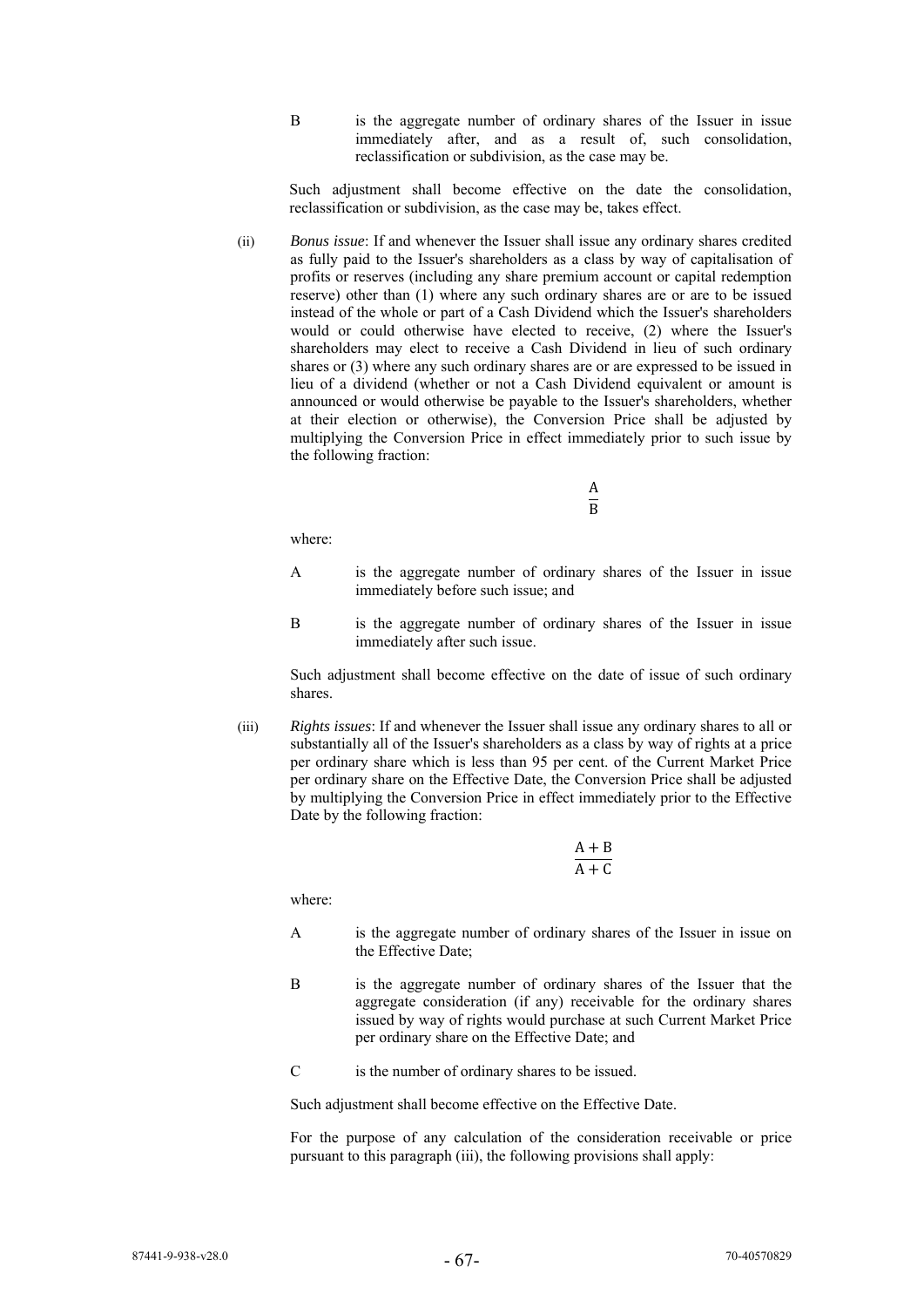- (1) the aggregate consideration receivable or price for ordinary shares issued for cash shall be the amount of such cash;
- (2) if the consideration or price determined pursuant to (1) above (or any component thereof) shall be expressed in a currency other than the Relevant Currency, it shall be converted into the Relevant Currency at the Prevailing Rate on the relevant Effective Date;
- (3) in determining the consideration or price pursuant to the above, no deduction shall be made for any commissions or fees (howsoever described) or any expenses paid or incurred for any underwriting, placing or management of the issue of the relevant ordinary shares or otherwise in connection therewith;
- (4) the consideration or price shall be determined as provided in (1)-(3) above on the basis of the consideration or price received, receivable, paid or payable, regardless of whether all or part thereof is received, receivable, paid or payable by or to the Issuer or another entity; and
- (5) references herein to "cash" shall be construed as cash consideration within the meaning of Section 583(3) of the Companies Act.
- (iv) *Extraordinary Dividend*: If and whenever the Issuer shall pay any Extraordinary Dividend to shareholders of the Issuer as a class, the Conversion Price shall be adjusted by multiplying the Conversion Price in effect immediately prior to the Effective Date by the following fraction:

$$
\frac{A-B}{A}
$$

where:

- A is the Current Market Price of one ordinary share on the Effective Date; and
- B is the portion of the aggregate Extraordinary Dividend attributable to one ordinary share, with such portion being determined by dividing the aggregate Extraordinary Dividend by the number of ordinary shares entitled to receive the relevant Extraordinary Dividend If the Extraordinary Dividend shall be expressed in a currency other than the Relevant Currency, it shall be converted into the Relevant Currency at the Prevailing Rate on the relevant Effective Date.

Such adjustment shall become effective on the Effective Date.

Notwithstanding the foregoing provisions:

(A) where the events or circumstances giving rise to any adjustment pursuant to this section have already resulted or will result in an adjustment to the Conversion Price or where the events or circumstances giving rise to any adjustment arise by virtue of any other events or circumstances that have already given or will give rise to an adjustment to the Conversion Price or where more than one event that gives rise to an adjustment to the Conversion Price occurs within such a short period of time that, in the opinion of the Issuer, a modification to the operation of the adjustment provisions is required to give the intended result, such modification shall be made to the operation of the adjustment provisions as may be determined in good faith by an Independent Financial Adviser to be in its opinion appropriate to give the intended result;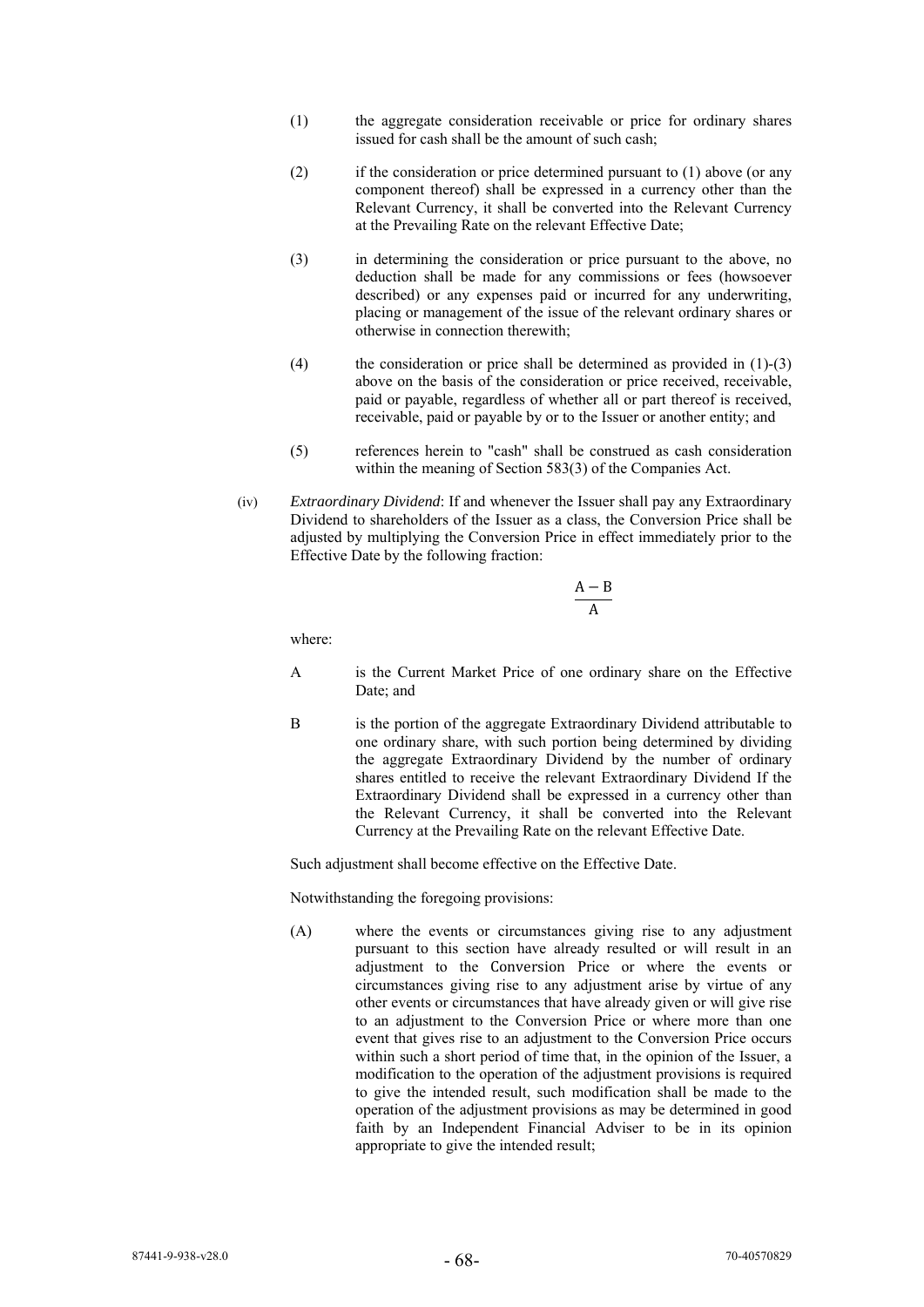- (B) such modification shall be made to the operation of these Conditions as may be determined in good faith by an Independent Financial Adviser to be in its opinion appropriate to ensure that an adjustment to the Conversion Price or the economic effect thereof shall not be taken into account more than once;
- (C) for the avoidance of doubt, the issue of ordinary shares following an Automatic Conversion or upon any conversion or exchange or the exercise of any other options, warrants or other rights shall not result in an adjustment to the Conversion Price;
- (D) in respect of any adjustment pursuant to paragraphs (i) to (iii) above, such adjustment shall be made only up to the extent it does not result in a Conversion Price that, if applied to the number of relevant Securities at the time of such adjustment, would result in a number of Conversion Shares that constitutes a greater proportion of Conversion Shares as a percentage of the total number of ordinary shares issued had the adjustment not been made nor had the corporate event occurred; and
- (E) in respect of any adjustment pursuant to paragraph (iv) above, such adjustment shall be made only up to the extent it does not result in a Conversion Price that, if applied to the number of relevant Securities at the time of such adjustment, would result in the issue of an additional number of Conversion Shares having a value that is greater than the value of the aggregate Extraordinary Dividend which would be attributable to the ordinary shares underlying the Securities had such ordinary shares been issued.

# (b) *No Retroactive Adjustments*

The Issuer shall not issue any additional Conversion Shares if the Automatic Conversion occurs after the record date in respect of any consolidation, reclassification or subdivision as is mentioned in sub-paragraph (i) of paragraph (a) (*Adjustments to the Conversion Price*), or after the record date or other due date for the establishment of entitlement for any such issue, distribution, grant or offer (as the case may be) as is mentioned in sub-paragraphs (ii), (iii) or (iv) of paragraph (a) (*Adjustments to the Conversion Price*), but before the relevant adjustment to the Conversion Price becomes effective under such section.

# (c) *Decision of an Independent Financial Adviser*

If any doubt shall arise as to whether an adjustment falls to be made to the Conversion Price or as to the appropriate adjustment to such Conversion Price, and following consultation between the Issuer and an Independent Financial Adviser, a written opinion of such Independent Financial Adviser in respect thereof shall be conclusive and binding on the Issuer, the Trustee and the Holders, save in the case of manifest error.

# (d) *Rounding Down and Notice of Adjustment to the Conversion Price*

On any adjustment to the Conversion Price pursuant to this Condition 9, if the resultant Conversion Price is a number with more decimal places than the initial Conversion Price, that number shall be rounded to the same number of decimal places as the initial Conversion Price. No adjustment shall be made to the Conversion Price where such adjustment (rounded down if applicable) would be less than 1 per cent. of the Conversion Price then in effect. Any adjustment not required to be made, and/or any amount by which the Conversion Price has been rounded down, shall be carried forward and taken into account in any subsequent adjustment, and such subsequent adjustment shall be made on the basis that the adjustment not required to be made had been made at the relevant time and/or, as the case may be, that the relevant rounding down had not been made.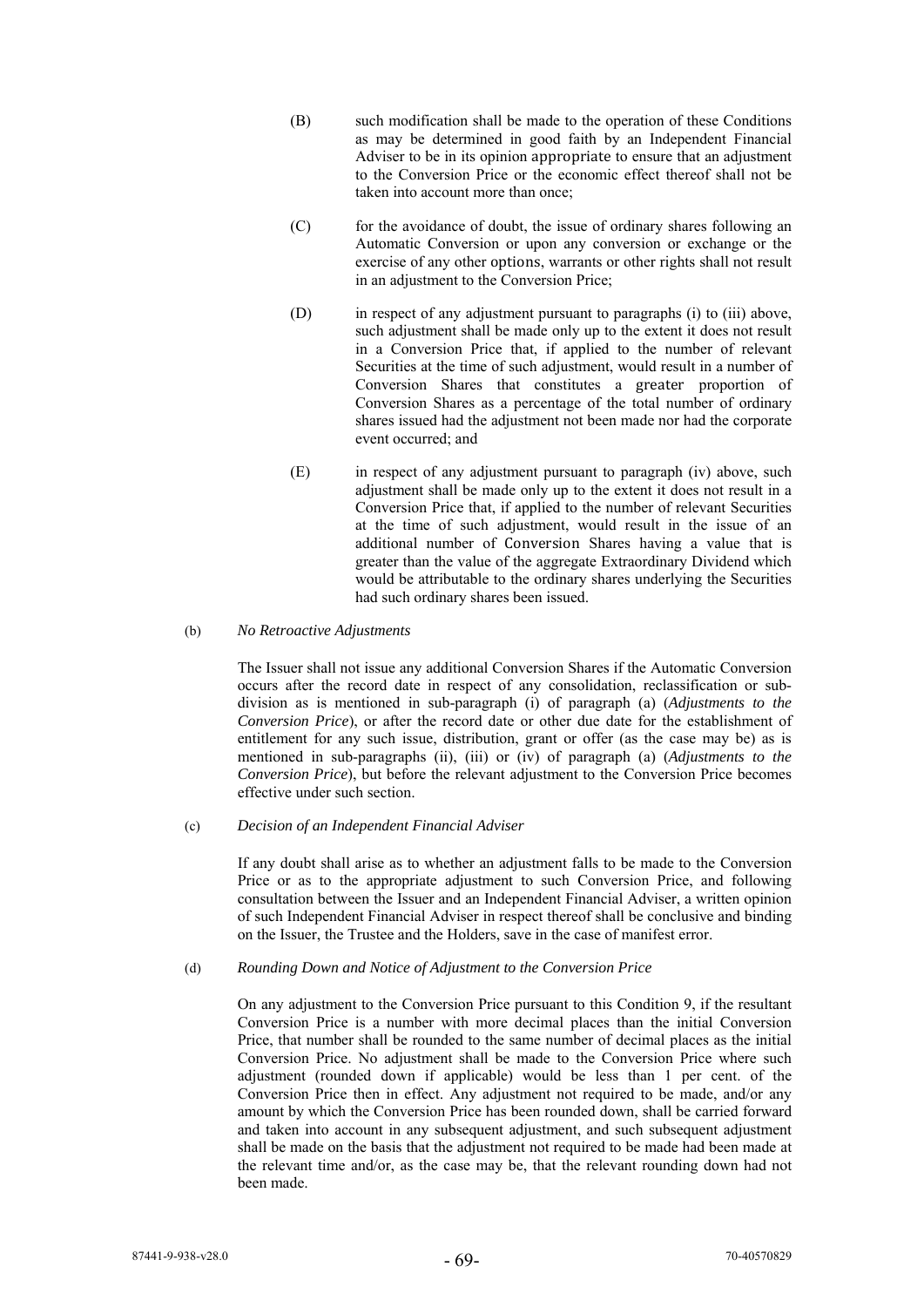Notice of any adjustments to the Conversion Price shall be given by the Issuer to the Trustee and to the Holders in accordance with Condition 16 (*Notices*) promptly after the determination thereof.

The Conversion Price shall not in any event be reduced to below the nominal value of the ordinary shares.

# (e) *Qualifying Takeover Event*

Within 10 business days following the occurrence of a Takeover Event, the Issuer shall give notice thereof to the Trustee and to the Holders by means of a Takeover Event Notice.

If the Takeover Event is a Qualifying Takeover Event, the Securities shall, where the Conversion Date falls on or after the QTE Effective Date, be converted into or exchanged for Approved Entity Shares of the Approved Entity, *mutatis mutandis* as provided in Condition 8 (*Automatic Conversion*) above, at a Conversion Price that shall initially be the New Conversion Price, which may be higher or lower than the Conversion Price and references herein to "Conversion Shares" shall be deemed to be references to "Approved Entity Shares".

The New Conversion Price shall be subject to adjustment in the circumstances provided for in Condition 9 (*Adjustments to the Conversion Price*) above (if necessary with such modifications and amendments as an Independent Financial Adviser acting in good faith shall determine to be appropriate and references to "ordinary shares" shall be read as references to "Approved Entity Shares"), and the Issuer shall give notice to the Trustee and to the Holders in accordance with Condition 16 (*Notices*) of the New Conversion Price and of any such modifications and amendments thereafter.

In the case of a Qualifying Takeover Event:

- (i) the Issuer shall, to the extent permitted by applicable law and regulation, on or prior to the QTE Effective Date, enter into such agreements and arrangements (which may include a supplemental trust deed and amendments and modifications to these Conditions and the Trust Deed) as may be required to ensure that, with effect from the QTE Effective Date, the Securities shall be convertible into, or exchangeable for, Approved Entity Shares, *mutatis mutandis* in accordance with, and subject to, the provisions in Condition 8 (*Automatic Conversion*) (as may be so supplemented, amended or modified), at the New Conversion Price and any references to the Conversion Price shall be construed as references to the New Conversion Price; and
- (ii) upon the occurrence of a Capital Adequacy Trigger Event where the Conversion Date falls on or after the QTE Effective Date, the Issuer shall procure (to the extent within its control) the issue of the relevant number of Approved Entity Shares *mutatis mutandis* in the manner provided in Condition 8 (*Automatic Conversion*) above, as may be amended or modified as provided above.

The Trustee shall be obliged (at the expense of the Issuer) to concur with the Issuer in making any such amendments and modifications to the Trust Deed and these Conditions, and to execute any such deeds supplemental to the Trust Deed, provided that the Trustee shall not be bound to do so if any such amendments, modifications or deeds would, in the opinion of the Trustee, have the effect of (i) exposing the Trustee to any liability against which it is not indemnified and/or secured and/or pre-funded to its satisfaction, (ii) changing, increasing or adding to the obligations or duties of the Trustee or (iii) removing or amending any protection or indemnity afforded to, or any other provision in favour of, the Trustee under the Trust Deed, the Conditions and/or the Securities.

For the avoidance of doubt, if a Takeover Event is not a Qualifying Takeover Event (including if that is because the Acquirer is a Governmental Entity), there is no provision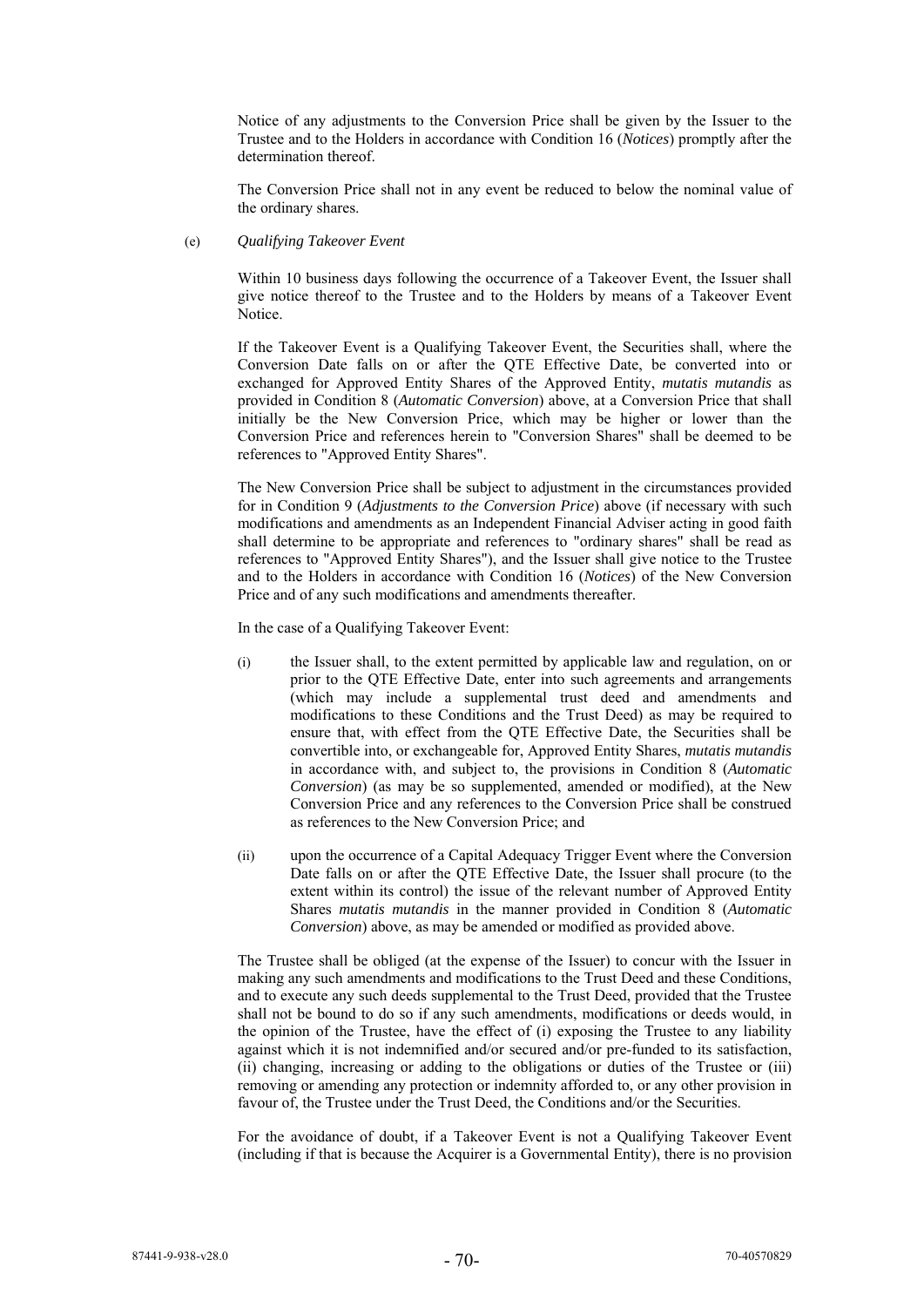for any automatic adjustment to these Conditions, whether in the manner provided for above in respect of Qualifying Takeover Events, or at all.

#### 10. **Enforcement Events and Remedies**

(a) *Winding-up* 

If a Winding-up Event occurs before the occurrence of a Capital Adequacy Trigger Event, subject to Condition 1(b) (*Form, Denomination and Status – Status*), the principal amount of the Securities will become immediately due and payable.

A "**Winding-up Event**" with respect to the Securities shall result if (i) a court of competent jurisdiction in England (or such other jurisdiction in which the Issuer may be organised) makes an order for the winding-up of the Issuer which is not successfully appealed within 30 days of the making of such order, (ii) the shareholders of the Issuer adopt an effective resolution for the winding-up of the Issuer (other than, in the case of either (i) or (ii) above, under or in connection with a scheme of reconstruction, merger or amalgamation not involving a bankruptcy or insolvency) or (iii) following the appointment of an administrator of the Issuer, the administrator gives notice that it intends to declare and distribute a dividend.

(b) *Non-payment* 

If the Issuer fails to pay any amount that has become due and payable under the Securities and the failure continues for 14 days, the Trustee may give the Issuer notice of such failure. If within a period of 14 days following the provision of such notice, the failure continues and has not been cured nor waived, the Trustee may, at its discretion and without further notice to the Issuer, institute proceedings in England (or such other jurisdiction in which the Issuer may be organised) (but not elsewhere) for its winding-up and/or prove in its winding-up and/or claim in its liquidation or administration.

No interest will be due and payable if such interest has been cancelled or is deemed cancelled (in each case, in whole or in part) as provided in Condition 4 (*Interest Cancellation*). Accordingly, no default in payment under the Securities will have occurred or be deemed to have occurred in such circumstances.

(c) *Limited remedies for breach of obligations (other than non-payment)* 

In addition to the remedies for non-payment provided above, the Trustee may, without further notice, institute such proceedings against the Issuer as the Trustee may think fit to enforce any term, obligation or condition binding on the Issuer under the Securities or the Trust Deed (other than any payment obligation of the Issuer under or arising from the Securities or the Trust Deed, including, without limitation, payment of any principal or interest, excluding any amount due to the Trustee in respect of its fees and/or expenses) (a "**Performance Obligation**"); provided always that the Trustee (acting on behalf of the Holders) and the Holders shall not enforce, and shall not be entitled to enforce or otherwise claim, against the Issuer any judgement or other award given in such proceedings that requires the payment of money by the Issuer, whether by way of damages or otherwise (a "**Monetary Judgment**"), except by proving such Monetary Judgment in a winding-up of the Issuer and/or by claiming such Monetary Judgment in an administration of the Issuer.

(d) *Enforcement* 

The Trustee shall not be bound to take any of the actions referred to in paragraph (b) (*Non-payment*) or (c) (*Limited remedies for breach of obligations (other than nonpayment*)) above against the Issuer to enforce the terms of the Trust Deed or the Securities unless (i) it shall have been so requested by an Extraordinary Resolution of the Holders or in writing by the Holders of at least one quarter of the aggregate principal amount of the Securities then outstanding and (ii) it shall have been indemnified and/or pre-funded and/or secured to its satisfaction.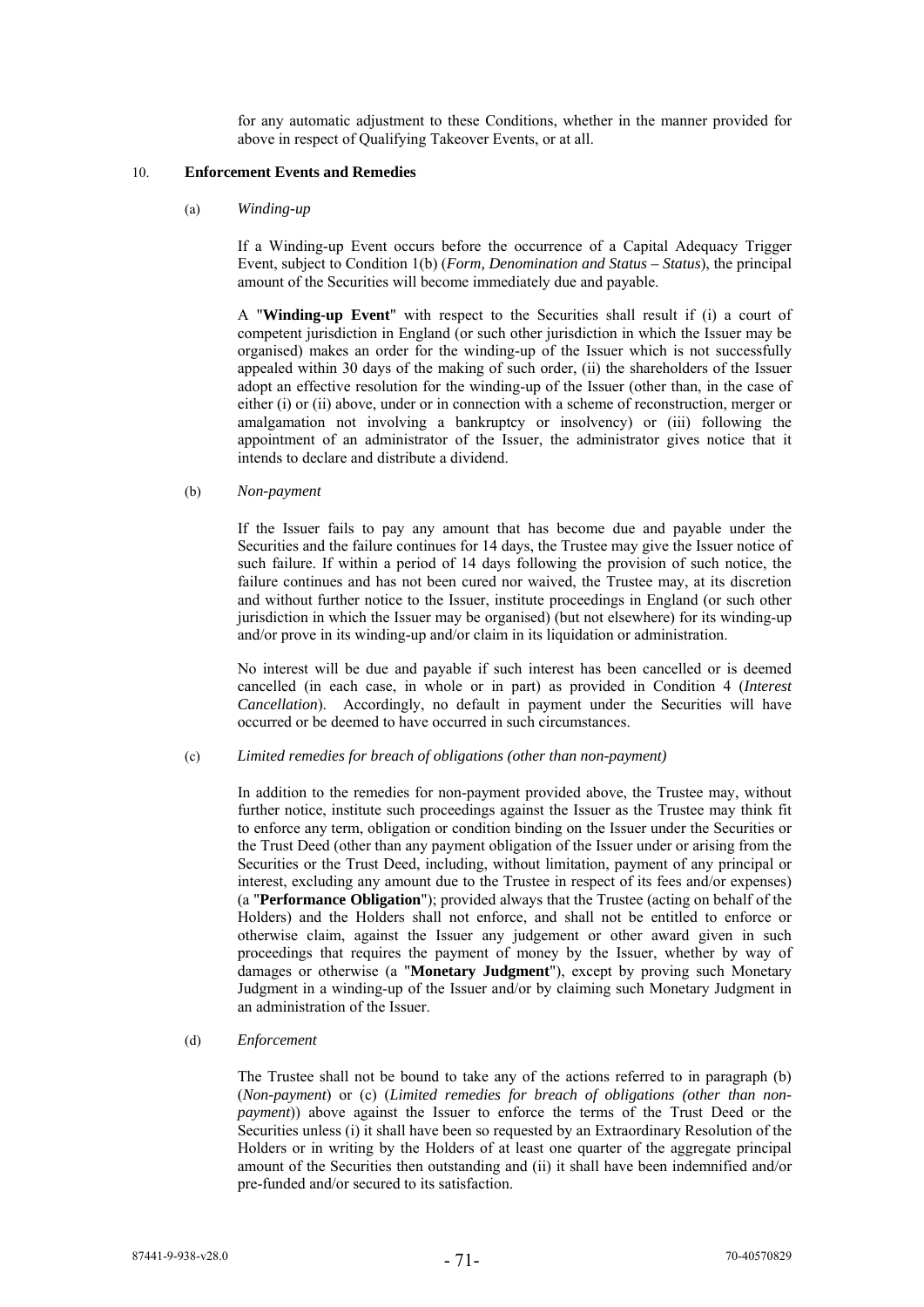No Holder shall be entitled to institute any of the proceedings referred to in (b) (*Nonpayment*) or (c) (*Limited remedies for breach of obligations (other than non-payment*) above or to prove in the winding-up of the Issuer and/or claim in an administration of the Issuer, except that if the Trustee, having become bound to proceed against the Issuer as aforesaid, fails to do so within a reasonable period and such failure shall be continuing, then any such Holder may institute such proceedings and/or prove in such winding-up and/or claim in such administration to the same extent (but not further or otherwise) than the Trustee would have been entitled so to do in respect of such Holder's Securities.

## (e) *No other remedies*

Other than the limited remedies specified in this Condition 10 (*Enforcement Events and Remedies*) or proving in the winding-up of the Issuer and/or claiming in an administration of the Issuer, no remedy against the Issuer shall be available to the Trustee or the Holders whether for the recovery of amounts owing in respect of the Securities or under the Trust Deed in relation thereto or in respect of any breach by the Issuer of any of its other obligations under or in respect of such Securities or under the Trust Deed in relation thereto.

# 11. **Prescription**

Claims arising, to the extent permitted under these Conditions, for principal and interest on redemption shall become void unless the relevant Certificates are surrendered for payment within ten years of the appropriate Relevant Date.

### 12. **Replacement of Certificates**

If any Certificate is lost, stolen, mutilated, defaced or destroyed, it may be replaced at the Specified Office of the Registrar, subject to all applicable laws and stock exchange requirements, upon payment by the claimant of the expenses incurred in connection with such replacement and on such terms as to evidence, security, indemnity and otherwise as the Issuer may reasonably require. Mutilated or defaced Certificates must be surrendered before replacements will be issued.

# 13. **Trustee and Agents**

The Trust Deed contains provisions for the indemnification of the Trustee and for its relief from responsibility and liability towards the Issuer and the Holders, including (i) provisions relieving it from taking action unless indemnified and/or secured and/or pre-funded to its satisfaction, (ii) provisions limiting or excluding its liability in certain circumstances and (iii) provisions entitling it to payment of its fees, costs and expenses in priority to the claims of the Holders. The Trust Deed provides that, when determining whether an indemnity or any security or pre-funding is satisfactory to it, the Trustee shall be entitled (A) to evaluate its risk in any given circumstance by considering the worst-case scenario and (B) to require that any indemnity or security given to it by the Holders or any of them be given on a joint and several basis and be supported by evidence satisfactory to it as to the financial standing and creditworthiness of each counterparty and/or as to the value of the security and an opinion as to the capacity, power and authority of each counterparty and/or the validity and effectiveness of the security.

The Trust Deed also contains provisions pursuant to which the Trustee is entitled, *inter alia*, (a) to enter into business transactions with the Issuer and/or any of the Issuer's Subsidiaries and to act as trustee for the holders of any other securities issued or guaranteed by, or relating to, the Issuer and/or any of the Issuer's Subsidiaries, (b) to exercise and enforce its rights, comply with its obligations and perform its duties under or in relation to any such transactions or, as the case may be, any such trusteeship without regard to the interests of, or consequences for, the Holders, and (c) to retain and not be liable to account for any profit made or any other amount or benefit received thereby or in connection therewith.

The Trustee may rely without liability to the Holders on a report, confirmation or certificate or any advice of any accountants, financial advisers, financial institution or any other expert, whether or not addressed to it and whether their liability in relation thereto is limited (by its terms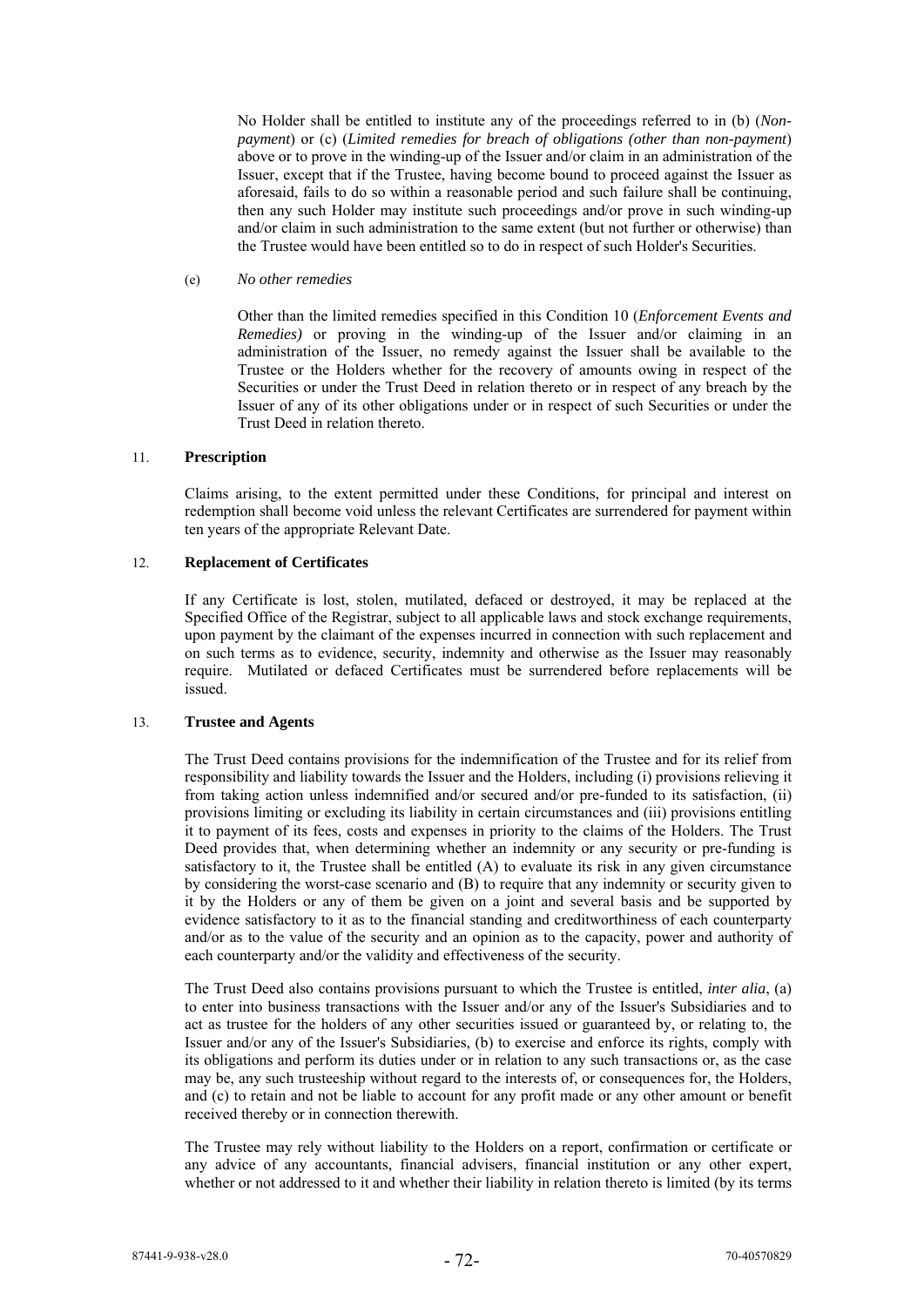or by any engagement letter relating thereto entered into by the Trustee or in any other manner) by reference to a monetary cap, methodology or otherwise. The Trustee may accept and shall be entitled to rely on any such report, confirmation or certificate or advice in which event such report, confirmation or certificate or advice shall be binding on the Issuer, the Trustee and the Holders.

In acting under the Agency Agreement and in connection with the Securities, the Agents act solely as agents of the Issuer and (to the extent provided therein) the Trustee and do not assume any obligations towards or relationship of agency or trust for or with any of the Holders.

The initial Agents and their initial Specified Offices are listed below. The Issuer reserves the right (with the prior approval of the Trustee) at any time to vary or terminate the appointment of any Agent and to appoint a successor registrar or principal paying agent and additional or successor paying agents and transfer agents; provided, however, that the Issuer shall at all times maintain (a) a principal paying agent and a registrar, (b) a paying agent in Switzerland, for so long as the Securities are admitted to trading and listing on the SIX Swiss Exchange AG and such exchange so requires, (c) a paying agent in an EU member state that will not be obliged to withhold or deduct tax pursuant to any law implementing European Council Directive 2003/48/EC and (d) a calculation agent.

Notice of any change in any of the Agents or in their Specified Offices shall promptly be given to the Holders.

### 14. **Meetings of Holders; Modification and Waiver; Substitution**

# (a) *Meetings of Holders*

The Trust Deed contains provisions for convening meetings of Holders to consider any matter relating to the Securities, including the modification of any provision of these Conditions or the Trust Deed. Subject as provided in paragraph (c) (*PRA notice or consent*) below, any such modification may be made if sanctioned by an Extraordinary Resolution. Such a meeting may be convened by the Issuer or by the Trustee and shall be convened by the Trustee upon the request in writing of Holders holding not less than one-tenth of the aggregate principal amount of the outstanding Securities. The quorum at any meeting convened to vote on an Extraordinary Resolution will be one or more persons holding or representing not less than a clear majority of the aggregate principal amount of the outstanding Securities or, at any adjourned meeting, one or more persons being or representing Holders whatever the principal amount of the Securities held or represented; provided, however, that certain proposals (including any proposal to change any Interest Payment Date or any optional redemption date, to reduce the amount of interest payable in respect of the Securities, to reduce the principal amount of the Securities, to alter the method of calculating of any interest in respect of the Securities, to change the currency of payments under the Securities, to modify the provisions of Condition 1(b) (*Form, Denomination and Status – Status*), to modify the provisions of Condition 8 (*Automatic Conversion*) and/or Condition 9 (*Adjustment to the Conversion Price*) (other than pursuant to or as a result of any amendment to these Conditions and the Trust Deed made pursuant to and in accordance with Condition 9(e) (*Adjustment to the Conversion Price – Qualifying Takeover Event*) or to change the quorum requirements relating to meetings or the majority required to pass an Extraordinary Resolution (each, a "**Reserved Matter**")) may only be sanctioned by an Extraordinary Resolution passed at a meeting of Holders at which one or more persons holding or representing not less than two-thirds or, at any adjourned meeting, one-third of the aggregate principal amount of the outstanding Securities form a quorum. Any Extraordinary Resolution duly passed at any such meeting shall be binding on all the Holders, whether present or not.

In addition, a resolution in writing signed by or on behalf of the Holders of at least 75 per cent. of the aggregate principal amount of the outstanding Securities will take effect as if it were an Extraordinary Resolution. Such a resolution in writing may be contained in one document or several documents in the same form, each signed by or on behalf of one or more Holders.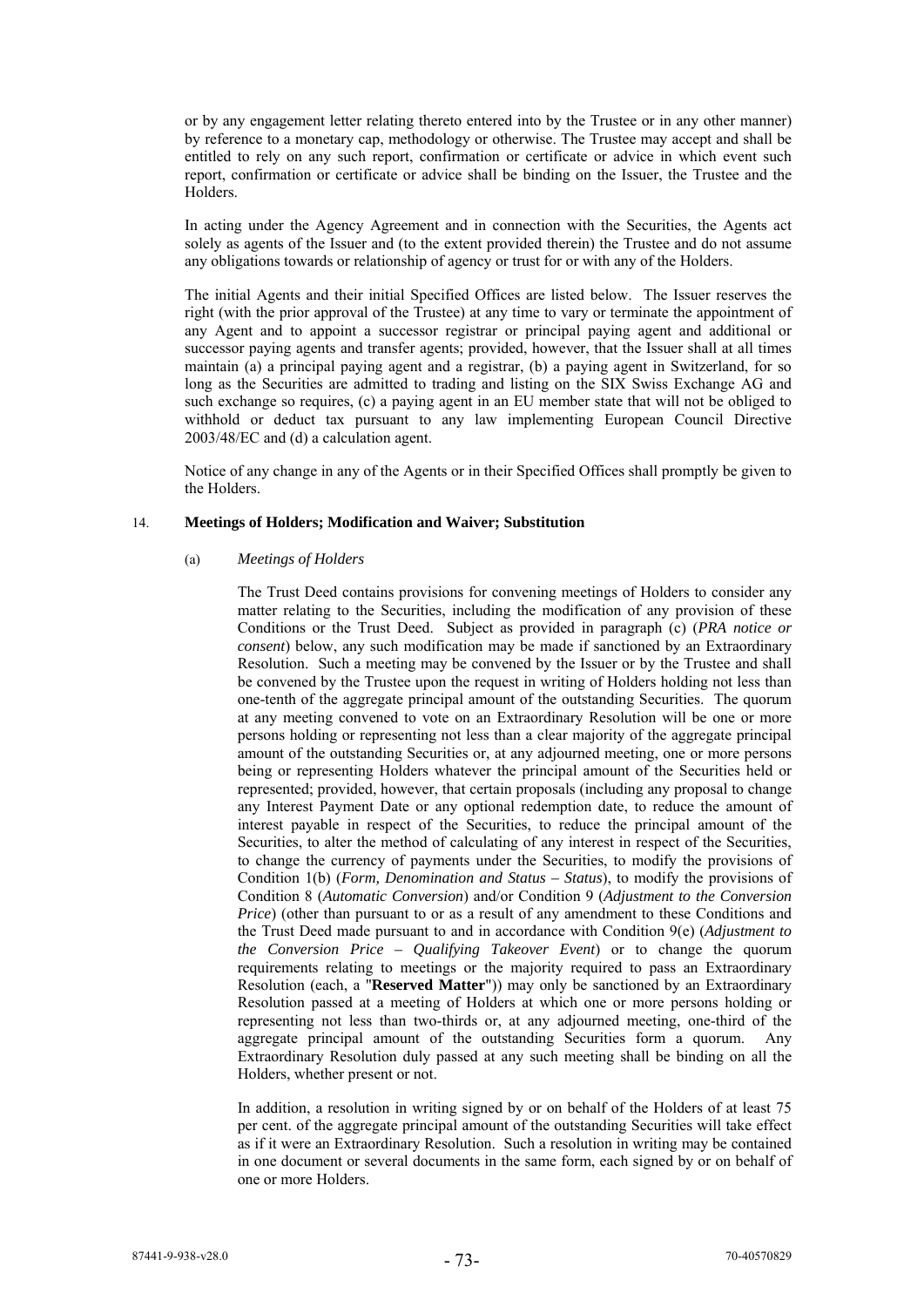### (b) *Modification and waiver*

Subject as provided in paragraph (c) (*PRA notice or consent*) below, the Trustee may, without the consent of the Holders, agree to any modification of these Conditions or the Trust Deed (other than in respect of a Reserved Matter) if, in the opinion of the Trustee, such modification is not materially prejudicial to the interests of Holders and to any modification of the Securities or the Trust Deed which is of a formal, minor or technical nature or is to correct a manifest error. In addition, the Trustee may, without the consent of the Holders, authorise or waive any proposed breach or breach of the Securities or the Trust Deed (other than a proposed breach or breach relating to the subject of a Reserved Matter) if, in the opinion of the Trustee, the interests of the Holders are not materially prejudiced thereby.

In addition, the Trustee may determine, without the consent of the Holders (except as set out in the Trust Deed), that any Default (as defined in the Trust Deed) shall not be treated as such for the purpose of the Trust Deed and the Securities if, in the opinion of the Trustee, the interests of the Holders are not materially prejudiced thereby.

Unless the Trustee agrees otherwise, any such authorisation, waiver, determination or modification shall be notified to the Holders as soon as practicable thereafter.

#### (c) *PRA notice or consent*

These Conditions and the Trust Deed shall only be capable of modification or waiver and the Issuer may only be substituted in accordance with paragraph (d) (*Substitution*), if the Issuer has notified the PRA of such modification, waiver or substitution or obtained the prior consent of the PRA, as the case may be, (if such notice or consent is then required by the Capital Regulations). If the Trustee is requested to consider such modification or waiver of the Conditions or Trust Deed, convene a meeting of Holders in respect thereof or consider a substitution of the Issuer in accordance with paragraph (d) (*Substitution*), the Issuer shall provide to the Trustee a certificate signed by two Authorised Signatories, certifying that it has notified the PRA of, or received the PRA's consent to such modification, waiver or substitution, as the case may be. The Trustee may rely on such certificate without liability for so doing.

#### (d) *Substitution*

Subject as provided in paragraph (c) (*PRA notice or consent*) above and subject further to (i) such amendments to the Trust Deed as the Trustee may require and to (ii) certain other conditions set out in the Trust Deed being complied with (including, the Trustee being of the opinion that the substitution is not materially prejudicial to the interest of the Holders), but without the consent of the Holders, the Trustee may also agree, subject to the Securities remaining irrevocably guaranteed by the Issuer (subordinated to the same extent as set out in Condition 1(b) (*Form, Denomination and Status – Status*)), to the substitution of any Subsidiary of the Issuer (a "**Successor Entity**") in place of the Issuer as principal debtor under the Securities and the Trust Deed.

In the case of a substitution under this paragraph (d), the Trustee may agree, without the consent of the Holders, to a change of the law governing the Securities and/or the Trust Deed provided that such change would not in the opinion of the Trustee be materially prejudicial to the interests of the Holders.

# (e) *Effect for the Holders*

Any such modification, waiver, authorisation, determination or substitution shall be binding on all the Holders and, unless the Trustee agrees otherwise, shall be notified to the Holders as soon as practicable thereafter in accordance with Condition 16 (*Notices*).

In connection with the exercise of its powers, trusts, authorities or discretions (including, but not limited to, those in relation to any such modification, waiver, authorisation or substitution as aforesaid) the Trustee shall have regard to the interests of the Holders as a class but shall not have regard to any interests arising from circumstances particular to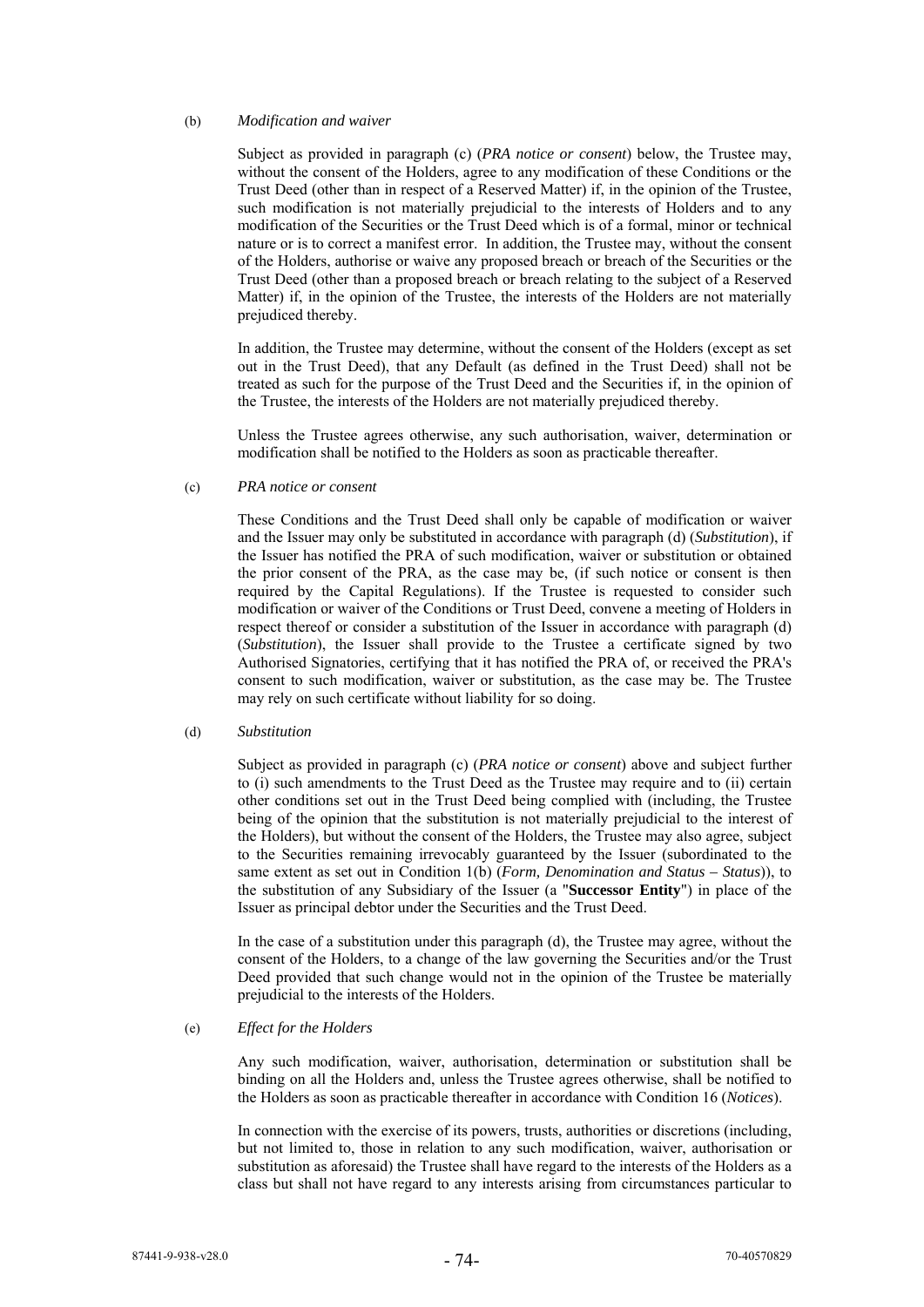individual Holders (whatever their number) and in particular, but without limitation, shall not have regard to the consequences of such exercise for individual Holders resulting from the individual Holders being for any purpose domiciled or resident in, or otherwise connected with, or subject to the jurisdiction of, any particular territory and the Trustee shall not be entitled to require, nor shall any Holder be entitled to claim, from the Issuer any indemnification or payment in respect of any tax consequences of any such exercise upon individual Holders, except to the extent already provided for in Condition 7 (*Taxation*) and/or any undertaking given in addition to, or in substitution for, Condition 7 (*Taxation*) pursuant to the Trust Deed.

### 15. **Further Issues**

The Issuer may from time to time, without the consent of the Holders and in accordance with the Trust Deed, create and issue further Securities having the same terms and conditions as the Securities in all respects (or in all respects except for the first payment of interest) so as to form a single series with the Securities. The Issuer may from time to time, with the consent of the Trustee, create and issue other series or securities having the benefit of the Trust Deed.

The Trust Deed contains provisions for convening a single meeting of the Holders and the holders of other securities where the Trustee so decides.

#### 16. **Notices**

Notices to the Holders will be sent to them by first class mail (or its equivalent) or (if posted to an overseas address) by airmail at their respective addresses on the Register. Any such notice shall be deemed to have been given on the fourth day after the date of mailing.

### 17. **Governing Law and Jurisdiction**

#### (a) *Governing Law*

The Securities and the Trust Deed and any non-contractual obligations arising out of or in connection with the Securities and the Trust Deed are governed by English law.

# (b) *Jurisdiction*

The parties to the Trust Deed have (i) agreed that the courts of England shall have exclusive jurisdiction to settle any dispute (a "**Dispute**") arising out of or in connection with the Securities (including any non-contractual obligation arising out of or in connection with the Securities); and (ii) agreed that those courts are the most appropriate and convenient courts to settle any Dispute and, accordingly, that they will not argue that any other courts are more appropriate or convenient.

### 18. **Interpretation**

#### (a) *Definitions*

In these Conditions, the following expressions have the following meanings:

"**Acquirer**" means the person that controls the Issuer following a Takeover Event. For the purposes of this definition, "control" means the acquisition or holding of legal or beneficial ownership of more than 50 per cent. of the votes which may ordinarily be cast on a poll at a general meeting of the Issuer or the right to appoint or remove a majority of the board of directors of the Issuer.

"**Approved Entity**" means a body corporate which, on the occurrence of the Takeover Event, has in issue Approved Entity Shares.

"**Approved Entity Shares**" means ordinary shares in the capital of a body corporate that constitutes equity share capital or the equivalent (or depository or other receipts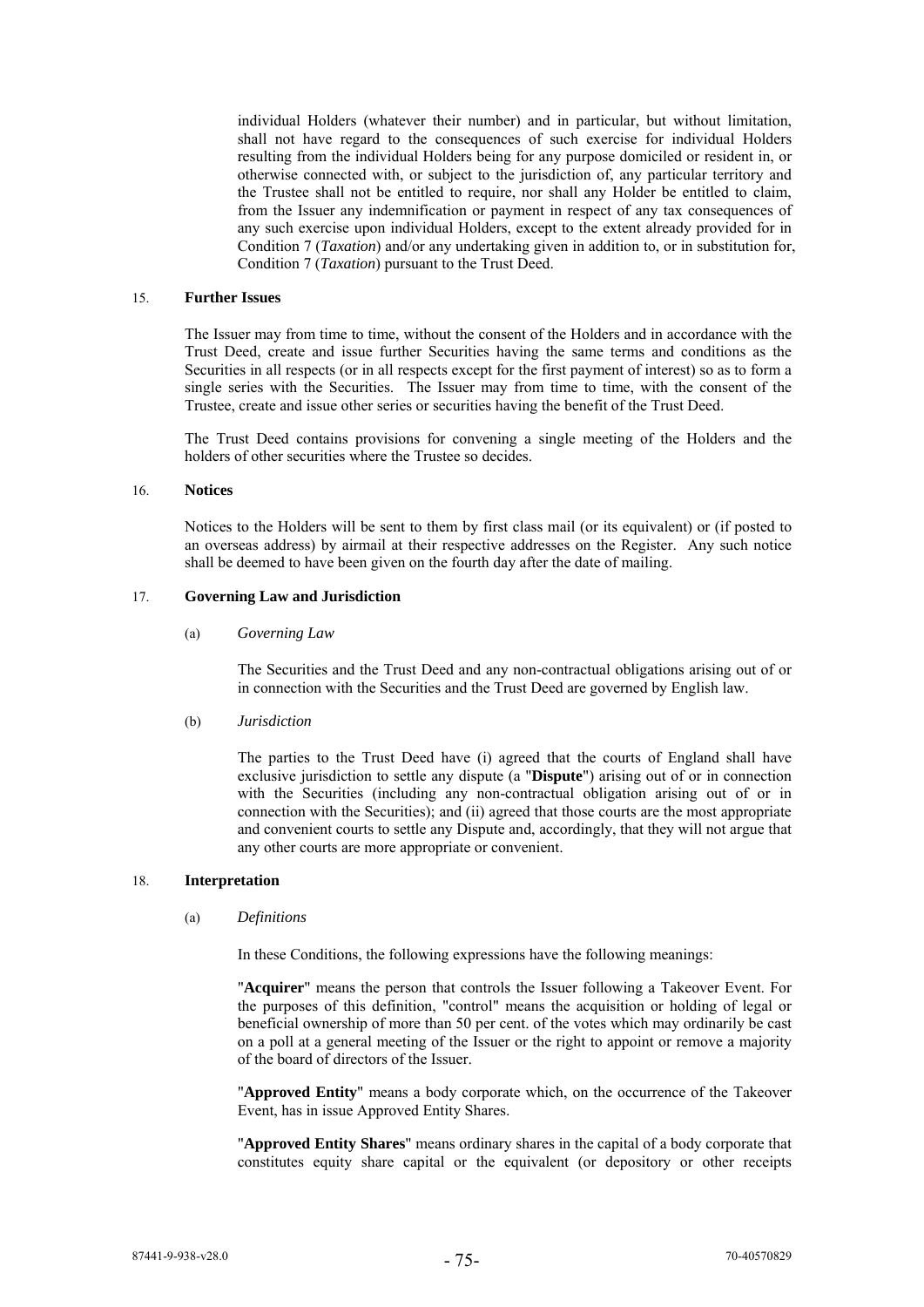representing the same) which are listed and admitted to trading on a Recognised Stock Exchange.

"**Authorised Signatories**" has the meaning given to it in the Trust Deed.

"**Automatic Conversion**" means the irrevocable and automatic release of all of the Issuer's obligations under the Securities (other than the CSO Obligations, if any) in consideration of the Issuer's issuance of the Conversion Shares at the Conversion Price to the Conversion Shares Depository (on behalf of the Holders) or to the relevant recipient, in accordance with these Conditions.

"**Automatic Conversion Notice**" means the written notice to be delivered by the Issuer to the Trustee directly and to the Holders in accordance with Condition 16 (*Notices*) specifying (i) that a Capital Adequacy Trigger Event has occurred, (ii) the Conversion Date or expected Conversion Date, (iii) the Conversion Price, (iv) that the Issuer has the option, at its sole and absolute discretion, to elect that a Conversion Shares Offer be conducted and that the Issuer will issue a Conversion Shares Offer Notice in accordance with Condition 16 (*Notices*) within 10 business days following the Conversion Date notifying Holders of the Issuer's election and (v) that the Securities shall remain in existence for the sole purpose of evidencing (a) the Holder's right to receive Conversion Shares or Conversion Shares Offer Consideration, as applicable, from the Conversion Shares Depository and (b) the Issuer's CSO Obligations, if any, and that the Securities may continue to be transferable until the Suspension Date, which shall be specified in the Conversion Shares Offer Notice.

"**business day**" means any weekday, other than one on which banking institutions are authorised or obligated by law to close in London, unless otherwise defined in the Conditions.

"**Calculation Amount**" means £1,000.

"**Calculation Period**" means the relevant period for which interest is to be calculated from (and including) the first day in such period to (but excluding) the last day in such period.

"**Cancellation Date**" means (i) with respect to any Security for which a Conversion Shares Settlement Notice is received by the Conversion Shares Depository on or before the Notice Cut-off Date, the applicable Settlement Date and (ii) with respect to any Security for which a Conversion Shares Settlement Notice is not received by the Conversion Shares Depository on or before the Notice Cut-off Date, the Final Cancellation Date.

A "**Capital Adequacy Trigger Event**" shall occur if the Issuer determines at any time that the fully loaded CET1 Ratio is less than 7.00 per cent.

"**Capital Regulations**" means, at any time, the laws, regulations, requirements, standards, guidelines and policies relating to capital adequacy for credit institutions of either (i) the PRA and/or (ii) any other national or European authority, in each case then in effect in the United Kingdom (or in such other jurisdiction in which the Issuer may be organised or domiciled) and applicable to the Group including, as at the date hereof, CRD IV and related technical standards.

"**Cash Dividend**" means any dividend or distribution in respect of the ordinary shares to shareholders of the Issuer which is to be paid or made in cash (in whatever currency), and however described and whether payable out of share premium account, profits, retained earnings or any other capital or revenue reserve or account, and including a distribution or payment to shareholders upon or in connection with a reduction of capital.

"**CET1 Capital**" means, at any time, the sum, expressed in pounds sterling, of all amounts that constitute common equity tier 1 capital of the Group, at such time, less any deductions from common equity tier 1 capital required to be made at such time, in each case as determined by the Issuer, on a consolidated basis in accordance with the Capital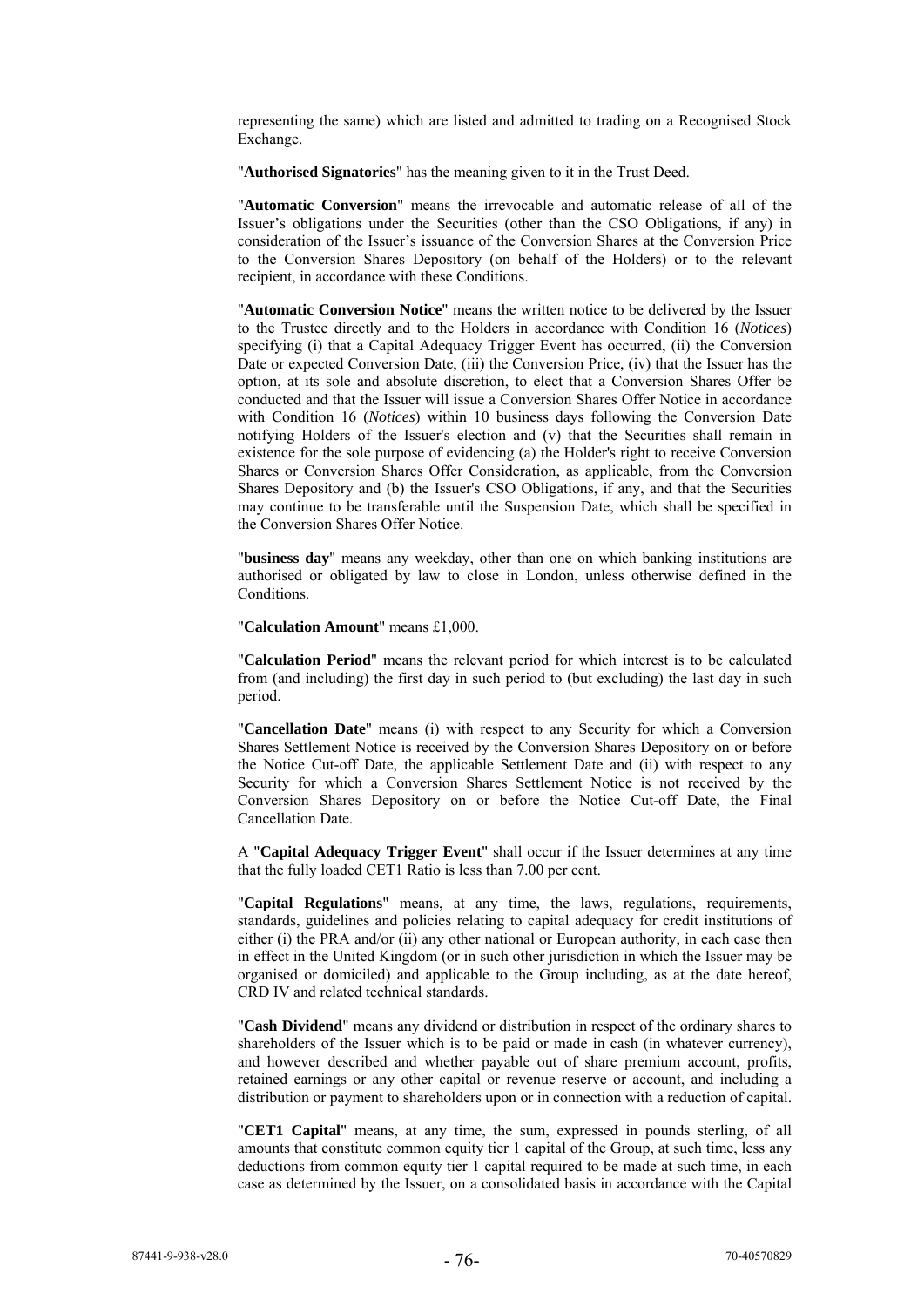Regulations applicable to the Group at such time (which determination shall be binding on the Holders). For the purposes of this definition, the term "common equity tier 1 capital" shall have the meaning assigned to such term in CRD IV as interpreted and applied in accordance with the Capital Regulations then applicable to the Group.

"**Clearing Systems**" means Clearstream Banking, société anonyme, Luxembourg and Euroclear Bank S.A./N.V.

"**Companies Act**" means the Companies Act 2006.

"**Conditions**" means these terms and conditions of the Securities.

"**Conversion Date**" means the date on which the Automatic Conversion shall take place, or has taken place, as applicable.

"**Conversion Price**" means £1.65 per Conversion Share, subject to adjustment in accordance with Condition 9 (*Adjustments to the Conversion Price*).

"**Conversion Shares**" means the ordinary shares of the Issuer to be issued to the Conversion Shares Depository (or to the relevant recipient in accordance with these Conditions) following an Automatic Conversion, which ordinary shares shall be in such number as is determined by dividing the aggregate principal amount of the Securities outstanding immediately prior to the Automatic Conversion on the Conversion Date by the Conversion Price rounded down, if necessary, to the nearest whole number of ordinary shares.

"**Conversion Shares Depository**" means a financial institution, trust company, depository entity, nominee entity or similar entity to be appointed by the Issuer on or prior to any date when a function ascribed to the Conversion Shares Depository in these Conditions is required to be performed, to perform such functions and which as a condition of such appointment, will be required to undertake, for the benefit of the Holders, to hold the Conversion Shares (and any Conversion Shares Offer Consideration) on behalf of such Holders in one or more segregated accounts unless otherwise required for the purposes of the Conversion Shares Offer and, in any event, on terms consistent with these Conditions.

"**Conversion Shares Offer Agent**" means the agent(s), if any, to be appointed on behalf of the Conversion Shares Depository by the Issuer, in its sole and absolute discretion, to act as placement or other agent of the Conversion Shares Depository to facilitate a Conversion Shares Offer.

"**Conversion Shares Offer Consideration**" means in respect of each Security (i) if all of the Conversion Shares are sold in the Conversion Shares Offer, the pro rata share of the cash proceeds from the sale of the Conversion Shares attributable to such Security, (ii) if some but not all of the Conversion Shares are sold in the Conversion Shares Offer, (x) the pro rata share of the cash proceeds from the sale of the Conversion Shares attributable to such Security and (y) the pro rata share of the Conversion Shares not sold pursuant to the Conversion Shares Offer attributable to such Security rounded down to the nearest whole number of Conversion Shares, and (iii) if no Conversion Shares are sold in a Conversion Shares Offer, the relevant Conversion Shares attributable to such Security rounded down to the nearest whole number of Conversion Shares, subject in the case of (i) and (ii)(x) above to deduction from any such cash proceeds of an amount equal to the pro rata share of any stamp duty, stamp duty reserve tax, or any other capital, issue, transfer, registration, financial transaction or documentary tax that may arise or be paid as a consequence of the transfer of any interest in the Conversion Shares to the Conversion Shares Depository as a consequence of the Conversion Shares Offer.

"**Conversion Shares Offer Notice**" means the written notice to be delivered by the Issuer to the Trustee directly and to the Holders in accordance with Condition 16 (*Notices*) specifying (i) whether or not the Issuer has elected that a Conversion Shares Offer be made and, if so, the Conversion Shares Offer Period, (ii) the Suspension Date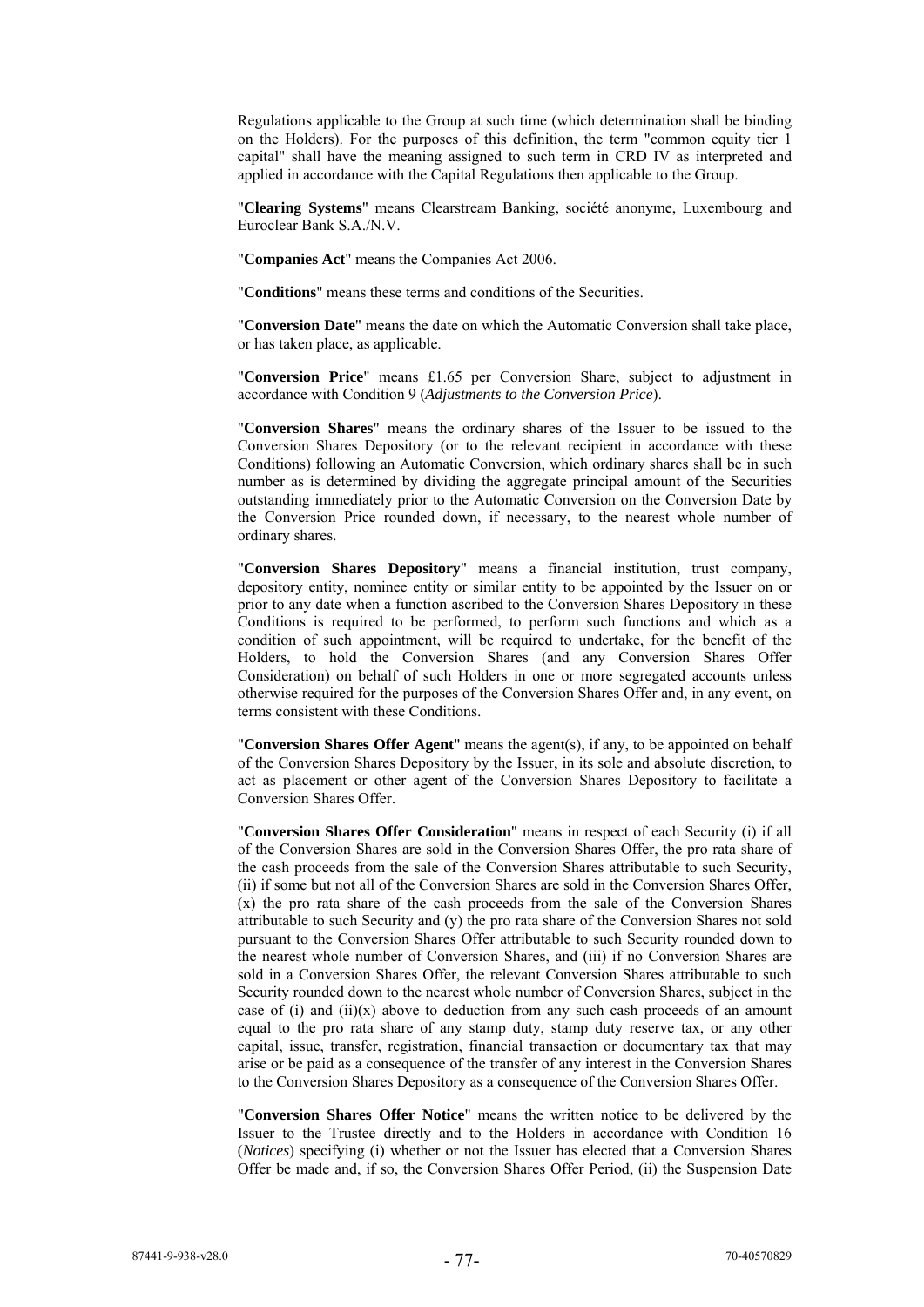and (iii) details of the Conversion Shares Depository or, if the Issuer has been unable to appoint a Conversion Shares Depository, such other arrangements for the issuance and/or delivery of the Conversion Shares or the Conversion Shares Offer Consideration, as applicable, to the Holders as it shall consider reasonable in the circumstances.

"**Conversion Shares Offer Period**" means the period during which the Conversion Shares Offer may occur, which period shall end no later than 40 business days after the delivery of the Conversion Shares Offer Notice.

"**Conversion Shares Settlement Notice**" means a written notice to be delivered by a Holder to the Conversion Shares Depository (or to the relevant recipient in accordance with these Conditions), with a copy to the Trustee, no earlier than the Suspension Date containing the following information: (i) the name of the Holder, (ii) the aggregate amount of the Authorised Denomination of the Securities held by such Holder on the date of such notice, (iii) the name to be entered in the Issuer's share register, (iv) the details of the CREST or other clearing system account or, if the Conversion Shares are not a participating security in CREST or another clearing system, the address to which the Conversion Shares (or the Conversion Share component, if any, of any Conversion Shares Offer Consideration) and/or cash (if not expected to be delivered through the Clearing Systems) should be delivered and (v) such other details as may be required by the Conversion Shares Depository.

"**Conversion Shares Settlement Request Notice**" means the written notice to be delivered by the Issuer to the Trustee directly and to the Holders in accordance with Condition 16 (*Notices*) on the Suspension Date requesting that Holders complete a Conversion Shares Settlement Notice and specifying (i) the Notice Cut-off Date and (ii) the Final Cancellation Date.

"**CRD IV**" means the legislative package consisting of Directive 2013/36/EU on access to the activity of credit institutions and the prudential supervision of credit institutions and investment firms, as the same may be amended or replaced from time to time, and the CRD IV Regulation.

"**CRD IV Regulation**" means Regulation (EU) No. 575/2013 on prudential requirements for credit institutions and investment firms of the European Parliament and of the Council of 26 June 2013, as the same may be amended or replaced from time to time.

"**CSO Obligations**" means the obligations of the Issuer under the Securities that may arise in connection with a Conversion Shares Offer to: (i) facilitate the preparation of a prospectus or other offering document, if applicable, and (ii) take responsibility for such prospectus or other offering document, which obligations (and any claims relating to a failure to facilitate the preparation of, or take responsibility for, such prospectus or other offering document) shall terminate in the event of the winding-up or administration of the Issuer.

"**Current Market Price**" means, in respect of an ordinary share at a particular date, the average of the daily Volume Weighted Average Price of an ordinary share on each of the five consecutive dealing days ending on the dealing day immediately preceding such date; provided that, if at any time during the said five-dealing-day period the Volume Weighted Average Price shall have been based on a price ex-Cash Dividend (or ex- any other entitlement) and during some other part of that period the Volume Weighted Average Price shall have been based on a price cum-Cash Dividend (or cum- any other entitlement), then:

(i) if the ordinary shares to be issued do not rank for the Cash Dividend (or entitlement) in question, the Volume Weighted Average Price on the dates on which the ordinary shares shall have been based on a price cum-Cash Dividend (or cum- any other entitlement) shall, for the purposes of this definition, be deemed to be the amount thereof reduced by an amount equal to such Cash Dividend or entitlement per ordinary share as at the date of first public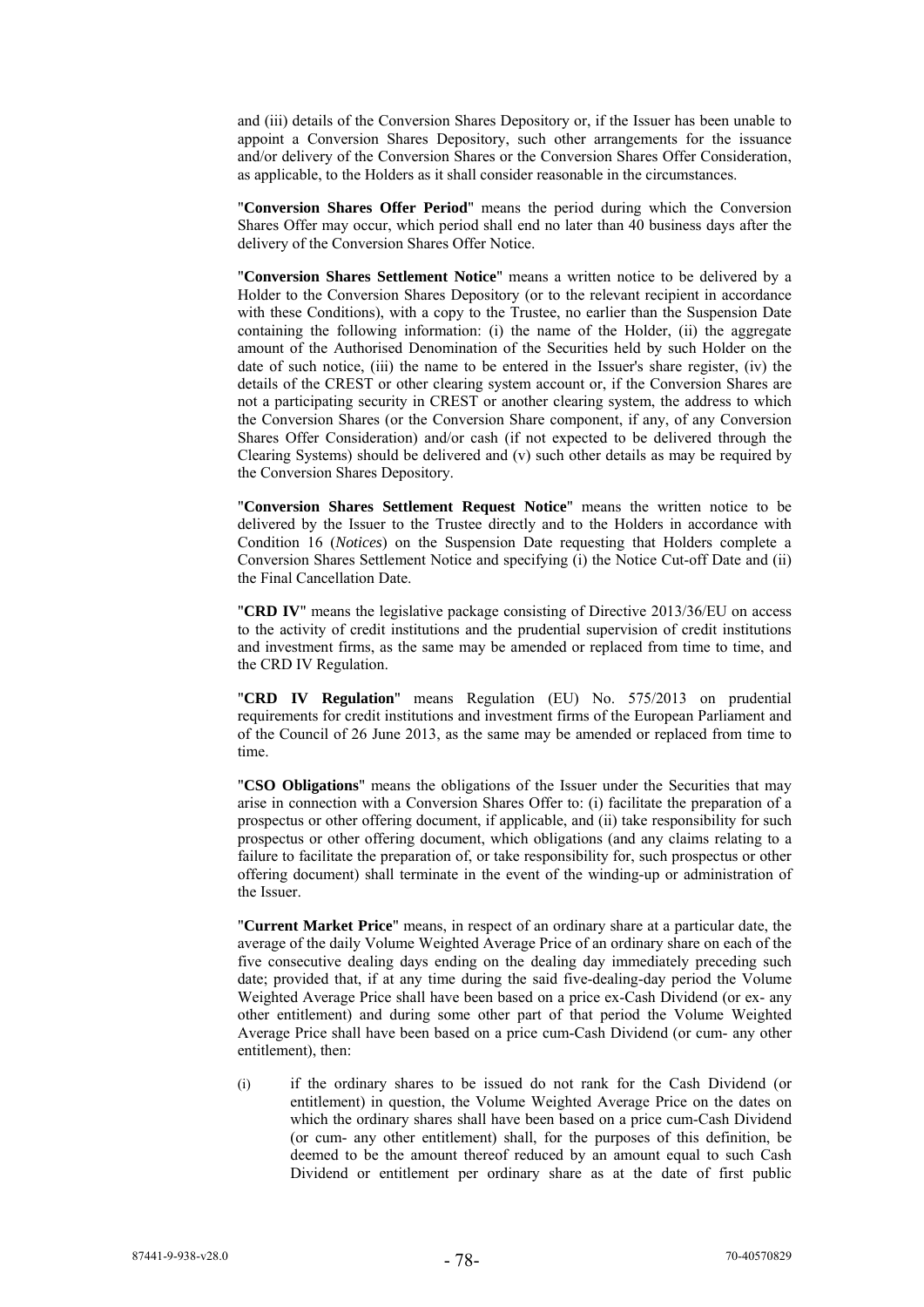announcement relating to such Cash Dividend or entitlement, in any such case, determined on a gross basis and disregarding any withholding or deduction required to be made on account of tax, and disregarding any associated tax credit; or

(ii) if the ordinary shares to be issued do rank for the Cash Dividend (or entitlement) in question, the Volume Weighted Average Price on the dates on which the ordinary shares shall have been based on a price ex-Cash Dividend (or ex- any other entitlement) shall, for the purposes of this definition, be deemed to be the amount thereof increased by an amount equal to such Cash Dividend or entitlement per ordinary share as at the date of first public announcement relating to such Cash Dividend or entitlement, in any such case, determined on a gross basis and disregarding any withholding or deduction required to be made on account of tax, and disregarding any associated tax credit,

and provided further that, if on each of the said five dealing days the Volume Weighted Average Price shall have been based on a price cum-Cash Dividend (or cum- any other entitlement) in respect of a Cash Dividend (or other entitlement) which has been declared or announced but the ordinary shares to be issued do not rank for that Cash Dividend (or other entitlement), the Volume Weighted Average Price on each of such dates shall, for the purposes of this definition, be deemed to be the amount thereof reduced by an amount equal to such Cash Dividend or entitlement per ordinary share as at the date of first public announcement relating to such Cash Dividend or entitlement, in any such case, determined on a gross basis and disregarding any withholding or deduction required to be made on account of tax, and disregarding any associated tax credit,

and provided further that, if the Volume Weighted Average Price of an ordinary share is not available on one or more of the said five dealing days (disregarding for this purpose the proviso to the definition of Volume Weighted Average Price), then the average of such Volume Weighted Average Prices which are available in that five-dealing-day period shall be used (subject to a minimum of two such prices) and if only one, or no, such Volume Weighted Average Price is available in the relevant period, the Current Market Price shall be determined in good faith by an Independent Financial Adviser.

# "**Day Count Fraction**" means:

- (i) if the Calculation Period is equal to or shorter than the Regular Period during which it falls, the number of days in the Calculation Period, divided by the product of (1) the number of days in the Regular Period in which the Calculation Period falls and (2) four; and
- (ii) if the Calculation Period is longer than one Regular Period, the sum of:
	- (A) the number of days in such Calculation Period falling in the Regular Period in which it begins divided by the product of (1) the number of days in such Regular Period and (2) four; and
	- (B) the number of days in such Calculation Period falling in the next Regular Period divided by the product of (1) the number of days in such Regular Period and (2) four.

"**dealing day**" means a day on which the Relevant Stock Exchange or relevant stock exchange or securities market is open for business and on which ordinary shares may be dealt in (other than a day on which the Relevant Stock Exchange or relevant stock exchange or securities market is scheduled to or does close prior to its regular weekday closing time).

"**Distributable Items**" shall have the meaning assigned to such term in CRD IV as interpreted and applied in accordance with the Capital Regulations then applicable to the Issuer, but amended so that for so long as there is any reference therein to "before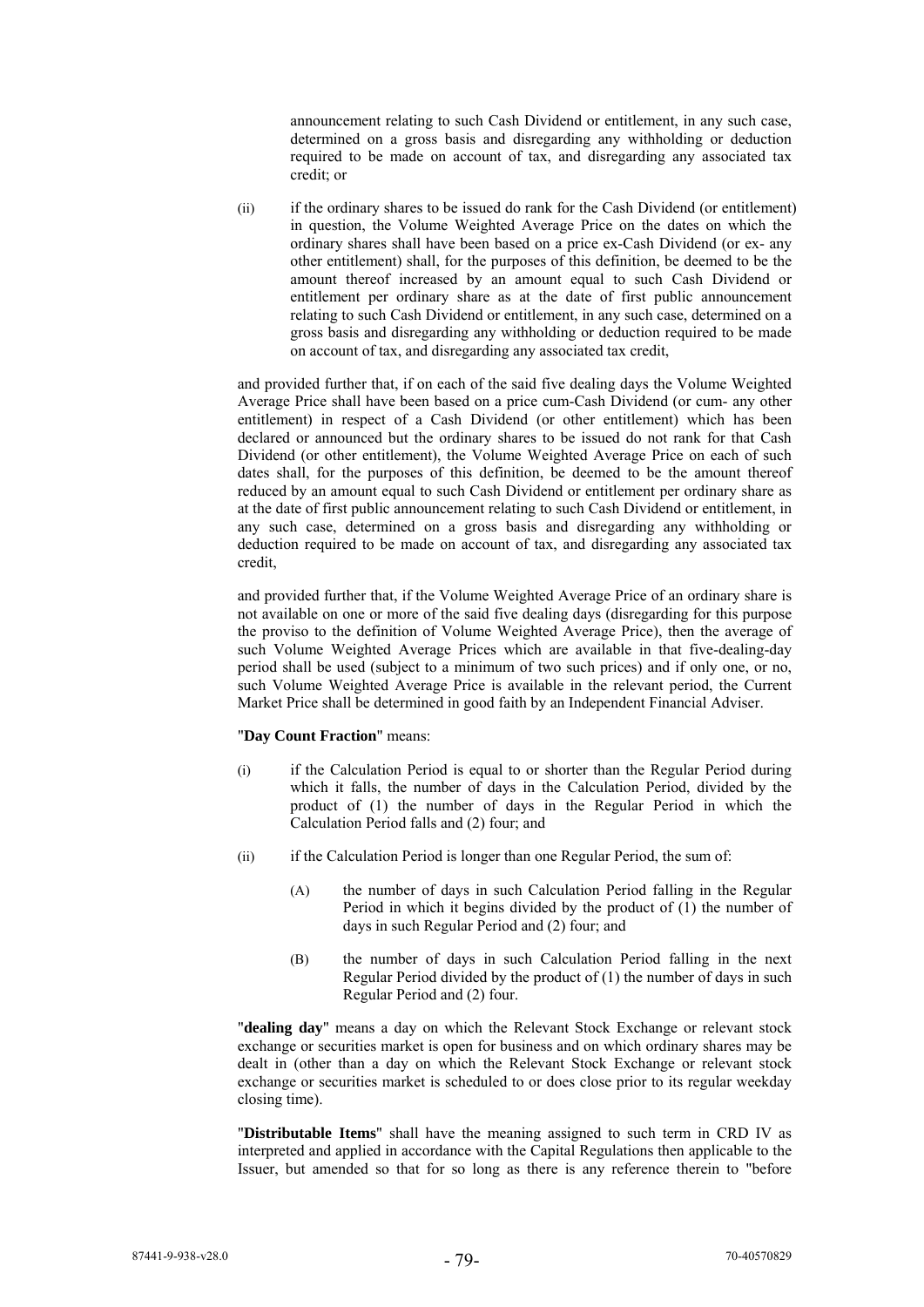distributions to holders of own funds instruments" it shall be read as a reference to "before distributions to holders of Parity Securities, the Securities or any Junior Securities."

"**EEA Regulated Market**" means a market as defined by Article 4.1(14) of Directive 2004/39/EC of the European Parliament and of the Council on markets on financial instruments, as the same may be amended from time to time.

"**Effective Date**" means, for the purposes of paragraph (iii) of Condition 9 (*Adjustments to the Conversion Price*), the first date on which the ordinary shares are traded ex-rights, on the Relevant Stock Exchange and, for the purposes of paragraph (iv) of Condition 9 (*Adjustments to the Conversion Price*), the first date on which the ordinary shares are traded ex-the relevant Cash Dividend on the Relevant Stock Exchange.

"**Extraordinary Dividend**" means any Cash Dividend that is expressly declared by the Issuer to be a capital distribution, extraordinary dividend, extraordinary distribution, special dividend, special distribution or return of value to shareholders or any analogous or similar term, in which case the Extraordinary Dividend shall be such Cash Dividend.

"**Final Cancellation Date**" means the date on which the Securities in relation to which no Conversion Shares Settlement Notice has been received by the Conversion Shares Depository on or before the Notice Cut-off Date shall be cancelled, which date may be up to 12 business days following the Notice Cut-off Date.

"**Five-year Mid-Market Swap Rate Quotations**" means the arithmetic mean of the bid and offered rates for the annual fixed leg (calculated on an Actual/365 day count basis) of a fixed-for-floating sterling interest rate swap transaction which: (i) has a term of five years commencing on the applicable Reset Date; (ii) is in an amount that is representative of a single transaction in the relevant market at the relevant time with an acknowledged dealer of good credit in the swap market; and (iii) has a floating leg based on six-month LIBOR (calculated on an Actual/365 day count basis).

"**fully loaded**" means, in relation to a measure that is presented or described as being on a fully loaded basis, that such measure is determined without applying the transitional provisions set out in Part Ten of the CRD IV Regulation.

"**fully loaded CET1 Ratio**" means, at any time, the ratio of CET1 Capital at such time to the Risk Weighted Assets at such time, expressed as a percentage and on the basis that all measures used in such calculation shall be determined on a fully loaded basis.

"**Governmental Entity**" means (i) the United Kingdom Government, (ii) an agency of the United Kingdom Government or (iii) a person or entity (other than a body corporate) controlled by the United Kingdom Government or any such agency referred to in (ii). If the Issuer is then organised in another jurisdiction, the references to "United Kingdom Government" shall be read as references to the government of such other jurisdiction.

"**Group**" means Barclays PLC and its consolidated Subsidiaries.

"**Independent Financial Adviser**" means an independent financial institution of international repute appointed by the Issuer at its own expense.

"**Initial Interest Rate**" has the meaning given to such term in Condition 3(b) (*Rate of Interest*).

"**Interest Payment Date**" has the meaning given to such term in Condition 3(c) (*Interest Payment Dates*).

"**Issue Date**" means 11 August 2015.

"**Junior Securities**" means any ordinary shares, securities or other obligations (including any guarantee, credit support or similar undertaking) of the Issuer ranking, or expressed to rank, junior to the Securities in a winding-up or administration of the Issuer.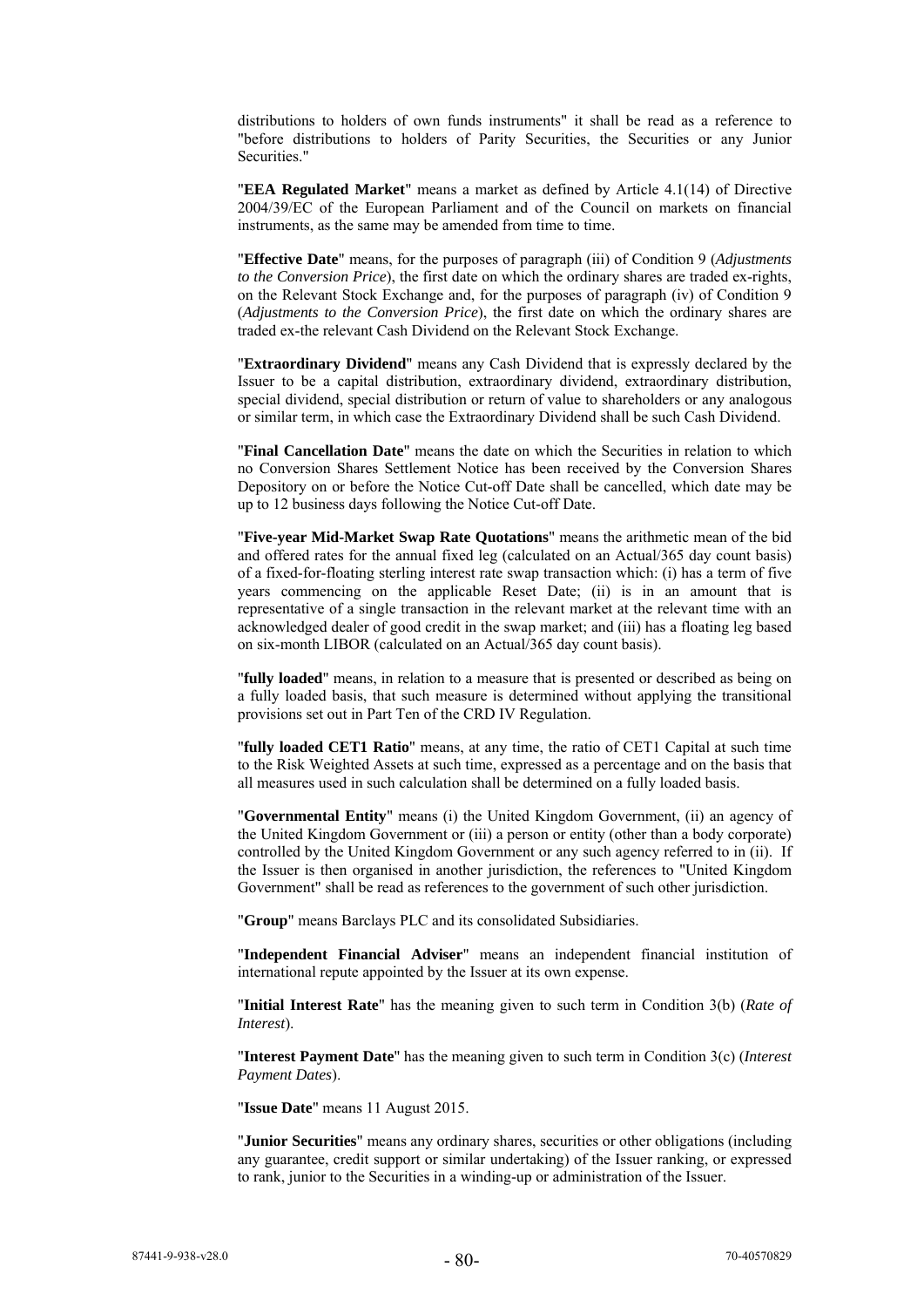"**LSE**" means the London Stock Exchange plc.

"**Mid-Market Swap Rate**" means the mid market sterling swap rate LIBOR basis having a five-year maturity appearing on Reuters page "ISDAFIX4" (or such other page as may replace such page on Reuters, or such other page as may be nominated by the person providing or sponsoring the information appearing on such page for purposes of displaying comparable rates) at approximately 11:00 a.m. (London time) on the relevant Reset Determination Date, as determined by the Calculation Agent. If such swap rate does not appear on such page (or such other page or service), the Mid-Market Swap Rate shall instead be determined by the Calculation Agent on the basis of Five-year Mid-Market Swap Rate Quotations provided by the principal office of each of four major banks in the sterling swap rate market (which banks shall be selected by the Issuer (using all reasonable efforts) no less than 20 calendar days prior to the relevant Reset Determination Date) (the "**Reference Banks**") at approximately 11.00 a.m. (London time) (or thereafter on such date, with the Calculation Agent using all reasonable efforts) on the relevant Reset Determination Date. If at least three Five-year Mid-Market Swap Rate Quotations are provided, the Mid-Market Swap Rate will be the arithmetic mean expressed as a percentage and rounded, if necessary, to the nearest 0.001 per cent. (0.0005 per cent. being rounded upwards) of such Five-year Mid-Market Swap Rate Quotations, eliminating the highest quotation (or, in the event of equality, one of the highest) and the lowest quotation (or, in the event of equality, one of the lowest). If only two Five-year Mid-Market Swap Rate Quotations are provided, the Mid-Market Swap Rate will be the arithmetic mean expressed as a percentage and rounded, if necessary, to the nearest 0.001 per cent. (0.0005 per cent. being rounded upwards) of such Five-year Mid-Market Swap Rate Quotations. If only one Five-year Mid-Market Swap Rate Quotation is provided, the Mid-Market Swap Rate will be the quotation provided. If no Five-year Mid-Market Swap Rate Quotations are provided, the Mid-Market Swap Rate will be (i) in respect of the Mid-Market Swap Rate determined in respect of the Reset Date falling on 15 September 2022, 1.854 per cent. per annum or (ii) in respect of the Mid-Market Swap Rate determined in respect of any Reset Date other than 15 September 2022, the Mid-Market Swap Rate in respect of the immediately preceding Reset Date.

The "**New Conversion Condition**" shall be satisfied if (a) by not later than seven business days following the completion of a Takeover Event where the Acquirer is an Approved Entity, there shall be arrangements in place for the Approved Entity to provide for issuance of Approved Entity Shares following an Automatic Conversion of the Securities on terms *mutatis mutandis* identical to Condition 8(a) (*Automatic Conversion - Upon Capital Adequacy Trigger Event*" and (b) the Issuer, in its sole and absolute discretion has determined that such arrangements are in the best interest of the Issuer and its shareholders taken as a whole having regard to the interests of its stakeholders (including, but not limited to, the Holders) and are consistent with applicable law and regulation (including, but not limited to, the guidance of any applicable regulatory body).

"**New Conversion Price**" means the amount determined in accordance with the following formula, which shall apply from the QTE Effective Date:

NCP = ECP \* (VWAPAES / VWAPOS)

where:

"**NCP**" is the New Conversion Price.

"**ECP**" is the Conversion Price in effect on the dealing day immediately prior to the QTE Effective Date.

"**VWAPAES**" means the average of the Volume Weighted Average Price of the Approved Entity Shares (translated, if necessary, into sterling at the Prevailing Rate on the relevant dealing day) on each of the five dealing days ending on the dealing day prior to the closing date of the Takeover Event (and where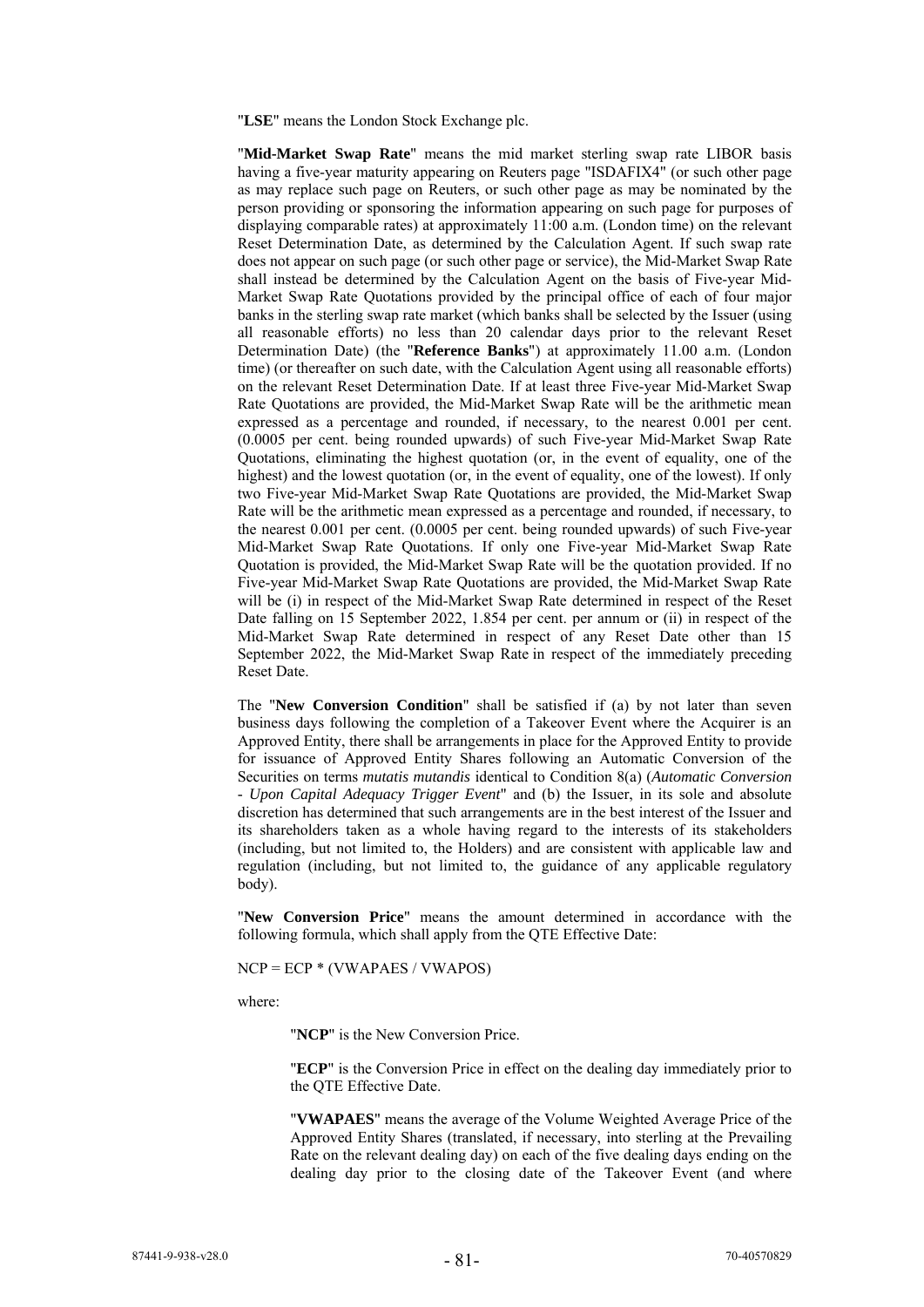references in the definition of "Volume Weighted Average Price" to "ordinary share" shall be construed as a reference to the Approved Entity Shares and in the definition of "dealing day," references to the "Relevant Stock Exchange" shall be to the relevant Recognised Stock Exchange).

"**VWAPOS**" is the average of the Volume Weighted Average Price of the ordinary shares (translated, if necessary, into sterling at the Prevailing Rate on the relevant dealing day) on each of the five dealing days ending on the dealing day immediately prior to the closing date of the Takeover Event.

"**Notice Cut-off Date**" means the date specified as such in the Conversion Shares Settlement Request Notice, which date shall be at least 40 business days following the Suspension Date.

"**ordinary shares**" means (a) prior to the QTE Effective Date, fully paid ordinary shares in the capital of the Issuer currently with a nominal value of 25 pence each and (b) on and after the QTE Effective Date, the relevant Approved Entity Shares.

"**Parity Securities**" means any preference shares, securities or other obligations (including any guarantee, credit support or similar undertaking) of the Issuer ranking, or expressed to rank, *pari passu* with the Securities in a winding-up or administration of the Issuer.

"**Payment Business Day**", means any day on which banks are open for general business (including dealings in foreign currencies) in London and, in the case of surrender (or, in the case of part payment only, endorsement) of a Certificate, in the place in which the Certificate is surrendered (or, as the case may be, endorsed).

a "**person**" includes any individual, company, corporation, firm, partnership, joint venture, undertaking, association, organisation, trust, state or agency of a state (in each case whether or not being a separate legal entity) or other legal entity.

"**PRA**" means the United Kingdom Prudential Regulation Authority or such other governmental authority in the United Kingdom (or if the Issuer becomes domiciled in a jurisdiction other than the United Kingdom, such other jurisdiction) having primary responsibility for the prudential supervision of the Issuer.

"**Prevailing Rate**" means, in respect of any currencies on any day, the spot rate of exchange between the relevant currencies prevailing as at or about 12:00 pm, London time, on that date as appearing on or derived from the relevant page on Bloomberg (or such other information service provider that displays the relevant information) or, if such a rate cannot be determined at such time, the rate prevailing as at or about 12:00 pm, London time, on the immediately preceding day on which such rate can be so determined or, if such rate cannot be so determined by reference to the relevant page on Bloomberg (or such other information service provider that displays the relevant information), the rate determined in such other manner as an Independent Financial Adviser shall in good faith prescribe.

"**QTE Effective Date**" means the date with effect from which the New Conversion Condition shall have been satisfied.

"**Qualifying Takeover Event**" means a Takeover Event where: (i) the Acquirer is an Approved Entity; and (ii) the New Conversion Condition is satisfied.

"**Rate of Interest**" shall mean the Initial Interest Rate and/or the relevant Subsequent Interest Rate, as the case may be.

"**Recognised Stock Exchange**" means an EEA Regulated Market or another regulated, regularly operating, recognised stock exchange or securities market in an OECD member state.

"**Regular Date**" means 15 March, 15 June, 15 September or 15 December in any year.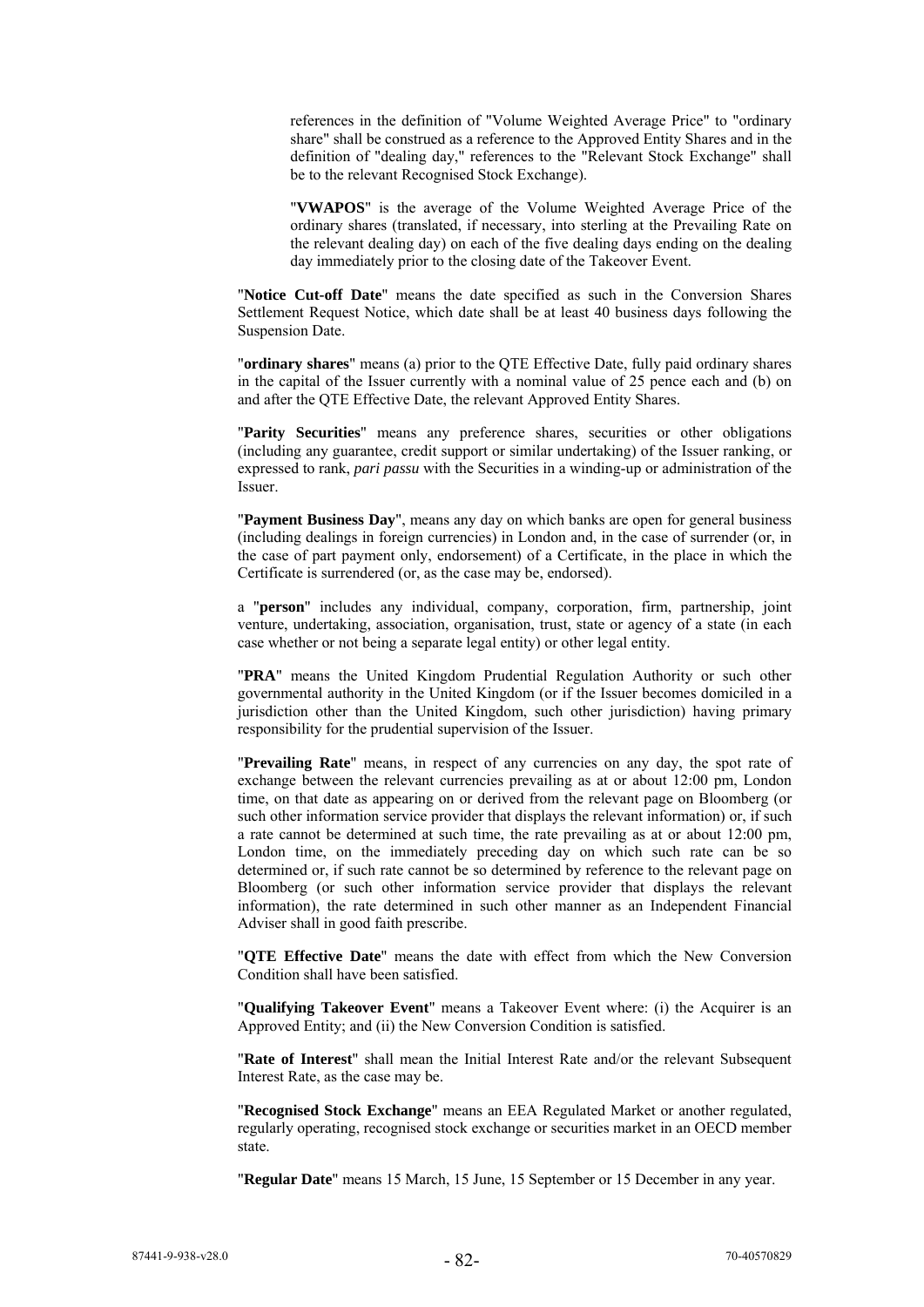"**Regular Period**" means each period from (and including) any Regular Date to (but excluding) the next Regular Date.

"**Relevant Date**" means whichever is the later of (1) the date on which the payment in question first becomes due and (2) if the full amount payable has not been received in London by the Principal Paying Agent or the Trustee on or prior to such due date, the date on which (the full amount having been so received) notice to that effect has been given to the Holders.

"**Relevant Currency**" means sterling or, if at the relevant time or for the purposes of the relevant calculation or determination the LSE is not the Relevant Stock Exchange, the currency in which the ordinary shares are quoted or dealt in on the Relevant Stock Exchange at such time.

"**Relevant Stock Exchange**" means the LSE or, if at the relevant time the ordinary shares are not at that time listed and admitted to trading on the LSE, the principal stock exchange or securities market on which the ordinary shares are then listed, admitted to trading or quoted or accepted for dealing.

"**Reset Date**" means 15 September 2022 and each fifth anniversary date thereafter, commencing 15 September 2027.

"**Reset Determination Date**" means the second Payment Business Day immediately preceding each Reset Date.

"**Risk Weighted Assets**" means, at any time, the aggregate amount, expressed in pounds sterling, of the risk weighted assets of the Group, at such time, as determined by the Issuer, on a consolidated basis in accordance with the Capital Regulations applicable to the Group at such time (which determination shall be binding on the Holders). For the purposes of this definition, the term "risk weighted assets" means the risk weighted assets or total risk exposure amount, as determined by the Issuer, in accordance with the Capital Regulations applicable to the Group.

"**Settlement Date**" means (i) with respect to any Security in relation to which a Conversion Shares Settlement Notice is received by the Conversion Shares Depository on or before the Notice Cut-off Date, the later of (a) the date that is two business days after the end of the relevant Conversion Shares Offer Period and (b) the date that is two business days after the date on which such Conversion Shares Settlement Notice has been received by the Conversion Shares Depository and (ii) with respect to any Security in relation to which a Conversion Shares Settlement Notice is not received by the Conversion Shares Depository on or before the Notice Cut-off Date, the date on which the Conversion Shares Depository delivers the relevant Conversion Shares or Conversion Share component, if any, of any Conversion Shares Offer Consideration, as applicable.

"**shareholders**" means the holders of ordinary shares.

"**Specified Office**" has the meaning given to it in the Trust Deed.

"**Subsidiary**" has the meaning provided in Section 1159 of the Companies Act.

"**Successor Entity**" has the meaning given to it in Condition 14(d) (*Meetings of Holders; Modification and Waiver; Substitution - Substitution*).

"**Suspension Date**" means, with respect to each Clearing System, the date specified in the Conversion Shares Offer Notice as the date on which such Clearing System shall suspend all clearance and settlement of transactions in the Securities in accordance with its rules and procedures, which date shall be no later than 38 business days after the delivery of the Conversion Shares Offer Notice to such Clearing System (and, if the Issuer elects that a Conversion Shares Offer be made, such date shall be at least two business days prior to the end of the relevant Conversion Shares Offer Period).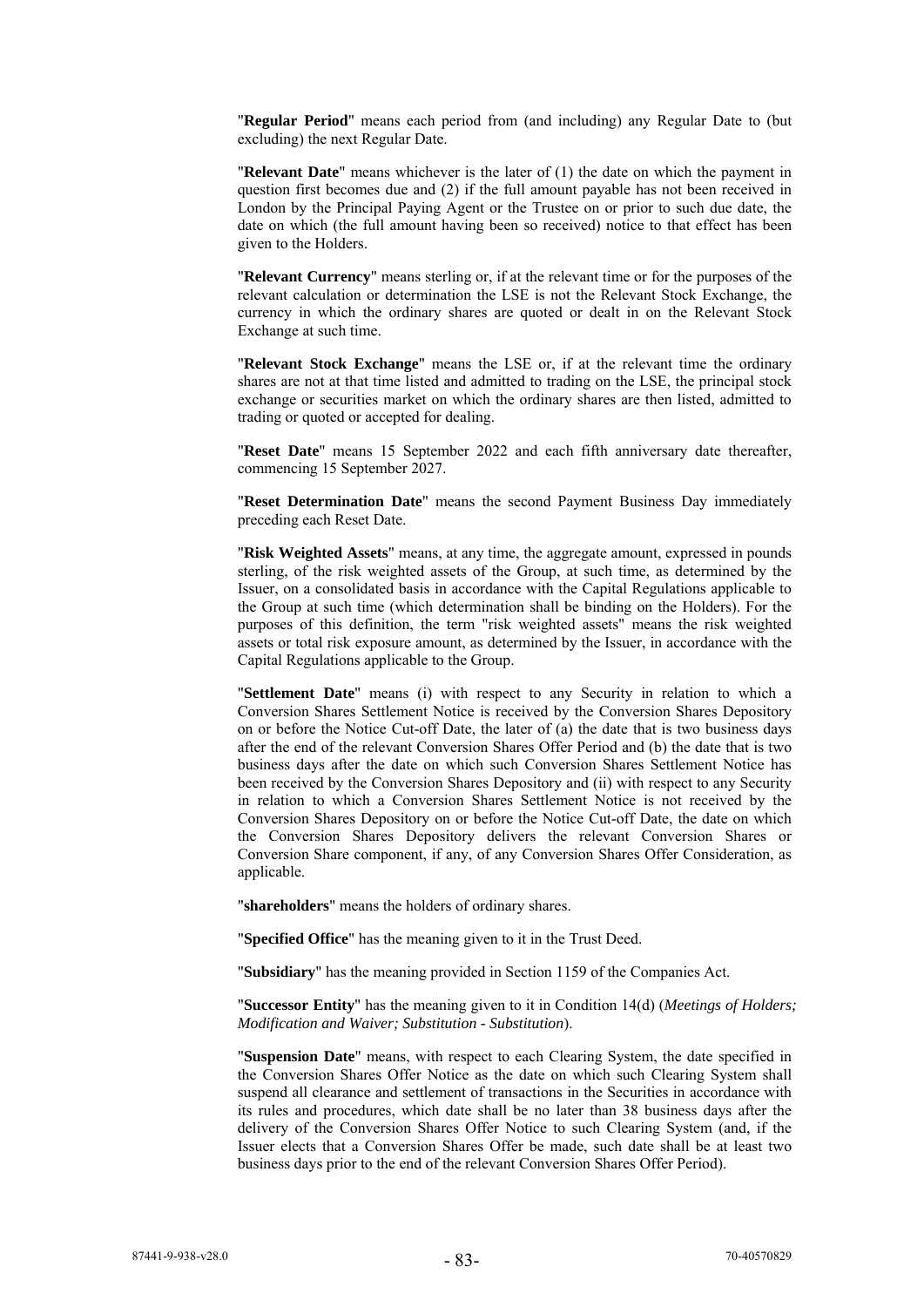"**£**", "**sterling**" and "**pounds sterling**" are to the lawful currency for the time being of the United Kingdom.

"**Subsequent Interest Rate**" has the meaning given to such term in Condition 3(b) (*Interest - Rate of Interest*).

A "**Takeover Event**" shall occur if an offer is made to all (or as nearly as may be practicable all) shareholders (or all (or as nearly as may be practicable all) such shareholders other than the offeror and/or any associate (as defined in Section 988(1) of the Companies Act) of the offeror), to acquire all or a majority of the issued ordinary share capital of the Issuer or if any person proposes a scheme with regard to such acquisition and (such offer or scheme having become or been declared unconditional in all respects or having become effective) the right to cast more than 50 per cent. of the votes which may ordinarily be cast on a poll at a general meeting of the Issuer has or will become unconditionally vested in any person and/or any associate of that person (as defined in Section 988(1) of the Companies Act).

"**Takeover Event Notice**" means the notice to the Holders in accordance with Condition 16 (*Notices*) notifying them that a Takeover Event has occurred and specifying: (1) the identity of the Acquirer; (2) whether the Takeover Event is a Qualifying Takeover Event or not; (3) in the case of a Qualifying Takeover Event, if determined at such time, the New Conversion Price; and (4) if applicable, the QTE Effective Date.

"**Tier 1 Capital**" means Tier 1 capital for the purposes of the Capital Regulations.

"**Volume Weighted Average Price**" means, in respect of an ordinary share (or an Approved Entity Share, as applicable) on any dealing day, the order book volumeweighted average price of an ordinary share (or Approved Entity Share, as applicable) published by or derived from the relevant Bloomberg page or such other source as shall be determined in good faith to be appropriate by an Independent Financial Adviser on such dealing day, provided that if on any such dealing day such price is not available or cannot otherwise be determined as provided above, the Volume Weighted Average Price of an ordinary share (or an Approved Entity Share, as applicable) in respect of such dealing day shall be the Volume Weighted Average Price, determined as provided above, on the immediately preceding dealing day on which the same can be so determined or determined as an Independent Financial Adviser might otherwise determine in good faith to be appropriate.

(b) *Construction of certain references*

In these Conditions, unless otherwise specified or unless the context otherwise requires:

- (i) references to Securities being "outstanding" shall be construed in accordance with the Trust Deed;
- (ii) references to any issue or offer or grant to shareholders "as a class" or "by way of rights" shall be taken to be references to an issue or offer or grant to all or substantially all shareholders, as the case may be, other than shareholders, as the case may be, to whom, by reason of the laws of any territory or requirements of any recognised regulatory body or any other stock exchange or securities market in any territory or in connection with fractional entitlements, it is determined not to make such issue or offer or grant;
- (iii) references to "ordinary share capital" has the meaning provided in Section 1119 of the Corporation Tax Act 2010 and "equity share capital" has the meaning provided in Section 548 of the Companies Act;
- (iv) references to the "issue" of Conversion Shares shall include the transfer and/or delivery of Conversion Shares by the Issuer or any of its Subsidiaries, whether newly issued and allotted or previously existing;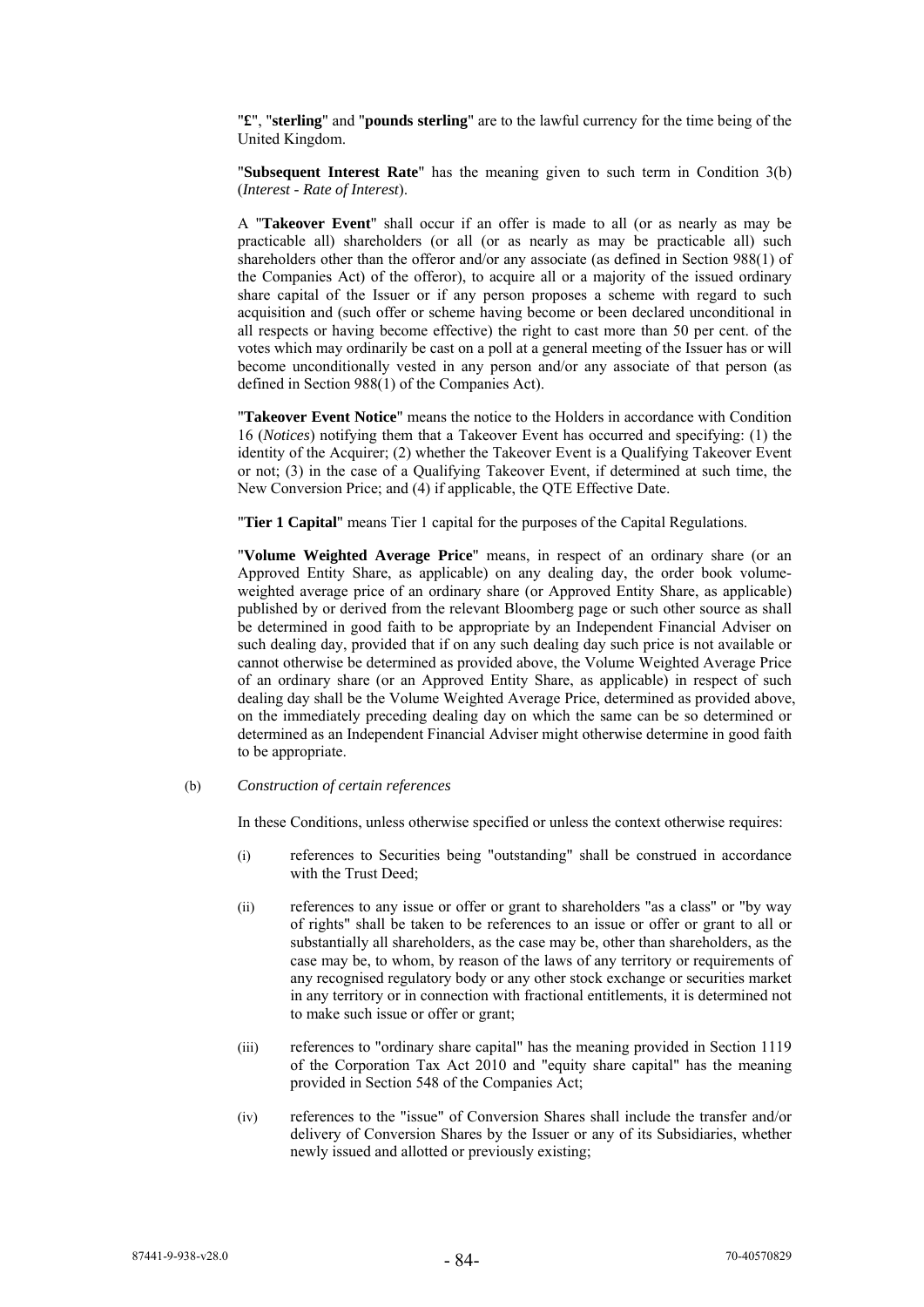- (v) ordinary shares held by the Issuer or any of its Subsidiaries shall not be considered as or treated as "in issue";
- (vi) references to any act or statute or any provision of any act or statute shall be deemed also to refer to any statutory modification or re-enactment thereof or any statutory instrument, order or regulation made thereunder or under such modification or re-enactment; and
- (vii) headings and sub-headings are for ease of reference only and shall not affect the construction of these Conditions.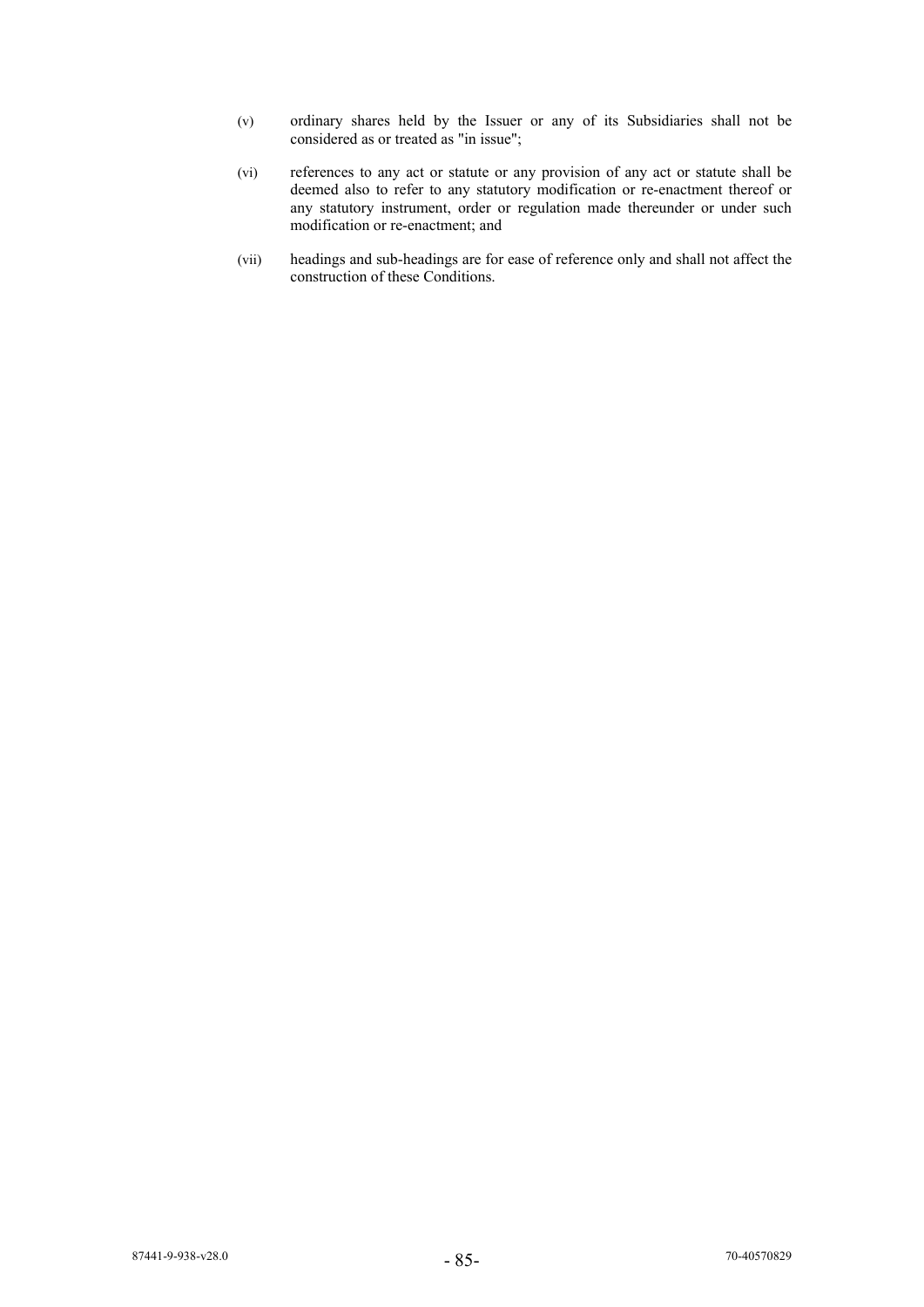### **DESCRIPTION OF ORDINARY SHARES**

The Issuer only has ordinary shares in issue which are governed by the laws of England and Wales. The shareholders of the Issuer passed an ordinary resolution on 23 April 2015 to increase its share capital by the creation of new shares of up to £825,000,000 in relation to any issue of securities that automatically convert into or are exchanged for ordinary shares of the Issuer, which authorisation expires the earlier of the end of the Issuer's Annual General Meeting to be held in 2016 and the close of business on 30 June 2016 (whichever is earlier), unless otherwise renewed or passed pursuant to a separate resolution. The Issuer's Articles of Association (the "**Articles**") contain provisions to the following effect:

### **Dividends**

Subject to the provisions of the Articles and applicable legislation, the Issuer at any general meeting may declare dividends on the ordinary shares by ordinary resolution, but such dividends may not exceed the amount recommended by the Board. The Board may also pay interim or final dividends if it appears they are justified by the Issuer's financial position.

All unclaimed dividends payable in respect of any share may be invested or otherwise made use of by the Board for the benefit of the Issuer until claimed. If a dividend is not claimed after 12 years of it becoming payable, it is forfeited and reverts to the Issuer.

The Issuer operates a Scrip Dividend Programme which enables eligible shareholders to elect to receive new ordinary shares issued by the Issuer instead of a cash dividend.

#### **Voting**

Every member who is present in person or by proxy or represented at any general meeting of the Issuer, and who is entitled to vote, has one vote on a show of hands. Every proxy present has one vote, except that the proxy will have one vote for and one vote against a resolution if he/she has been instructed to vote for and against the resolution by different members or in one direction by a member while another member has permitted the proxy discretion as to how to vote. On a poll, every member who is present or represented and who is entitled to vote has one vote for every share held. In the case of joint holders, only the vote of the senior holder (as determined by order in the share register) or his proxy may be counted. If any sum payable remains unpaid in relation to a member's shareholding, that member is not entitled to vote that share or exercise any other right in relation to a meeting of the Issuer unless the Board otherwise determines.

If any member, or any other person appearing to be interested in any of the Issuer's ordinary shares, is served with a notice under Section 793 of the Companies Act 2006 and does not supply the Issuer with the information required in the notice, then the Board, in its absolute discretion, may direct that that member shall not be entitled to attend or vote at any meeting of the Issuer. The Board may further direct that if the shares of the defaulting member represent 0.25 per cent. or more of the issued shares of the relevant class, that dividends or other monies payable on those shares shall be retained by the Issuer until the direction ceases to have effect and that no transfer of those shares shall be registered (other than certain specified "excepted transfers"). A direction ceases to have effect seven days after the Issuer has received the information requested, or when the Issuer is notified that an "excepted transfer" of all of the relevant shares to a third party has occurred, or as the Board otherwise determines.

# **Transfers**

Ordinary shares may be held in either certificated or uncertificated form. Certificated ordinary shares shall be transferred in writing in any usual or other form approved by the Board and executed by or on behalf of the transferor. Transfers of uncertificated ordinary shares shall be made in accordance with the Companies Act 2006 and Uncertificated Securities Regulations 2001, as amended.

In exceptional circumstances approved by the U.K. Listing Authority, the Board may refuse to register a transfer of certificated shares provided that such refusal would not disturb the market in those shares. The Board may also decline to register an instrument of transfer of certificated ordinary shares unless it is duly stamped and deposited at the prescribed place and accompanied by the share certificate(s) and such other evidence as reasonably required by the Board to evidence right to transfer, it is in respect of one class of shares only, and it is in favour of a single transferee or not more than four transferees (except in the case of executors or trustees of a member).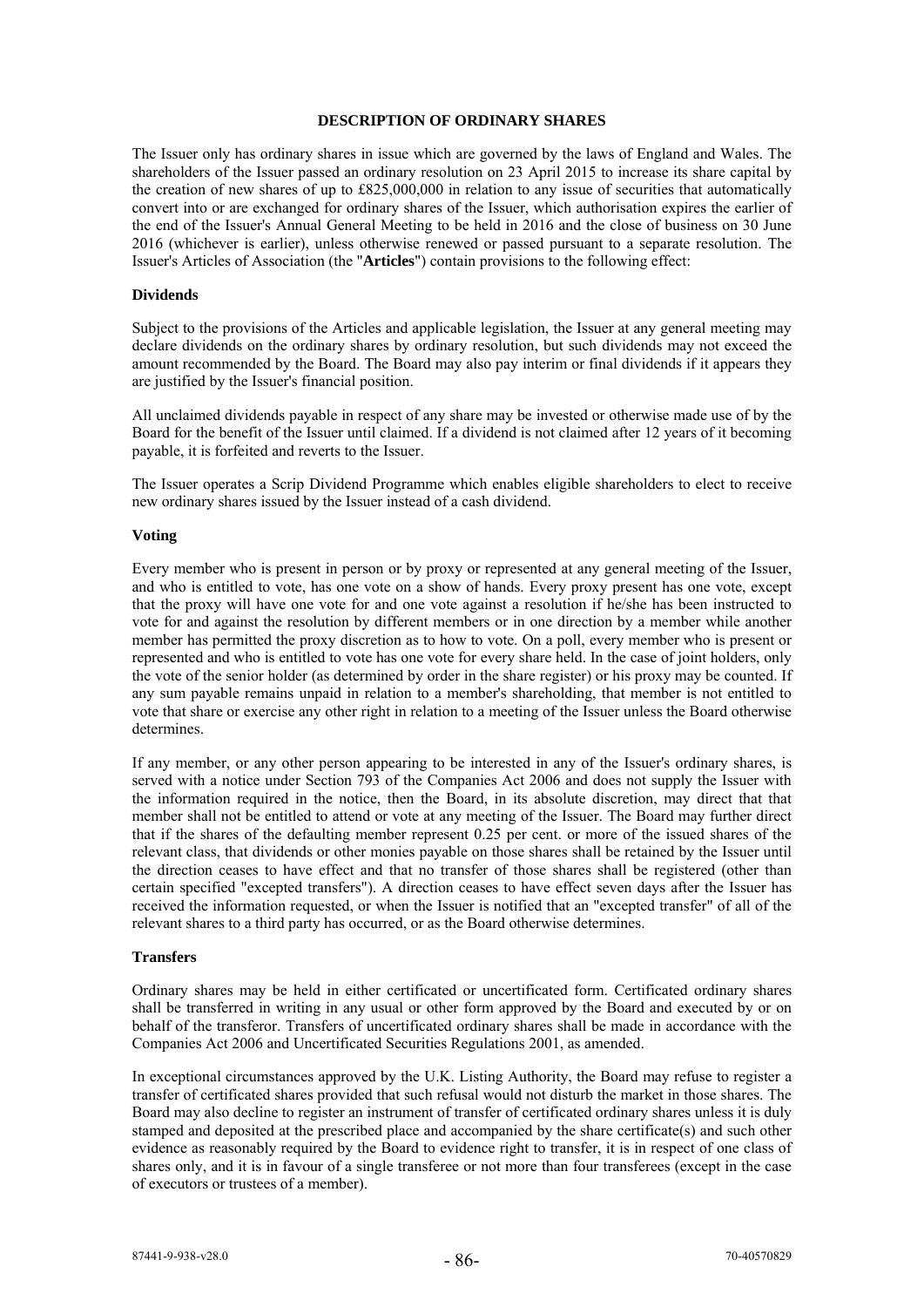# **Redemption and Purchase**

Subject to applicable legislation and the rights of the other shareholders, any share may be issued on terms that it is, at the Issuer's option or at the option of the holder of such share, redeemable. The directors are authorised to determine the terms, conditions and manner of redemption of any such shares under the Articles.

#### **Calls on capital**

The Board may make calls upon the members in respect of any monies unpaid on their shares. A person upon whom a call is made remains liable even if the shares in respect of which the call is made have been transferred. Interest will be chargeable on any unpaid amount called at a rate determined by the Board (of not more than 20 per cent. per annum).

If a member fails to pay any call in full (following notice from the Board that such failure will result in forfeiture of the relevant shares), such shares (including any dividends declared but not paid) may be forfeited by a resolution of the Board, and will become the property of the Issuer. Forfeiture shall not absolve a previous member for amounts payable by him/her (which may continue to accrue interest).

The Issuer also has a lien over all of the Issuer's partly paid shares for all monies payable or called on that share and over the debts and liabilities of a member to the Issuer. If any monies which are the subject of the lien remain unpaid after a notice from the Board demanding payment, the Issuer may sell such shares.

# **Variation of Rights**

The rights attached to any class of shares may be varied either with the consent in writing of the holders of at least 75 per cent. in nominal value of the issued shares of that class or with the sanction of a special resolution passed at a separate meeting of the holders of the shares of that class.

The rights of shares shall not (unless expressly provided by the rights attached to such shares) be deemed varied by the creation of further shares ranking equally with them.

# **Winding Up**

In the winding up of the Issuer (whether the liquidation is voluntary or by the court) the liquidator may, on obtaining any sanction required by law, divide among the members in kind the whole or any part of the assets of the Issuer, whether or not the assets consist of property of one kind or of different kinds, and vest the whole or any part of the assets in trustees upon such trusts for the benefit of the members as he, with the like sanction, shall determine. For this purpose the liquidator may set the value he deems fair on a class or classes of property, and may determine on the basis of that valuation and in accordance with the then existing rights of members how the division is to be carried out between members or classes of members. The liquidator may not, however, distribute to a member without his consent an asset to which there is attached a liability or potential liability for the owner.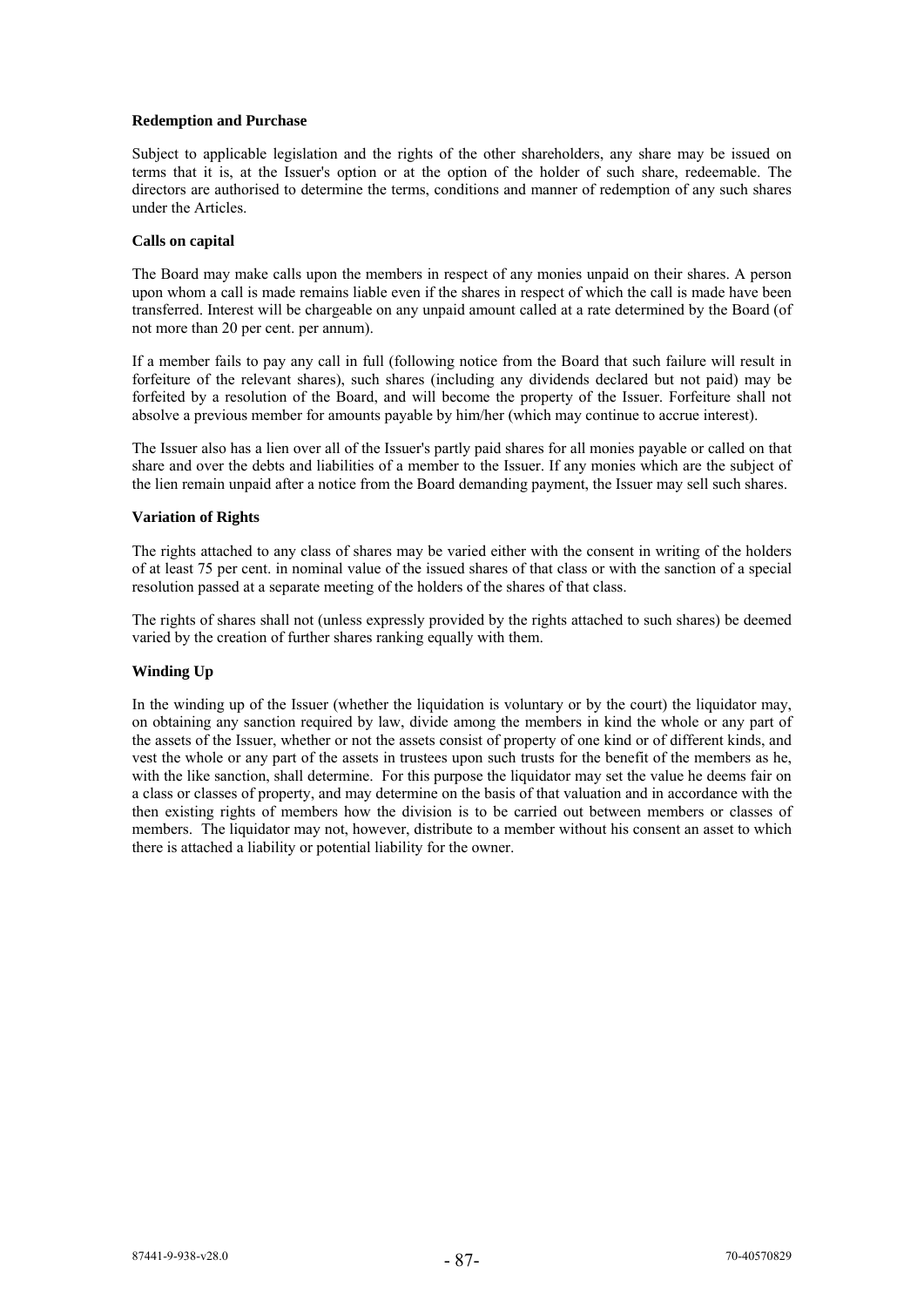# **FORM OF THE SECURITIES**

The Securities will be issued in registered form and will be represented by a global certificate (the "**Global Certificate**"). The Global Certificate will be deposited on or around the issue date with a common depositary for Euroclear and/or Clearstream, Luxembourg and registered in the name of such depositary (or its nominee) and will be exchangeable in whole, but not in part, for individual certificates ("**Individual Certificates**") if Euroclear or Clearstream, Luxembourg or any other relevant clearing system is closed for business for a continuous period of 14 days (other than by reason of legal holidays) or announces an intention permanently to cease business.

Whenever the Global Certificate is to be exchanged for Individual Certificates, such Individual Certificates will be issued in an aggregate principal amount equal to the principal amount of the Global Certificate within five business days of the delivery, by or on behalf of the registered holder of the Global Certificate, by or on behalf of the Holder, Euroclear and/or Clearstream, Luxembourg, to the Registrar of such information as is required to complete and deliver such Individual Certificates (including, without limitation, the names and addresses of the persons in whose names the Individual Certificates are to be registered and the principal amount of each such person's holding) against the surrender of the Global Certificate at the Specified Office of the Registrar. Such exchange will be effected in accordance with the provisions of the Agency Agreement and the regulations concerning the transfer and registration of Securities scheduled thereto and, in particular, shall be effected without charge to any Holder or the Trustee, but against such indemnity as the Registrar may require in respect of any tax or other duty of whatsoever nature which may be levied or imposed in connection with such exchange.

In addition, the Global Certificates will contain provisions that modify the Terms and Conditions of the Securities as they apply to the Securities evidenced by the Global Certificate. The following is a summary of certain of those provisions:

*Payments:* All payments in respect of the Global Certificate which, according to the Conditions, require surrender or endorsement of a Certificate will be made against surrender of the Global Certificate (or in the case of part payment only, endorsement) to or to the order of any Paying Agent and will be effective to satisfy and discharge the corresponding liabilities of the Issuer in respect of the Securities.

*Payments on business days*: In the case of all payments made in respect of the Global Certificate "**Payment Business Day**" means any day on which banks are open for general business (including dealings in foreign currencies) in London.

*Payment Record Date*: Each payment in respect of the Global Certificate will be made to the person shown as the Holder in the Register at the close of business (in the relevant clearing system) on the Clearing System Business Day before the due date for such payment (the "**Record Date**") where "**Clearing System Business Day**" means a day on which each clearing system for which the Global Certificate is being held is open for business.

*Notices*: Notwithstanding Condition 16 (*Notices*) and Condition 8(b) (*Automatic Conversion – Automatic Conversion Procedure*), so long as the Securities are represented by the Global Certificate deposited with a depositary or a common depositary for Euroclear, Clearstream, Luxembourg or any other clearing system (an "**Alternative Clearing System**"), notices to Holders represented by such Global Certificate may be given by delivery of the relevant notice to Euroclear, Clearstream, Luxembourg or (as the case may be) such Alternative Clearing System and, in any case, such notices shall be deemed to have been given to Holders in accordance with Condition 16 (*Notices*) on the date of delivery to Euroclear and/or Clearstream, Luxembourg and/or such Alternative Clearing System.

*Conversion Shares Settlement Notice*: Notwithstanding Condition 8(e)(vii) (*Automatic Conversion – Settlement Procedure - Conversion Shares Settlement Notice*), so long as the Securities are represented by the Global Certificate deposited with a depositary or a common depositary for Euroclear, Clearstream, Luxembourg or an Alternative Clearing System, a Conversion Shares Settlement Notice may be given by a Holder by delivering it to Euroclear, Clearstream, Luxembourg or (as the case may be) such Alternative Clearing System and, in any case, such notices shall be deemed to have been delivered to the Conversion Shares Depository on the date of delivery of such notice to the Conversion Shares Depository by Euroclear and/or Clearstream, Luxembourg and/or such Alternative Clearing System and or its depository or common depository.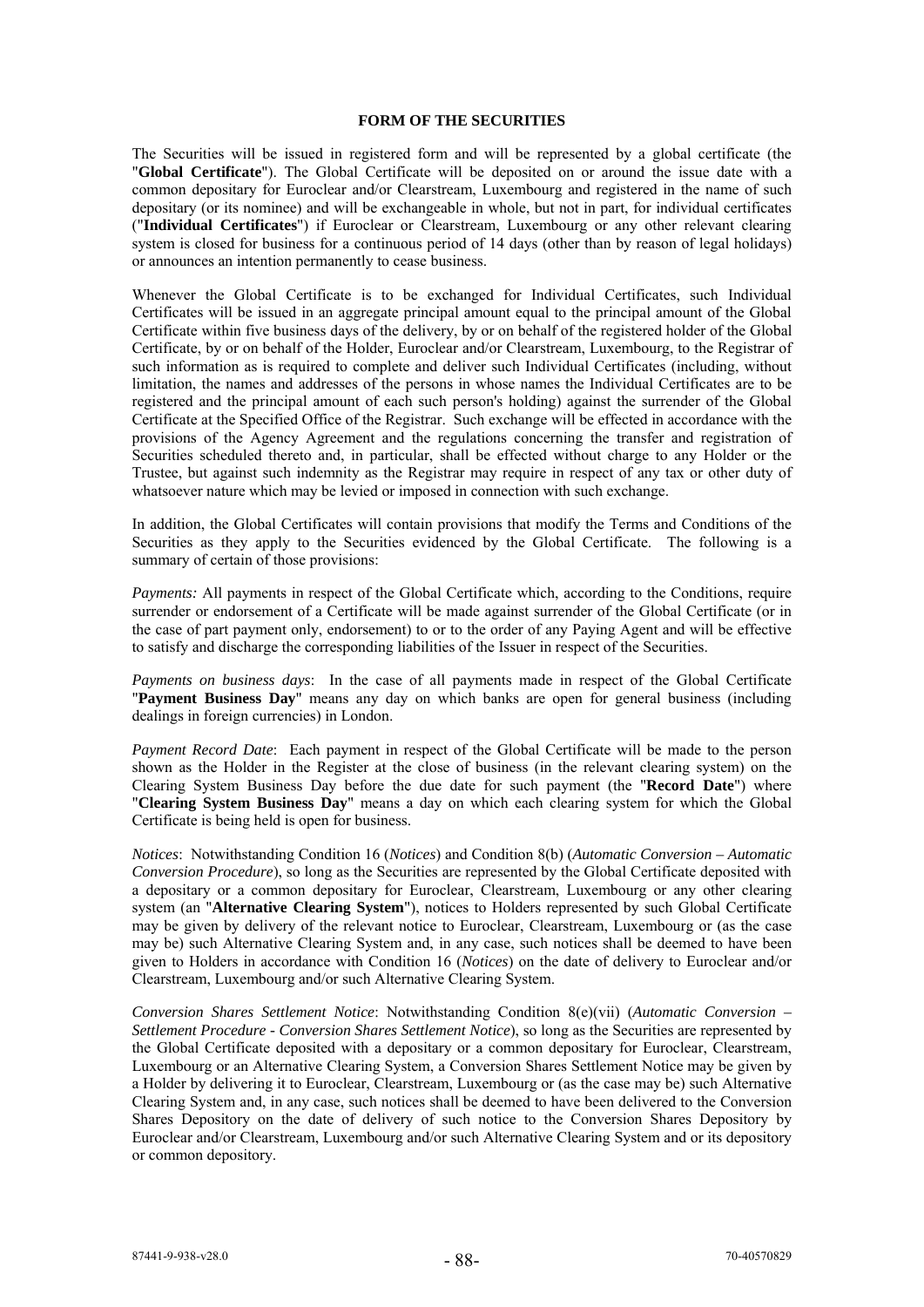*Cash component*: Notwithstanding Condition 8(e)(iii) (*Cash component*), so long as the Securities are represented by the Global Certificate deposited with a depositary or a common depositary for the Clearing Systems, the cash component, if any, of any Conversion Shares Offer Consideration will be delivered through the facilities of the Clearing Systems on or around the date on which the Conversion Shares Offer Period ends, subject to the applicable rules and operating procedures of the Clearing Systems in effect at such time.

# **Clearing System Accountholders**

Each Global Certificate will be in registered form. Consequently, references in the Terms and Conditions of the Securities to "Holder" are references to the person in whose name the Securities are being registered in the Register which, for so long as the Global Certificate is held by a common depositary for Euroclear and/or Clearstream, Luxembourg, will be that common depositary or its nominee.

Each of the persons shown in the records of Euroclear and/or Clearstream, Luxembourg and/or any other relevant clearing system as being entitled to an interest in the Global Certificate (each an "**Accountholder**") must look solely to Euroclear and/or Clearstream, Luxembourg and/or such other relevant clearing system (as the case may be) for such Accountholder's share of each payment made by the Issuer to the Holder of the Global Certificate and in relation to all other rights arising under the Global Certificate. The extent to which, and the manner in which, Accountholders may exercise any rights arising under the Global Certificate will be determined by the respective rules and procedures of Euroclear and Clearstream, Luxembourg and any other relevant clearing system from time to time. For so long as the relevant Securities are represented by the Global Certificate, Accountholders shall have no claim directly against the Issuer in respect of payments due under the Securities and such obligations of the Issuer will be discharged by payment to the Holder of the Global Certificate.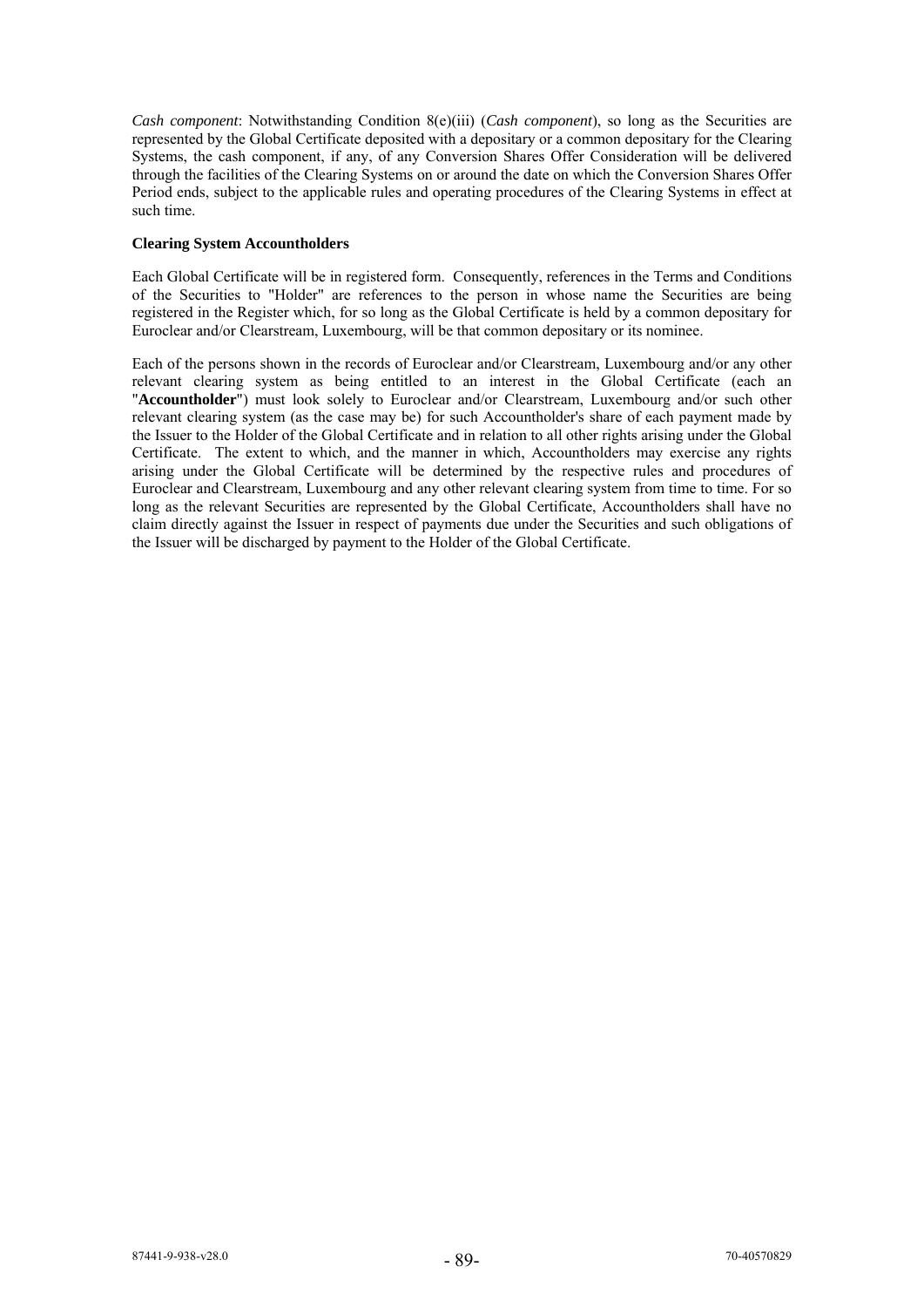# **USE OF PROCEEDS**

The net proceeds of the issue of the Securities, expected to amount to £989,900,000 after deduction of the commissions and fees payable to the Managers, will be used for general corporate purposes of the Group and to strengthen further the regulatory capital base of the Issuer and/or the Group, which may include investments in, or capital contributions to, Group subsidiaries. It is the Issuer's intention to use the proceeds of the issue of the Securities to initially make an investment in the Bank in the form of subordinated debt intended to qualify as additional tier 1 capital of the Bank under CRD IV. The Issuer retains the discretion to restructure any investment made with the proceeds at any time.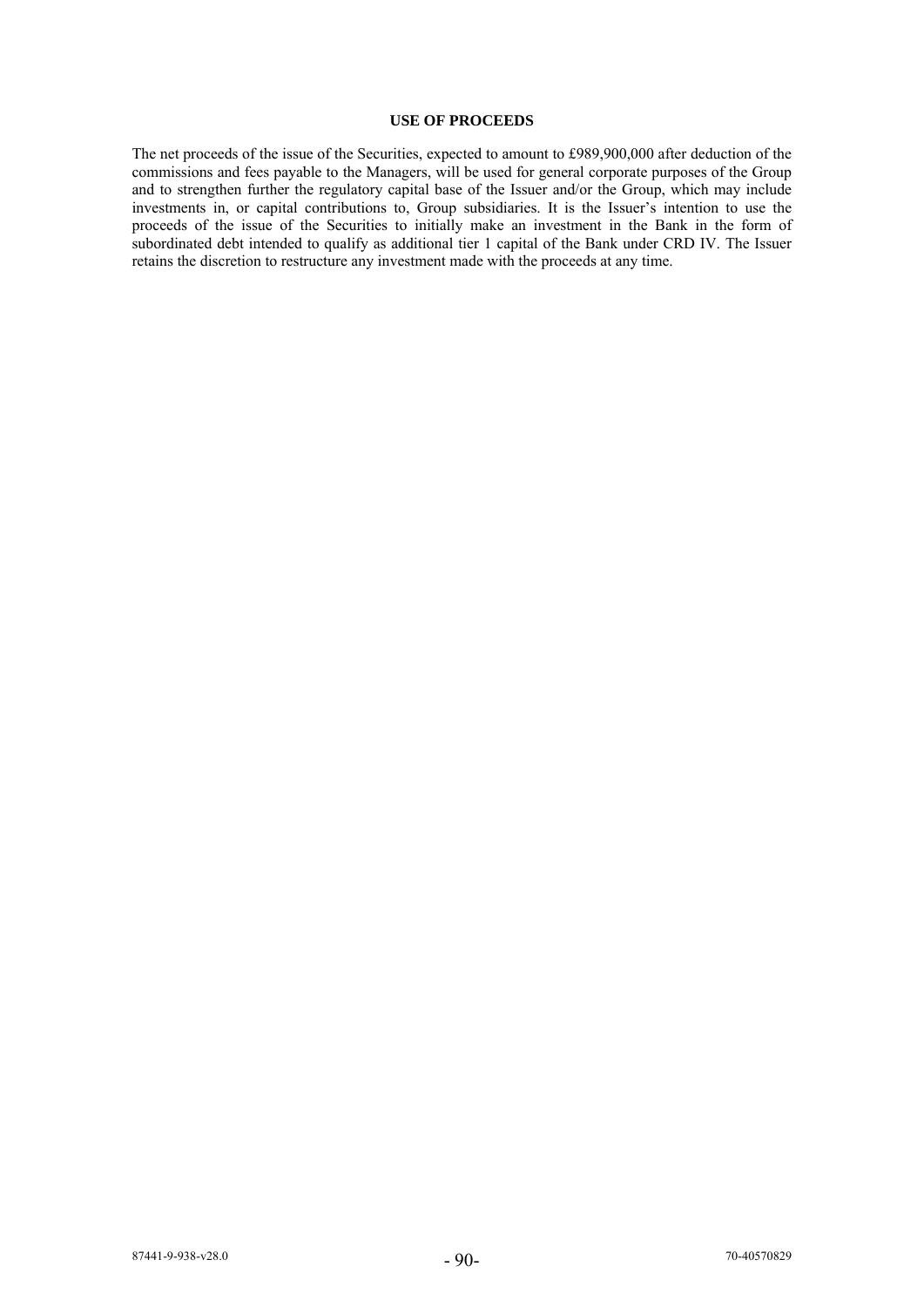### **DESCRIPTION OF THE ISSUER AND THE GROUP**

The Issuer is a public limited company registered in England and Wales under number 48839. The liability of the members of the Issuer is limited. It has its registered head office at 1 Churchill Place, London E14 5HP, United Kingdom, (telephone number +44 (0)20 7116 1000). Tracing its origins to 17th century London, the Issuer has evolved from a group of English partnerships into a global bank. The Issuer was incorporated on 20 July 1896 under the Companies Acts 1862 to 1890.

The Bank is a public limited company registered in England and Wales under number 1026167. The liability of the members of the Bank is limited. It has its registered and head office at 1 Churchill Place, London, E14 5HP, United Kingdom (telephone number +44 (0)20 7116 1000). The Bank was incorporated on 7 August 1925 under the Colonial Bank Act 1925 and on 4 October 1971 was registered as a company limited by shares under the Companies Acts 1948 to 1967. Pursuant to The Barclays Bank Act 1984, on 1 January 1985, the Bank was re-registered as a public limited company and its name was changed from "Barclays Bank International Limited" to "Barclays Bank PLC". The whole of the issued ordinary share capital of the Bank is beneficially owned by the Issuer. The Issuer is the ultimate holding company of the Group and is one of the largest financial services companies in the world by market capitalisation.

The Group is engaged in personal banking, credit cards, corporate and investment banking, wealth and investment management services with an extensive international presence in Europe, United States, Africa and Asia. The Group is structured around four core businesses: Personal and Corporate Banking, Barclaycard, Africa Banking and the Investment Bank. Businesses and assets which no longer fit the Group's strategic objectives, are not expected to meet certain returns criteria and/or offer limited growth opportunities to the Group, have been reorganised into Barclays Non-Core. Together with its predecessor companies, the Group has over 300 years of history and expertise in banking. Today the Group operates in over 50 countries. The Group moves, lends, invests and protects money for customers and clients internationally.

The short term unsecured obligations of the Issuer are rated A-2 by Standard & Poor's, P-3 by Moody's and F1 by Fitch, and the unsecured unsubordinated long-term obligations of the Issuer are rated BBB by Standard & Poor's, Baa3 by Moody's and A by Fitch.

The short term unsecured obligations of the Bank are rated A-2 by Standard & Poor's, P-1 by Moody's and F1 by Fitch, and the unsecured unsubordinated long-term obligations of the Bank are rated A- by Standard & Poor's, A2 by Moody's and A by Fitch.

Based on the Group's audited financial information for the year ended 31 December 2014<sup>1</sup>, the Group had total assets of £1,357,906 million (2013: £1,343,628 million), total net loans and advances<sup>2</sup> of £469,878 million (2013: £473,659 million), total deposits<sup>3</sup> of £486,094 million (2013: £487,613 million), and total shareholders' equity of £65,958 million (2013: £63,949 million) (including non-controlling interests of £6,391 million (2013: £8,564 million)). The profit before tax from continuing operations of the Group for the year ended 31 December 2014 was £2,256 million (2013: £2,868 million) after credit impairment charges and other provisions of £2,168 million (2013: £3,071 million). The financial information in this paragraph is extracted from the audited consolidated financial statements of the Issuer for the year ended 31 December 2014.

Based on the Group's unaudited condensed consolidated financial information for the six months ended 30 June 2015, the Group had total assets of £1,196,719 million (30 June 2014: £1,314,899 million), total net loans and advances<sup>4</sup> of £475,267 million (30 June 2014: £485,997 million), total deposits<sup>5</sup> of £494,248 million (30 June 2014: £505,805 million), and total shareholders' equity of £65,575 million (30 June 2014: £65,025 million) (including non-controlling interests of £6,294 million (30 June 2014: £6,957 million)). Profit before tax for the Group for the six months ended 30 June 2015 was £3,114 million (30 June 2014: £2,501 million) including credit impairment and other provision charges of £973 million (30

<sup>-</sup>1 As noted in the financial statements of the Issuer for the year ended 31 December 2014, the prior year (2013) has been restated to reflect the IAS 32 (revised) standard.

 $\overline{2}$ Total net loans and advances include balances relating to both bank and customer accounts.

<sup>3</sup> Total deposits include deposits from bank and customer accounts.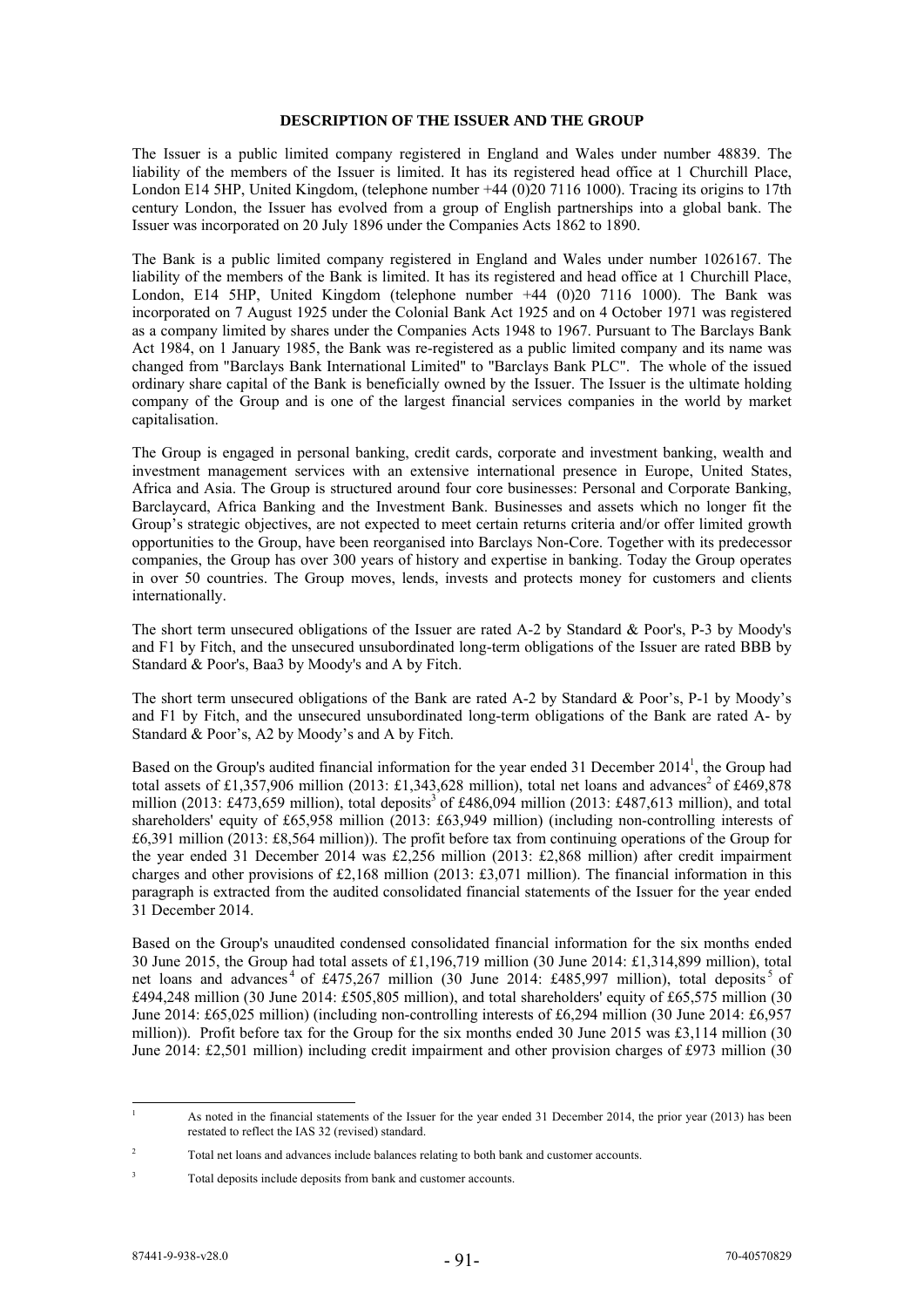June 2014: £1,086 million). The financial information in this paragraph is extracted from the unaudited consolidated financial statements of the Issuer for the six months ended 30 June 2015 and 30 June 2014.

# **Acquisitions, Disposals and Recent Developments**

### *Sale of Spanish Businesses to CaixaBank*

On 2 January 2015, the Bank completed the sale of its Retail Banking, Wealth and Investment Management and Corporate Banking businesses in Spain to CaixaBank S.A.

The sale represented total assets of £13,446 million and liabilities of £12,840 million as at 31 December 2014. The Bank reported a £446 million loss as at 31 December 2014 in connection with the sale.

# **Legal Proceedings**

The Issuer, the Bank and the Group face legal, competition and regulatory challenges, many of which are beyond the Group's control. The extent of the impact on the Issuer, the Bank and the Group of these matters cannot always be predicted but may materially impact the Group's operations, financial results, condition and prospects. Matters arising from a set of similar circumstances can give rise to either a contingent liability or a provision, or both, depending on the relevant facts and circumstances. The Group has not disclosed an estimate of the potential financial effect on the Group of contingent liabilities where it is not currently practicable to do so.

### *Investigations into certain agreements*

The FCA has alleged that the Issuer and the Bank breached their disclosure obligations in connection with two advisory services agreements entered into by the Bank. The FCA has imposed a £50 million fine. The Issuer and the Bank are contesting the findings. The U.K. Serious Fraud Office (the "**SFO**") is also investigating these agreements. The U.S. Department of Justice (the "**DOJ**") and the SEC are investigating whether the Group's relationships with third parties who help it to win or retain business are compliant with the U.S. Foreign Corrupt Practices Act.

#### *Background Information*

The FCA has investigated certain agreements, including two advisory services agreements entered into by the Bank with Qatar Holding LLC ("**Qatar Holding**") in June and October 2008 respectively, and whether these may have related to the Issuer's capital raisings in June and November 2008.

The FCA issued warning notices ("**Warning Notices**") against the Issuer and the Bank in September 2013.

The existence of the advisory services agreement entered into in June 2008 was disclosed but the entry into the advisory services agreement in October 2008 and the fees payable under both agreements, which amount to a total of £322 million payable over a period of five years, were not disclosed in the announcements or public documents relating to the capital raisings in June and November 2008. While the Warning Notices consider that the Issuer and the Bank believed at the time that there should be at least some unspecified and undetermined value to be derived from the agreements, they state that the primary purpose of the agreements was not to obtain advisory services but to make additional payments, which would not be disclosed, for the Oatari participation in the capital raisings.

The Warning Notices conclude that the Issuer and the Bank were in breach of certain disclosure-related listing rules and the Issuer was also in breach of Listing Principle 3 (the requirement to act with integrity towards holders and potential holders of the Issuer's shares). In this regard, the FCA considers that the Issuer and the Bank acted recklessly. The financial penalty in the Warning Notices against the Group is £50 million. The Issuer and the Bank continue to contest the findings.

 $\frac{1}{4}$ 

Total net loans and advances include balances relating to both bank and customer accounts.

<sup>5</sup> Total deposits include deposits from bank and customer accounts.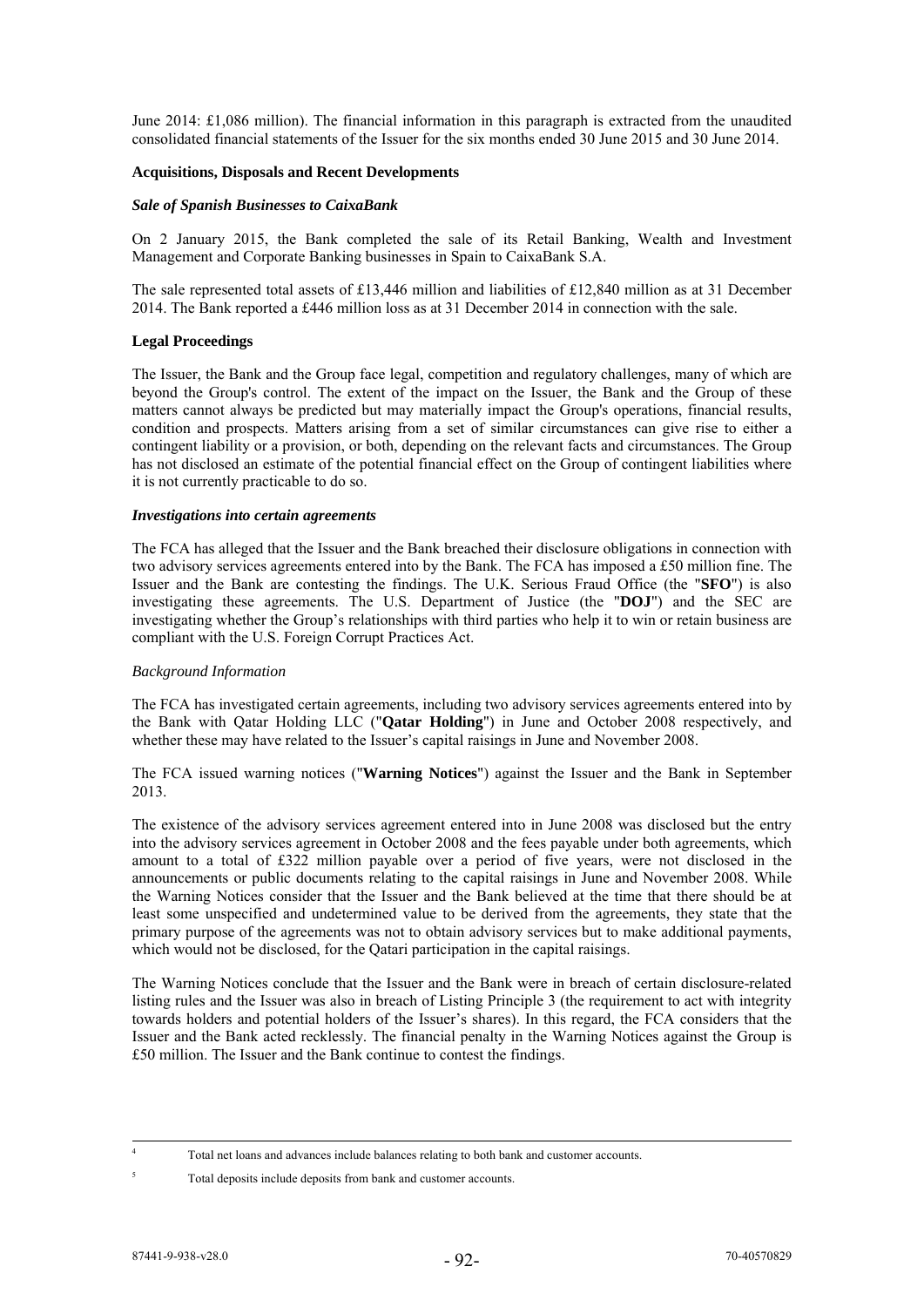### *Other Investigations and Litigation*

The FCA has agreed that the FCA enforcement process be temporarily stayed pending progress in the SFO's investigation into the agreements referred to above, including the advisory services agreements, in respect of which the Group has received and has continued to respond to requests for further information. The DOJ and SEC are investigating these same agreements and are also undertaking an investigation into whether the Group's relationships with third parties who assist the Issuer to win or retain business are compliant with the U.S. Foreign Corrupt Practices Act. Certain regulators in other jurisdictions have also been briefed on the investigations into certain of the Group's relationships with third parties. It is possible that civil litigation relating to certain of these matters may be brought in the future against the Issuer and/or its affiliates.

# *Claimed Amounts/Financial Impact*

It is not currently practicable to provide an estimate of the financial impact of the actions described on the Group or what effect that they might have upon the Group's operating results, cash flows or financial position in any particular period.

# **Alternative Trading Systems and High-Frequency Trading**

The SEC, the New York State Attorney General (the "**NYAG**"), the FCA and regulators in certain other jurisdictions have been investigating a range of issues associated with alternative trading systems ("**ATSs**"), including dark pools, and the activities of high-frequency traders. Barclays Capital Inc. ("**BCI**") has been providing information to the relevant regulatory authorities in response to their enquiries. Various parties, including the NYAG, have filed complaints against the Issuer and BCI and certain of the Group's current and former officers in connection with ATS related activities. The Issuer and BCI continue to defend against these actions.

### *Background Information*

Civil complaints have been filed in the New York Federal Court on behalf of a putative class of plaintiffs against the Issuer and BCI and others generally alleging that the defendants violated the federal securities laws by participating in a scheme in which high-frequency trading firms were given informational and other advantages so that they could manipulate the U.S. securities market to the plaintiffs' detriment. These complaints have been consolidated and the Issuer has filed a motion to dismiss this action.

In June 2014, the NYAG filed a complaint (the "**NYAG Complaint**") against the Issuer and BCI in the Supreme Court of the State of New York (the "**NY Supreme Court**") alleging, amongst other things, that the Issuer and BCI engaged in fraud and deceptive practices in connection with LX Liquidity Cross, the Group's SEC-registered ATS. The Issuer and BCI filed a motion to dismiss the Complaint in July 2014.

The Issuer and BCI have also been named in a class action by an institutional investor client under California law based on allegations similar to those in the Complaint. This California class action has been consolidated with the class action filed in the New York Federal Court described above.

Also, following the filing of the NYAG Complaint, the Issuer and BCI were named in a shareholder securities class action along with its current and certain of its former CEOs and CFOs and an employee in Equities Electronic Trading on the basis that investors suffered damages when their investments in Barclays American Depository Receipts declined in value as a result of the allegations in the NYAG Complaint. The Issuer and BCI have filed a motion to dismiss the complaint, which the court granted in part and denied in part.

It is possible that additional complaints relating to these or similar matters may be brought in the future against the Issuer and/or its affiliates.

#### *Recent Developments*

In February 2015, the NYAG filed an amended complaint and the NY Supreme Court subsequently granted in part and denied in part the Issuer and BCI's motion to dismiss the NYAG Complaint. Proceedings in this matter are continuing.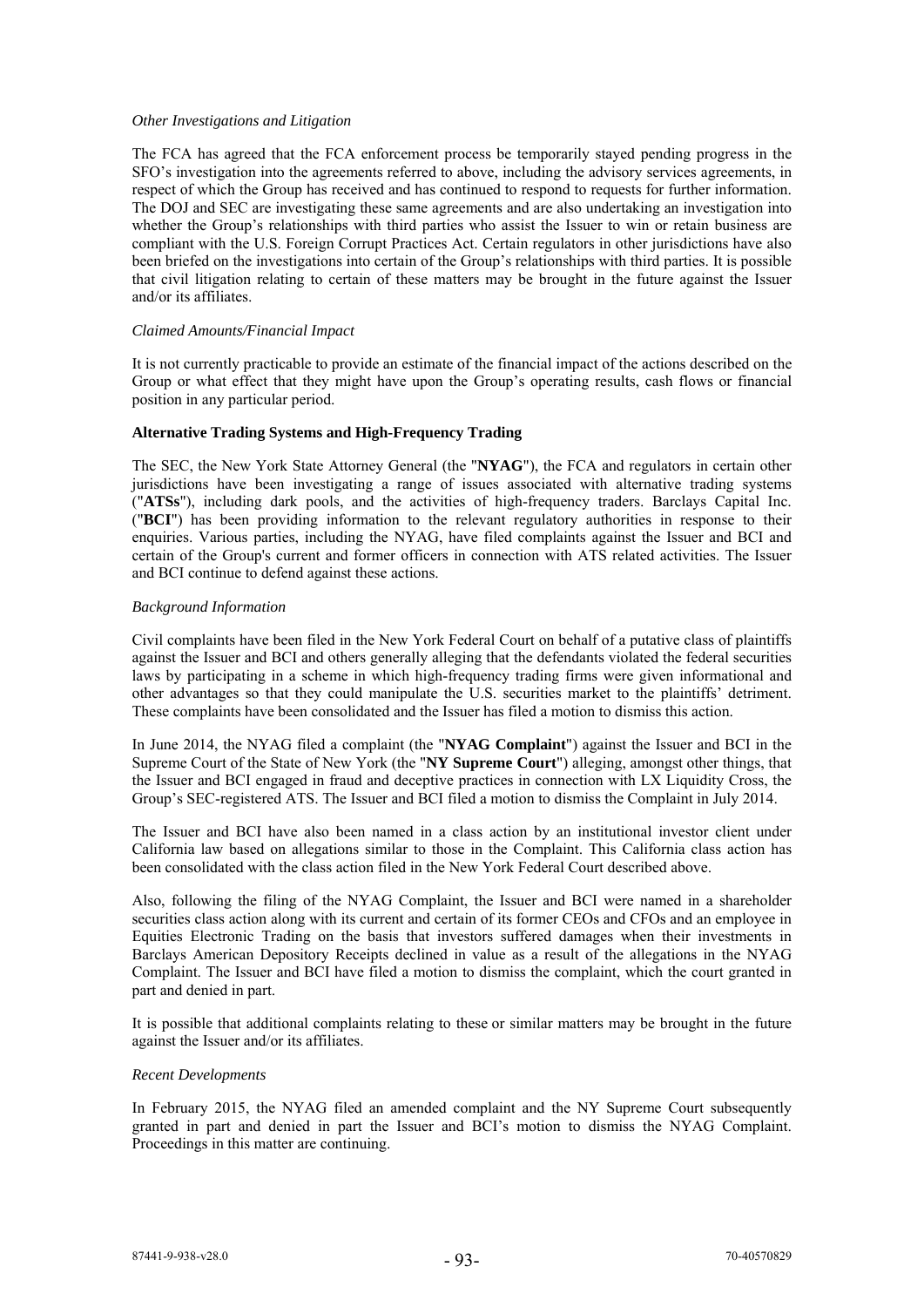# *Claimed Amounts/Financial Impact*

The complaints seek unspecified monetary damages and injunctive relief. It is not currently practicable to provide an estimate of the financial impact of the matters in this section or what effect that these matters might have upon operating results, cash flows or the Group's financial position in any particular period.

# **FERC**

The U.S. Federal Energy Regulatory Commission (the "**FERC**") has filed a civil action against the Bank and certain of its former traders in the U.S. District Court in California seeking to collect on an order assessing a \$435 million civil penalty and the disgorgement of \$34.9 million of profits, plus interest, in connection with allegations that the Bank manipulated the electricity markets in and around California. The U.S. Attorney's Office in the Southern District of New York (the "**SDNY**") has informed the Bank that it is looking into the same conduct at issue in the FERC matter and a civil class action complaint was filed in the U.S. District Court for the SDNY against the Bank asserting antitrust allegations that mirror those raised in the civil suit filed by FERC.

### *Background Information*

In October 2012, the FERC issued an Order to Show Cause and Notice of Proposed Penalties (the "**Order and Notice**") against the Bank and four of its former traders in relation to their power trading in the western U.S. In the Order and Notice, the FERC asserted that the Bank and its former traders violated the FERC's Anti-Manipulation Rule by manipulating the electricity markets in and around California from November 2006 to December 2008, and proposed civil penalties and profit disgorgement to be paid by the Bank.

In July 2013, the FERC issued an Order Assessing Civil Penalties in which it assessed a \$435 million civil penalty against the Bank and ordered the Bank to disgorge an additional \$34.9 million of profits plus interest (both of which are consistent with the amounts proposed in the Order and Notice).

In October 2013, the FERC filed a civil action against the Bank and its former traders in the U.S. District Court in California seeking to collect the penalty and disgorgement amount. The FERC's complaint in the civil action reiterates the allegations previously made by the FERC in its October 2012 Order and Notice and its July 2013 Order Assessing Civil Penalties.

In September 2013, the Bank was contacted by the criminal division of the U.S. Attorney's Office in the SDNY and advised that such office is looking at the same conduct at issue in the FERC matter.

In December 2013, the Bank and its former traders filed a motion to dismiss the action for improper venue or, in the alternative, to transfer it to the SDNY, and a motion to dismiss the complaint for failure to state a claim.

### *Recent Developments*

In May 2015, the U.S. District Court in California denied a motion filed by the Bank and the former traders to dismiss the action for improper venue or, in the alternative, to transfer it to the SDNY, and a motion to dismiss the complaint for failure to state a claim.

In June 2015, a civil class action complaint was filed in the U.S. District Court for the SDNY against the Bank by Merced Irrigation District, a California utility company, asserting antitrust allegations in connection with the Bank's purported manipulation of the electricity markets in and around California. The allegations mirror those raised in the civil suit filed by FERC against the Bank currently pending in the U.S. District Court in California.

#### *Claimed Amounts/Financial Impact*

The FERC has made claims against the Bank and certain of its former traders totalling \$469.9 million, plus interest, for civil penalties and profit disgorgement. This amount does not necessarily reflect the Bank's potential financial exposure if a ruling were to be made against it. The civil class action complaint refers to damages of \$139.3 million.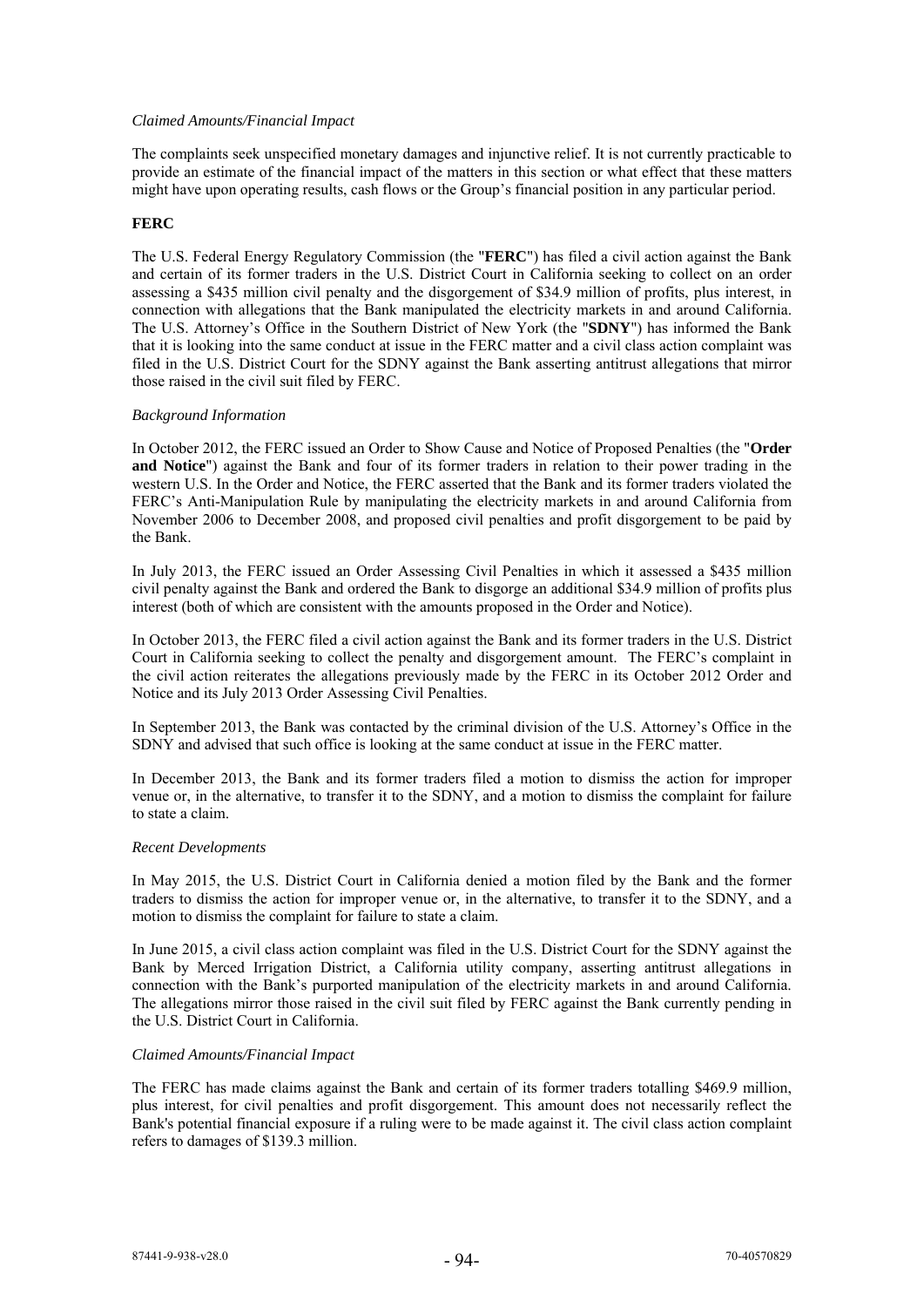# **Investigations into LIBOR, other Benchmarks, ISDAFIX, Foreign Exchange Rates and Precious Metals**

Regulators and law enforcement agencies from a number of governments have been conducting investigations relating to the Bank's involvement in manipulating Foreign Exchange rates and financial benchmarks. The Bank, the Issuer and BCI have reached settlements with the relevant law enforcement agency or regulator in certain of the investigations, but others, including those set out in more detail below, remain pending.

### *Background Information*

The FCA, the U.S. Commodity Futures Trading Commission (the "**CFTC**"), the SEC, the DOJ Fraud Section (the "**DOJ-FS**") and Antitrust Division (the "**DOJ-AD**"), the European Commission (the "**Commission**"), the SFO, the Monetary Authority of Singapore, the Japan Financial Services Agency, the Administrative Council for Economic Defence in Brazil, the South African Competition Commission, the prosecutors' office in Trani, Italy and various U.S. state attorneys general are amongst various authorities that opened investigations in connection with efforts to manipulate Foreign Exchange rates and into submissions made by the Bank and other financial institutions to the bodies that set or compile various financial benchmarks, such as LIBOR and EURIBOR.

In June 2012, the Bank announced that it had reached settlements with the Financial Services Authority (the "**FSA**") (as predecessor to the FCA), the CFTC and the DOJ-FS in relation to their investigations concerning certain benchmark interest rate submissions, and the Bank agreed to pay total penalties of £290 million, which were reflected in operating expenses for 2012. The settlements were made by entry into a Settlement Agreement with the FSA, a Settlement Order with the CFTC (the "**CFTC LIBOR Order**") and a Non-Prosecution Agreement (the "**NPA**") with the DOJ-FS. In addition, the Bank was granted conditional leniency from the DOJ-AD in connection with potential U.S. antitrust law violations with respect to financial instruments that reference EURIBOR. Summaries of the NPA and the CFTC LIBOR Order are set out below. The full text of the CFTC LIBOR Order and the NPA are publicly available on the websites of the CFTC and the DOJ, respectively. The terms of the Settlement Agreement with the FSA are confidential, but the Final Notice of the FSA in relation to LIBOR is available on the FCA's website.

# *CFTC LIBOR Order*

In addition to a \$200 million civil monetary penalty, the CFTC LIBOR Order requires the Bank to cease and desist from further violations of specified provisions of the U.S. Commodity Exchange Act (the "**CEA**") and take specified steps to ensure the integrity and reliability of its benchmark interest rate submissions, including LIBOR and EURIBOR, and improve related internal controls.

#### *Investigations by the U.S. State Attorneys General*

Following the settlements announced in June 2012, 31 U.S. State Attorneys General commenced their own investigations into LIBOR, EURIBOR and the Tokyo Interbank Offered Rate. The NYAG, on behalf of this coalition of Attorneys General, issued a subpoena in July 2012 to the Bank (and subpoenas to a number of other banks) to produce wide-ranging information and has since issued additional information requests to the Bank for both documents and transactional data. The Bank is responding to these requests on a rolling basis.

#### *Investigation by the SFO*

In addition, following the settlements announced in June 2012, the SFO announced in July 2012 that it had decided to investigate the LIBOR matter, in respect of which the Bank has received and continues to respond to requests for information.

### *Investigations by the European Commission*

The Commission has also been conducting investigations into the manipulation of, amongst other things, EURIBOR. On 4 December 2013, the Commission announced that it had reached a settlement with the Group and a number of other banks in relation to anti-competitive conduct concerning EURIBOR. The Group had voluntarily reported the EURIBOR conduct to the Commission and cooperated fully with the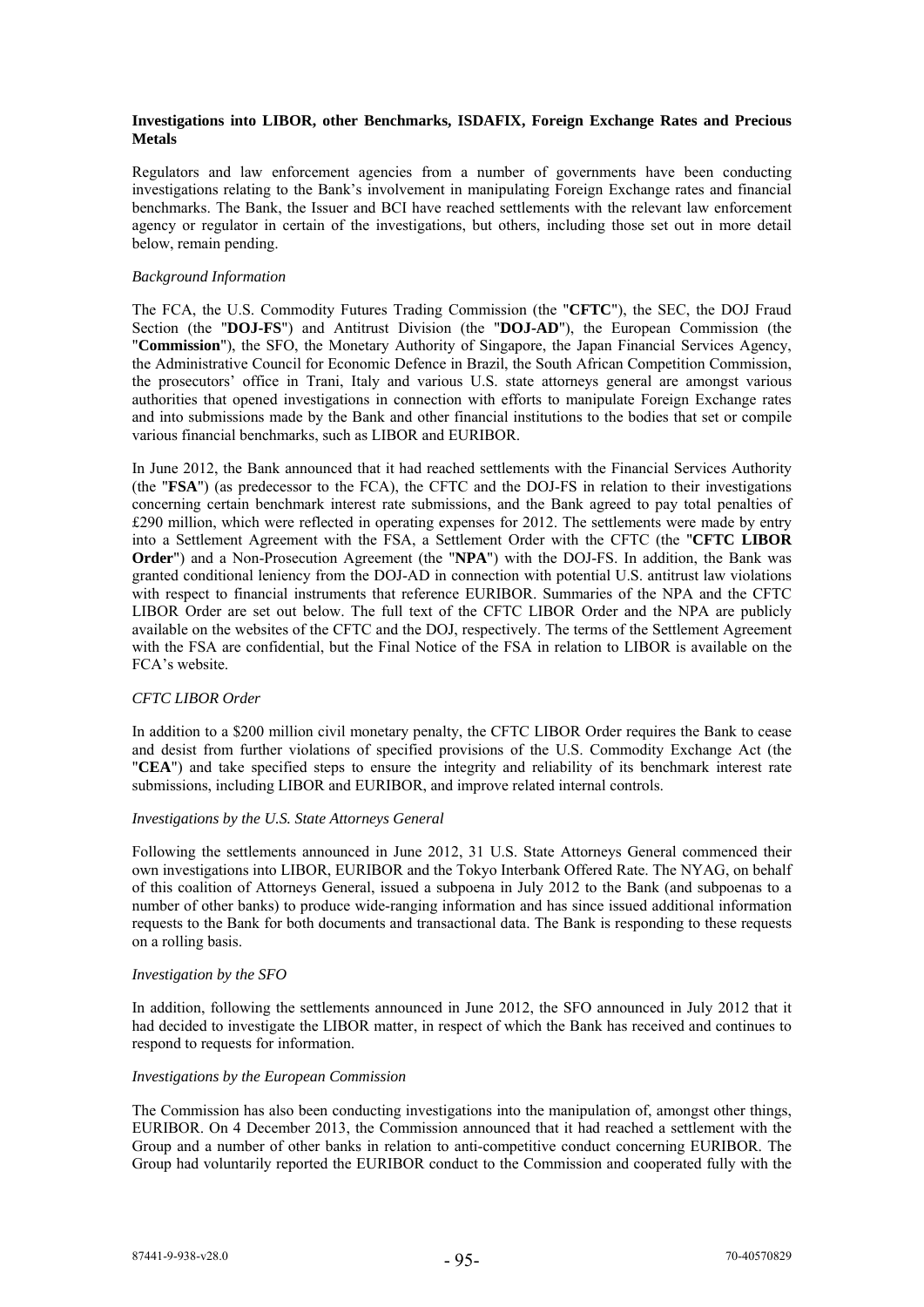Commission's investigation. In recognition of this cooperation, the Group was granted full immunity from the financial penalties that would otherwise have applied.

# *DOJ Non-Prosecution Agreement*

As part of the NPA, the Bank agreed to pay a \$160 million penalty. In addition, the DOJ agreed not to prosecute the Bank for any crimes (except for criminal tax violations, as to which the DOJ cannot and did not make any agreement) related to the Bank's submissions of benchmark interest rates, including LIBOR and EURIBOR, contingent upon the Bank's satisfaction of specified obligations under the NPA.

In June 2014, the Bank and DOJ-FS entered into a letter agreement which gave DOJ-FS until 27 June 2015 to make a determination under the NPA solely as to whether any of the Bank's trading activities in the Foreign Exchange market during the two-year period from 26 June 2012 constituted the commission of a "United States crime".

### *Recent Developments*

The Foreign Exchange settlements described below under "*Foreign Exchange Trading Investigations*" include a \$60 million penalty imposed by the DOJ as a consequence of certain practices that continued after entry into the NPA; however, the DOJ exercised its discretion not to declare a breach of the NPA. The NPA and the letter agreement have now expired.

# *Foreign Exchange Trading Investigations*

Various regulatory and enforcement authorities, including the FCA, the Commission, the CFTC, the DOJ-FS, the DOJ-AD, the SEC and the New York State Department of Financial Services (the "**NYDFS**") have been investigating a range of issues associated with Foreign Exchange sales and trading, including electronic trading. Certain of these investigations involve multiple market participants in various countries.

### *Recent Developments*

On 20 May 2015, the Group announced that it had reached settlements with the CFTC, the NYDFS, the DOJ, the Board of Governors of the Federal Reserve System (the "**Federal Reserve**") and the FCA (together, the "**Resolving Authorities**") in relation to investigations into certain sales and trading practices in the Foreign Exchange market, that it had agreed to pay total penalties of approximately \$2.38 billion, including a \$60 million penalty imposed by the DOJ as a consequence of certain practices continuing after entry into the NPA, and that the Issuer had agreed to plead guilty to a violation of U.S. anti-trust law.

Under the plea agreement with the DOJ, the Issuer agreed to (i) pay a criminal fine of \$650 million and (ii) a term of probation of three years from the date of the final judgment in respect of the plea agreement. During the term of probation, the Issuer must, amongst other things:

- Commit no crime whatsoever in violation of the federal laws of the United States;
- Notify the probation officer appointed by the court upon learning of the commencement of any federal criminal investigation in which it is a target, or federal criminal prosecution against it;
- Implement and continue to implement a compliance program designed to prevent and detect the conduct that gave rise to the plea agreement;
- Strengthen its compliance and internal controls as required by the CFTC, the FCA and any other regulatory or enforcement agencies that have addressed the conduct set forth in the plea agreement; and
- Bring to the DOJ's attention (i) all credible information regarding criminal violations by the Issuer or any of its employees that relates to U.S. anti-trust laws or fraud laws, including securities or commodities markets fraud, as to which the Issuer's Board of Directors, management or legal and compliance personnel is aware (ii) all criminal or regulatory investigations, administrative proceedings or civil actions brought by any governmental authority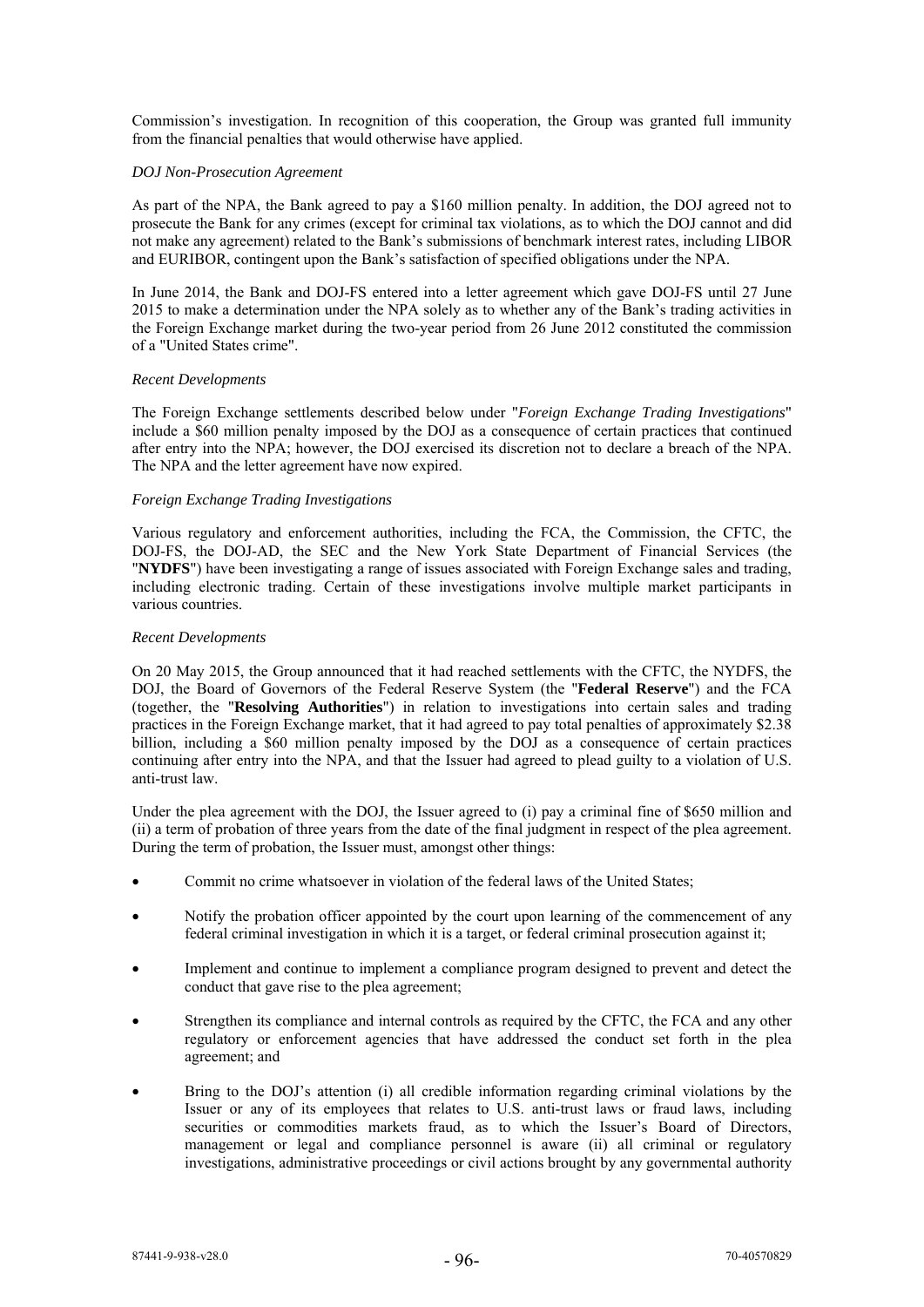in the U.S. by or against the Issuer or its employees that alleges violations of U.S. anti-trust or fraud laws, or including securities or commodities markets fraud.

Pursuant to the settlement with the CFTC, the Bank consented to the entry of an order requiring it to (i) cease and desist from violating provisions of the U.S. Commodity Exchange Act, (ii) pay a civil monetary penalty of \$400 million and (iii) undertake certain remediation efforts to the extent not already undertaken, including:

- Implementing and improving its internal controls and procedures in a manner reasonably designed to ensure the integrity of its participation in the fixing of any Foreign Exchange benchmark rate, including measures to identify and address internal or external conflicts of interest; and
- Implementing additional remediation improvements will include internal controls and procedures relating to, amongst other things: (i) detection and deterrence of improper communications concerning Foreign Exchange benchmark rates and trading or other conduct potentially intended to manipulate Foreign Exchange benchmark rates, (ii) routine and on-going training of all traders, supervisors and others who are involved in the fixing of any Foreign Exchange benchmark rate and (iii) its system for reporting, handling and investigating any suspected misconduct or questionable, unusual or unlawful activity relating to the fixing of any Foreign Exchange **benchmark** rate

Pursuant to its settlement with the Federal Reserve, the Bank and the Bank's New York branch consented to an order imposing a civil monetary penalty of \$342 million and ordering the Bank and the Bank's New York branch to submit in writing to the Federal Reserve Bank of New York for its approval (i) an enhanced internal controls and compliance program to comply with applicable U.S. laws and regulations with respect to certain Foreign Exchange activities and certain activities in certain other wholesale markets for commodities and interest rate products, (ii) a plan to improve its compliance risk management program regarding the Bank and the Bank's New York branch's compliance with applicable U.S. laws and regulations with respect to certain Foreign Exchange activities and certain activities in certain other wholesale markets for commodities and interest rate products and (iii) enhanced internal audit program regarding the Bank's and the Bank's New York branch's compliance with applicable U.S. laws and regulations with respect to certain Foreign Exchange activities and certain activities in certain other wholesale markets for commodities and interest rate products. Under the Federal Reserve order, the Bank and its institution-affiliated parties must not in the future directly or indirectly retain any individual as an officer, employee, agent, consultant or contractor of the Bank or of any subsidiary of the Bank who, based on the investigative record compiled by U.S. authorities, has done all of the following: (i) participated in the misconduct underlying the order, (ii) been subject to formal disciplinary action as a result of the Bank's and the Bank's New York branch's internal disciplinary review or performance review in connection with the conduct described in the order, and (iii) either separated from the Bank or any subsidiary thereof or had his or her employment terminated in connection with the conduct described in the order.

Pursuant to the settlement with the NYDFS, the Bank and the Bank's New York branch consented to an order imposing a civil monetary penalty of \$485 million and requiring the Bank and the Bank's New York branch to take all steps necessary to terminate four identified employees. The Bank and the Bank's New York branch must also continue to engage the independent monitor previously selected by the NYDFS to conduct, consistent with applicable law, a comprehensive review of compliance programs, policies, and procedures, with respect to the business activities discussed within the order, in place at the Bank that pertain to or affect activities conducted by or through the Bank's New York branch. The monitor will submit to the NYDFS and the Bank's Board of Directors a preliminary written report of findings, including proposed corrective measures and thereafter the Bank and the Bank's New York branch must submit to the NYDFS (i) a written plan designed to improve and enhance current compliance programs that pertain to or affect activities conducted by or through the Bank's New York branch, incorporating any relevant corrective measures identified in the monitor's report and (ii) a written plan to improve and enhance management oversight of compliance programs, policies, and procedures now in place at the Bank that pertain to or affect activities conducted by or through the Bank's New York branch.

The FCA issued a Final Notice and imposed a financial penalty of £284 million on the Bank for failing to control business practices in its Foreign Exchange business in London (including G10 and emerging market spot Foreign Exchange trading, Foreign Exchange options and Foreign Exchange sales). As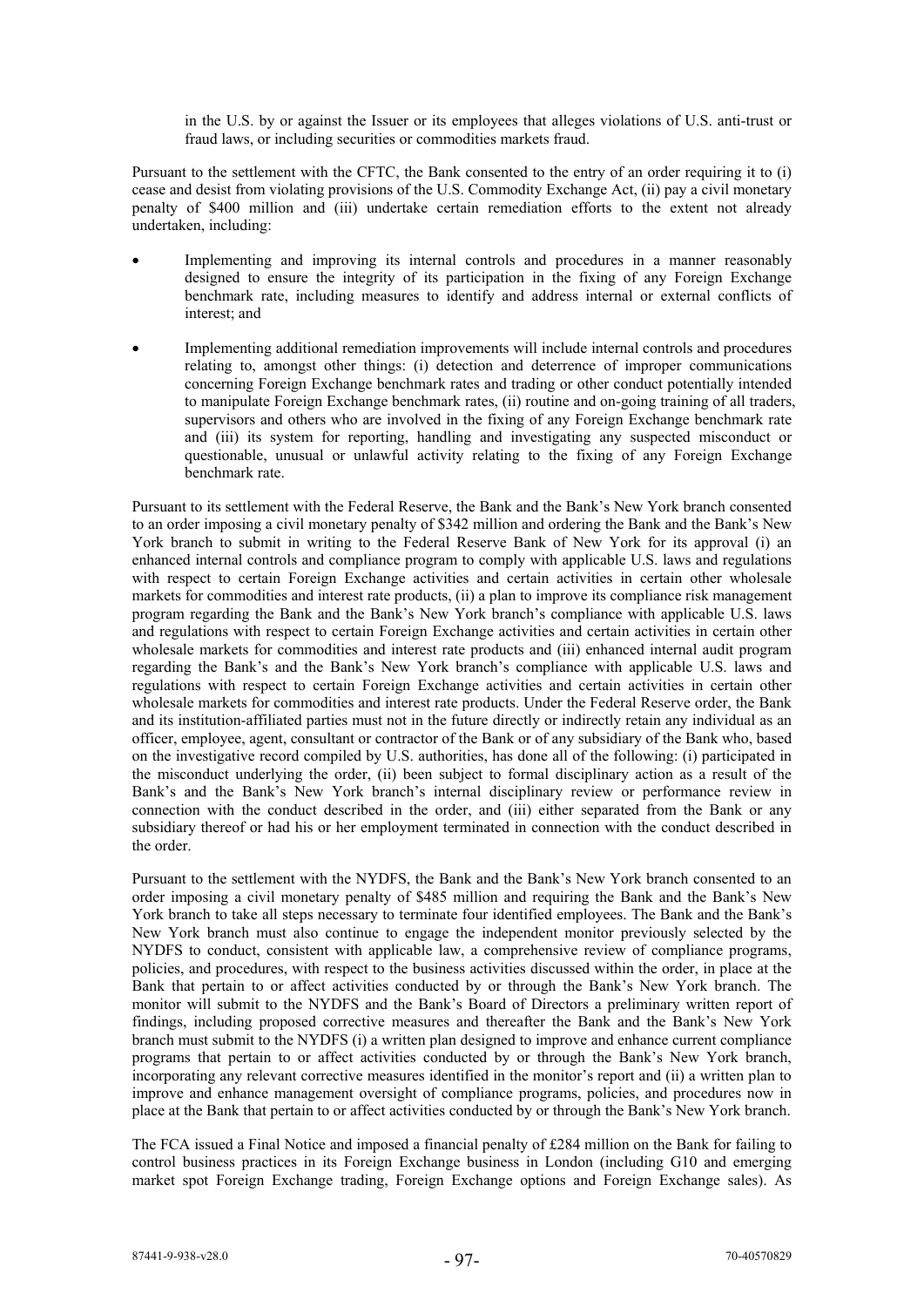announced in November 2014, the FCA has required an industry-wide remediation programme which Barclays remains committed to completing.

The full text of the DOJ plea agreement, the CFTC, NYDFS and Federal Reserve orders, and the FCA Final Notice referred to above are publicly available on the Resolving Authorities' respective websites.

The settlements reached on 20 May 2015 did not encompass ongoing investigations of electronic trading in the Foreign Exchange market. In addition, certain authorities continue to investigate sales and trading practices of various sales and trading personnel, including Foreign Exchange personnel, among multiple market participants, including the Bank, in various countries. The Group is continuing to review these and certain other practices relating to Foreign Exchange and continues to cooperate with the relevant authorities.

# *ISDAFIX Investigation*

Regulators and law enforcement agencies, including the CFTC, have conducted separate investigations into historical practices with respect to ISDAFIX, amongst other benchmarks.

On 20 May 2015, the CFTC entered into a settlement order with the Issuer, the Bank and BCI pursuant to which the Issuer, the Bank and BCI agreed to pay a civil monetary penalty of \$115 million in connection with the CFTC's industry-wide investigation into the setting of the U.S. Dollar ISDAFIX benchmark. In addition, the CFTC order requires the Issuer, the Bank and BCI to cease and desist from violating provisions of the U.S. Commodity Exchange Act, fully cooperate with the CFTC in related investigations and litigation and undertake certain remediation efforts to the extent not already undertaken, including, amongst other things:

- Continuing to implement and improve its internal controls and procedures in a manner reasonably designed to ensure the integrity of the fixing of any interest-rate swap benchmark; and
- Implementing additional remediation improvements, including reasonable internal controls and procedures relating to, amongst other things: (i) the detection and deterrence of trading or other conduct potentially intended to manipulate directly or indirectly swap rates, including benchmarks based on interest-rate swaps, routine and on-going training of all swaps and options desk personnel relating to the trading of any product that references a benchmark based on interest-rate swaps and (iii) a system for reporting, handling and investigating any suspected misconduct or questionable, unusual or unlawful activity relating to the fixing of any benchmark based on interest-rate swaps.

The full text of the CFTC order relating to ISDAFIX is publicly available on the CFTC website.

Certain other regulatory and enforcement authorities have requested information regarding the setting of, and trading intended to influence, the U.S. Dollar ISDAFIX benchmark.

### *Precious Metals Investigation*

The Bank has been providing information to the DOJ and other authorities in connection with investigations into precious metals and precious metals-based financial instruments.

For a discussion of litigation arising in connection with these investigations see "*LIBOR and other Benchmarks Civil Actions*", "*Civil Actions in Respect of ISDAFIX*", "*Civil Actions in Respect of Foreign Exchange Trading*" and "*Civil Actions in Respect of the Gold Fix" below.* 

# *Claimed Amounts/Financial Impact*

The fines in connection with the May 2015 settlements with the Resolving Authorities are covered by the Group's existing provisions of £2.05 billion. It is not currently practicable to provide an estimate of the financial impact of certain of the other matters in this section, or what effect that these matters might have upon the Group's operating results, cash flows or financial position in any particular period.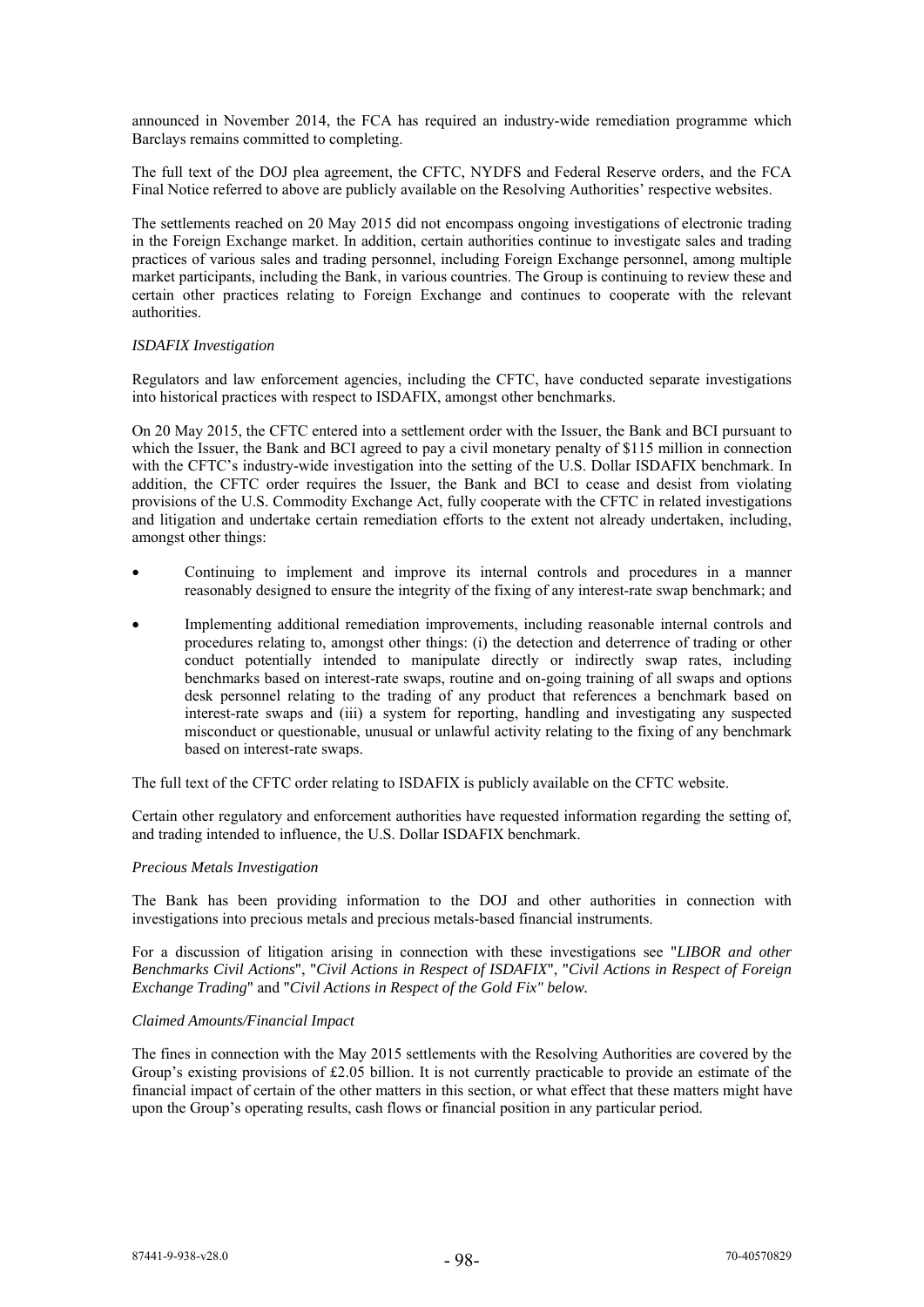# **LIBOR and other Benchmark Civil Actions**

Following the settlements of the investigations referred to above in "*Investigations into LIBOR, other Benchmarks, ISDAFIX, Foreign Exchange Rates and Precious Metals*", a number of individuals and corporates in a range of jurisdictions have threatened or brought civil actions against the Group in relation to LIBOR and/or other benchmarks.

#### *Background Information*

A number of individuals and corporates in a range of jurisdictions have threatened or brought civil actions against the Group and other banks in relation to manipulation of LIBOR and/or other benchmark rates. While several of such cases have been dismissed and one has settled subject to final approval from the court, others remain pending and their ultimate impact is unclear.

### *USD LIBOR Cases in the MDL Court*

The majority of the USD LIBOR cases, which have been filed in various U.S. jurisdictions, have been consolidated for pre-trial purposes before a single judge in the SDNY (the "**MDL Court**").

The complaints are substantially similar and allege, amongst other things, that the Bank and the other banks individually and collectively violated provisions of the U.S. Sherman Antitrust Act, the CEA, the U.S. Racketeer Influenced and Corrupt Organizations Act (the "**RICO**") and various state laws by manipulating USD LIBOR rates.

The lawsuits seek unspecified damages with the exception of five lawsuits, in which the plaintiffs are seeking a combined total in excess of \$1.25 billion in actual damages against all defendants, including the Bank, plus punitive damages. Some of the lawsuits also seek trebling of damages under the U.S. Sherman Antitrust Act and the RICO.

The proposed class actions purport to be brought on behalf of (amongst others) plaintiffs that (i) engaged in USD LIBOR-linked over-the-counter transactions (the "**OTC Class**"); (ii) purchased USD LIBORlinked financial instruments on an exchange (the "**Exchange-Based Class**"); (iii) purchased USD LIBOR-linked debt securities (the "**Debt Securities Class**"); (iv) purchased adjustable-rate mortgages linked to USD LIBOR (the "**Homeowner Class**"); or (v) issued loans linked to USD LIBOR (the "**Lender Class**").

In August 2012, the MDL Court stayed all newly filed proposed class actions and individual actions (the "**Stayed Actions**"), so that the MDL Court could address the motions pending in three lead proposed class actions (the "**Lead Class Actions**") and three lead individual actions (the "**Lead Individual Actions**").

In March 2013, the MDL Court issued a decision dismissing the majority of claims against the Bank and other panel bank defendants in the Lead Class Actions and Lead Individual Actions.

Following the decision, the plaintiffs in the Lead Class Actions sought permission to either file an amended complaint or appeal an aspect of the March 2013 decision. In August 2013 and June 2014, the MDL Court denied the majority of the motions presented in the Lead Class Actions. As a result, the:

- Debt Securities Class has been dismissed entirely;
- The claims of the Exchange-Based Class have been limited to claims under the CEA; and
- The claims of the OTC Class have been limited to claims for unjust enrichment and breach of the implied covenant of good faith and fair dealing.

Subsequent to the MDL Court's March 2013 decision, the plaintiffs in the Lead Individual Actions filed a new action in California state court (since moved to the MDL Court) based on the same allegations as those initially alleged in the proposed class action cases discussed above. The Debt Securities Class attempted to appeal the dismissal of their action to the U.S. Court of Appeals for the Second Circuit (the "**Second Circuit**"), but the Second Circuit dismissed the appeal as untimely on the grounds that the MDL Court had not reached a decision resolving all of the claims in the consolidated actions. In January 2015, the U.S. Supreme Court reversed the Second Circuit's decision, ruling that the Second Circuit must hear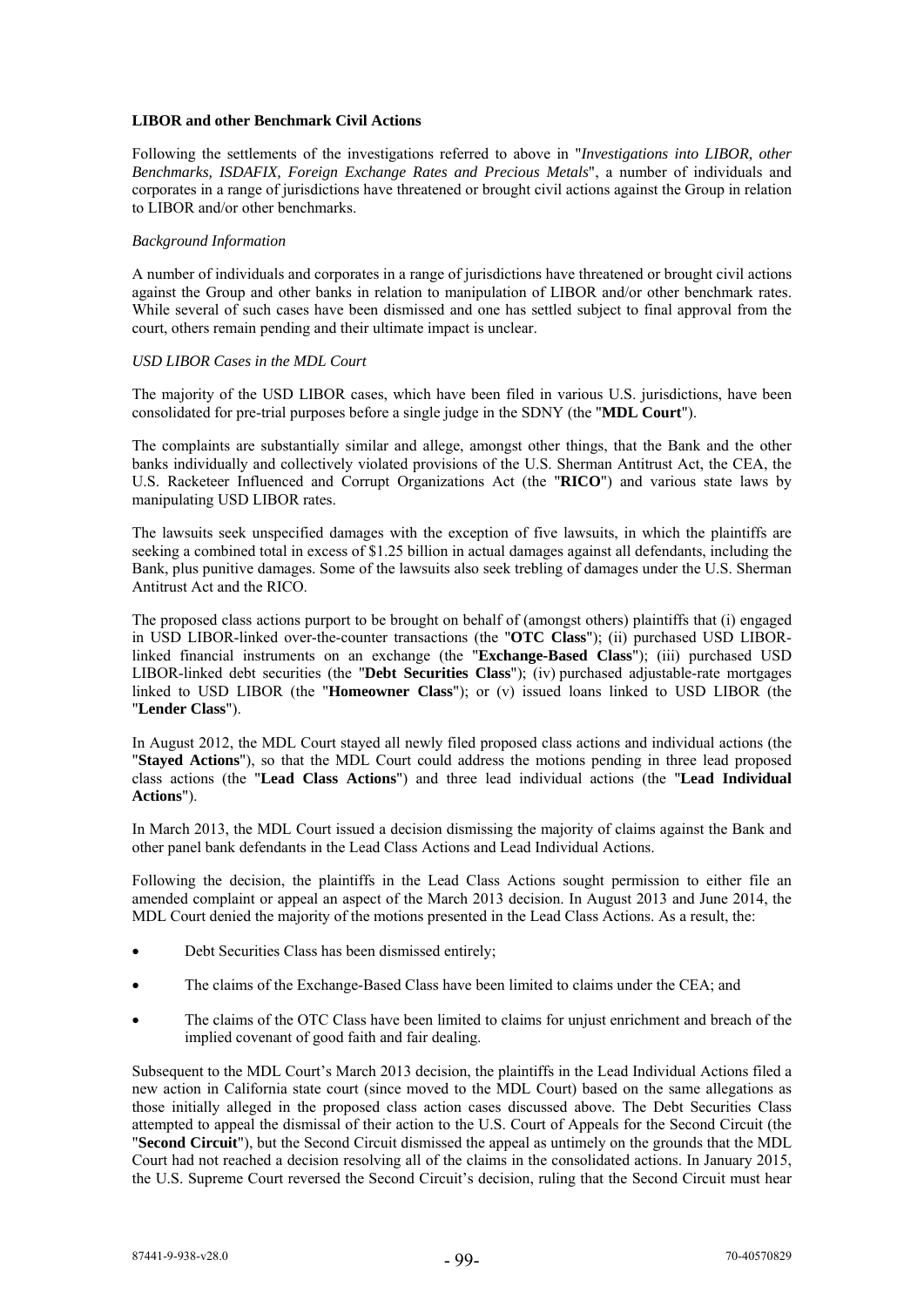the Debt Securities Class' appeal. The OTC Class and the Exchange-Based Class have received permission to join this appeal. Certain other proposed class actions that had previously been stayed by the MDL Court have also received permission to join the appeal as to the dismissal of their antitrust claims.

In December 2014, the MDL Court granted preliminary approval for the settlement of the remaining Exchange-Based Class claims for \$19.98 million and requested that the plaintiffs present a plan for allocation of the settlement proceeds. In January 2015, plaintiffs filed a motion for an order approving their proposed process of allocation and class notice for the settlement, and that motion is pending before the MDL Court.

Additionally, the MDL Court has begun to address the claims in the Stayed Actions, many of which, including state law fraud and tortious interference claims, were not asserted in the Lead Class Actions. As a result, in October 2014, the direct action plaintiffs (those who have opted out of the class actions) filed their amended complaints and in November 2014, the defendants filed their motions to dismiss. In November 2014, the plaintiffs in the Lender Class and Homeowner Class actions filed their amended complaints. In January 2015, the defendants filed their motions to dismiss.

Until there are further decisions, the ultimate impact of the MDL Court's decisions will be unclear, although it is possible that the decisions will be interpreted by courts to affect other litigation, including the actions described below, some of which concern different benchmark interest rates.

# *Additional USD LIBOR Case in the SDNY*

An additional individual action was commenced in February 2013 in the SDNY against the Bank and other panel bank defendants. The plaintiff alleged that the panel bank defendants conspired to increase USD LIBOR, which caused the value of bonds pledged as collateral for a loan to decrease, ultimately resulting in the sale of the bonds at a low point in the market. This action is not assigned to the MDL Court; it is proceeding on a different schedule before a different judge in the SDNY. The panel bank defendants moved to dismiss the action, and the motion was granted in April 2015. In June 2015, plaintiff sought leave to file a further amended complaint; that motion is pending.

### *Sterling LIBOR Case in SDNY*

An additional class action was commenced in May 2015 in the SDNY against the Bank and other Sterling LIBOR panel banks by a plaintiff involved in exchange-traded and over-the-counter derivatives that were linked to Sterling LIBOR. The complaint alleges, among other things, that the Bank and other panel banks manipulated the Sterling LIBOR rate between 2005 and 2010 and, in so doing, committed CEA, antitrust, and RICO violations.

### *Securities Fraud Case in the SDNY*

The Issuer, the Bank and BCI have also been named as defendants along with four former officers and directors of the Bank in a proposed securities class action pending in the SDNY in connection with the Bank's role as a contributor panel bank to LIBOR. The complaint asserted claims under the U.S. Securities Exchange Act of 1934, principally alleging that the Bank's Annual Reports for the years 2006 to 2011 contained misstatements and omissions concerning (amongst other things) the Bank's compliance with its operational risk management processes and certain laws and regulations. The complaint also alleged that the Bank's daily USD LIBOR submissions constituted false statements in violation of U.S. securities law. The complaint was brought on behalf of a proposed class consisting of all persons or entities that purchased the Issuer-sponsored American Depositary Receipts on a U.S. securities exchange between 10 July 2007 and 27 June 2012. In May 2013, the district court granted the Bank's motion to dismiss the complaint in its entirety. The plaintiffs appealed, and, in April 2014, the Second Circuit issued an order upholding the dismissal of certain of the plaintiffs' claims, but reversing the dismissal of the plaintiffs' claims that the Bank's daily USD LIBOR submissions constituted false statements in violation of U.S. securities law. The action has been remanded back to the district court for further proceedings, and discovery is expected to be substantially complete by the end of 2015. In April 2015, plaintiffs filed a motion to certify the class, and that motion is pending.

# *Complaint in the U.S. District Court for the Central District of California*

In July 2012, a purported class action complaint in the U.S. District Court for the Central District of California was amended to include allegations related to USD LIBOR and name the Bank as a defendant.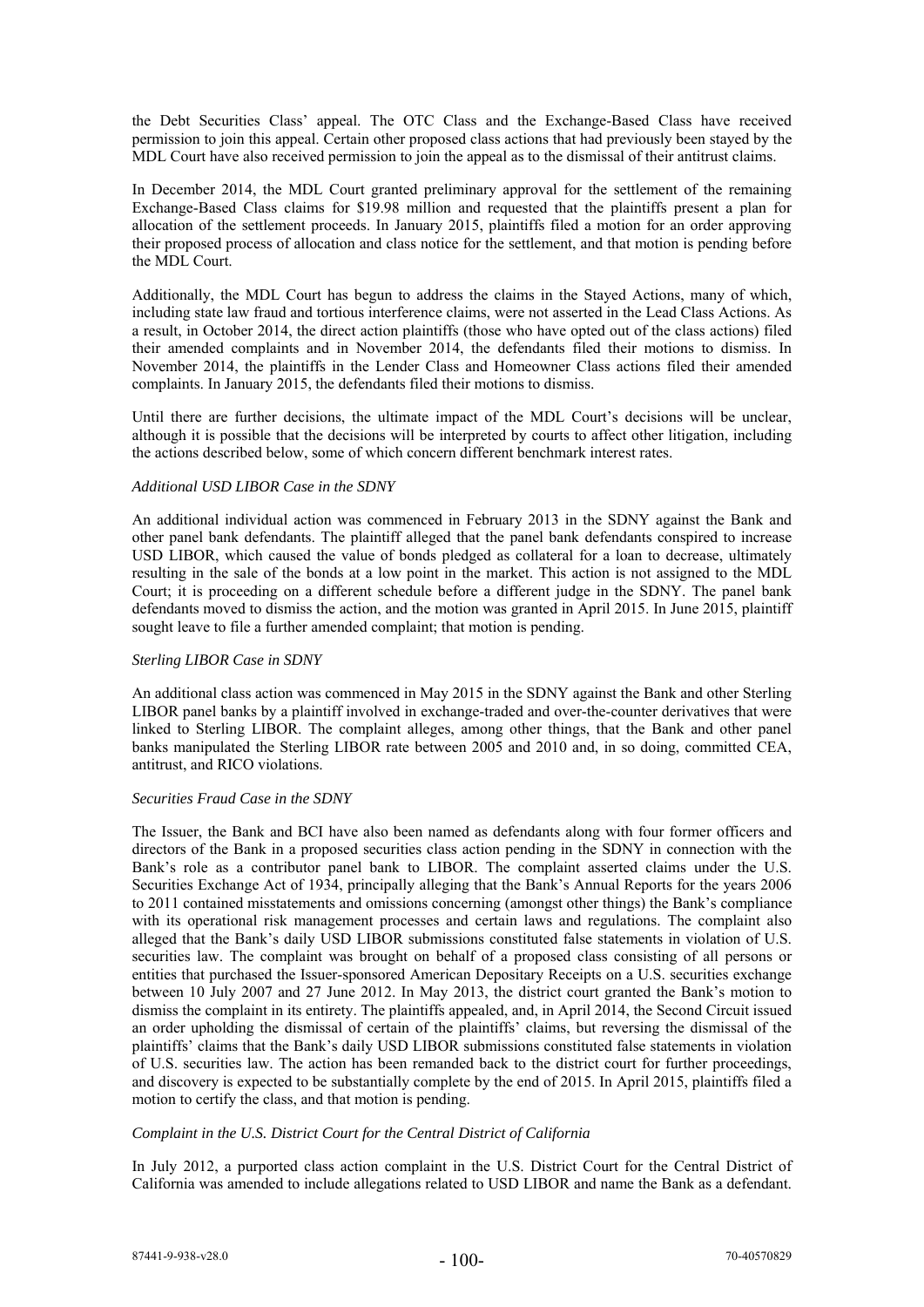The amended complaint was filed on behalf of a purported class that includes holders of adjustable rate mortgages linked to USD LIBOR. In January 2015, the court granted the Bank's motion for summary judgement and dismissed all of the remaining claims against the Bank. The plaintiff has appealed the court's decision to the U.S. Court of Appeals for the Ninth Circuit.

### *Japanese Yen LIBOR Case in the SDNY*

An additional class action was commenced in April 2012 in the SDNY against the Bank and other Japanese Yen LIBOR panel banks by a plaintiff involved in exchange-traded derivatives. The complaint also names members of the Japanese Bankers Association's Euroyen Tokyo Interbank Offered Rate (the "**Euroyen TIBOR**") panel, of which the Bank is not a member. The complaint alleges, amongst other things, manipulation of the Euroyen TIBOR and Yen LIBOR rates and breaches of the CEA and U.S. Sherman Antitrust Act between 2006 and 2010. The defendants filed a motion to dismiss and, in March 2014, the Court issued a decision granting in part and denying in part that motion. Specifically, the court dismissed the plaintiff's antitrust claims in full, but sustained the plaintiff's CEA claims. The defendants' motion for reconsideration of the decision concerning the CEA claims was denied by the Court in October 2014. The plaintiff moved for leave to file a third amended complaint adding additional claims, including a RICO claim, which was denied in March 2015. Plaintiff sought an immediate appeal of that decision, and that request is pending. Discovery commenced in May 2015

### *EURIBOR Cases*

In February 2013, a Euribor-related class action was filed against the Issuer, the Bank, BCI and other Euribor panel banks. The plaintiffs assert antitrust, CEA, RICO, and unjust enrichment claims. In particular, the Bank is alleged to have conspired with other Euribor panel banks to manipulate EURIBOR. The lawsuit is brought on behalf of purchasers and sellers of NYSE LIFFE EURIBOR futures contracts, purchasers of Euro currency-related futures contracts and purchasers of other derivative contracts (such as interest rate swaps and forward rate agreements that are linked to EURIBOR) during the period 1 June 2005 through 31 March 2011. All proceedings were stayed until May 2015, when the court modified the stay to permit document discovery to proceed.

In addition, the Bank has been granted conditional leniency from the DOJ-AD in connection with potential U.S. antitrust law violations with respect to financial instruments that reference EURIBOR. As a result of that grant of conditional leniency, the Bank is eligible for (i) a limit on liability to actual rather than treble damages if damages were to be awarded in any civil antitrust action under U.S. antitrust law based on conduct covered by the conditional leniency and (ii) relief from potential joint-and-several liability in connection with such civil antitrust action, subject to the Bank satisfying the DOJ-AD and the court presiding over the civil litigation of fulfilment of its cooperation obligations.

#### *Non-U.S. Benchmarks Cases*

In addition to U.S. actions, legal proceedings have been brought or threatened against the Group in connection with alleged manipulation of LIBOR and EURIBOR in a number of jurisdictions. The number of such proceedings in non-U.S. jurisdictions, the benchmarks to which they relate, and the jurisdictions in which they may be brought have increased over time.

# *Claimed Amounts/Financial Impact*

It is not currently practicable to provide an estimate of the financial impact of the actions described on the Group or what effect that they might have upon the Group's operating results, cash flows or financial position in any particular period.

# **Civil Actions in respect of ISDAFIX**

Since September 2014, a number of ISDAFIX related civil actions have been filed in the SDNY on behalf of a proposed class of plaintiffs, alleging that the Bank, a number of other banks and one broker, violated the U.S. Sherman Antitrust Act and several state laws by engaging in a conspiracy to manipulate the USD ISDAFIX. A consolidated amended complaint was filed in February 2015.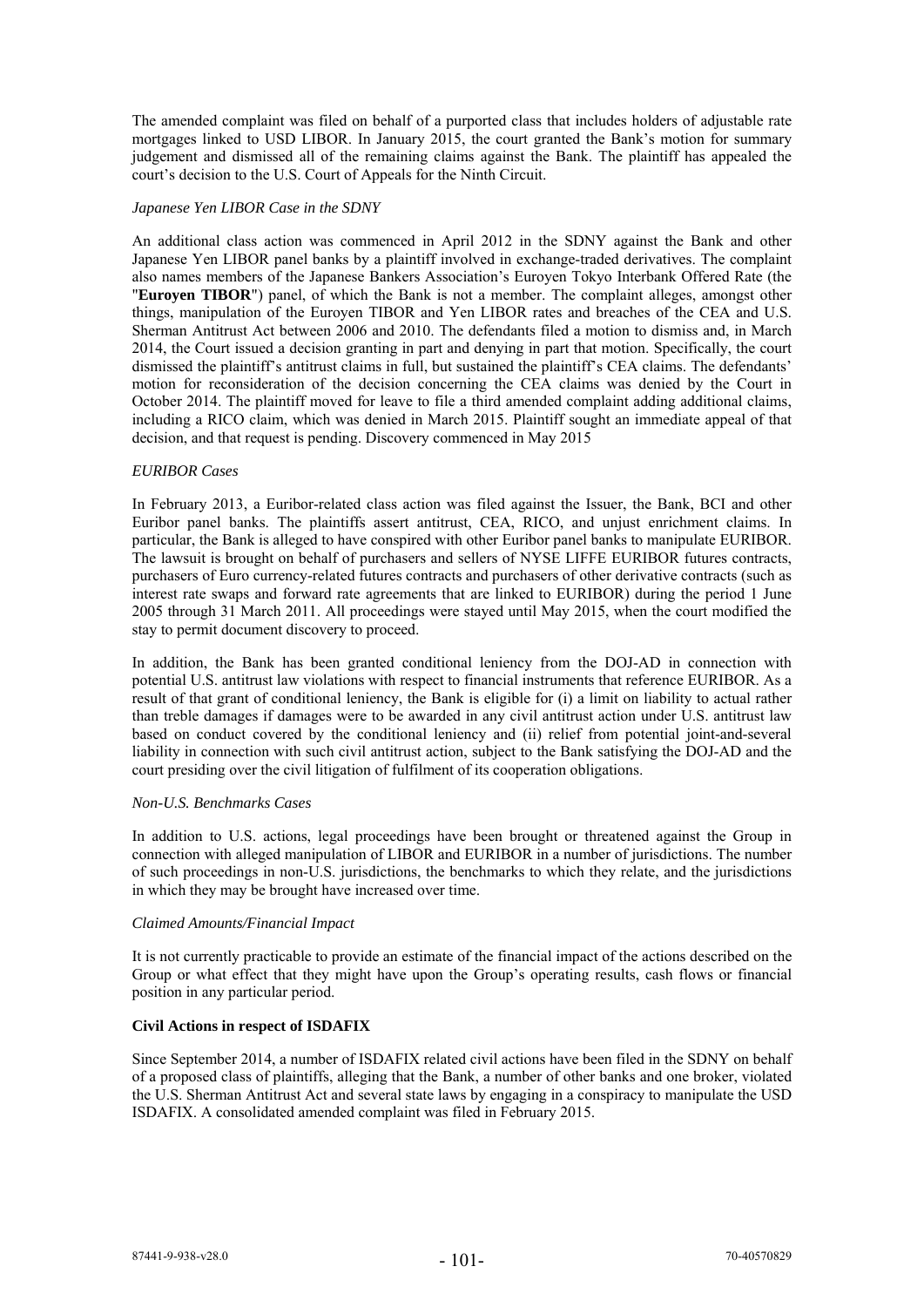## *Claimed Amounts/Financial Impact*

It is not currently practicable to provide an estimate of the financial impact of the actions described on the Group or what effect that they might have upon the Group's operating results, cash flows or financial position in any particular period.

## **Civil Actions in respect of Foreign Exchange Trading**

Since November 2013, a number of civil actions have been filed in the SDNY on behalf of proposed classes of plaintiffs alleging manipulation of Foreign Exchange markets under the U.S. Sherman Antitrust Act and New York state law and naming several international banks as defendants, including the Bank. In February 2014, the SDNY combined all then-pending actions alleging a class of U.S. persons in a single consolidated action.

## *Recent Developments*

In January 2015, the SDNY denied the motion to dismiss the consolidated action but dismissed two actions alleging classes of non-US persons.

Since February 2015, several additional civil actions have been filed in the SDNY, and one civil action has been filed in the Northern District of California, on behalf of proposed classes of plaintiffs alleging injuries related to Barclays' alleged manipulation of Foreign Exchange rates and naming several international banks as defendants, including the Issuer, the Bank and BCI. One of the newly filed actions asserts claims under the U.S. Employee Retirement Income Security Act ("**ERISA**") statute and includes allegations that are duplicative of allegations in the other cases, as well as additional allegations about Foreign Exchange sales practices and ERISA plans. All of the other newly filed actions assert claims under the U.S. Sherman Antitrust Act and/or the U.S. Commodity Exchange Act.

## *Claimed Amounts/Financial Impact*

The financial impact of the actions described on the Group or what effect that they might have upon the Group's operating results, cash flows or financial position in any particular period is currently uncertain.

# **Civil Actions in respect of the Gold Fix**

Since March 2014, a number of civil complaints have been filed in U.S. federal courts, each on behalf of a proposed class of plaintiffs, alleging that the Bank and other members of The London Gold Market Fixing Ltd. manipulated the prices of gold and gold derivative contracts in violation of the CEA, the U.S. Sherman Antitrust Act, and state antitrust and consumer protection laws. All of the complaints have been transferred to the SDNY and consolidated for pre-trial purposes.

### *Claimed Amounts/Financial Impact*

It is not currently practicable to provide an estimate of the financial impact of the potential exposure of the actions described or what effect that they might have upon operating results, cash flows or the Group's financial position in any particular period.

#### **U.S. Residential and Commercial Mortgage-related Activity and Litigation**

The Group's activities within the U.S. residential mortgage sector during the period from 2005 through 2008 included:

- Sponsoring and underwriting of approximately \$39 billion of private-label securitisations;
- Economic underwriting exposure of approximately \$34 billion for other private-label securitisations;
- Sales of approximately \$0.2 billion of loans to government sponsored enterprises ("**GSEs**");
- Sales of approximately \$3 billion of loans to others; and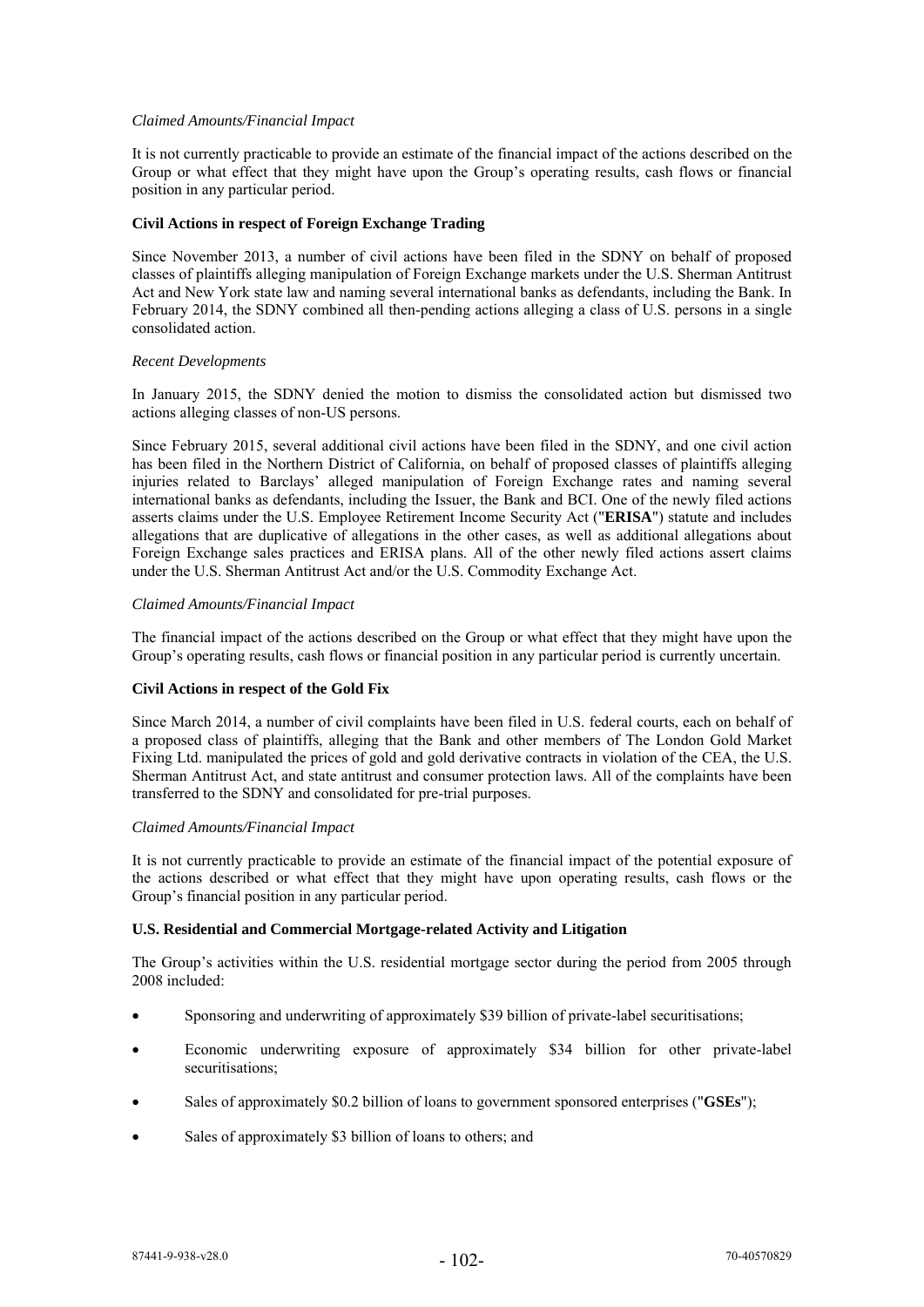Sales of approximately \$19.4 billion of loans (net of approximately \$500 million of loans sold during this period and subsequently repurchased) that were originated and sold to third parties by mortgage originator affiliates of an entity that the Group acquired in 2007 (the "**Acquired Subsidiary**").

Throughout this time period, affiliates of the Group engaged in secondary market trading of U.S. residential mortgaged-backed securities ("**RMBS**") and U.S. commercial mortgage backed securities ("**CMBS**"), and such trading activity continues today.

In connection with its loan sales and certain private-label securitisations, on 30 June 2015, the Group had unresolved repurchase requests relating to loans with a principal balance of approximately \$2.6 billion at the time they were sold, and civil actions have been commenced by various parties alleging that the Group must repurchase a substantial number of such loans.

In addition, the Group is party to a number of lawsuits filed by purchasers of RMBS asserting statutory and/or common law claims. The current outstanding face amount of RMBS related to these pending claims against the Group as of 30 June 2015 was approximately \$0.8 billion.

Regulatory and governmental authorities, including amongst others, the DOJ, SEC, Special Inspector General for the U.S. Troubled Asset Relief Program, the U.S. Attorney's Office for the District of Connecticut and the U.S. Attorney's Office for the Eastern District of New York have initiated wideranging investigations into market practices involving mortgage-backed securities, and the Group is cooperating with several of those investigations.

# **RMBS Repurchase Requests**

## *Background*

The Group was the sole provider of various loan-level representations and warranties ("**R&Ws**") with respect to:

- Approximately \$5 billion of Group sponsored securitisations;
- Approximately \$0.2 billion of sales of loans to GSEs; and
- Approximately \$3 billion of loans sold to others.

In addition, the Acquired Subsidiary provided R&Ws on all of the \$19.4 billion of loans it sold to third parties.

R&Ws on the remaining Group sponsored securitisations were primarily provided by third-party originators directly to the securitisation trusts with a Group subsidiary, such as the depositor for the securitisation, providing more limited R&Ws. There are no stated expiration provisions applicable to most R&Ws made by the Group, the Acquired Subsidiary or these third parties.

Under certain circumstances, the Group and/or the Acquired Subsidiary may be required to repurchase the related loans or make other payments related to such loans if the R&Ws are breached.

The unresolved repurchase requests received on or before 30 June 2015 associated with all R&Ws made by the Group or the Acquired Subsidiary on loans sold to GSEs and others and private-label activities had an original unpaid principal balance of approximately \$2.6 billion at the time of such sale.

A substantial number (approximately \$2.2 billion) of the unresolved repurchase requests discussed above relate to civil actions that have been commenced by the trustees for certain RMBS securitisations in which the trustees allege that the Group and/or the Acquired Subsidiary must repurchase loans that violated the operative R&Ws. Such trustees and other parties making repurchase requests have also alleged that the operative R&Ws may have been violated with respect to a greater (but unspecified) amount of loans than the amount of loans previously stated in specific repurchase requests made by such trustees. All of the litigation involving repurchase requests remain at early stages.

In addition, the Acquired Subsidiary is subject to a civil action seeking, among other things, indemnification for losses allegedly suffered by a loan purchaser as a result of alleged breaches of R&Ws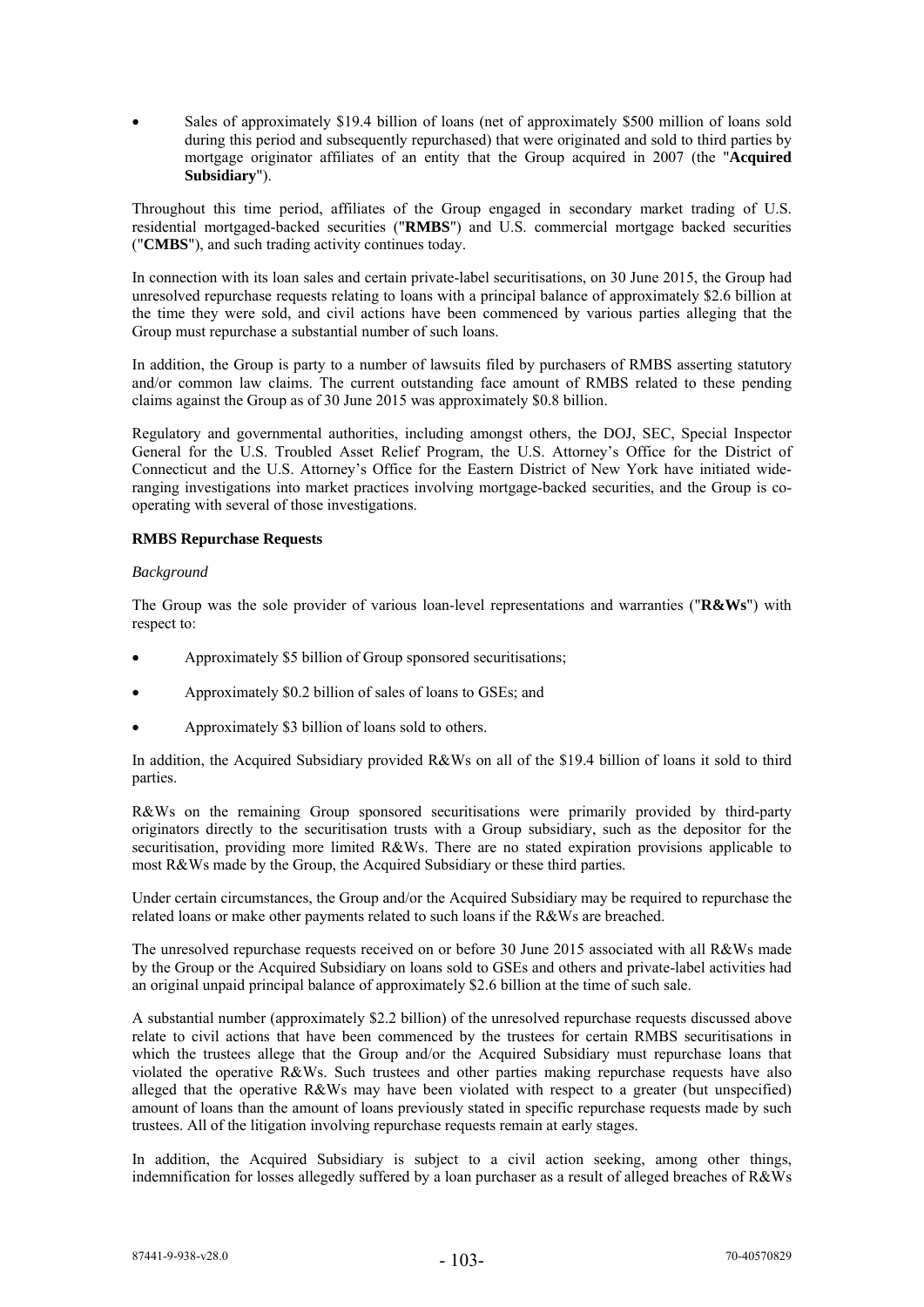provided by the Acquired Subsidiary in connection with loan sales to the purchaser during the period 1997-2007. This litigation is in early stages.

#### *Claimed Amounts/Financial Impact*

It is not currently practicable to provide an estimate of the financial impact of the actions described on the Group or what effect that they might have upon the Group's operating results, cash flows or financial position in any particular period.

## **RMBS Securities Claims**

## *Background*

As a result of some of the RMBS activities described above, the Group is party to a number of lawsuits filed by purchasers of RMBS sponsored and/or underwritten by the Group between 2005 and 2008. As a general matter, these lawsuits allege, among other things, that the RMBS offering materials allegedly relied on by such purchasers contained materially false and misleading statements and/or omissions and generally demand rescission and recovery of the consideration paid for the RMBS and recovery of monetary losses arising out of their ownership.

The original face amount of RMBS related to the pending civil actions against the Group total approximately \$2.3 billion, of which approximately \$0.8 billion was outstanding as at 30 June 2015.

Cumulative realised losses reported on these RMBS as at 30 June 2015 were approximately \$0.2 billion.

## *Claimed Amounts/Financial Impact*

If the Group were to lose the pending actions the Group believes it could incur a loss of up to the outstanding amount of the RMBS at the time of judgement (taking into account further principal payments after 30 June 2015), plus any cumulative losses on the RMBS at such time and any interest, fees and costs, less the market value of the RMBS at such time and less any provisions taken to date.

Although the purchasers in these securities actions have generally not identified a specific amount of alleged damages, the Group has estimated the total market value of these RMBS as at 30 June 2015 to be approximately \$0.4 billion. The Group may be entitled to indemnification for a portion of such losses.

#### **Other Mortgage-related Investigations**

In addition to the RMBS Repurchase Requests and RMBS Securities Claims, numerous regulatory and governmental authorities, amongst them the DOJ, SEC, Special Inspector General for the U.S. Troubled Asset Relief Program, the U.S. Attorney's Office for the District of Connecticut and the U.S. Attorney's Office for the Eastern District of New York have been investigating various aspects of the mortgagerelated business, including issuance and underwriting practices in primary offerings of RMBS and trading practices in the secondary market for both RMBS and CMBS. The Group continues to respond to requests relating to the RMBS Working Group of the Financial Fraud Enforcement Task Force (the "**RMBS Working Group**"), which was formed to investigate pre-financial crisis mortgage-related misconduct. In connection with several of the investigations by members of the RMBS Working Group, a number of financial institutions have entered into settlements involving substantial monetary payments.

#### *Claimed Amounts/Financial Impact*

It is not currently practicable to provide an estimate of the financial impact of the actions described on the Group or what effect that they might have upon the Group's operating results, cash flows or financial position in any particular period.

# **Lehman Brothers**

Since September 2009, BCI and the Bank have been engaged in litigation with various entities that have sought to challenge certain aspects of the transaction pursuant to which BCI, the Bank and other companies in the Group acquired most of the assets of Lehman Brothers Inc. ("**LBI**") in September 2008, as well as the court order (the "**Order**") approving the sale (the "**Sale**"). In May 2015, BCI and the Bank reached a settlement with the SIPA Trustee for Lehman Brothers Inc. (the "**SIPA Trustee**") to resolve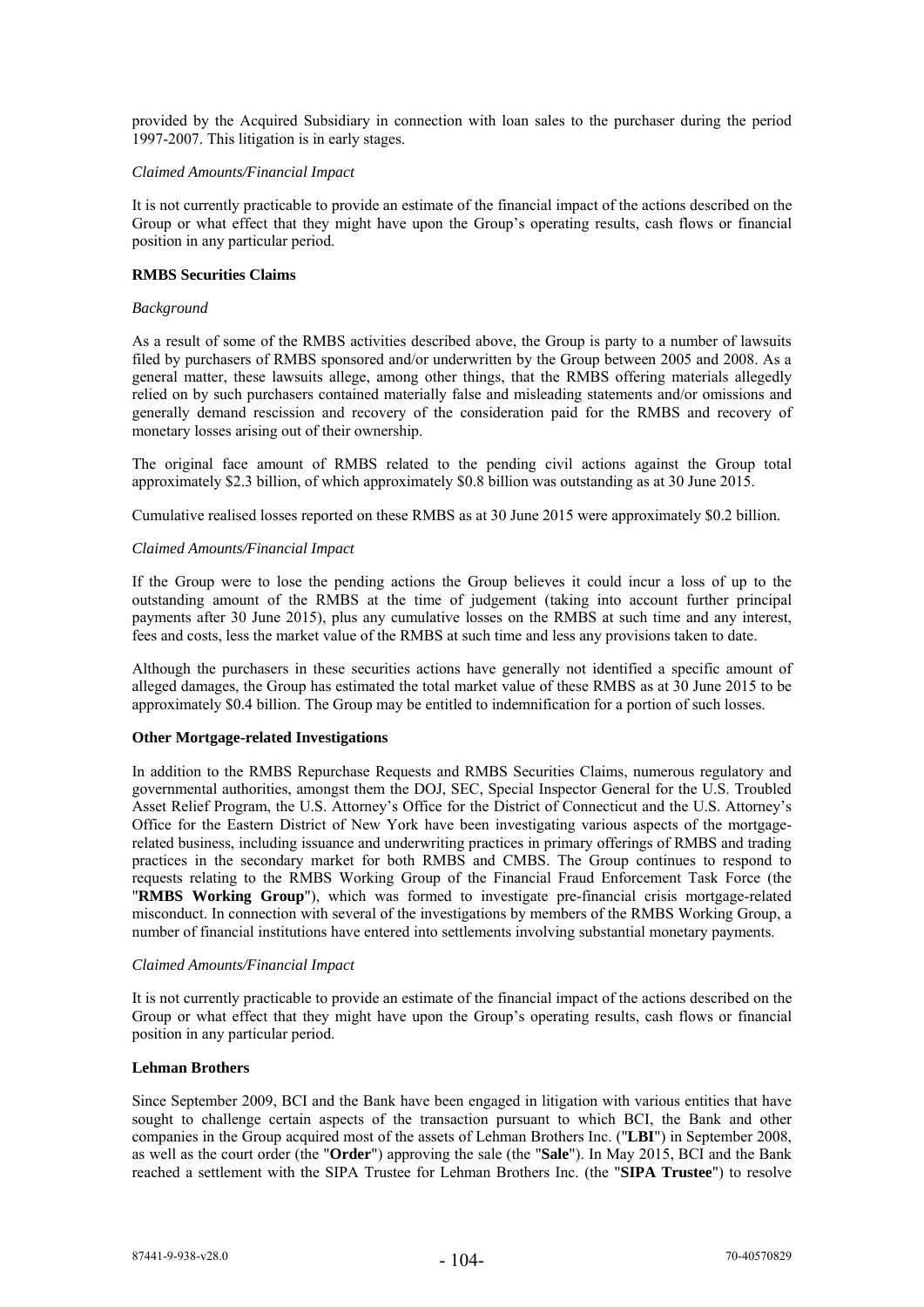outstanding litigation between them relating to the Sale. The settlement was approved by the United States Bankruptcy Court for the SDNY (the "**Bankruptcy Court**") on 29 June 2015, thereby bringing the litigation challenging the Sale to an end.

## *Background Information*

In September 2009, motions were filed in the Bankruptcy Court by Lehman Brothers Holdings Inc. ("**LBHI**"), the SIPA Trustee and the Official Committee of Unsecured Creditors of Lehman Brothers Holdings Inc. (the "**Committee**") challenging certain aspects of the Sale, as well as the Order. The claimants sought an order voiding the transfer of certain assets to BCI, requiring BCI to return to the LBI estate any excess value BCI allegedly received, and declaring that BCI is not entitled to certain assets that it claims pursuant to the Sale documents and the Order ("**Rule 60 Claims**").

In January 2010, BCI filed its response to the motions and also filed a motion seeking delivery of certain assets that LBHI and LBI had failed to deliver as required by the Sale documents and the Order (together with the SIPA Trustee's competing claims to those assets, the "**Contract Claims**").

In 2011, the Bankruptcy Court rejected the Rule 60 Claims and decided some of the Contract Claims in the SIPA Trustee's favour and some in favour of BCI. BCI and the SIPA Trustee each appealed the Bankruptcy Court's adverse rulings on the Contract Claims to the SDNY. LBHI and the Committee did not appeal the Bankruptcy Court's ruling on the Rule 60 Claims.

In July 2012, the SDNY issued an opinion on the Contract Claims stating that BCI and the Bank were entitled to receive:

- \$1.1 billion (£0.7 billion) from the SIPA Trustee in respect of 'clearance box' assets (the "**Clearance Box Assets**"); and
- Property held at various institutions in respect of the exchange traded derivatives accounts transferred to BCI in the Sale (the "**ETD Margin**").

The SIPA Trustee appealed to the Second Circuit. In August 2014, the Second Circuit affirmed the SDNY's decision as to the Clearance Box Assets and the ETD Margin.

In October 2014, the SIPA Trustee filed a motion with the SDNY to confirm the scope of the SDNY's judgement regarding the ETD Margin that BCI and the Bank were entitled to receive. With that motion, the SIPA Trustee challenged the entitlement of BCI and the Bank to approximately \$1.1 billion of assets that the SIPA Trustee asserted did not constitute ETD Margin. In April 2015, the SDNY ruled in favour of BCI and the Bank, confirming that they were entitled to all of the ETD Margin.

In October 2014, the SIPA Trustee made a payment to the Bank of \$1.1 billion (£0.7 billion), fully discharging the SIPA Trustee's obligations in respect of the Clearance Box Assets.

#### *Recent Developments*

In December 2014, the SIPA Trustee requested that the U.S. Supreme Court review the rulings of the SDNY and the Second Circuit regarding the ETD margin. In May 2015, the U.S. Supreme Court published its denial of the SIPA Trustee's request.

In May 2015, the parties reached a settlement to resolve outstanding litigation between them relating to the Sale (the "**Settlement**"). The Settlement was approved by the Bankruptcy Court on 29 June 2015. Pursuant to the Settlement, the Bank has received all of the assets that the SIPA Trustee had asserted did not constitute ETD Margin with the exception of \$80 million (£51 million) of assets that the SIPA Trustee is entitled to retain and approximately \$0.3 billion of ETD Margin still owed to the Bank but expected to be received from third parties.

#### *Financial Impact*

As at 30 June 2015, the Bank recognised as a financial asset on its balance sheet approximately \$1.6 billion (£1.0 billion) in respect of assets to which the Bank is entitled as part of the Sale and the Settlement but which it had not received as of that date. The financial asset reflects an increase of approximately \$0.8 billion (£0.5 billion) recognised in profit and loss for the six month period ended 30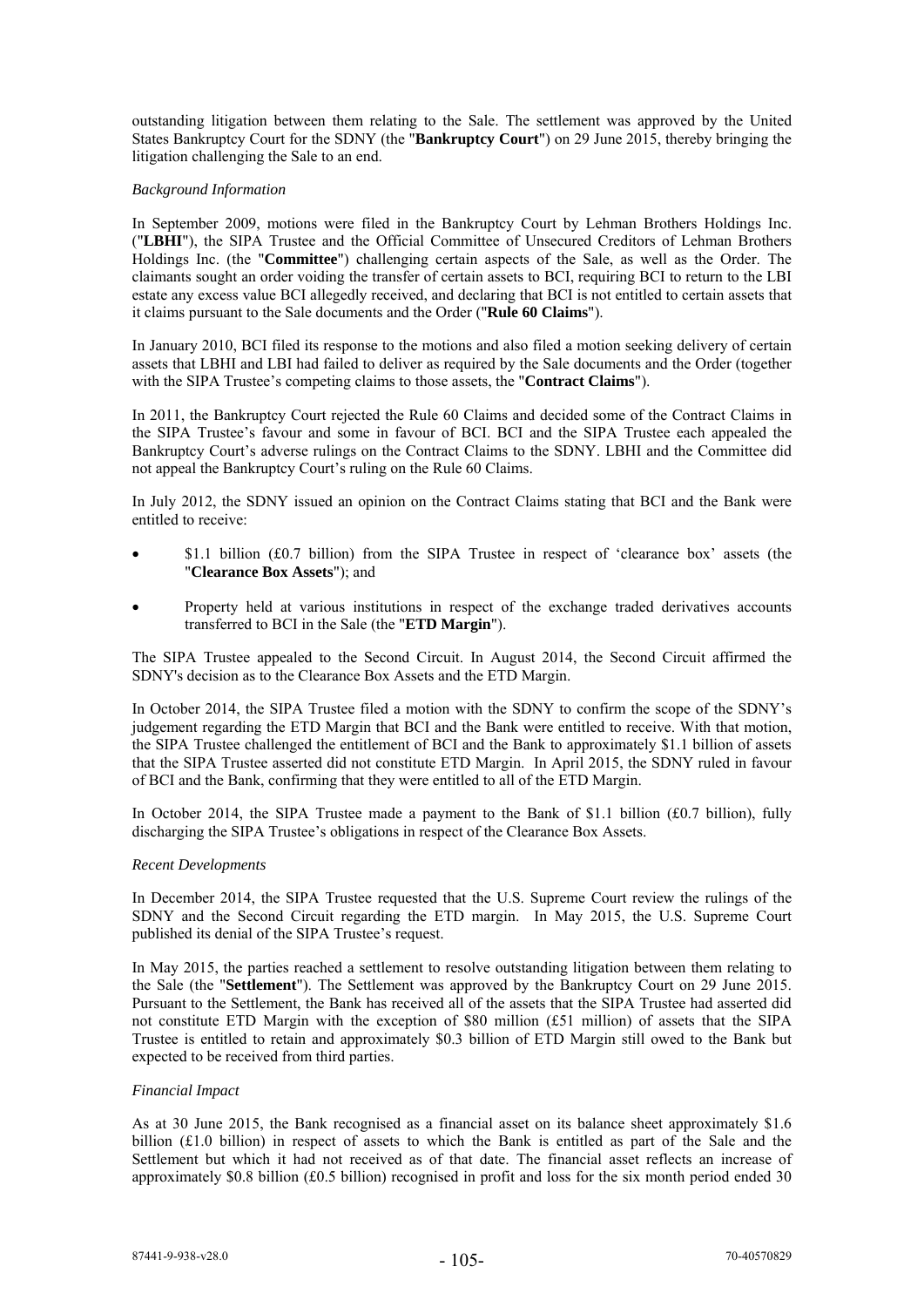June 2015 as a result of the Settlement. Pursuant to the Settlement, the SIPA Trustee made a payment to the Bank on 2 July 2015 of approximately \$1.3 billion (£0.9 billion), representing the value of the ETD Margin held by the SIPA Trustee less the \$80 million of ETD Margin that the SIPA Trustee is entitled to retain under the terms of the Settlement, thereby fully discharging the SIPA Trustee's payment in respect of the ETD Margin or otherwise relating to the Sale. After application of this payment from the SIPA Trustee, the Bank has a financial asset of approximately \$0.3 billion on its balance sheet in respect of ETD Margin still owed to the Bank but expected to be received from third parties.

## **American Depositary Shares**

The Issuer, the Bank and various former members of the Issuer's Board of Directors have been named as defendants in a securities class action consolidated in the SDNY, alleging misstatements and omissions in offering documents for certain American Depositary Shares issued by the Bank in April 2008 with an original face amount of approximately \$2.5 billion (the "**April 2008 Offering**").

## *Background Information*

The plaintiffs have asserted claims under the Securities Act of 1933, alleging that the offering documents for the April 2008 Offering contained misstatements and omissions concerning (amongst other things) the Bank's portfolio of mortgage-related (including U.S. subprime-related) securities, the Bank's exposure to mortgage and credit market risk, and the Bank's financial condition. The plaintiffs have not specifically alleged the amount of their damages.

In June 2014, the SDNY denied defendants' motion to dismiss the claims. The case is in discovery.

## *Claimed Amounts/Financial Impact*

It is not currently practicable to provide an estimate of the financial impact of the action described on the Group or what effect that they might have upon the Group's operating results, cash flows or financial position in any particular period.

# **BDC Finance L.L.C.**

BDC Finance L.L.C. ("**BDC**") filed a complaint against the Bank in the NY Supreme Court alleging breach of contract in connection with a portfolio of total return swaps governed by an ISDA Master Agreement (collectively, the "**Agreement**"). A ruling was made against the Bank, but the New York State Court of Appeals effectively reversed that ruling. Parties related to BDC have also sued the Bank and BCI in the Connecticut State Court in connection with the Bank's conduct relating to the Agreement.

### *Background Information*

In October 2008, BDC filed a complaint in the NY Supreme Court alleging that the Bank breached the Agreement when it failed to transfer approximately \$40 million of alleged excess collateral in response to BDC's October 2008 demand (the "**Demand**").

BDC asserts that under the Agreement the Bank was not entitled to dispute the Demand before transferring the alleged excess collateral and that even if the Agreement entitled the Bank to dispute the Demand before making the transfer, the Bank failed to dispute the Demand.

BDC demands damages totalling \$298 million plus attorneys' fees, expenses, and prejudgement interest.

In August 2012, the NY Supreme Court granted partial summary judgement for the Bank, ruling that the Bank was entitled to dispute the Demand before transferring the alleged excess collateral, but determining that a trial was required to determine whether the Bank actually did so. The parties cross-appealed to the Appellate Division of the NY Supreme Court (the "**NY Appellate Division**").

In September 2011, BDC's investment advisor, BDCM Fund Adviser, L.L.C. and its parent company, Black Diamond Capital Holdings, L.L.C. also sued the Bank and BCI in the Connecticut State Court for unspecified damages allegedly resulting from the Bank's conduct relating to the Agreement, asserting claims for violation of the Connecticut Unfair Trade Practices Act and tortious interference with business and prospective business relations. The parties have agreed to a stay of that case.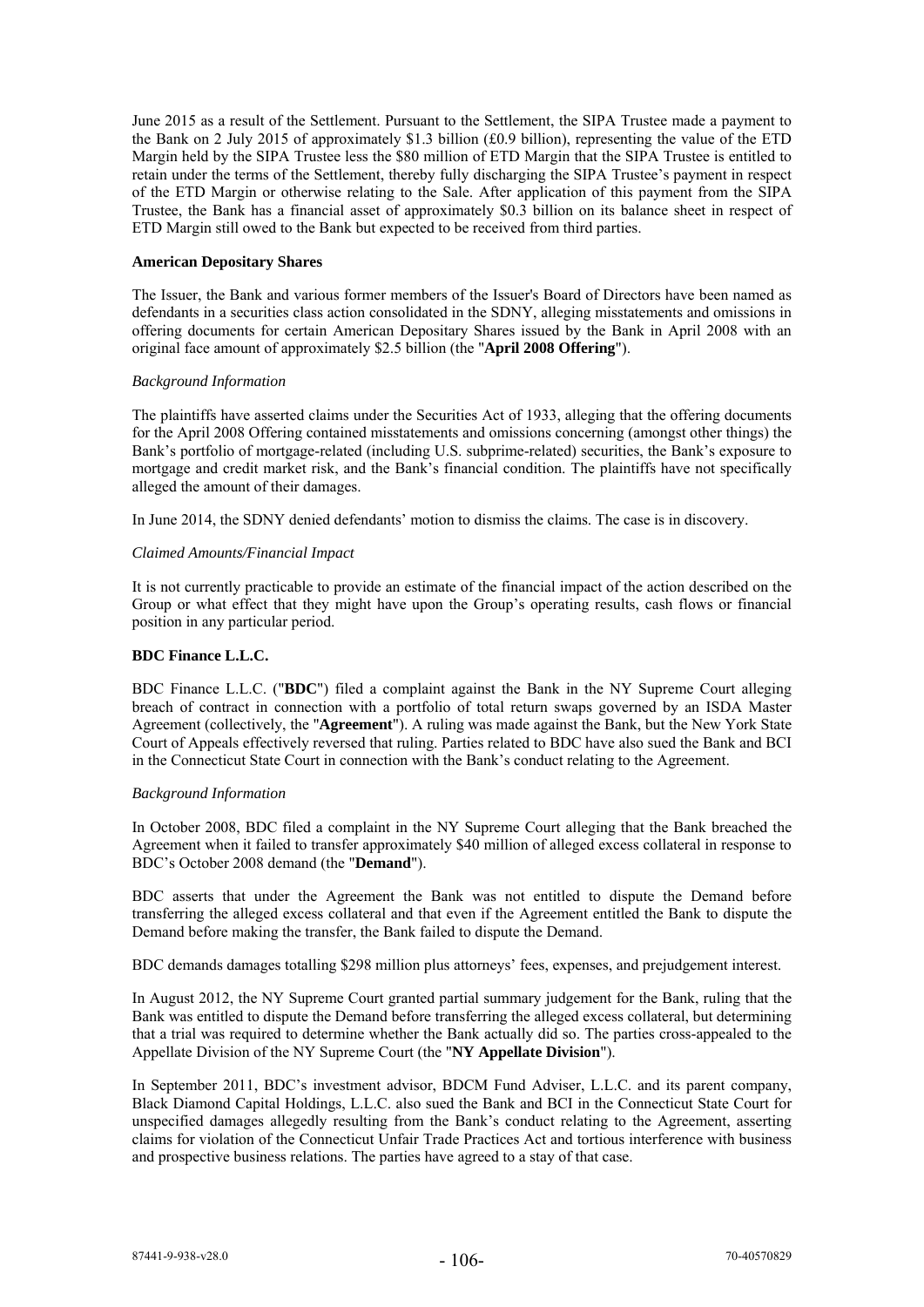In October 2013, the NY Appellate Division reversed the NY Supreme Court's grant of partial summary judgement in favour of the Bank, and instead granted BDC's motion for partial summary judgement, holding that the Bank breached the Agreement. The NY Appellate Division did not rule on the amount of BDC's damages, which has not yet been determined by the NY Supreme Court.

#### *Recent Developments*

In February 2015, in connection with the Bank appeal of the October 2013 decision, the New York Court of Appeals modified the NY Appellate Division's grant of partial summary judgement to BDC, holding that summary judgement in either party's favour cannot be granted because a material issue of fact remains as to whether the Bank breached the Agreement. The New York Court of Appeals ordered that the matter be referred back to the NY Supreme Court for further proceedings.

## *Claimed Amounts/Financial Impact*

BDC has made claims against the Group totalling \$298 million plus attorneys' fees, expenses, and prejudgement interest. This amount does not necessarily reflect the Group's potential financial exposure if a ruling were to be made against it.

# **Civil Actions in respect of the U.S. Anti-Terrorism Act**

In April 2015, an amended civil complaint was filed in the U.S. Federal Court in the Eastern District of New York by a group of approximately 250 plaintiffs, alleging that the Group and a number of other banks engaged in a conspiracy and violated the U.S. Anti-Terrorism Act (the "**ATA**") by facilitating U.S. dollar denominated transactions for the Government of Iran and various Iranian banks, which in turn funded Hezbollah attacks that injured the plaintiffs' family members. Plaintiffs seek to recover for pain, suffering and mental anguish pursuant to the provisions of the ATA, which allows for the tripling of any proven damages.

## *Claimed Amounts/Financial Impact*

It is not currently practicable to provide an estimate of the financial impact of the matters in this section or what effect that these matters might have upon operating results, cash flows or the Group's financial position in any particular period.

# **Credit Default Swap ("CDS") Antitrust Investigations and Civil Actions**

The Commission and the DOJ-AD commenced investigations in the CDS market, in 2011 and 2009, respectively. In July 2013, the Commission addressed a Statement of Objections to the Bank, 12 other banks, Markit Ltd. and ISDA. The case relates to concerns that certain banks took collective action to delay and prevent the emergence of exchange traded credit derivative products.

If the Commission does reach a decision in this matter it has indicated that it intends to impose sanctions. The Commission's sanctions can include fines. The DOJ-AD's investigation is a civil investigation and relates to similar issues. The Bank is also contesting a proposed, consolidated class action alleging similar issues that has been filed in the U.S. Discovery in the case is ongoing.

# *Claimed Amounts/Financial Impact*

It is not currently practicable to provide an estimate of the financial impact of the actions described on the Group or what effect that they might have upon the Group's operating results, cash flows or financial position in any particular period.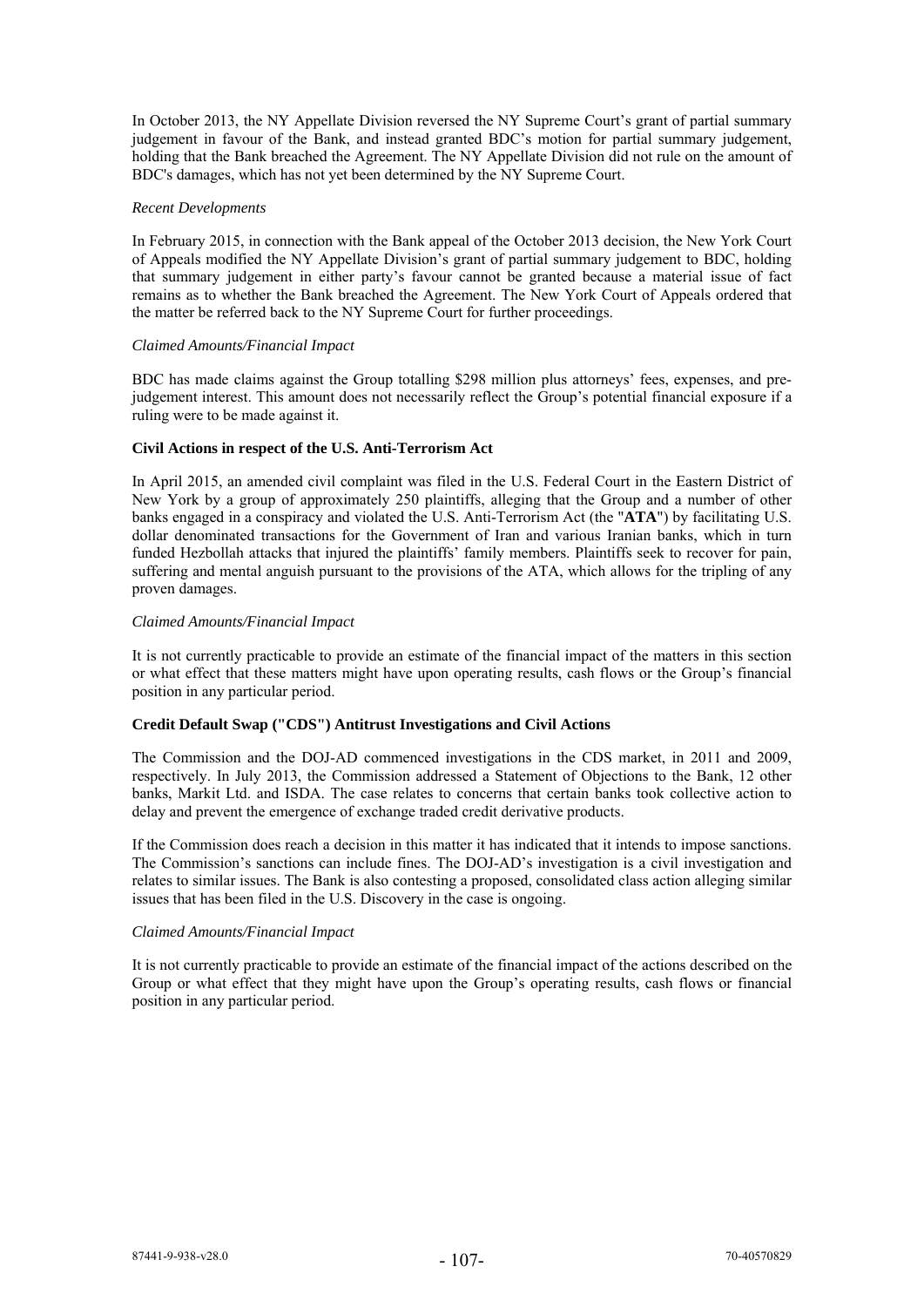## **Portuguese Competition Authority Investigation**

The Portuguese Competition Authority is investigating whether competition law was infringed by the exchange of information about retail credit products amongst 15 banks in Portugal, including the Group, over a period of 11 years with particular reference to mortgages, consumer lending and lending to small and medium enterprises. The Group is co-operating with the investigation.

#### *Claimed Amounts/Financial Impact*

It is not currently practicable to provide an estimate of the financial impact of these matters or what effect that they may have upon operating results, cash flows or the Group's financial position in any particular period.

## **Provisions**

#### *Payment Protection Insurance Redress*

As at 30 June 2015, the Group had recognised cumulative provisions totalling £0.6 billion against the cost of Payment Protection Insurance ("**PPI**") redress and associated processing costs with utilisation of £4.7 billion leaving a residual provision of £1.3 billion.

Through to 30 June 2015, 1.4 million (31 December 2014: 1.3 million) customer initiated claims had been received and processed. The volume of claims received during H115 decreased 14 per cent. compared to H214. This rate of decline however was slower than previously expected, due to steady levels of claims from Claims Management Companies in particular.

The current provision represents the Group's revised best estimate of all future expected costs of PPI redress, however, it is possible the eventual outcome may differ from the current estimate. If this were to be material, the provision will be increased or decreased accordingly.

## *Packaged bank account redress*

As at 30 June 2015 the Group held a provision of £250 million for customer redress and associated operational costs to be incurred in response to complaints received relating to Packaged Bank Accounts.

#### **General**

The Group is engaged in various other legal, competition and regulatory matters both in the U.K. and a number of overseas jurisdictions. It is subject to legal proceedings by and against the Group which arise in the ordinary course of business from time to time, including (but not limited to) disputes in relation to contracts, securities, debt collection, consumer credit, fraud, trusts, client assets, competition, data protection, money laundering, employment, environmental and other statutory and common law issues.

The Group is also subject to enquiries and examinations, requests for information, audits, investigations and legal and other proceedings by regulators, governmental and other public bodies in connection with (but not limited to) consumer protection measures, compliance with legislation and regulation, wholesale trading activity and other areas of banking and business activities in which the Group is or has been engaged.

At the present time, the Group does not expect the ultimate resolution of any of these other matters to have a material adverse effect on its financial position. However, in light of the uncertainties involved in such matters and the matters specifically described in this section, there can be no assurance that the outcome of a particular matter or matters will not be material to the Group's results of operations or cash flow for a particular period, depending on, amongst other things, the amount of the loss resulting from the matter(s) and the amount of income otherwise reported for the reporting period.

# **Directors**

The Directors of the Issuer, each of whose business address is 1 Churchill Place, London E14 5HP, United Kingdom, their functions in relation to the Group and their principal outside activities (if any) of significance to the Group are as follows: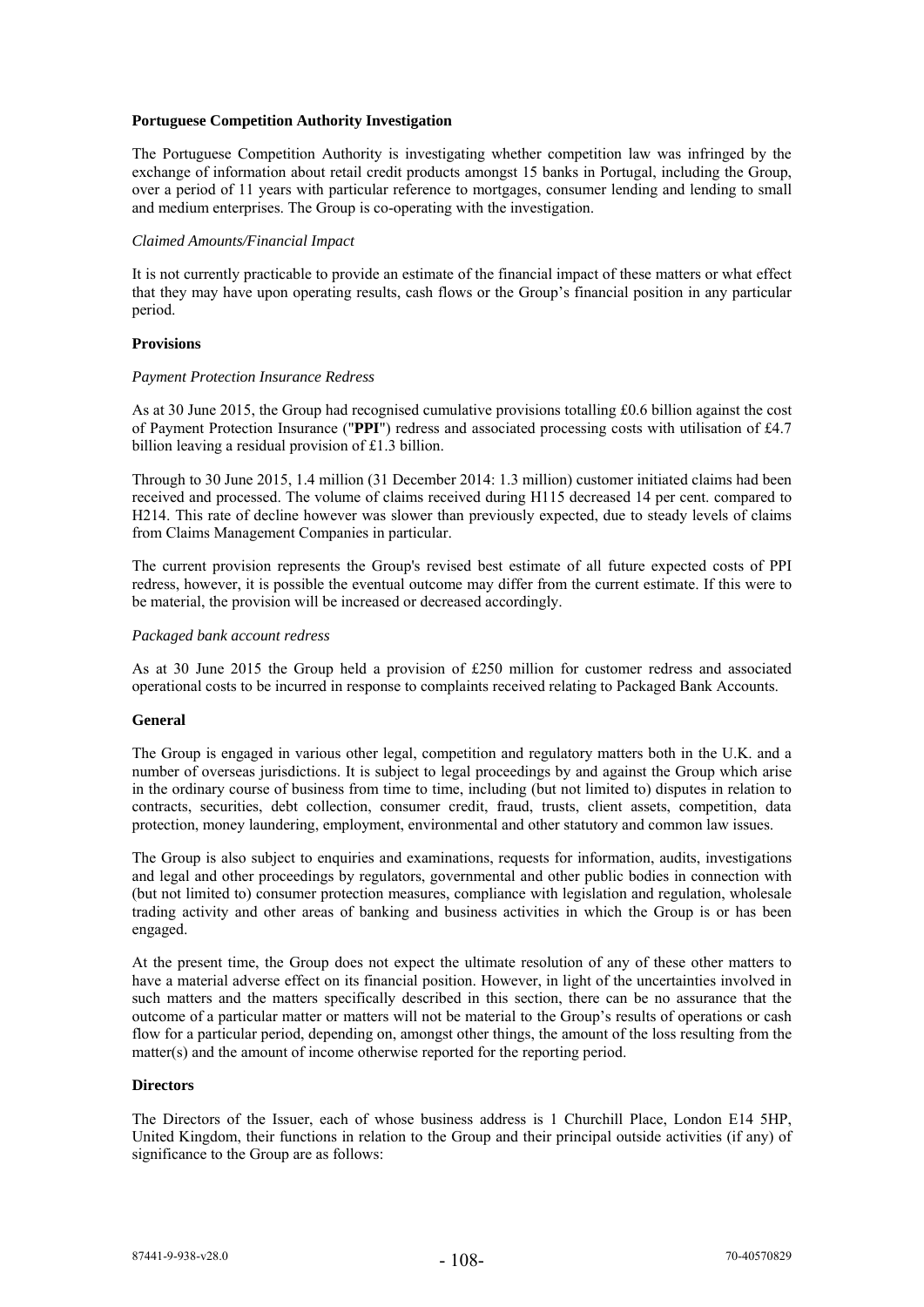| Name                        | $Function(s)$ within the Group                                  | Principal outside activities                                                                                                                                                                                                                                                                                                                                                                                                               |  |  |
|-----------------------------|-----------------------------------------------------------------|--------------------------------------------------------------------------------------------------------------------------------------------------------------------------------------------------------------------------------------------------------------------------------------------------------------------------------------------------------------------------------------------------------------------------------------------|--|--|
| John McFarlane <sup>6</sup> | <b>Executive Chairman</b>                                       | Westfield<br>Director,<br>Group;<br>Director, Old Oak Holdings Ltd                                                                                                                                                                                                                                                                                                                                                                         |  |  |
| Tushar Morzaria             | Group Finance Director                                          |                                                                                                                                                                                                                                                                                                                                                                                                                                            |  |  |
| Tim Breedon CBE             | Non-Executive Director                                          | Adviser, Blackstone Group L.P;<br>Chairman, Apax Global Alpha                                                                                                                                                                                                                                                                                                                                                                              |  |  |
| <b>Crawford Gillies</b>     | Non-Executive Director                                          | Non-Executive Director Standard<br>Life plc; Chairman, Control Risks<br>Group Limited; Chairman, Scottish<br>Enterprise                                                                                                                                                                                                                                                                                                                    |  |  |
| Reuben Jeffery III          | Non-Executive Director                                          | Chief Executive Officer, President<br>and Director, Rockefeller & Co.,<br>and Rockefeller Financial<br>Inc.<br>Services<br>$Inc$ .<br>Member<br>International Advisory Council of<br>the China Securities Regulatory<br>Commission; Member, Advisory<br>Board of Towerbrook Capital<br>Partners LP; Director, Financial<br>Volunteer<br><b>Services</b><br>Corps;<br>International Advisory Committee,<br>J. Rothschild Capital management |  |  |
| Dambisa Moyo                | Non-Executive Director                                          | Non-Executive<br>Director,<br>SABMiller PLC; Non-Executive<br>Director, Barrick Gold Corporation                                                                                                                                                                                                                                                                                                                                           |  |  |
| Sir Michael Rake            | Deputy Chairman<br>and<br>Senior<br><b>Independent Director</b> | <b>BT</b><br>Chairman,<br>Group<br>PLC<br>Director, McGraw-Hill Financial<br>Inc.                                                                                                                                                                                                                                                                                                                                                          |  |  |
| Diane de Saint Victor       | Non-Executive Director                                          | General<br>Counsel,<br>Company<br>Secretary and a member of the<br>Group Executive Committee of<br>ABB Limited; Member, Advisory<br>Board of the World Economic<br>Forum's Davos Open Forum                                                                                                                                                                                                                                                |  |  |
| Frits van Paasschen         | Non-Executive Director                                          |                                                                                                                                                                                                                                                                                                                                                                                                                                            |  |  |
| Mike Ashley                 | Non-Executive Director                                          | Member,<br>HМ<br>Treasury<br>Audit<br>Committee; Member, Institute of<br>Chartered Accountants in England<br>&<br>Wales'<br>Ethics<br><b>Standards</b><br>Committee; Vice-Chair, European<br>Reporting<br>Financial<br>Advisory<br>Group's Technical Expert Group;<br>Government Internal<br>Chairman,<br>Audit Agency; Member, Board of<br>the Charity Commission                                                                         |  |  |

John McFarlane succeeded Sir David Walker as Chairman of the Bank and the Issuer with effect from the conclusion of the Issuer's AGM on 23 April 2015. On 8 July 2015, the Issuer and the Bank announced the departure of Antony Jenkins as Chief Executive Officer and the appointment of John McFarlane as Executive Chairman pending the appointment of a new Chief Executive.

 $-$ <br>6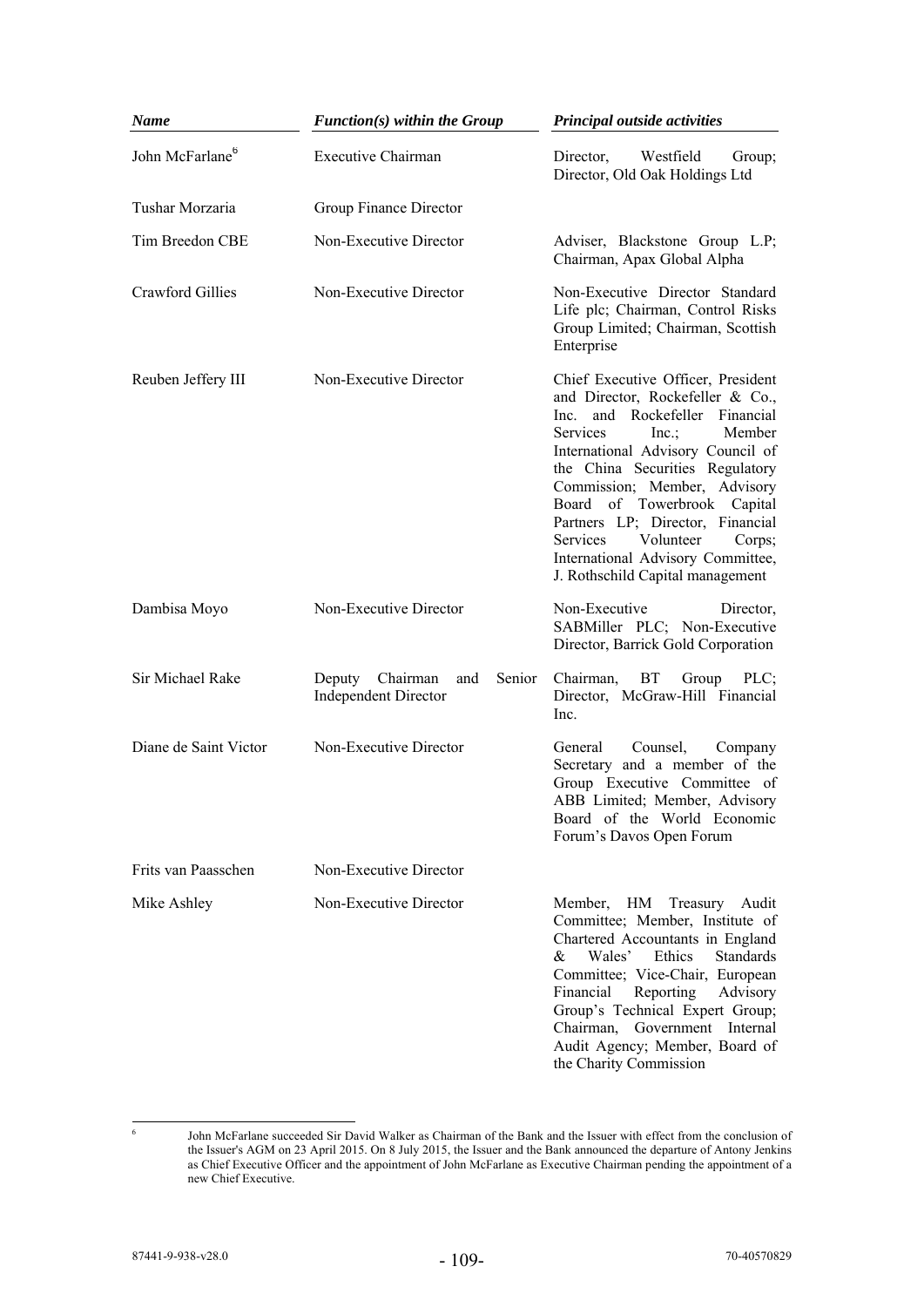| <b>Name</b>      | $Function(s)$ within the Group                                       | Principal outside activities                                                         |  |  |
|------------------|----------------------------------------------------------------------|--------------------------------------------------------------------------------------|--|--|
| Wendy Lucas-Bull | Non-Executive Director; Chairman<br>of Barclays Africa Group Limited | Director.<br>Afrika Tikkun NPC;<br>Director, Peotona Group Holdings<br>(Pty) Limited |  |  |
| Stephen Thieke   | Non-Executive Director                                               |                                                                                      |  |  |
| Diane Schueneman | Non-Executive Director                                               | Non-Executive Director, ICAP Plc                                                     |  |  |

Barclays Africa Group Limited ("**BAGL**") is majority-owned by the Group and a minority of the voting capital is held by non-controlling third party interests. As such, procedures are in place to manage any potential conflicts of interest arising from Wendy Lucas-Bull's duties as (1) a Non-Executive Director of the Issuer and (2) her duties as Chairman of BAGL. Except as stated above in respect of Wendy Lucas-Bull, no potential conflicts of interest exist between any duties to the Issuer of the Directors listed above and their private interests or other duties.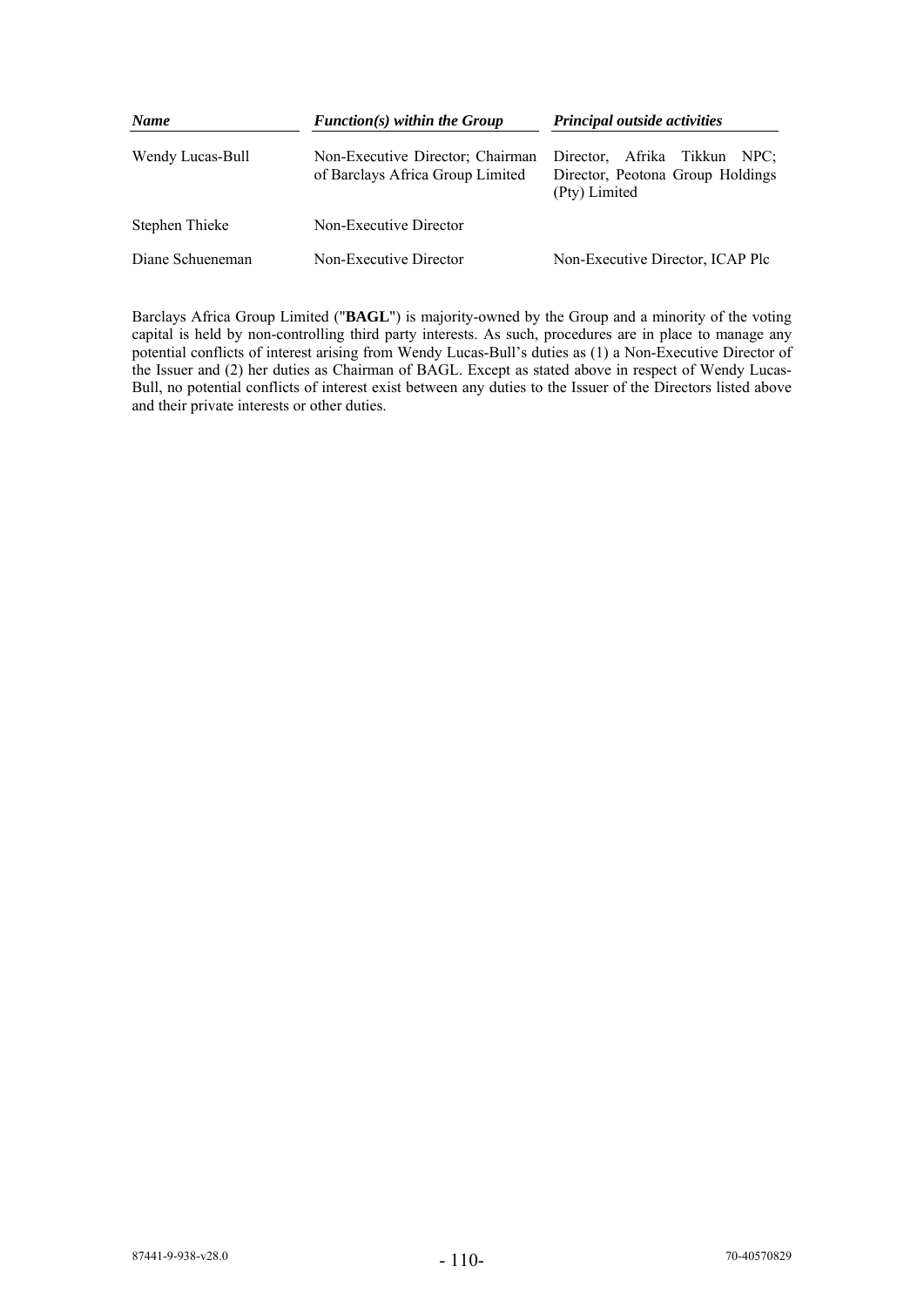## **UNITED KINGDOM TAXATION**

*The following is a summary of the U.K. withholding taxation treatment at the date hereof in relation to payments of principal and interest in respect of the Securities and certain U.K. stamp duty and stamp duty reserve tax implications of acquiring, holding and disposing of the Securities. Save where expressly stated to the contrary, it is based on current law and the practice of Her Majesty's Revenue & Customs ("HMRC"), which may be subject to change, sometimes with retrospective effect. The comments do not deal with other U.K. tax aspects of acquiring, holding or disposing of the Securities. The comments relate only to the position of persons who are absolute beneficial owners of the Securities. The following is a general guide and should be treated with appropriate caution. It is not intended as tax advice and it does not purport to describe all of the tax considerations that might be relevant to a prospective purchaser. Holders who are in any doubt as to their tax position should consult their professional advisers. Holders who may be liable to taxation in jurisdictions other than the U.K. in respect of their acquisition, holding or disposal of the Securities are particularly advised to consult their professional advisers as to whether they are so liable (and if so under the laws of which jurisdictions), since the following comments relate only to certain U.K. taxation aspects of payments in respect of the Securities. In particular, Holders should be aware that they may be liable to taxation under the laws of other jurisdictions in relation to payments in respect of the Securities even if such payments may be made without withholding or deduction for or on account of taxation under the laws of the U.K.* 

## **The Taxation of Regulatory Capital Securities Regulations 2013 (the "Regulations")**

Section 221 of the Finance Act 2012 allows HM Treasury to make regulations to make provision about the tax consequences in relation to securities issued in relation to regulatory requirements imposed by EU legislation. Pursuant to this, on 18 December 2013, the Regulations were made to provide certainty of tax treatment for "regulatory capital securities".

The securities will constitute a "regulatory capital security" for the purposes of the Regulations provided that the securities qualify, or have qualified, as an Additional Tier 1 instrument under Article 52 of the Commission Regulation (EU) No. 575/2013 and form, or formed, a component of Additional Tier 1 capital for the purposes of Commission Regulation (EU) No 575/2013.

### **Payments of Interest**

Interest on the Securities may be paid without withholding or deduction for or on account of U.K. income tax if the Securities constitute a "regulatory capital security" for the purposes of the Regulations and there are no arrangements, the main purpose, or one of the main purposes, of which is to obtain a tax advantage for any person as a result of the application of these Regulations in respect of the Securities.

If the exemption referred to above does not apply, interest on the Securities may fall to be paid under deduction of U.K. income tax at the basic rate (currently 20 per cent.) subject to such relief as may be available following a direction from HMRC pursuant to the provisions of any applicable double taxation treaty, or to any other exemption which may apply.

#### **Provision of information**

HMRC have powers to obtain information, including in relation to interest or payments treated as interest and payments derived from securities. This may include details of the beneficial owners of the Securities (or the persons for whom the Securities are held), details of the persons to whom payments derived from the Securities are or may be paid and information in connection with transactions relating to the Securities. Information obtained by HMRC may be provided to tax authorities in other countries.

# **Stamp duty and Stamp duty reserve tax**

No liability to U.K. stamp duty or stamp duty reserve tax will arise on the issue or transfer of Securities provided that, in the case of transfers of Securities, the Securities are "regulatory capital securities" for the purposes of the Regulations and there are no arrangements, the main purpose, or one of the main purposes, of which is to obtain a tax advantage as a result of the application of the Regulations in respect of the Securities.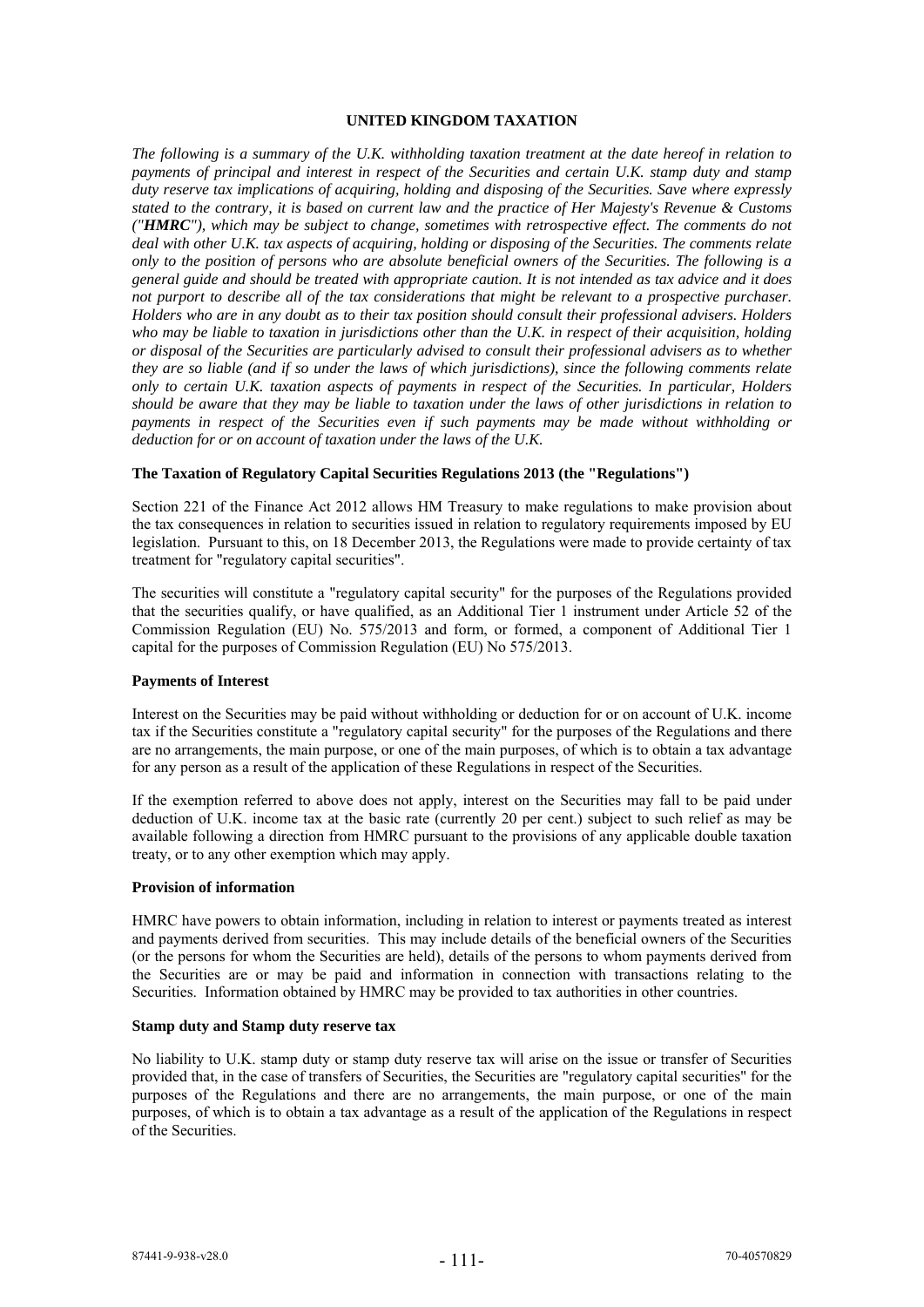No liability to U.K. stamp duty or stamp duty reserve tax will generally arise on the redemption of Securities, provided no issue or transfer of shares or other securities is effected upon or in connection with such redemption.

No liability to U.K. stamp duty or stamp duty reserve tax will arise for a Holder on the write down of Securities on Automatic Conversion.

No liability to U.K. stamp duty or stamp duty reserve tax will arise for a Holder on the issuance of ordinary shares in Barclays PLC by Barclays PLC to the Holders.

For a summary of certain U.K. tax consequences of holding Ordinary Shares see pages 311-312 of the Joint Annual Report, which is incorporated by reference herein.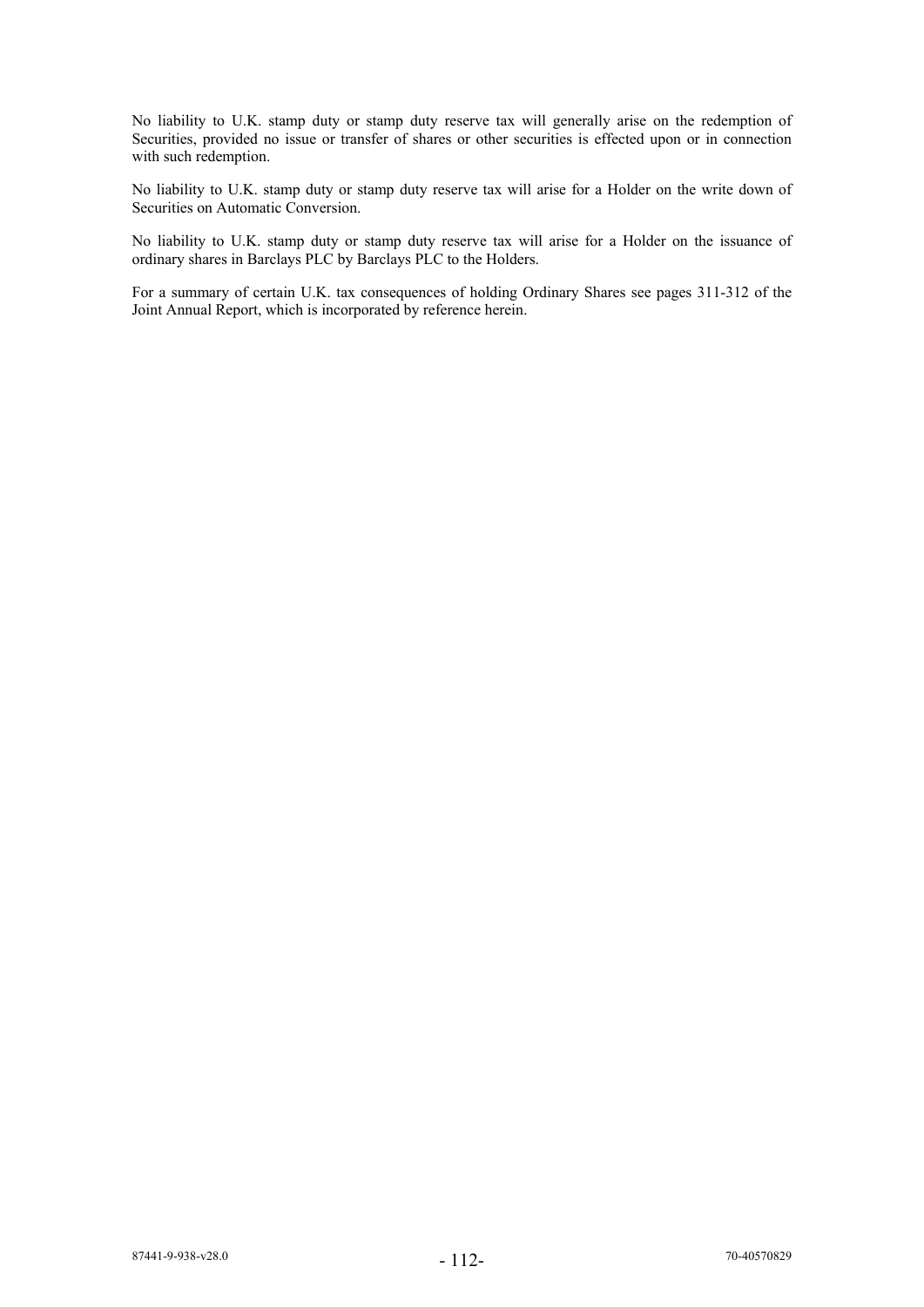### **SWITZERLAND**

# *General*

*The following discussion of taxation under the heading "Switzerland" in this section is only an indication of certain tax implications currently in force under the laws of Switzerland as they may affect investors. It applies only to persons who are beneficial owners of the Securities and may not apply to certain classes of person. The summary contains general information only; it is not exhaustive and does not constitute legal or tax advice and is based on taxation law and practice at the date of this Offering Circular. Potential investors should be aware that tax law and interpretation, as well as the level and bases of taxation, may change from those described and that changes may alter the benefits of investment in, holding or disposing of, Securities. The Issuer makes no representations as to the completeness of the information nor undertakes any liability of whatsoever nature for the tax implications for investors. Potential investors are strongly advised to consult their own professional advisers on the implications of making an investment in, holding or disposing of, Securities under the laws of the countries in which they are liable to taxation and in light of their particular circumstances.* 

# **Swiss Federal Withholding Tax on Securities**

Payments by the Issuer in respect of the Securities are not subject to Swiss federal withholding tax (*Verrechnungssteuer*).

# **Swiss Issue Stamp Tax and Swiss Transfer Stamp Tax**

The issue of the Securities and their sale and delivery on the Issue Date to their initial Holders is not subject to Swiss federal securities issuance tax (*Emissionsabgabe*) and Swiss federal securities turnover tax (*Umsatzabgabe*) (primary market).

The trading of Securities in the secondary market is subject to Swiss federal securities turnover tax at a rate of 0.15 per cent. of the consideration paid for the Securities traded, however, only if a Swiss securities dealer, as defined in the Swiss federal stamp tax act (*Bundesgesetz über die Stempelabgaben*), is a party or an intermediary to the transaction and no exemption applies. Where both the seller and the purchaser of the Securities are not residents of Switzerland or the Principality of Liechtenstein, no Swiss federal stamp securities turnover tax will apply.

# **Swiss Income Taxation**

(i) Securities held on Principal or Interest

Payments by the Issuer of interest and repayment of principal to, and gain realised on the sale or redemption of Securities by, a holder of Securities who is not a resident of Switzerland and who during the relevant taxation year has not engaged in a trade or business through a permanent establishment or a fixed place of business in Switzerland to which the Securities are attributable and who is not subject to income taxation in Switzerland for any other reason will not be subject to any Swiss federal, cantonal or communal income tax.

(ii) Securities held by Swiss holders as private assets

Individuals who reside in Switzerland and who hold the Securities as private assets are required to include all payments of interest in respect of the Securities by the Issuer, in their personal income tax return and will be taxable on any net taxable income (including the payments of interest in respect of the Securities) for the relevant tax period. Any capital gain or loss realised on the sale or other disposition of such Securities or any loss realised following a write-down will be considered a tax-free capital gain respectively a non-tax-deductible loss.

(iii) Securities held as Swiss business assets

Individuals who hold Securities as part of a business in Switzerland and Swiss-resident corporate taxpayers and corporate taxpayers residing abroad holding Securities as part of a permanent establishment or fixed place of business in Switzerland are required to recognise the payments of interest and any capital gain or loss realised on the sale or other disposition of such Securities or following a write-down in their income statement for the respective tax period and will be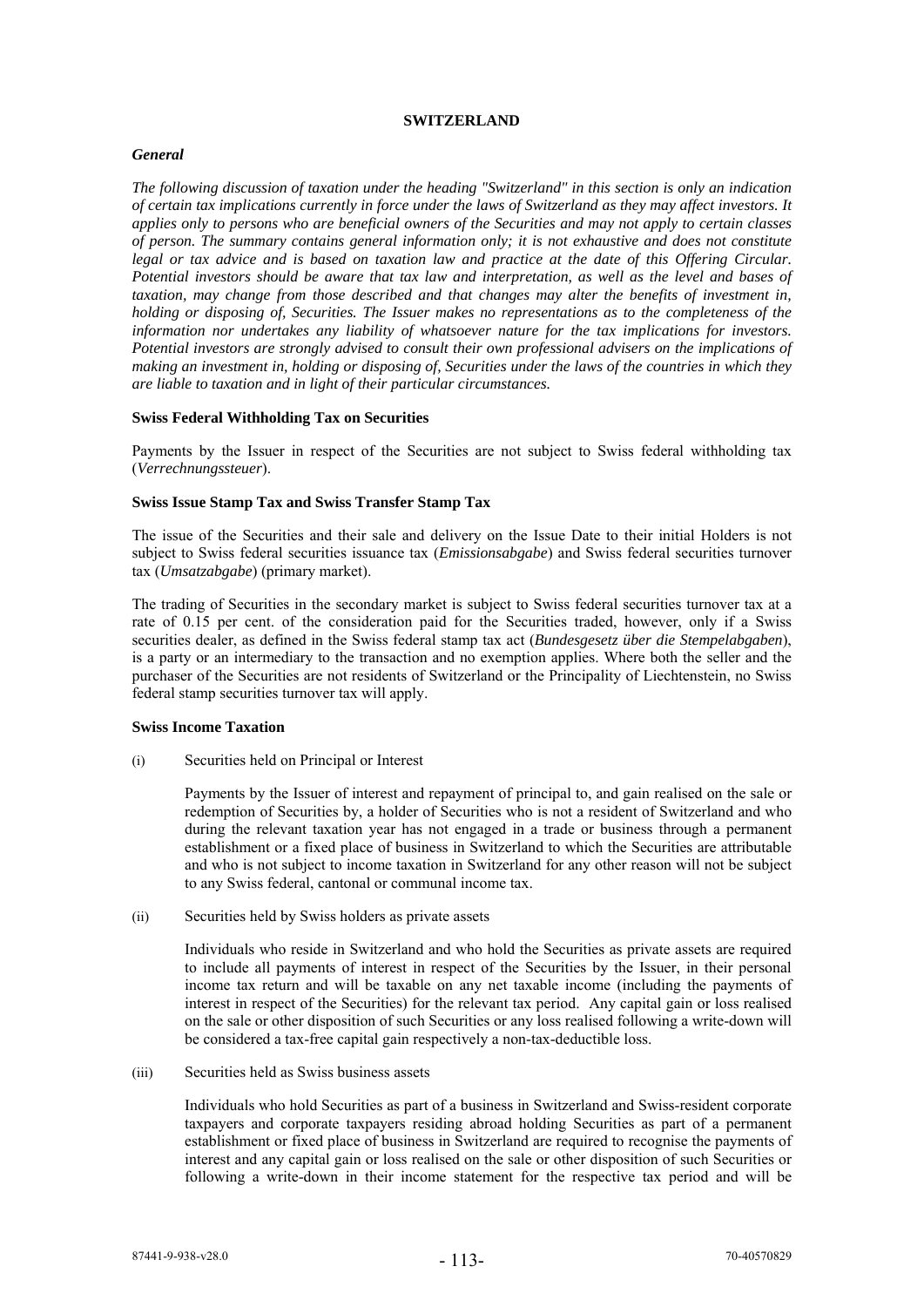taxable on any net taxable earnings for such tax period. The same taxation treatment also applies to Swiss-resident individuals who, for income tax purposes, are classified as "professional securities dealers" for reasons of, *inter alia*, frequent dealings and leveraged transactions in securities.

#### **Final Foreign Withholding Taxes**

On 1 January 2013, treaties on final withholding taxes of Switzerland with the U.K. and Austria entered into force (each a "**Contracting State**"). The treaties require a Swiss paying agent, as defined in the treaties, to levy a flat-rate final withholding tax (*internationale Quellensteuer*) at rates specified in the treaties on certain capital gains and income items (interest, dividends, other income items), all as defined in the treaties, deriving from assets, including the Securities, held in accounts or deposits with a Swiss paying agent by (i) an individual resident in a Contracting State or, (ii) if certain requirements are met, by a domiciliary company (*Sitzgesellschaft*), an insurance company in connection with a so-called insurance wrapper (*Lebensversicherungsmantel*) or other individuals if the beneficial owner is an individual resident in a Contracting State. The flat-rate tax withheld substitutes the ordinary income tax on the respective capital gains and income items in the Contracting State where the individual is tax resident. In order to avoid the withholding of the flat-rate tax by the Swiss paying agent, such individuals may opt for a disclosure of the respective capital gains and income items to the tax authorities of the Contracting State where they are tax residents. Switzerland may conclude similar treaties with other European countries.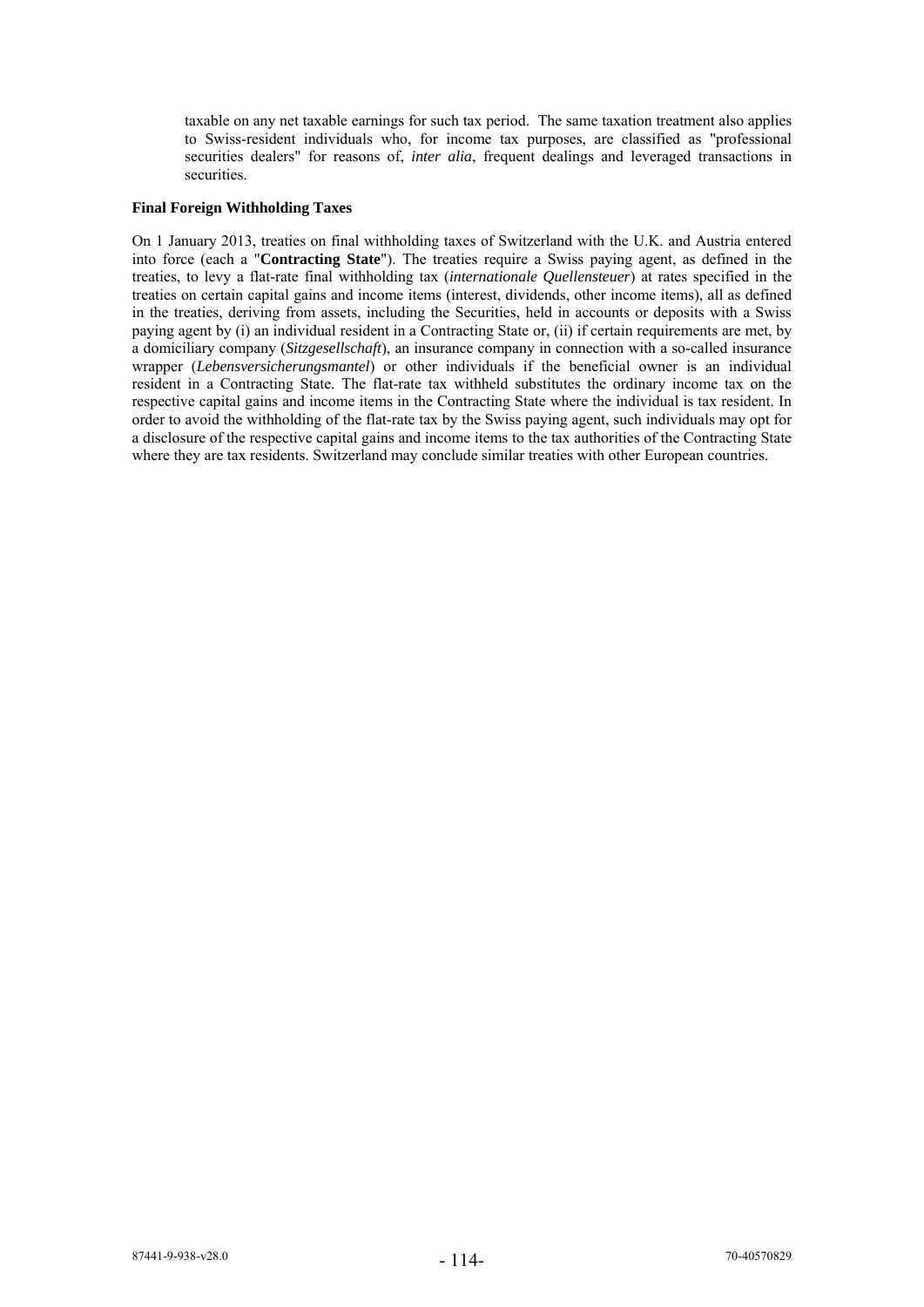## **OTHER TAX CONSIDERATIONS**

## *The proposed financial transactions tax ("FTT").*

On 14 February 2013, the European Commission published a proposal (the "**Commission's Proposal**") for a Directive for a common FTT in Belgium, Germany, Estonia, Greece, Spain, France, Italy, Austria, Portugal, Slovenia and Slovakia (the "**participating Member States**").

The Commission's Proposal has very broad scope and could, if introduced, apply to certain dealings in the Securities (including secondary market transactions) in certain circumstances.

Under the Commission's Proposal, the FTT could apply in certain circumstances to persons both within and outside of the participating Member States. Generally, it would apply to certain dealings in the Securities where at least one party is a financial institution, and at least one party is established in a participating Member State. A financial institution may be, or be deemed to be, "established" in a participating Member State in a broad range of circumstances, including (a) by transacting with a person established in a participating Member State or (b) where the financial instrument which is subject to the dealings is issued in a participating Member State.

Joint statements issued by participating Member States indicate an intention to implement the FTT by 1 January 2016.

However, the FTT proposal remains subject to negotiation between the participating Member States and the implementation of and scope of any tax is uncertain. Additional EU Member States may decide to participate.

Prospective Holders are advised to seek their own professional advice in relation to the FTT.

## *EU Savings Directive*

Under EC Council Directive 2003/48/EC on the taxation of savings income (the "**Savings Tax Directive**"), each Member State is required to provide to the tax authorities of another Member State details of payments of interest or other similar income paid by a person within its jurisdiction to, or collected by such a person for, an individual resident or certain limited types of entity established in that other Member State; however, for a transitional period, Austria may instead apply a withholding system in relation to such payments, deducting tax at a rate of 35 per cent. The transitional period is to terminate at the end of the first full fiscal year following agreement by certain non-EU countries to the exchange of information relating to such payments.

A number of non-EU countries including Switzerland, and certain dependent or associated territories of certain Member States, have adopted similar measures (either provision of information or transitional withholding) in relation to payments made by a person within its jurisdiction to, or collected by such a person for, an individual resident or certain limited types of entity established in a Member State. In addition, the Member States have entered into provision of information or transitional withholding arrangements with certain of those dependent or associated territories in relation to payments made by a person in a Member State to, or collected by such a person for, an individual resident or certain limited types of entity established in one of those territories.

The Council of the European Union formally adopted a Council Directive amending the Savings Tax Directive on 24 March 2014 (the "**Amending Directive**"). The Amending Directive broadens the scope of the requirements described above. Member States have until 1 January 2016 to adopt the national legislation necessary to comply with the Amending Directive. The changes made under the Amending Directive include extending the scope of the Savings Tax Directive to payments made to, or collected for, certain other entities and legal arrangements. They also broaden the definition of "interest payment" to cover income that is equivalent to interest.

However, the European Commission has proposed the repeal of the Savings Tax Directive from 1 January 2017 in the case of Austria and from 1 January 2016 in the case of all other Member States (subject to on-going requirements to fulfil administrative obligations such as the reporting and exchange of information relating to, and accounting for withholding taxes on, payments made before those dates). This is to prevent overlap between the Savings Tax Directive and a new automatic exchange of information regime to be implemented under Council Directive 2011/16/EU on Administrative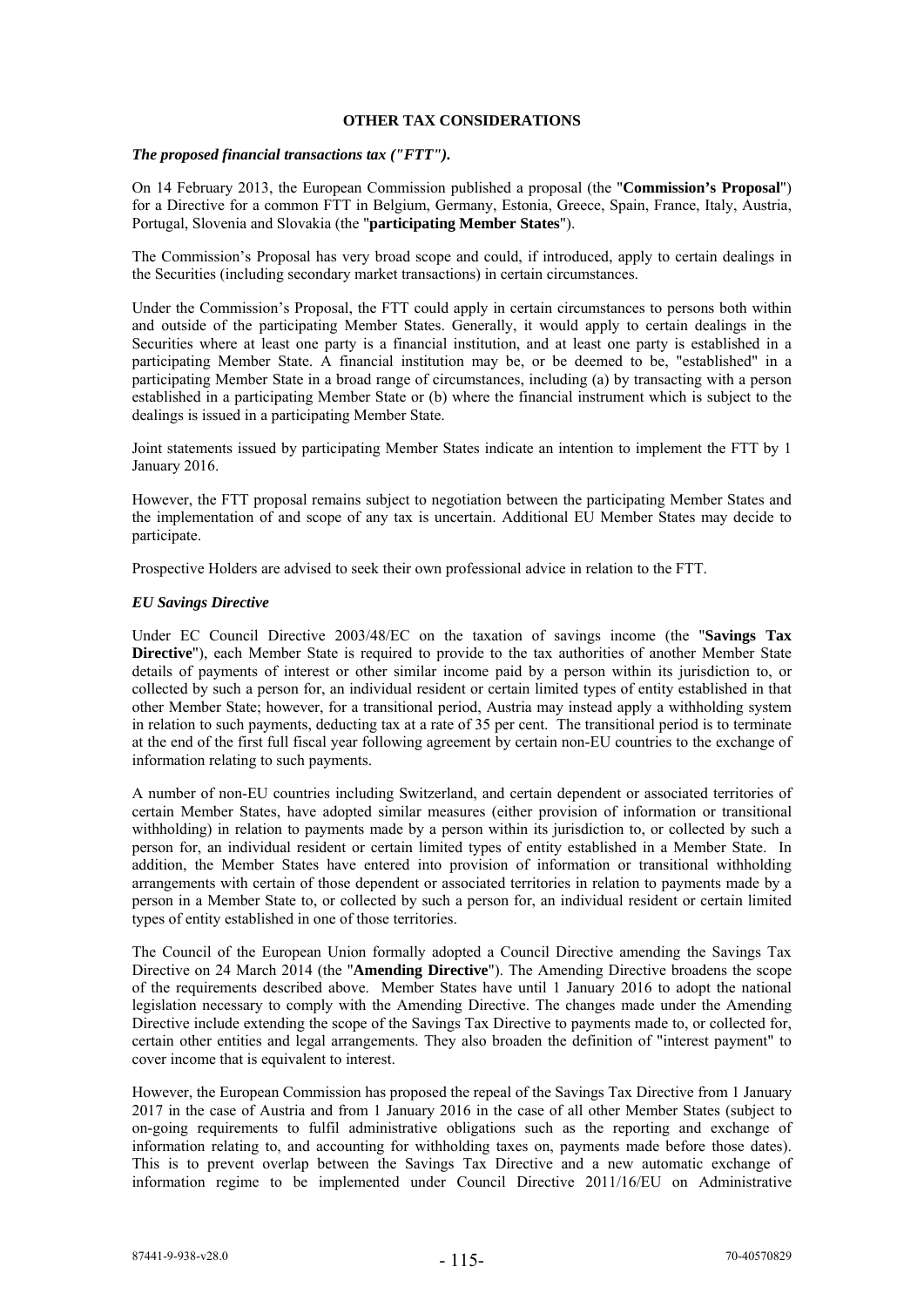Cooperation in the field of Taxation (as amended by Council Directive 2014/107/EU). The proposal also provides that, if it proceeds, Member States will not be required to apply the new requirements of the Amending Directive. Investors who are in any doubt as to their position should consult their professional advisers.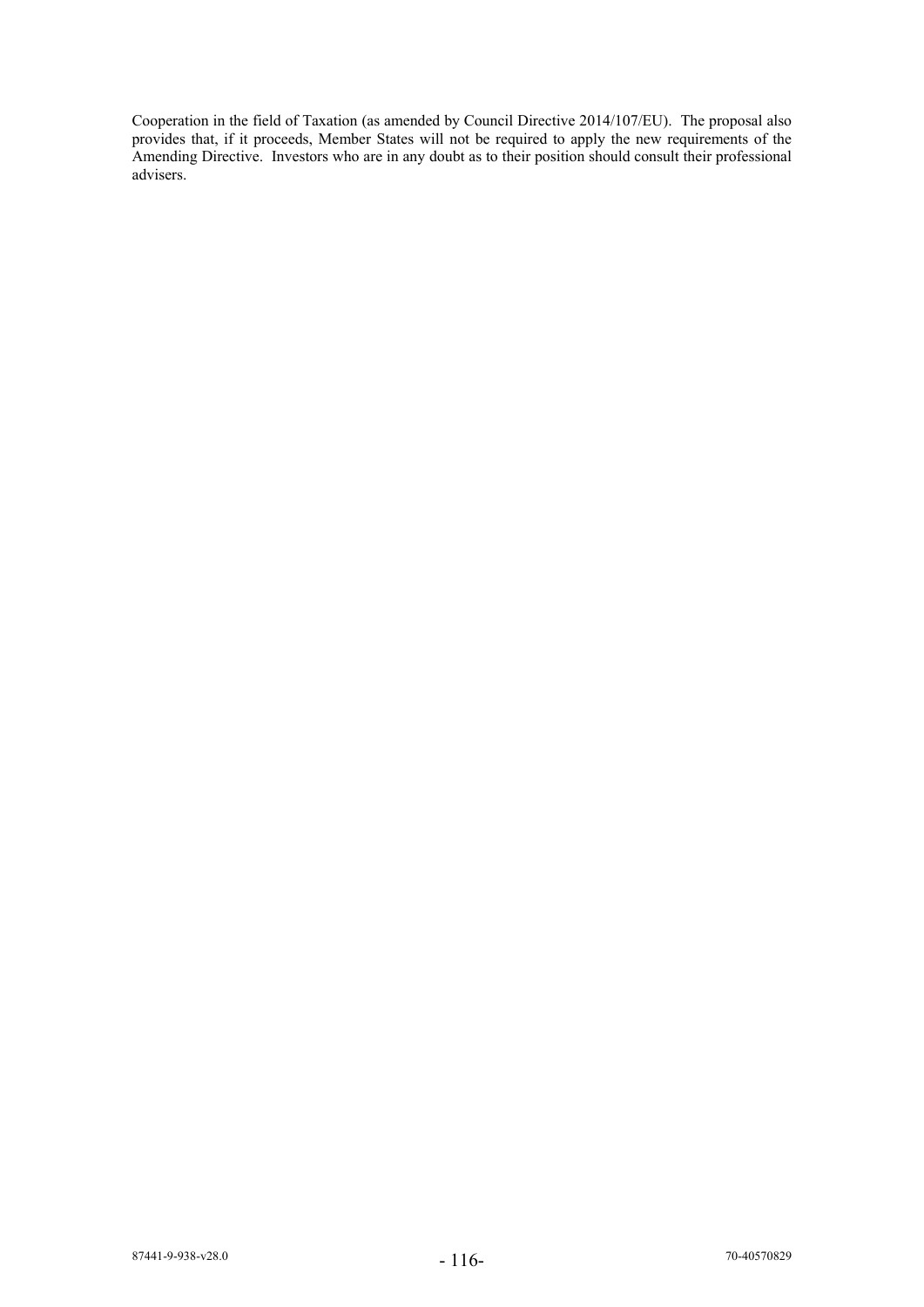## **SUBSCRIPTION AND SALE**

Barclays Bank PLC (the "**Bookrunner**"), Banca IMI S.p.A., Banco Bilbao Vizcaya Argentaria, S.A., Banco Santander, S.A., BNP PARIBAS, Morgan Stanley & Co. International plc, SMBC Nikko Capital Markets Limited, Standard Chartered Bank, UBS Limited and Wells Fargo Securities International Limited (together, the "**Joint Lead Managers**") and ABN AMRO Bank N.V., Lloyds Bank plc, Pohjola Bank plc, Scotiabank Europe plc and The Toronto-Dominion Bank (together, the "**Co-Lead Managers**" and, together with the Bookrunner and the Joint Lead Managers, the "**Managers**") have, in the subscription agreement dated 7 August 2015 (the "**Subscription Agreement**") and made between the Issuer and the Managers upon the terms and subject to the conditions contained therein, jointly and severally agreed to subscribe for the Securities at their issue price of 99.990 per cent. of their principal amount. The Managers are entitled in certain circumstances to be released and discharged from their obligations under the Subscription Agreement prior to the closing of the issue of the Securities.

#### **United States of America**

The Securities have not been and will not be registered under the Securities Act and may not be offered or sold within the United States or to, or for the account or benefit of, U.S. persons except in certain transactions exempt from the registration requirements of the Securities Act. Terms used in this paragraph have the meanings given to them by Regulation S.

The Securities are subject to U.S. tax law requirements and may not be offered, sold or delivered within the United States or its possessions or to a United States person, except in certain transactions permitted by U.S. tax regulations. Terms used in this paragraph have the meanings given to them by the United States Internal Revenue Code and regulations thereunder.

Each Manager has agreed in the Subscription Agreement that, except as permitted by the Subscription Agreement, it will not offer, sell or deliver the Securities, (a) as part of their distribution at any time or (b) otherwise, until 40 days after the later of the commencement of the offering and the issue date of the Securities, within the United States or to, or for the account or benefit of, U.S. persons, and that it will have sent to each dealer to which it sells Securities during the distribution compliance period a confirmation or other notice setting forth the restrictions on offers and sales of the Securities within the United States or to, or for the account or benefit of, U.S. persons.

In addition, until 40 days after commencement of the offering, an offer or sale of Securities within the United States by a dealer (whether or not participating in the offering) may violate the registration requirements of the Securities Act.

## **United Kingdom**

Each Manager has further represented, warranted and undertaken in the Subscription Agreement that:

- (a) it has only communicated or caused to be communicated and will only communicate or cause to be communicated an invitation or inducement to engage in investment activity (within the meaning of Section 21 of the FSMA) received by it in connection with the issue or sale of the Securities in circumstances in which Section 21(1) of the FSMA does not apply to the Issuer; and
- (b) it has complied and will comply with all applicable provisions of the FSMA with respect to anything done by it in relation to the Securities in, from or otherwise involving the United Kingdom.

#### **General**

Each Manager has represented, warranted and agreed in the Subscription Agreement that it has complied and will comply with all applicable laws and regulations in each country or jurisdiction in which it purchases, offers, sells or delivers Securities or possesses, distributes or publishes this Offering Circular or any other offering material relating to the Securities. Persons into whose hands this Offering Circular comes are required by the Issuer and the Managers to comply with all applicable laws and regulations in each country or jurisdiction in which they purchase, offer, sell or deliver Securities or possess, distribute or publish this Offering Circular or any other offering material relating to the Securities, in all cases at their own expense.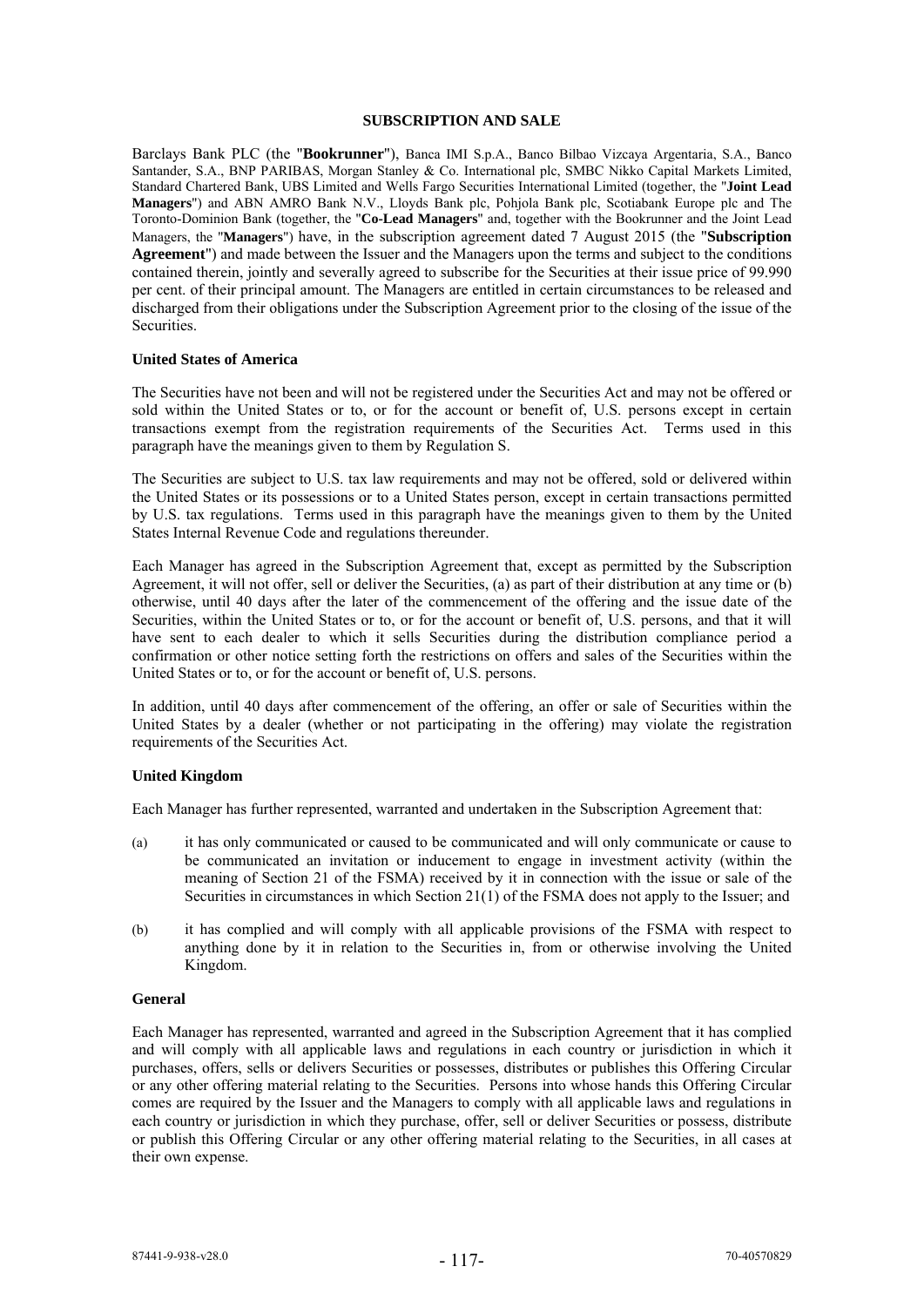## **Other Relationships**

Some of the Managers and their affiliates have engaged in, and may in the future engage in, investment banking and other commercial dealings in the ordinary course of business with the Issuer or the Issuer's affiliates. They have received, or may in the future receive, customary fees and commissions for these transactions.

In addition, in the ordinary course of their business activities, the Managers and their affiliates may make or hold a broad array of investments and actively trade debt and equity securities (or related derivative securities) and financial instruments (including bank loans) for their own account and for the accounts of their customers. Such investments and securities activities may involve securities and/or instruments of the Issuer or of its affiliates. Certain of the Managers or their affiliates that have a lending relationship with the Issuer routinely hedge their credit exposure to the Issuer consistent with their customary risk management policies. Typically, such Managers and their affiliates would hedge such exposure by entering into transactions which consist of either the purchase of credit default swaps or the creation of short positions in the Issuer's securities, including potentially the Securities. Any such short positions could adversely affect future trading prices of the Securities. The Managers and their affiliates may also make investment recommendations and/or publish or express independent research views in respect of such securities or financial instruments and may hold, or recommend to clients that they acquire, long and/or short positions in such securities and instruments.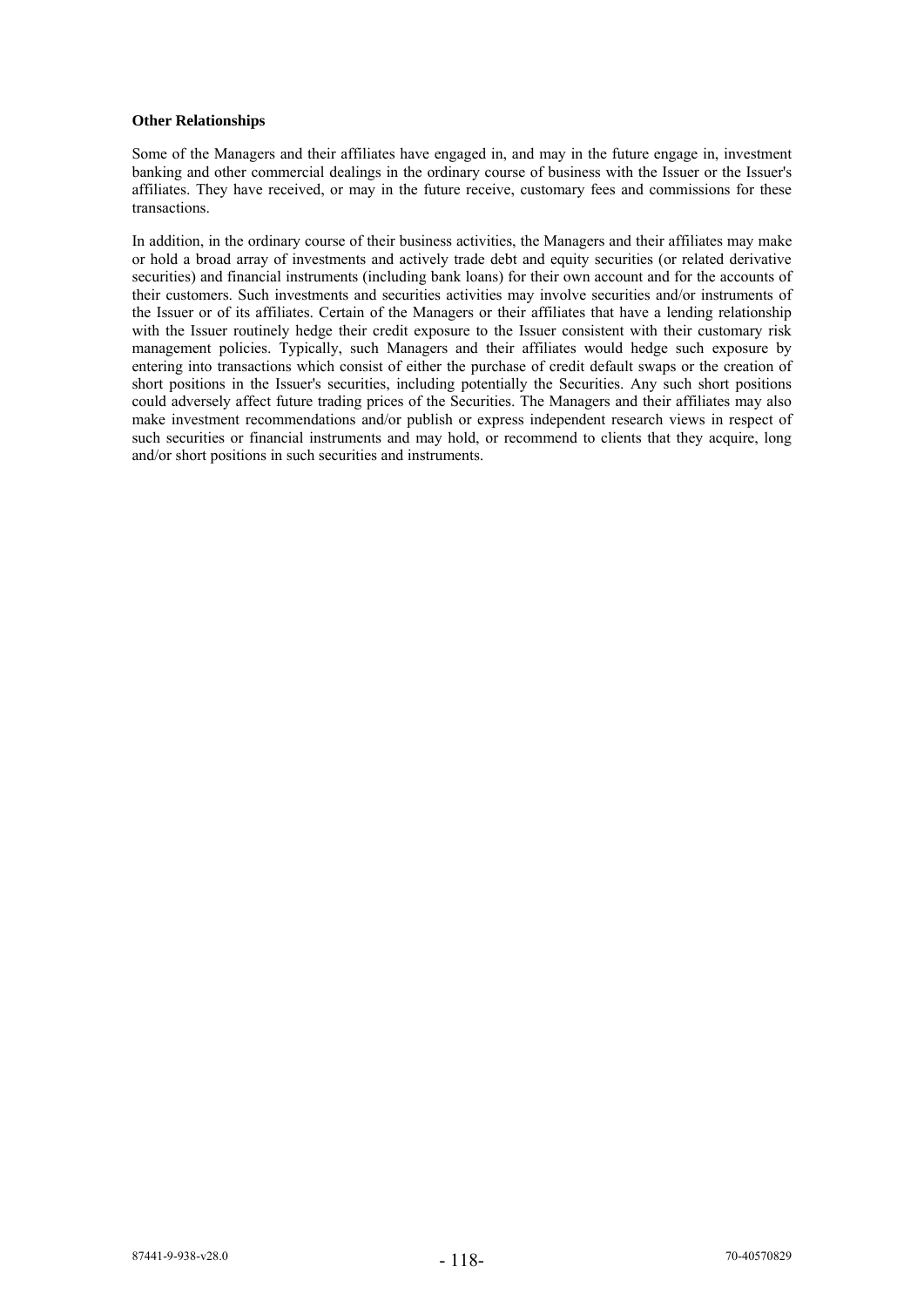## **GENERAL INFORMATION**

### 1. **Authorisation**

The creation and issue of the Securities has been authorised by the Board at meetings held on 12 December 2013 (as amended on 19 June 2014) and 11 December 2014 and by the approval of the Group Finance Director and written resolution of the Treasury Committee of Barclays PLC dated 30 July 2015.

## 2. **Group Structure**

Principal subsidiaries for the Group as at 31 December 2014 are set out below. This includes those subsidiaries that are most significant in the context of the Group's business, results or financial position:

| <b>Company Name</b>                                     | <b>Principal</b><br>place of<br>business or<br>incorporation | Nature of<br><b>Business</b>     | Percentage<br>of Voting<br>rights held<br>$\frac{0}{0}$ | Non-<br>controlling<br>interest-<br>proportion<br>of ownership<br>interests % | Non-<br>controlling<br>interests -<br>proportion<br>of voting<br>interests% |
|---------------------------------------------------------|--------------------------------------------------------------|----------------------------------|---------------------------------------------------------|-------------------------------------------------------------------------------|-----------------------------------------------------------------------------|
|                                                         |                                                              | Banking.                         |                                                         |                                                                               |                                                                             |
| Barclays Bank PLC<br><b>Barclays Capital Securities</b> | England                                                      | holding<br>company<br>Securities | 100                                                     | 11                                                                            |                                                                             |
| Barclays Private Clients                                | England                                                      | dealing                          | 100                                                     |                                                                               |                                                                             |
| International Limited<br>Barclays Securities Japan      | Isle of Man                                                  | Banking<br><b>Securities</b>     | $100^*$                                                 |                                                                               |                                                                             |
|                                                         | Japan                                                        | dealing                          | 100                                                     |                                                                               |                                                                             |
| Barclays Africa Group Limited                           | South Africa                                                 | Banking                          | 62                                                      | 38                                                                            | 38                                                                          |
| Barclays Bank S.A.U.<br>Barclays Capital Inc.           | Spain<br><b>United States</b>                                | Banking<br>Securities            | $100^{\degree}$                                         |                                                                               |                                                                             |
| Barclays Bank Delaware                                  | <b>United States</b>                                         | dealing<br>Credit card           | 100                                                     |                                                                               |                                                                             |
|                                                         |                                                              | issuer                           | 100                                                     |                                                                               |                                                                             |

The country of registration or incorporation is also the principal area of operation of each of the above subsidiaries. At 31 December 2014, a contractual agreement for the sale and transfer of Barclays Bank S.A.U. and its subsidiaries, comprising all its associated assets and liabilities to a third party, Caixabank, S.A. was in place. The sale was completed on 2 January 2015.

\* Investments in subsidiaries held directly by the Bank are marked\* .

The Group's holdings of Barclays PLC shares change on a daily basis. The balance of these shares is passed through the financial statements within the treasury shares account. This account mainly comprises Barclays PLC shares purchased in relation to employee benefits. As at 31 December 2014, 19,333,805 Barclays PLC shares were held by the Group.

# 3. **Business Overview and Geographic Regions**

 $\frac{1}{2}$  ,  $\frac{1}{2}$  ,  $\frac{1}{2}$  ,  $\frac{1}{2}$  ,  $\frac{1}{2}$  ,  $\frac{1}{2}$  ,  $\frac{1}{2}$ 

Following the Group strategy update in May 2014, the Group is structured around four core businesses: Personal and Corporate Banking, Barclaycard, Africa Banking and the Investment Bank. Businesses and assets which no longer fit the Group's strategic objectives, are not expected to meet the returns criteria and/or offer limited growth opportunities to Barclays, have been reorganised into Barclays Non-Core. These assets are designated for exit or run-down over time.

# *Personal and Corporate Banking* ("*PCB*")

PCB combines key elements of UK Retail and Business Banking, selected Wealth operations, and the UK and International Corporate businesses. PCB brings together a leading U.K. high street bank providing retail banking services and general insurance to individuals and business banking services to small and medium enterprises (SMEs); a leading provider of cash management, lending and trade financing to corporate clients in the U.K. and global businesses, financial institutions and international organisations; and a global wealth manager and advisor, providing private and intermediary clients with international and private banking, investment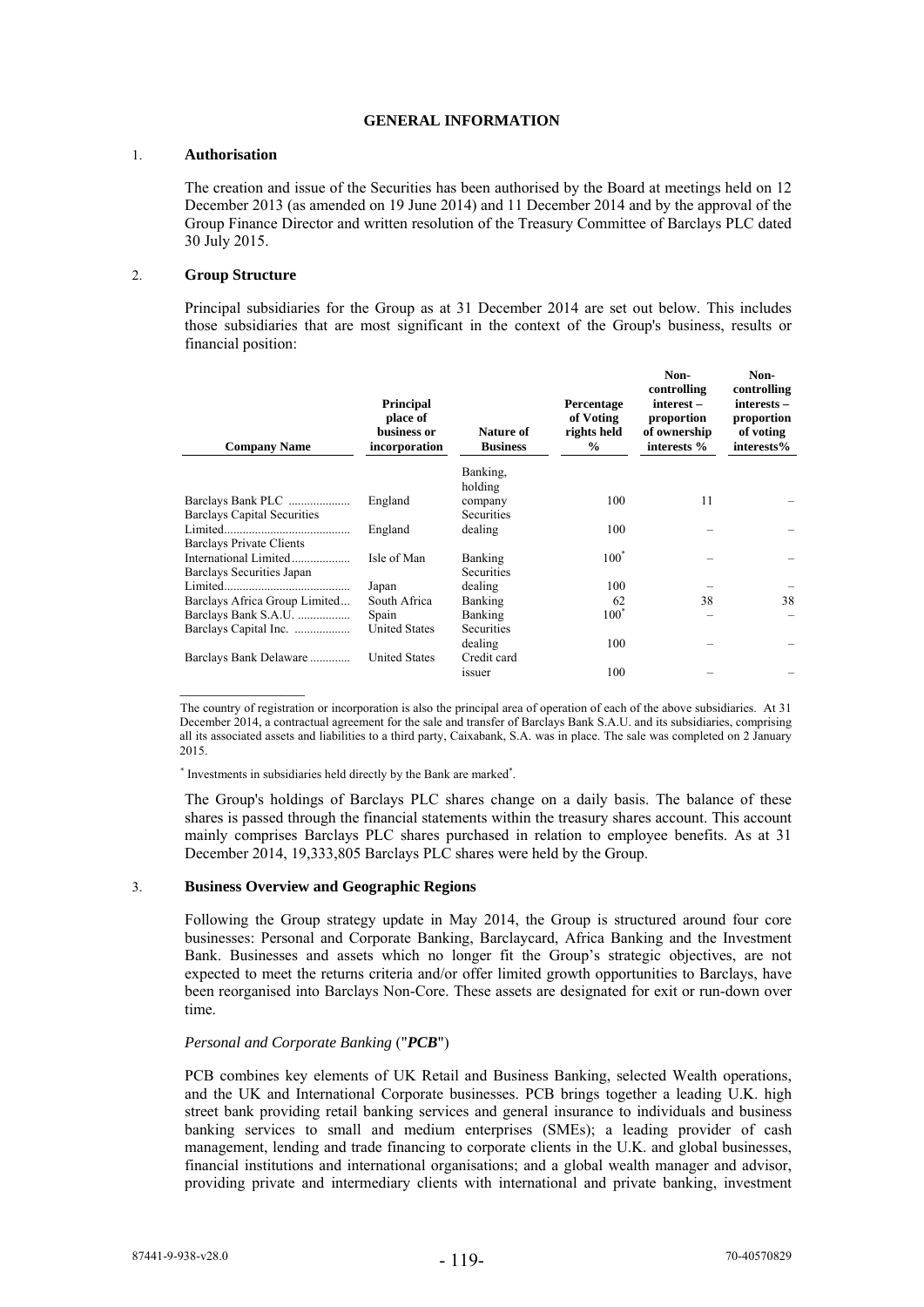management, fiduciary services and brokerage. For further information on PCB, see pages 200- 202 of the Joint Annual Report, which is incorporated by reference into this Offering Circular.

#### *Barclaycard*

A leading international payments business, offering payments and lending to individuals, and a range of business services including card issuing and payment acceptance services. For further information on Barclaycard, see pages 203-204 of the Joint Annual Report, which is incorporated by reference into this Offering Circular.

# *Africa Banking ("Africa Banking")*

A leading pan-African retail and business bank serving customers and clients in 12 countries with a range of banking and bancassurance solutions across the spectrum of retail, wealth, corporate and investment banking customers and clients. For further information on Africa Banking, see pages 205-206 of the Joint Annual Report, which is incorporated by reference into this Offering Circular.

## *Investment Bank*

A leading international investment bank serving large corporate clients, financial institutions, governments and institutional investors with financial advisory, capital-raising, financing and risk management services. For further information on the Investment Bank, see pages 207-208 of the Joint Annual Report, which is incorporated by reference into this Offering Circular.

# 4. **Legal Proceedings and Regulatory Matters**

Save as disclosed in "*Description of the Issuer and the Group – Legal Proceedings*" (other than under the heading "*General*"), no member of the Group is or has been involved in any governmental, legal or arbitration proceedings (including any such proceedings which are pending or threatened of which the Issuer is aware), which may have or have had during the 12 months preceding the date of this Offering Circular, a significant effect on the financial position or profitability of the Issuer and/or the Group.

# 5. **Significant/Material Change**

Since 31 December 2014, there has been no material adverse change in the prospects of the Issuer or the Group and since 30 June 2015 there has been no significant change in the financial or trading position of the Issuer or the Group.

# 6. **Auditors**

The annual consolidated financial statements of the Issuer have been audited without qualification for the years ended 31 December 2013 and 31 December 2014 by PricewaterhouseCoopers LLP, chartered accountants and registered auditors (a member of the Institute of Chartered Accountants in England and Wales).

# 7. **Documents on Display**

Copies of the following documents may be inspected during normal business hours at the offices at Barclays Treasury, 1 Churchill Place, London E14 5HP United Kingdom, at the specified office of The Bank of New York Mellon, London Branch, at One Canada Square, London E14 5AL, United Kingdom, and in Switzerland at the office of BNP PARIBAS SECURITIES SERVICES, Paris, succursale de Zurich, Selnaustrasse 16, CH-8002 Zurich, Switzerland or may be obtained by fax (+41 58 212 6360) or email (ZURICH\_BP2S\_CUSTODY@bnpparibas.com) for 12 months from the date of this Offering Circular:

- (a) the Articles of Association of the Issuer; and
- (b) the Joint Annual Report and the 2015 Interim Results Announcement.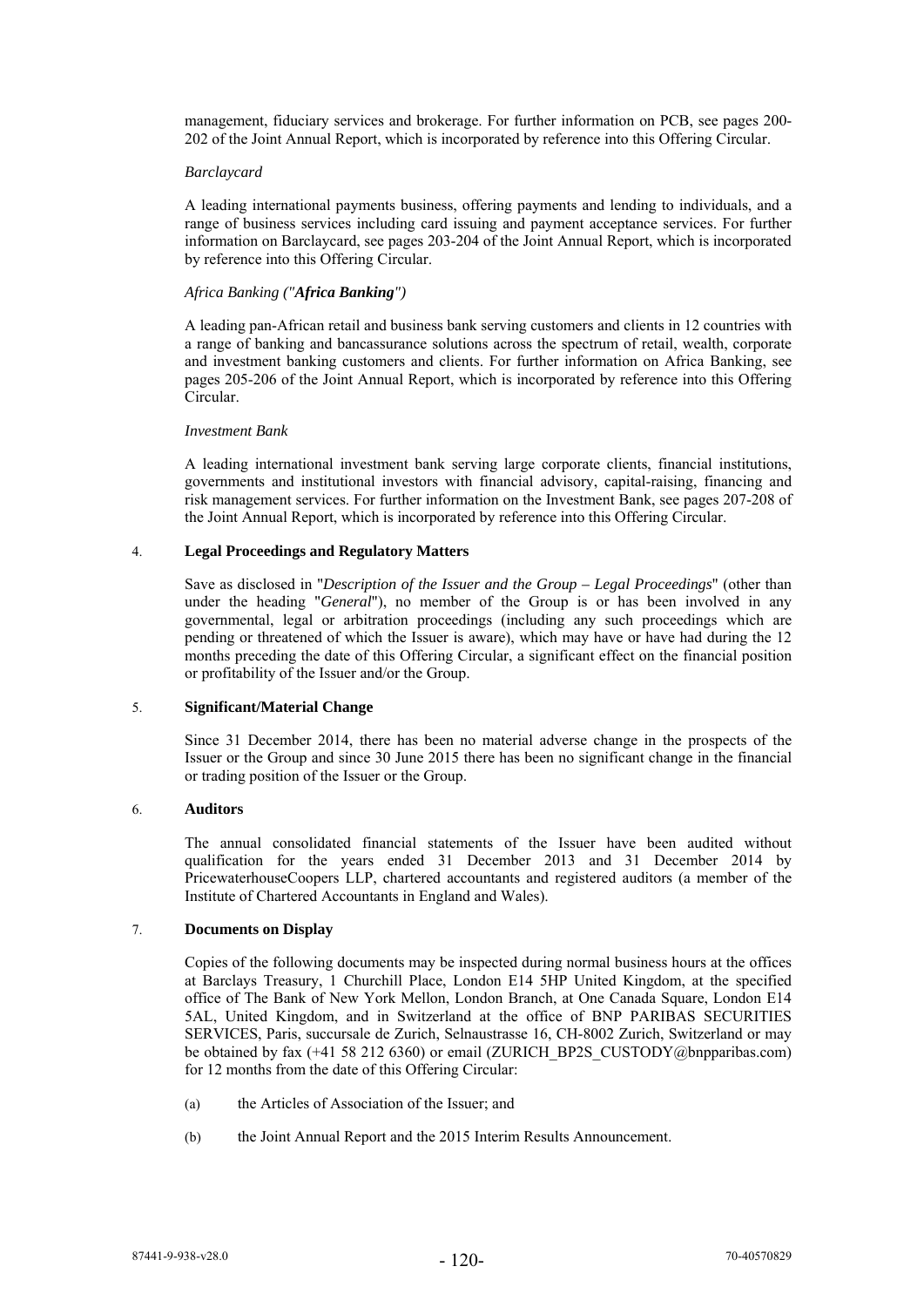## 8. **Approval, Listing and Admission to Trading**

In accordance with Article 43 of the Listing Rules of the SIX Swiss Exchange, Niederer Kraft & Frey Ltd will lodge the listing application with the Regulatory Board of the SIX Swiss Exchange.

## 9. **ISIN, Common Code and Swiss Security Number**

The Securities have been accepted for clearance through the Clearing Systems. The ISIN is XS1274156097, the common code is 127415609 and the Swiss security number is 29169051.

The ordinary shares of Barclays PLC are listed on the Official List of the FCA and trade on the London Stock Exchange under the symbol "BARC". The ISIN for the ordinary shares of Barclays PLC is GB0031348658. Information about the past and future performance of the ordinary shares of Barclays PLC and its volatility can be obtained from the website of the London Stock Exchange at www.londonstockexchange.com.